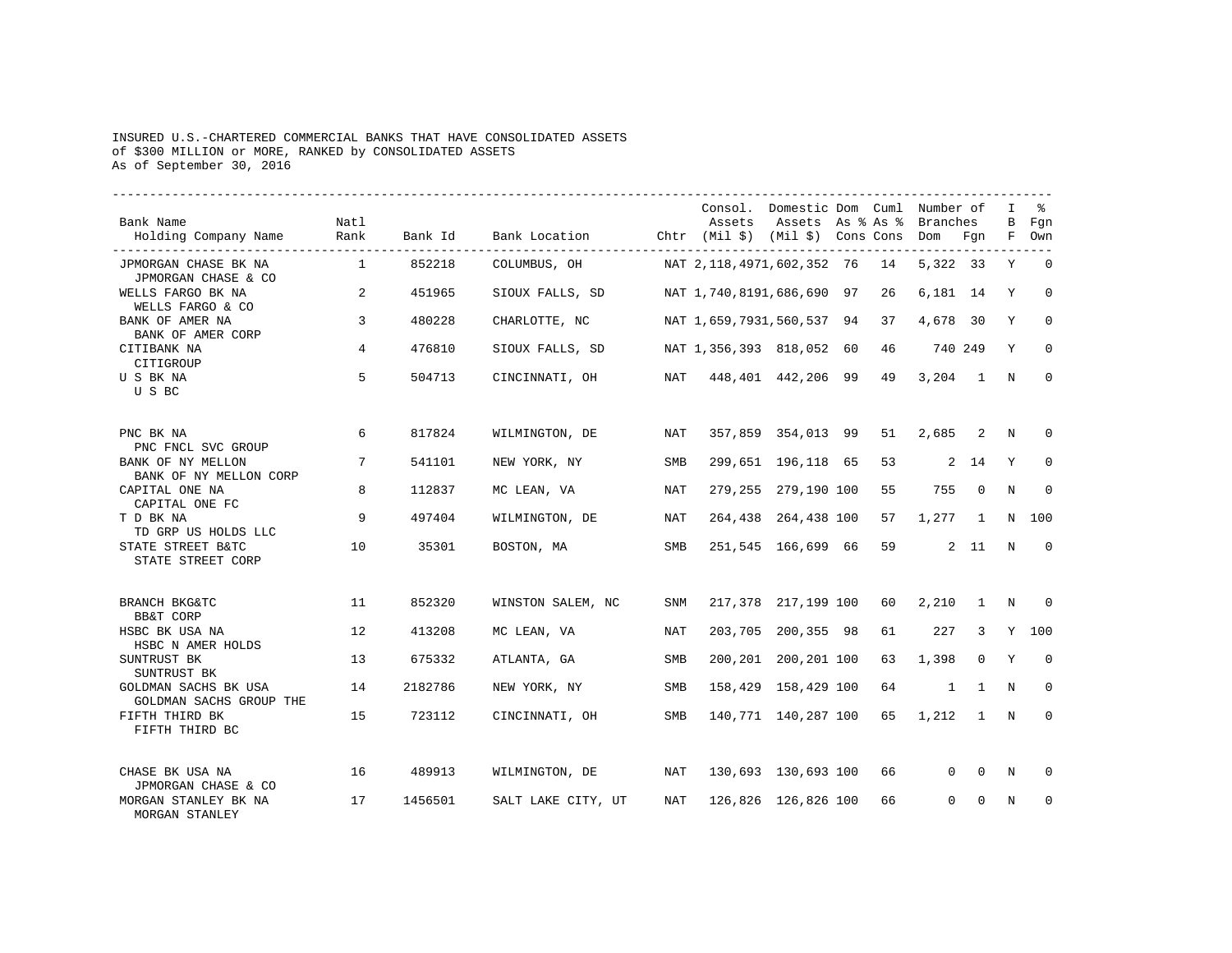| MANUFACTURERS & TRADERS TC<br>M&T BK CORP   | 18 | 501105  | BUFFALO, NY        | SMB        |         | 126,239 126,239 100   | 67 | 842          | 2            | Υ           | $\Omega$    |
|---------------------------------------------|----|---------|--------------------|------------|---------|-----------------------|----|--------------|--------------|-------------|-------------|
| REGIONS BK<br>REGIONS FC                    | 19 | 233031  | BIRMINGHAM, AL     | SMB        |         | 124, 196 124, 196 100 | 68 | 1,593        | $\mathbf 0$  | N           | $\mathbf 0$ |
| NORTHERN TC<br>NORTHERN TR CORP             | 20 | 210434  | CHICAGO, IL        | <b>SMB</b> | 119,702 | 88,415 74             | 69 | 67           | 4            | Y           | $\Omega$    |
| MUFG UNION BK NA<br>MUFG AMERS HOLDS CORP   | 21 | 212465  | SAN FRANCISCO, CA  | NAT        |         | 116,912 116,596 100   | 70 | 364          | $\mathbf{1}$ | Y           | 100         |
| CITIZENS BK NA<br>CITIZENS FNCL GRP         | 22 | 3303298 | PROVIDENCE, RI     | NAT        |         | 114,605 114,605 100   | 70 | 831          | 1            | $\mathbf N$ | $\mathbf 0$ |
| ALLY BK<br>ALLY FNCL                        | 23 | 3284070 | MIDVALE, UT        | <b>SMB</b> |         | 114,518 114,518 100   | 71 | $\mathbf 0$  | $\Omega$     | N           | $\mathbf 0$ |
| BMO HARRIS BK NA<br>BMO FNCL CORP           | 24 | 75633   | CHICAGO, IL        | NAT        |         | 106,683 106,683 100   | 72 | 601          | $\mathbf 0$  | N           | 100         |
| CAPITAL ONE BK USA NA<br>CAPITAL ONE FC     | 25 | 2253891 | GLEN ALLEN, VA     | NAT        |         | 105,930 105,087 99    | 73 | 0            | $\mathbf{1}$ | N           | $\mathbf 0$ |
| KEYBANK NA<br>KEYCORP                       | 26 | 280110  | CLEVELAND, OH      | NAT        |         | 101,265 101,176 100   | 73 | 971          | $\Omega$     | N           | $\Omega$    |
| HUNTINGTON NB<br>HUNTINGTON BSHRS           | 27 | 12311   | COLUMBUS, OH       | NAT        |         | 100,416 100,416 100   | 74 | 1,161        | 0            | N           | 0           |
| DISCOVER BK<br>DISCOVER FS                  | 28 | 30810   | GREENWOOD, DE      | <b>SNM</b> | 89,341  | 89,341 100            | 75 | $\mathbf 0$  | 0            | N           | $\mathbf 0$ |
| SANTANDER BK NA<br>SANTANDER HOLDS USA      | 29 | 722777  | WILMINGTON, DE     | NAT        | 85,474  | 85,460 100            | 75 | 675          | 1            |             | N 100       |
| COMPASS BK<br>BBVA COMPASS BSHRS            | 30 | 697633  | BIRMINGHAM, AL     | SMB        | 84,983  | 84,983 100            | 76 | 673          | $\mathbf 0$  |             | N 100       |
| BANK OF THE WEST<br>BNP PARIBAS USA         | 31 | 804963  | SAN FRANCISCO, CA  | SNM        | 82,567  | 82,567 100            | 76 | 559          | 0            | N           | 10          |
| COMERICA BK<br>COMERICA                     | 32 | 60143   | DALLAS, TX         | SMB        | 74,278  | 73,605 99             | 77 | 473          | $\mathbf{1}$ | N           | $\mathbf 0$ |
| FIRST REPUBLIC BK                           | 33 | 4114567 | SAN FRANCISCO, CA  | <b>SNM</b> | 67,994  | 67,994 100            | 77 | 72           | $\Omega$     | N           | $\Omega$    |
| ZB NA<br>ZIONS BC                           | 34 | 276579  | SALT LAKE CITY, UT | <b>NAT</b> | 60,878  | 60,878 100            | 78 | 448          | $\mathbf 0$  | N           | $\Omega$    |
| DEUTSCHE BK TC AMERICAS<br>DB USA CORP      | 35 | 214807  | NEW YORK, NY       | SMB        | 54,669  | 54,669 100            | 78 | $\mathbf{1}$ | $\mathbf 0$  |             | N 100       |
| MORGAN STANLEY PRIV BK NA<br>MORGAN STANLEY | 36 | 2489805 | PURCHASE, NY       | NAT        | 52,063  | 52,063 100            | 78 | $\mathbf 0$  | $\mathbf 0$  | N           | $\Omega$    |
| CITY NB<br>RBC USA HOLDCO CORP              | 37 | 63069   | LOS ANGELES, CA    | NAT        | 45,520  | 45,520 100            | 79 | 74           | $\mathbf 0$  | N           | 100         |
| CIT BK NA<br>CIT GROUP                      | 38 | 3918898 | PASADENA, CA       | NAT        | 42,950  | 42,950 100            | 79 | 69           | $\Omega$     | N           | $\mathbf 0$ |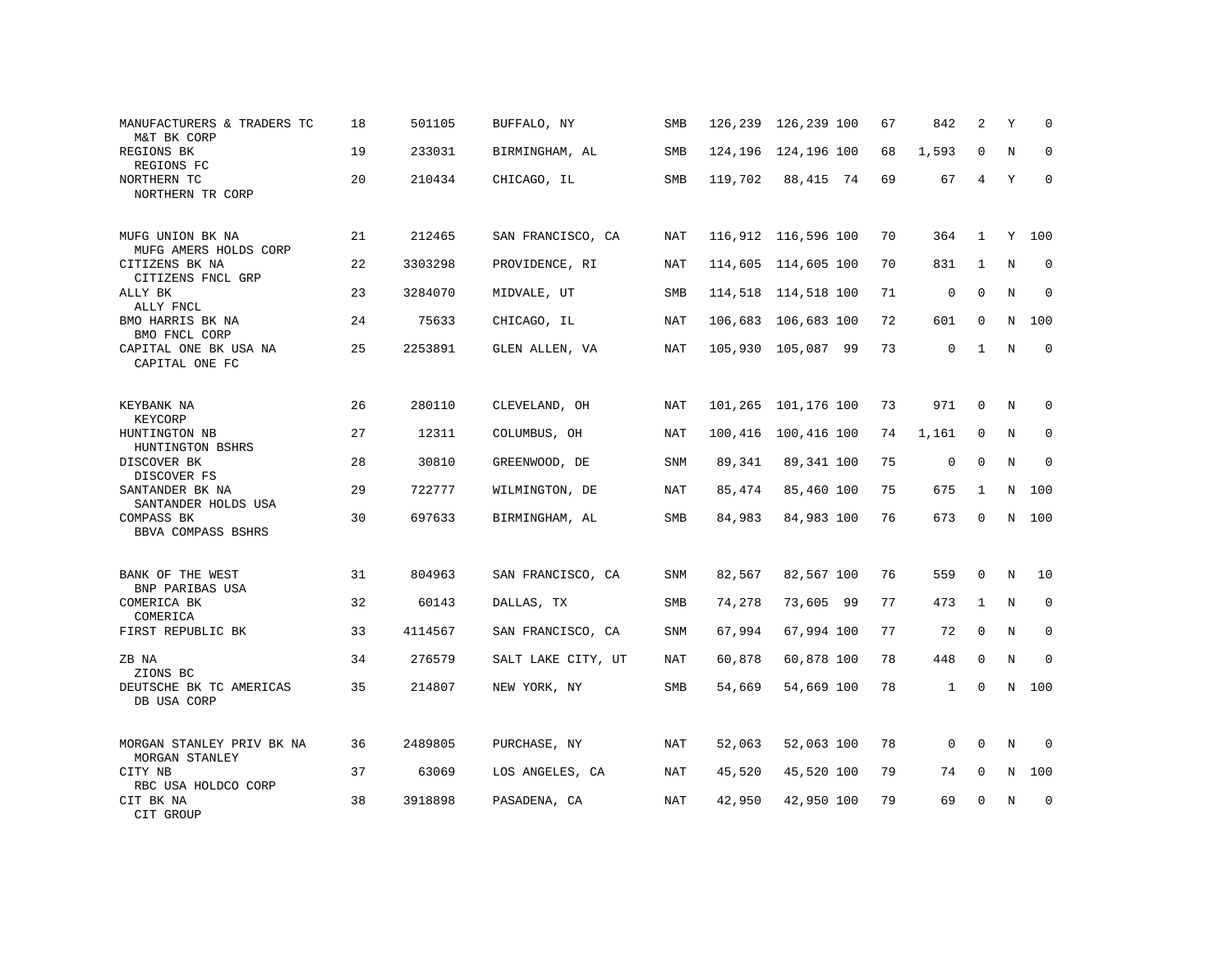| SILICON VALLEY BK<br>SVB FNCL GRP               | 39 | 802866  | SANTA CLARA, CA   | SMB        | 42,664 | 41,565 97  | 79 | 4           | 1            | N | $\Omega$     |
|-------------------------------------------------|----|---------|-------------------|------------|--------|------------|----|-------------|--------------|---|--------------|
| PEOPLES UNITED BK NA<br>PEOPLES UNITED FNCL INC | 40 | 613307  | BRIDGEPORT, CT    | NAT        | 40,279 | 40,279 100 | 79 | 386         | $\mathbf 0$  | N | $\Omega$     |
| SIGNATURE BK                                    | 41 | 2942690 | NEW YORK, NY      | SNM        | 37,792 | 37,792 100 | 80 | 7           | $\mathbf 0$  | N | $\Omega$     |
| EAST WEST BK<br>EAST WEST BC                    | 42 | 197478  | PASADENA, CA      | SMB        | 33,220 | 31,863 96  | 80 | 118         | 1            | N | $\mathbf 0$  |
| FIRST NIAGARA BK NA<br>KEYCORP                  | 43 | 517900  | BUFFALO, NY       | NAT        | 32,926 | 32,926 100 | 80 | 374         | $\mathbf 0$  | N | $\mathbf 0$  |
| FIRST-CITIZENS B&TC<br>FIRST CITIZENS BSHRS     | 44 | 491224  | RALEIGH, NC       | <b>SNM</b> | 32,796 | 32,796 100 | 80 | 556         | $\mathbf 0$  | N | $\mathbf{0}$ |
| BOKF NA<br>BOK FC                               | 45 | 339858  | TULSA, OK         | NAT        | 32,669 | 32,669 100 | 81 | 124         | $\Omega$     | N | $\mathbf 0$  |
| BARCLAYS BK DE<br>BARCLAYS US LLC               | 46 | 2980209 | WILMINGTON, DE    | <b>SNM</b> | 31,244 | 31,244 100 | 81 | $\mathsf 0$ | $\mathbf{0}$ | N | 0            |
| FROST BK<br>CULLEN/FROST BKR                    | 47 | 682563  | SAN ANTONIO, TX   | SMB        | 29,633 | 29,633 100 | 81 | 144         | $\Omega$     | N | 0            |
| SYNOVUS BK<br>SYNOVUS FC                        | 48 | 395238  | COLUMBUS, GA      | SNM        | 29,492 | 29,492 100 | 81 | 250         | 0            | N | 0            |
| ASSOCIATED BK NA<br>ASSOCIATED BANC-CORP        | 49 | 917742  | GREEN BAY, WI     | NAT        | 29,059 | 29,059 100 | 81 | 229         | $\mathbf 0$  | N | $\mathbf 0$  |
| FIRST TN BK NA<br>FIRST HORIZON NAT CORP        | 50 | 485559  | MEMPHIS, TN       | NAT        | 28,254 | 28,254 100 | 82 | 167         | $\mathbf 0$  | Y | $\mathbf 0$  |
| BANKUNITED NA<br>BANKUNITED                     | 51 | 3938186 | MIAMI LAKES, FL   | NAT        | 27,181 | 27,181 100 | 82 | 101         | 0            | N | $\mathbf 0$  |
| WEBSTER BK NA<br>WEBSTER FNCL CORP              | 52 | 761806  | WATERBURY, CT     | NAT        | 25,622 | 25,622 100 | 82 | 175         | 0            | N | 0            |
| UMPQUA BK<br>UMPQUA HC                          | 53 | 143662  | ROSEBURG, OR      | <b>SNM</b> | 24,731 | 24,731 100 | 82 | 308         | $\mathbf{0}$ | N | $\mathbf 0$  |
| COMMERCE BK<br>COMMERCE BSHRS                   | 54 | 601050  | KANSAS CITY, MO   | SMB        | 24,613 | 24,613 100 | 82 | 186         | $\mathbf 0$  | N | $\Omega$     |
| BNY MELLON NA<br>BANK OF NY MELLON CORP         | 55 | 934329  | PITTSBURGH, PA    | <b>NAT</b> | 23,366 | 23,366 100 | 82 | 4           | $\Omega$     | N | $\mathbf 0$  |
| WHITNEY BK<br>HANCOCK HC                        | 56 | 463735  | GULFPORT, MS      | <b>SNM</b> | 23,023 | 23,023 100 | 83 | 198         | $\mathbf{0}$ | N | $\mathbf 0$  |
| BANK OF AMER CA NA<br>BANK OF AMER CORP         | 57 | 1443266 | SAN FRANCISCO, CA | NAT        | 22,770 | 22,770 100 | 83 | $\mathsf 0$ | $\Omega$     | N | $\mathbf 0$  |
| VALLEY NB<br>VALLEY NAT BC                      | 58 | 229801  | PASSAIC, NJ       | NAT        | 22,312 | 22,312 100 | 83 | 213         | $\mathbf 0$  | N | $\mathbf 0$  |
| TEXAS CAP BK NA<br>TEXAS CAP BSHRS              | 59 | 2618780 | DALLAS, TX        | <b>NAT</b> | 22,202 | 22,202 100 | 83 | 11          | $\mathbf 0$  | N | $\mathbf 0$  |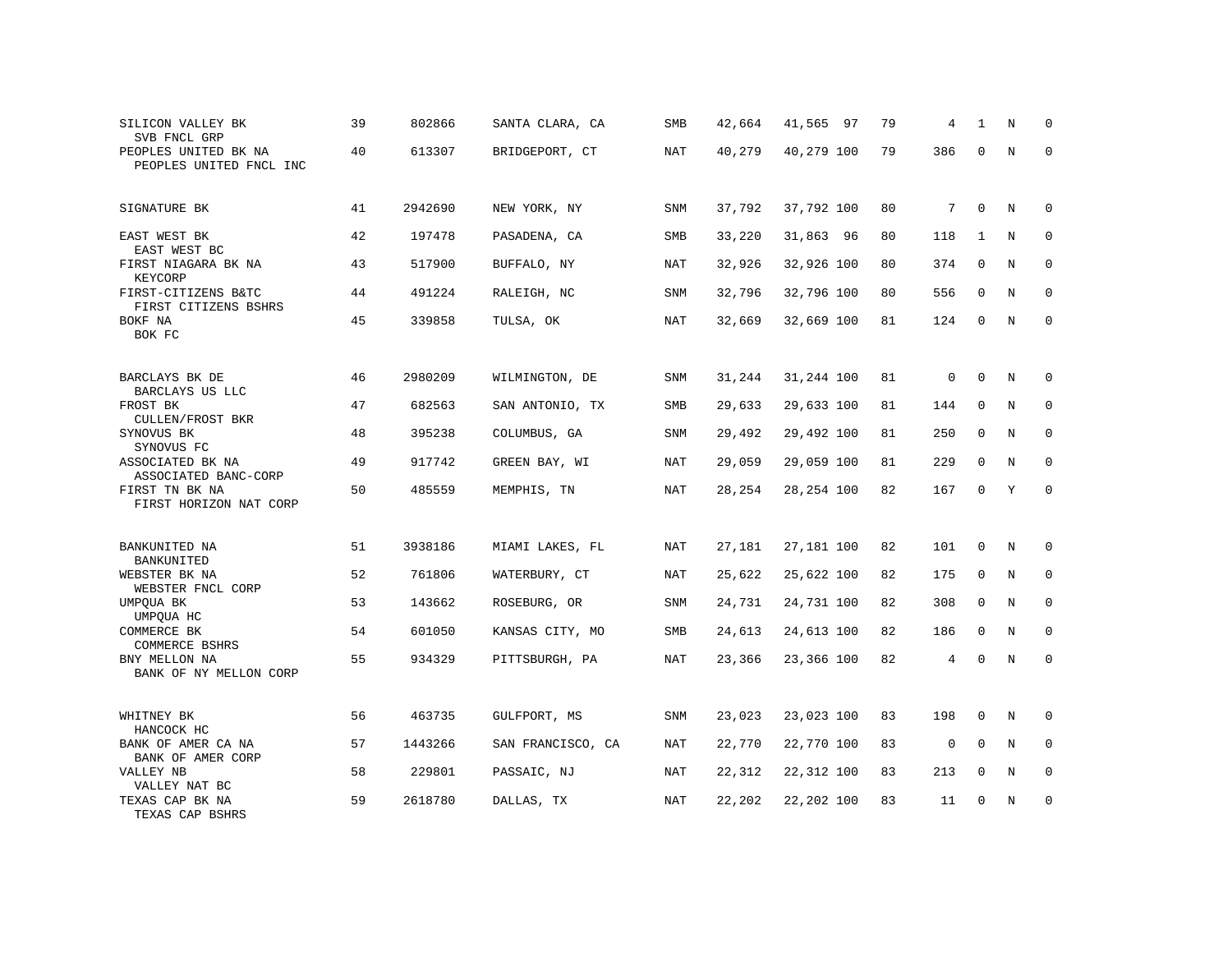| FIRST NB OF PA<br>FNB CORP                | 60 | 379920  | GREENVILLE, PA       | NAT        | 21,396 | 21,396 100 | 83 | 330         | $\mathbf 0$  | N | $\Omega$    |
|-------------------------------------------|----|---------|----------------------|------------|--------|------------|----|-------------|--------------|---|-------------|
| PROSPERITY BK<br>PROSPERITY BSHRS         | 61 | 664756  | EL CAMPO, TX         | <b>SNM</b> | 21,390 | 21,390 100 | 83 | 267         | $\Omega$     | N | $\Omega$    |
| PACIFIC WESTERN BK<br>PACWEST BC          | 62 | 494261  | BEVERLY HILLS, CA    | SNM        | 21,267 | 21,267 100 | 83 | 79          | $\mathbf 0$  | N | $\mathbf 0$ |
| T D BK USA NA<br>TD GRP US HOLDS LLC      | 63 | 2121196 | WILMINGTON, DE       | NAT        | 21,117 | 21,117 100 | 84 | 1           | $\Omega$     | N | 100         |
| TCF NB<br>TCF FC                          | 64 | 266271  | SIOUX FALLS, SD      | NAT        | 21,095 | 20,677 98  | 84 | 354         | $\mathbf 0$  | N | $\mathbf 0$ |
| IBERIABANK<br>IBERIABANK CORP             | 65 | 808176  | LAFAYETTE, LA        | <b>SMB</b> | 20,718 | 20,718 100 | 84 | 198         | $\mathbf 0$  | N | $\mathbf 0$ |
| FIRST HAWAIIAN BK<br>BNP PARIBAS USA      | 66 | 980661  | HONOLULU, HI         | SNM        | 19,842 | 19,032 96  | 84 | 61          | $\mathbf 0$  | Y | 8           |
| UMB BK NA<br>UMB FC                       | 67 | 936855  | KANSAS CITY, MO      | NAT        | 19,452 | 19,452 100 | 84 | 109         | $\Omega$     | N | $\mathbf 0$ |
| MB FNCL BK NA<br>MB FNCL                  | 68 | 656733  | CHICAGO, IL          | NAT        | 19,260 | 19,260 100 | 84 | 108         | 0            | N | $\mathbf 0$ |
| PRIVATEBANK & TC<br>PRIVATEBANCORP        | 69 | 1842065 | CHICAGO, IL          | <b>SNM</b> | 19,091 | 19,091 100 | 84 | 22          | $\mathbf{0}$ | N | $\mathbf 0$ |
| FIRST NB OF OMAHA<br>LAURITZEN CORP       | 70 | 527954  | OMAHA, NE            | NAT        | 18,592 | 18,592 100 | 84 | 126         | $\Omega$     | N | $\Omega$    |
| BANK OF THE OZARKS<br>BANK OF THE OZARKS  | 71 | 107244  | LITTLE ROCK, AR      | <b>SNM</b> | 18,430 | 18,430 100 | 85 | 246         | $\mathbf{0}$ | N | $\mathbf 0$ |
| ARVEST BK<br>ARVEST BK GRP                | 72 | 311845  | FAYETTEVILLE, AR     | SMB        | 17,047 | 17,047 100 | 85 | 273         | $\mathbf 0$  | N | 0           |
| RAYMOND JAMES BK NA<br>RAYMOND JAMES FNCL | 73 | 2193616 | SAINT PETERSBURG, FL | NAT        | 17,013 | 16,940 100 | 85 | $\mathbf 0$ | $\Omega$     | N | $\mathbf 0$ |
| WESTERN ALLI BK<br>WESTERN ALLI BC        | 74 | 3138146 | PHOENIX, AZ          | <b>SMB</b> | 16,943 | 16,943 100 | 85 | 40          | $\Omega$     | N | $\mathbf 0$ |
| FIRSTBANK<br>FIRSTBANK HC                 | 75 | 288853  | LAKEWOOD, CO         | SMB        | 16,614 | 16,614 100 | 85 | 123         | $\mathbf 0$  | N | $\mathbf 0$ |
| BANK OF HAWAII<br>BANK OF HI CORP         | 76 | 795968  | HONOLULU, HI         | SMB        | 16,037 | 15,557 97  | 85 | 69          | $\mathbf{1}$ | Y | 0           |
| WASHINGTON FED NA<br>WASHINGTON FED INC   | 77 | 656377  | SEATTLE, WA          | NAT        | 14,885 | 14,885 100 | 85 | 239         | $\mathbf{0}$ | N | $\mathbf 0$ |
| OLD NB<br>OLD NAT BC                      | 78 | 208244  | EVANSVILLE, IN       | NAT        | 14,611 | 14,611 100 | 85 | 206         | $\Omega$     | N | $\mathbf 0$ |
| BANCORPSOUTH BK<br>BANCORPSOUTH           | 79 | 606046  | TUPELO, MS           | <b>SNM</b> | 14,604 | 14,604 100 | 85 | 240         | $\mathbf 0$  | N | 0           |
| RABOBANK NA<br>RABOBANK INTL HOLD BV      | 80 | 877369  | ROSEVILLE, CA        | NAT        | 14,159 | 14,159 100 | 86 | 101         | $\Omega$     | N | 99          |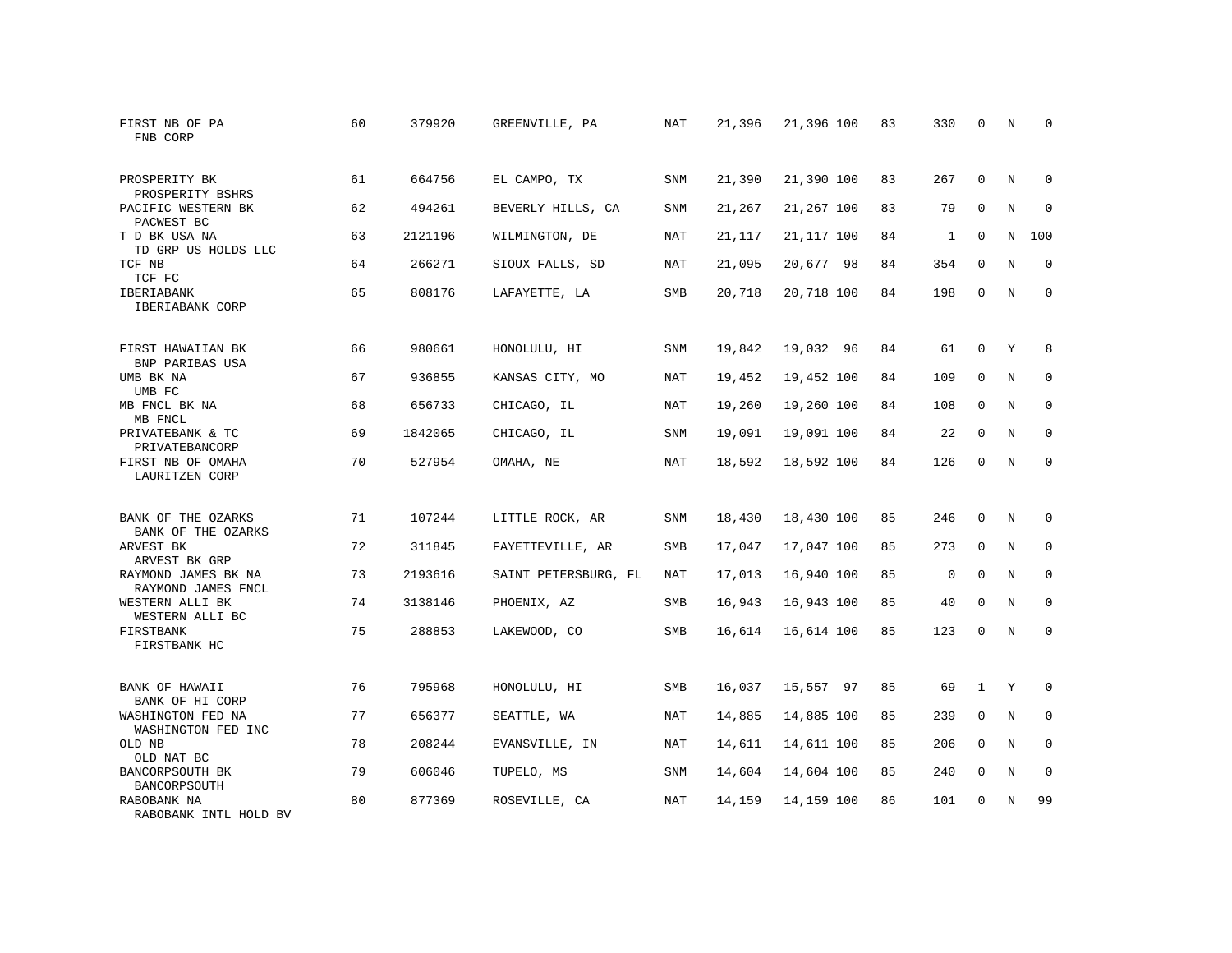| CATHAY BK<br>CATHAY GEN BC                             | 81  | 595869  | LOS ANGELES, CA  | <b>SNM</b> | 14,054 | 13,645 97  | 86 | 57           | 1            | N | $\mathbf 0$  |
|--------------------------------------------------------|-----|---------|------------------|------------|--------|------------|----|--------------|--------------|---|--------------|
| STERLING NB<br>STERLING BC                             | 82  | 125471  | MONTEBELLO, NY   | NAT        | 13,582 | 13,582 100 | 86 | 39           | $\mathbf{0}$ | N | 0            |
| BANK OF HOPE<br>HOPE BC                                | 83  | 671464  | LOS ANGELES, CA  | <b>SNM</b> | 13,504 | 13,504 100 | 86 | 85           | $\mathbf 0$  | N | $\mathbf 0$  |
| TRUSTMARK NB<br>TRUSTMARK CORP                         | 84  | 342634  | JACKSON, MS      | NAT        | 13,160 | 13,160 100 | 86 | 197          | $\mathbf 0$  | N | $\mathbf 0$  |
| GREAT WESTERN BK<br>GREAT WESTERN BC                   | 85  | 131650  | SIOUX FALLS, SD  | <b>SNM</b> | 11,526 | 11,526 100 | 86 | 174          | $\Omega$     | N | $\mathbf 0$  |
| FIRST MW BK<br>FIRST MW BC                             | 86  | 1007846 | ITASCA, IL       | SMB        | 11,445 | 11,445 100 | 86 | 113          | 0            | N | $\mathbf 0$  |
| BREMER BK NA<br>OTTO BREMER TR                         | 87  | 800657  | SAINT PAUL, MN   | NAT        | 11,414 | 11,414 100 | 86 | 94           | $\mathbf 0$  | N | 0            |
| STIFEL B&T<br>STIFEL FNCL CORP                         | 88  | 3076248 | SAINT LOUIS, MO  | SMB        | 11,209 | 11,209 100 | 86 | $\mathbf{1}$ | $\mathbf 0$  | N | $\mathbf 0$  |
| BANC OF CA NA<br>BANC OF CA                            | 89  | 200378  | IRVINE, CA       | NAT        | 11,183 | 11,183 100 | 86 | 36           | 0            | N | $\mathbf 0$  |
| COMENITY BK                                            | 90  | 1391778 | WILMINGTON, DE   | SNM        | 10,939 | 10,939 100 | 86 | 0            | $\mathbf 0$  | N | $\mathbf{0}$ |
| PINNACLE BK                                            | 91  | 2925666 | NASHVILLE, TN    | SNM        | 10,911 | 10,911 100 | 86 | 44           | 0            | N | 0            |
| PINNACLE FNCL PTNR<br>FULTON BK NA                     | 92  | 474919  | LANCASTER, PA    | NAT        | 10,556 | 10,556 100 | 87 | 112          | $\mathbf{0}$ | N | $\mathbf 0$  |
| FULTON FNCL CORP<br>UNITED CMNTY BK<br>UNITED CMNTY BK | 93  | 1017939 | BLAIRSVILLE, GA  | SNM        | 10,279 | 10,279 100 | 87 | 132          | 0            | N | 0            |
| EASTERN BK<br>EASTERN BK CORP                          | 94  | 128904  | BOSTON, MA       | <b>SNM</b> | 9,966  | 9,966 100  | 87 | 94           | $\Omega$     | N | $\mathbf 0$  |
| INTERNATIONAL BK OF CMRC<br>INTERNATIONAL BSHRS CORP   | 95  | 1001152 | LAREDO, TX       | SNM        | 9,856  | 9,856 100  | 87 | 174          | 0            | N | 0            |
| WESBANCO BK                                            | 96  | 645625  | WHEELING, WV     | SNM        | 9,799  | 9,799 100  | 87 | 176          | 0            | Ν | 0            |
| WESBANCO<br>CENTENNIAL BK                              | 97  | 456045  | CONWAY, AR       | SMB        | 9,752  | 9,752 100  | 87 | 149          | $\mathbf 0$  | N | $\mathbf 0$  |
| HOME BSHRS<br>CHEMICAL BK                              | 98  | 542649  | MIDLAND, MI      | SMB        | 9,718  | 9,718 100  | 87 | 175          | $\mathbf 0$  | N | 0            |
| CHEMICAL FC                                            |     |         |                  |            |        |            |    |              |              |   |              |
| COLUMBIA ST BK<br>COLUMBIA BKG SYS                     | 99  | 2078290 | TACOMA, WA       | <b>SNM</b> | 9,579  | 9,579 100  | 87 | 143          | $\mathbf{0}$ | N | $\mathbf 0$  |
| <b>CUSTOMERS BK</b><br>CUSTOMERS BC                    | 100 | 2354985 | PHOENIXVILLE, PA | SMB        | 9,574  | 9,574 100  | 87 | 14           | $\mathbf 0$  | N | $\mathbf 0$  |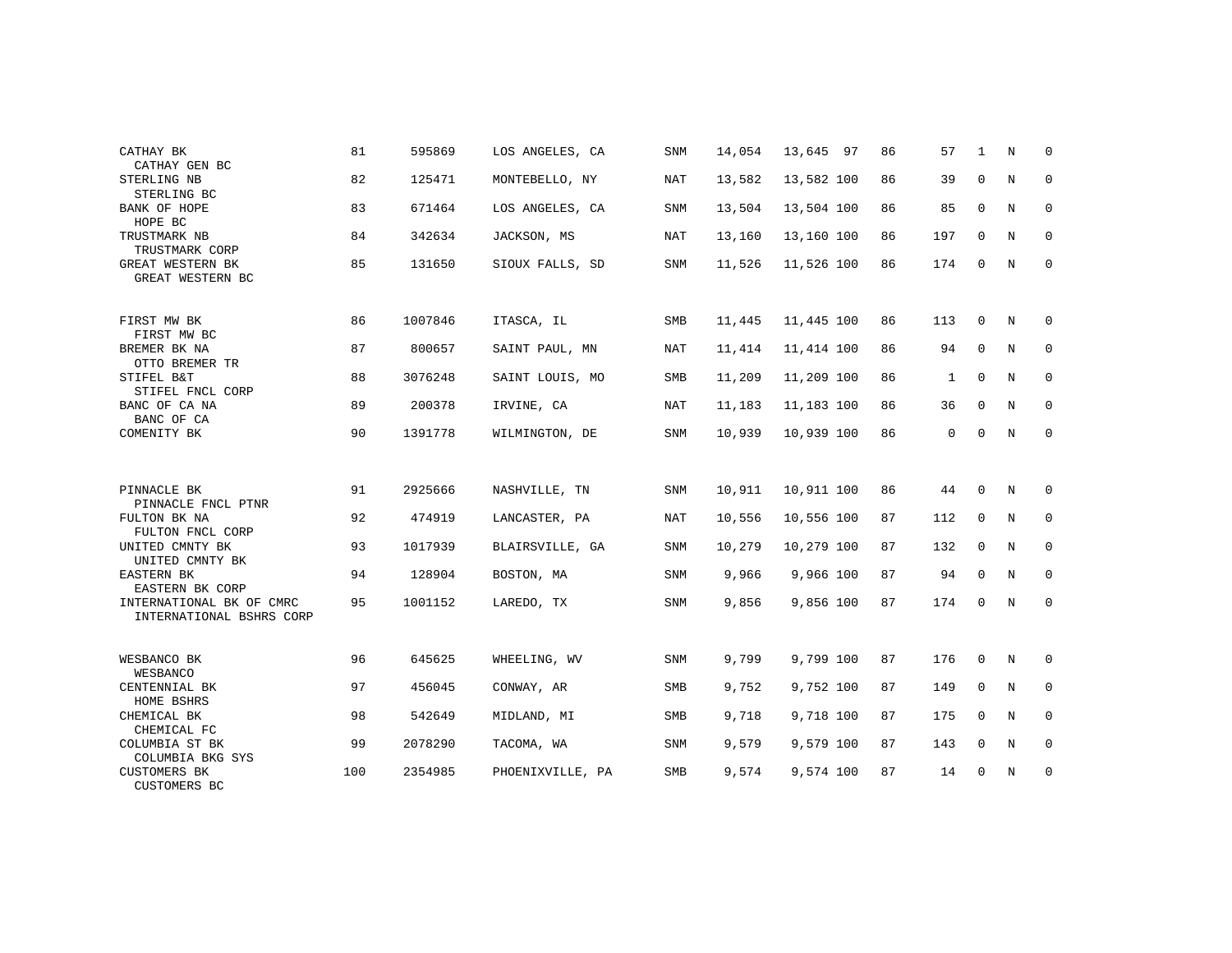| BANNER BK                                              | 101 | 352772  | WALLA WALLA, WA  | SNM        | 9,558 | 9,558 100 | 87 | 187         | 0            | N | 0           |
|--------------------------------------------------------|-----|---------|------------------|------------|-------|-----------|----|-------------|--------------|---|-------------|
| <b>BANNER CORP</b><br>CADENCE BK NA<br>CADENCE BC LLC  | 102 | 4262534 | BIRMINGHAM, AL   | NAT        | 9,425 | 9,425 100 | 87 | 66          | $\Omega$     | N | $\Omega$    |
| ISRAEL DISCOUNT BK OF NY<br>DISCOUNT BC                | 103 | 320119  | NEW YORK, NY     | SNM        | 9,361 | 9,361 100 | 87 | 6           | $\mathbf 0$  | Y | 100         |
| <b>GLACIER BK</b><br>GLACIER BC                        | 104 | 2634191 | KALISPELL, MT    | <b>SNM</b> | 9,297 | 9,297 100 | 87 | 132         | $\Omega$     | N | $\Omega$    |
| PLAINSCAPITAL BK<br>MAEDGEN & WHITE                    | 105 | 637451  | DALLAS, TX       | SMB        | 9,205 | 9,205 100 | 87 | 126         | $\Omega$     | N | $\Omega$    |
| PLAINSCAPITAL BK<br>DIAMOND A FNCL LP                  | 105 | 637451  | DALLAS, TX       | <b>SMB</b> |       |           |    |             |              |   |             |
| WELLS FARGO BK S CENT NA<br>WELLS FARGO & CO           | 106 | 2362458 | HOUSTON, TX      | NAT        | 8,955 | 8,955 100 | 87 | $\mathbf 0$ | $\Omega$     | N | $\Omega$    |
| FIRST INTRST BK<br>FIRST INTRST BANCSYSTEM             | 107 | 659855  | BILLINGS, MT     | SMB        | 8,945 | 8,945 100 | 87 | 80          | $\mathbf{0}$ | N | $\mathbf 0$ |
| UNITED BK<br>UNITED BSHRS                              | 108 | 365325  | FAIRFAX, VA      | SMB        | 8,869 | 8,869 100 | 88 | 71          | $\Omega$     | N | $\Omega$    |
| WELLS FARGO FNCL NB<br>WELLS FARGO & CO                | 109 | 1225761 | LAS VEGAS, NV    | <b>NAT</b> | 8,860 | 8,860 100 | 88 | 0           | $\Omega$     | N | $\Omega$    |
| SOUTH ST BK<br>SOUTH ST CORP                           | 110 | 540926  | COLUMBIA, SC     | <b>SNM</b> | 8,794 | 8,794 100 | 88 | 119         | $\Omega$     | N | $\Omega$    |
| NBT BK NA<br>NBT BC                                    | 111 | 702117  | NORWICH, NY      | NAT        | 8,700 | 8,700 100 | 88 | 154         | $\mathbf 0$  | N | $\mathbf 0$ |
| COMMUNITY BK NA<br>COMMUNITY BK SYS                    | 112 | 202907  | CANTON, NY       | NAT        | 8,667 | 8,667 100 | 88 | 194         | $\Omega$     | N | $\Omega$    |
| WELLS FARGO BK NW NA<br>WELLS FARGO & CO               | 113 | 688079  | OGDEN, UT        | NAT        | 8,651 | 8,651 100 | 88 | $\mathsf 0$ | $\mathbf{0}$ | N | $\mathbf 0$ |
| RENASANT BK<br>RENASANT CORP                           | 114 | 749242  | TUPELO, MS       | <b>SNM</b> | 8,520 | 8,520 100 | 88 | 147         | $\Omega$     | N | $\Omega$    |
| MERCANTIL COMMERCEBANK NA<br>MERCANTIL COMMERCEBANK HC | 115 | 83638   | CORAL GABLES, FL | <b>NAT</b> | 8,458 | 8,458 100 | 88 | 22          | $\Omega$     | Y | $\Omega$    |
| BANCO POPULAR N AMER<br>POPULAR                        | 116 | 2736291 | NEW YORK, NY     | SMB        | 8,451 | 8,451 100 | 88 | 52          | $\mathbf 0$  | N | 100         |
| LEGACYTEXAS BK<br>LEGACYTEXAS FNCL GRP                 | 117 | 878898  | PLANO, TX        | <b>SMB</b> | 8,443 | 8,443 100 | 88 | 45          | $\Omega$     | N | $\mathbf 0$ |
| FLORIDA CMNTY BK NA<br>BOND ST MGMT LLC                | 118 | 4041421 | WESTON, FL       | NAT        | 8,387 | 8,387 100 | 88 | 47          | $\mathbf 0$  | N | $\mathbf 0$ |
| FIRST FNCL BK NA<br>FIRST FNCL BC                      | 119 | 165628  | HAMILTON, OH     | NAT        | 8,353 | 8,353 100 | 88 | 100         | $\Omega$     | N | $\Omega$    |
| UNION B&TR<br>UNION BSHRS CORP                         | 120 | 693224  | RICHMOND, VA     | <b>SMB</b> | 8,242 | 8,242 100 | 88 | 118         | $\Omega$     | N | $\Omega$    |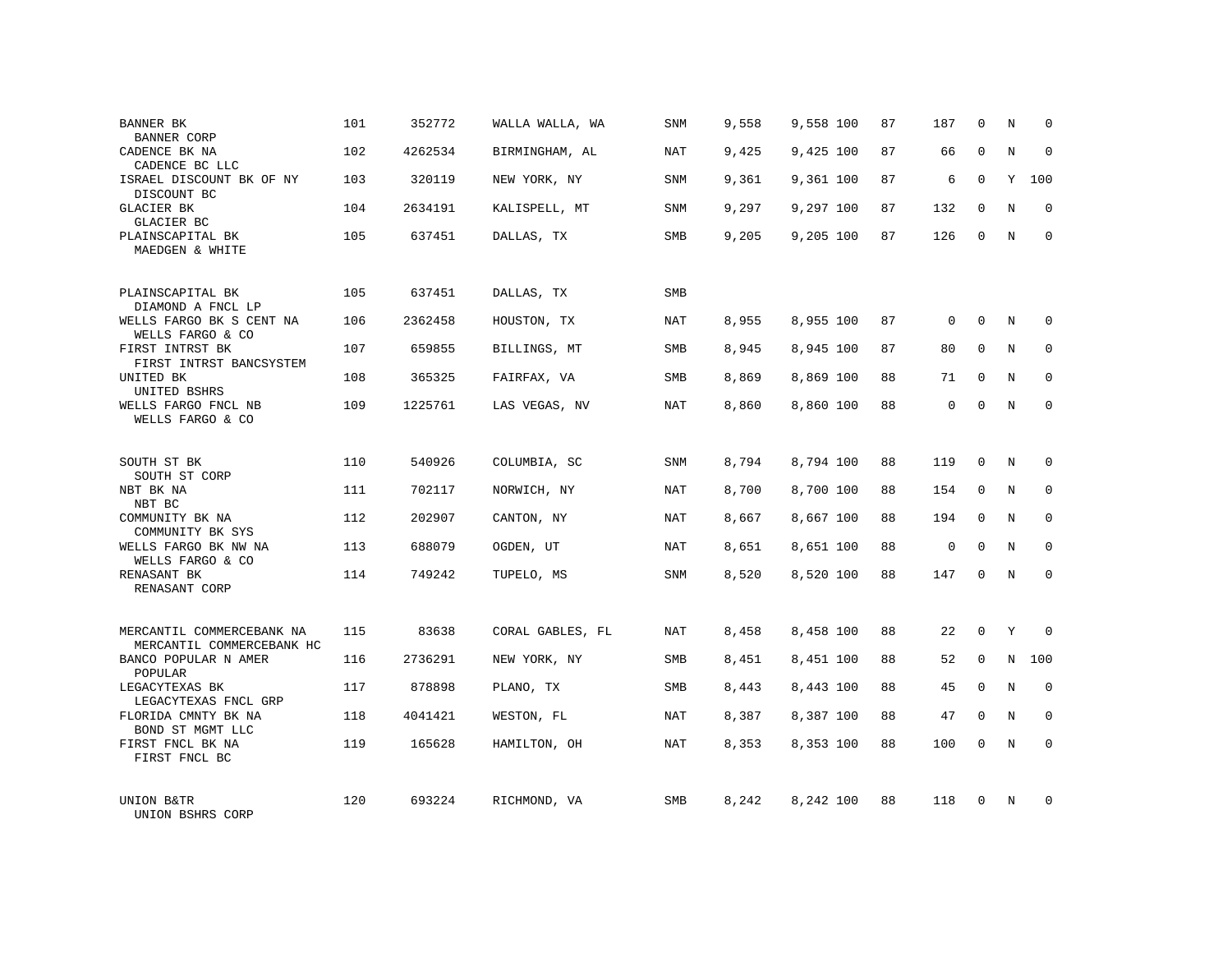| CITIZENS BUS BK<br>CVB FC                       | 121 | 933966  | ONTARIO, CA       | SNM        | 8,039 | 8,039 100 | 88 | 49          | $\mathbf 0$  | N | 0           |
|-------------------------------------------------|-----|---------|-------------------|------------|-------|-----------|----|-------------|--------------|---|-------------|
| BERKSHIRE BK<br>BERKSHIRE HILLS BC              | 122 | 473501  | PITTSFIELD, MA    | SNM        | 7,894 | 7,894 100 | 88 | 91          | $\mathbf 0$  | N | $\mathbf 0$ |
| SAFRA NB OF NY<br>SNBNY HOLD                    | 123 | 918918  | NEW YORK, NY      | NAT        | 7,853 | 7,324 93  | 88 | 2           | $\mathbf 0$  | Υ | 99          |
| TOWNEBANK                                       | 124 | 2797724 | PORTSMOUTH, VA    | SNM        | 7,830 | 7,830 100 | 88 | 37          | $\mathbf 0$  | N | $\mathbf 0$ |
|                                                 |     |         |                   |            |       |           |    |             |              |   |             |
| CAPITAL BK CORP<br>CAPITAL BK FNCL CORP         | 125 | 4160667 | RALEIGH, NC       | SNM        | 7,790 | 7,790 100 | 88 | 152         | $\mathbf 0$  | N | $\Omega$    |
| CITY NB OF FL<br>BCI FNCL GRP                   | 126 | 814430  | MIAMI, FL         | <b>NAT</b> | 7,756 | 7,756 100 | 89 | 25          | $\mathbf{0}$ | N | $\mathbf 0$ |
| OPUS BK                                         | 127 | 2047504 | IRVINE, CA        | SNM        | 7,709 | 7,709 100 | 89 | 56          | $\mathbf 0$  | N | $\mathbf 0$ |
| SIMMONS BK<br>SIMMONS FIRST NAT CORP            | 128 | 663245  | PINE BLUFF, AR    | SMB        | 7,661 | 7,661 100 | 89 | 140         | $\mathbf 0$  | N | $\mathbf 0$ |
| TALMER B&TC<br>CHEMICAL FC                      | 129 | 3545324 | TROY, MI          | SNM        | 7,591 | 7,591 100 | 89 | 80          | $\mathbf 0$  | N | $\Omega$    |
|                                                 |     |         |                   |            |       |           |    |             |              |   |             |
| BOSTON PRIVATE B&TC<br>BOSTON PRIVATE FNCL HOLD | 130 | 964700  | BOSTON, MA        | SNM        | 7,512 | 7,512 100 | 89 | 24          | $\mathbf 0$  | N | $\mathbf 0$ |
| ROCKLAND TC<br>INDEPENDENT BC                   | 131 | 613008  | ROCKLAND, MA      | SNM        | 7,500 | 7,500 100 | 89 | 83          | $\Omega$     | N | $\Omega$    |
| YADKIN BK<br>YADKIN FC                          | 132 | 282329  | STATESVILLE, NC   | SNM        | 7,348 | 7,348 100 | 89 | 99          | $\mathbf 0$  | N | $\mathbf 0$ |
| PARK NB<br>PARK NAT CORP                        | 133 | 489623  | NEWARK, OH        | NAT        | 7,301 | 7,301 100 | 89 | 111         | $\Omega$     | N | $\Omega$    |
| BANK LEUMI USA<br>BANK LEUMI LE-ISRAEL CORP     | 134 | 101019  | NEW YORK, NY      | SNM        | 7,128 | 7,128 100 | 89 | 5           | $\mathbf 0$  | Υ | 98          |
|                                                 |     |         |                   |            |       |           |    |             |              |   |             |
| FIRST MRCHS BK<br>FIRST MRCHS CORP              | 135 | 17147   | MUNCIE, IN        | SNM        | 7,006 | 7,006 100 | 89 | 109         | $\mathbf 0$  | N | $\mathbf 0$ |
| MIZUHO BK USA<br>MIZUHO AMERS LLC               | 136 | 229913  | NEW YORK, NY      | <b>SMB</b> | 6,815 | 6,185 91  | 89 | $\mathbf 0$ | $\Omega$     | Y | $\mathbf 0$ |
| BANK OF NC<br>BNC BC                            | 137 | 1908082 | THOMASVILLE, NC   | SNM        | 6,799 | 6,799 100 | 89 | 70          | $\mathbf{0}$ | N | $\mathbf 0$ |
| <b>BANCFIRST</b><br>BANCFIRST CORP              | 138 | 1386251 | OKLAHOMA CITY, OK | SNM        | 6,770 | 6,770 100 | 89 | 103         | $\mathbf 0$  | N | $\mathbf 0$ |
| EAGLEBANK<br>EAGLE BC                           | 139 | 2652092 | BETHESDA, MD      | SMB        | 6,749 | 6,749 100 | 89 | 19          | $\mathbf 0$  | N | $\mathbf 0$ |
|                                                 |     |         |                   |            |       |           |    |             |              |   |             |
| S&T BK<br>S&T BC                                | 140 | 936426  | INDIANA, PA       | SNM        | 6,697 | 6,697 100 | 89 | 62          | 0            | N | 0           |
| FIRST FNCL BK NA<br>FIRST FNCL BSHRS            | 141 | 470050  | ABILENE, TX       | NAT        | 6,661 | 6,661 100 | 89 | 71          | $\Omega$     | N | $\mathbf 0$ |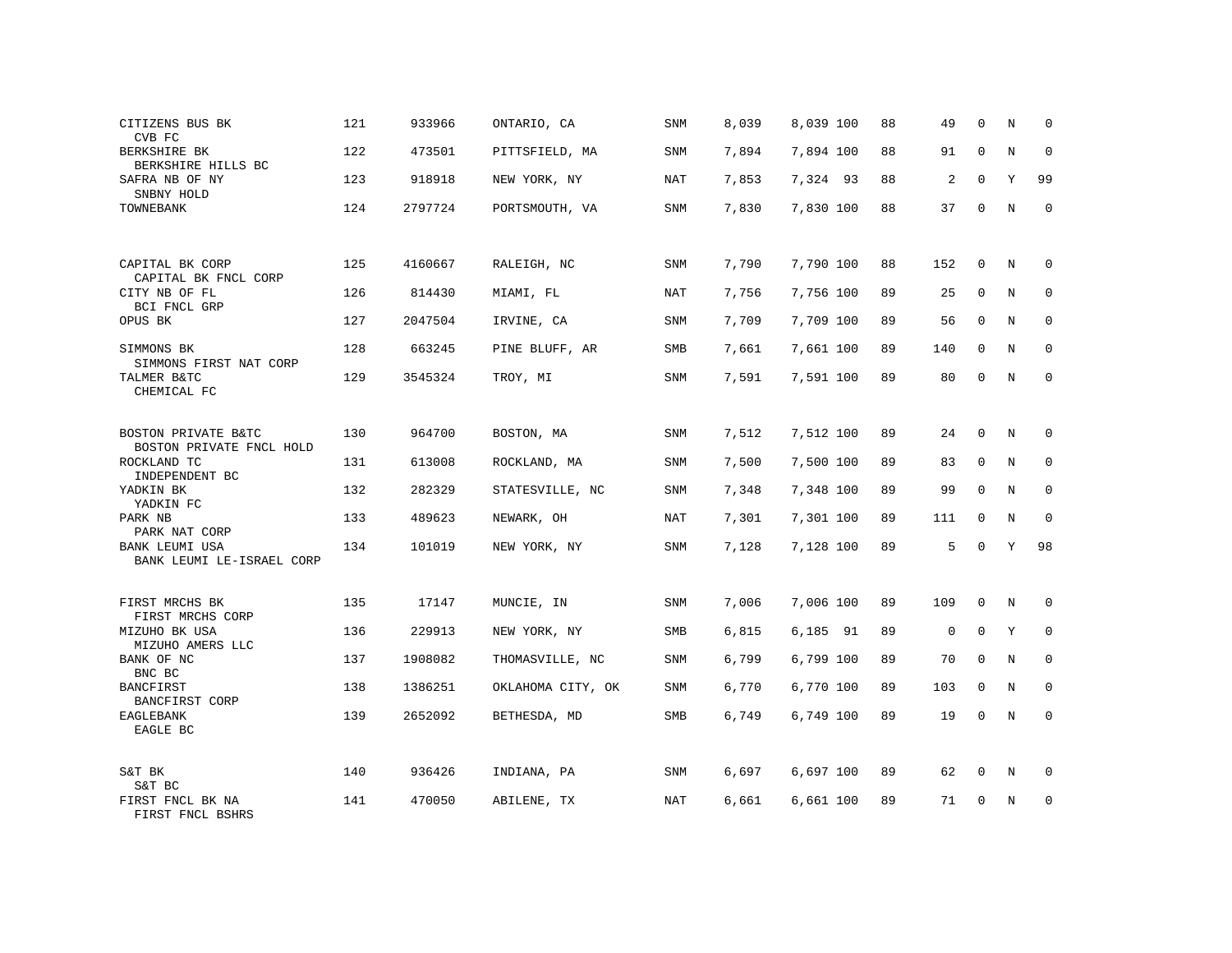| FARMERS & MRCH BK<br>PALOMAR ENT LLC                  | 142 | 871769  | LONG BEACH, CA      | SMB        | 6,628 | 6,628 100 | 89 | 23          | $\mathbf 0$ | N              | $\Omega$    |
|-------------------------------------------------------|-----|---------|---------------------|------------|-------|-----------|----|-------------|-------------|----------------|-------------|
| FIRST COMMONWEALTH BK<br>FIRST COMMONWEALTH FNCL CORP | 143 | 42420   | INDIANA, PA         | <b>SNM</b> | 6,623 | 6,623 100 | 89 | 111         | $\Omega$    | N              | $\Omega$    |
| AMERIS BK<br>AMERIS BC                                | 144 | 764030  | MOULTRIE, GA        | <b>SNM</b> | 6,488 | 6,488 100 | 89 | 100         | $\mathbf 0$ | N              | $\Omega$    |
| HOMESTREET BK<br>HOMESTREET                           | 145 | 258771  | SEATTLE, WA         | <b>SNM</b> | 6,191 | 6,191 100 | 89 | 50          | $\Omega$    | N              | $\Omega$    |
| FIRST BK<br>FIRST BKS                                 | 146 | 169653  | CREVE COEUR, MO     | SMB        | 6,129 | 6,129 100 | 89 | 110         | $\mathbf 0$ | N              | $\mathbf 0$ |
| UNITED BK<br>UNITED BSHRS                             | 147 | 1010930 | PARKERSBURG, WV     | SMB        | 6,060 | 6,060 100 | 89 | 57          | $\Omega$    | N              | $\Omega$    |
| FLUSHING BK<br>FLUSHING FC                            | 148 | 959304  | UNIONDALE, NY       | SNM        | 6,007 | 6,007 100 | 90 | 19          | $\mathbf 0$ | N              | $\mathbf 0$ |
| SERVISFIRST BK<br>SERVISFIRST BSHRS                   | 149 | 3348888 | BIRMINGHAM, AL      | <b>SNM</b> | 6,002 | 6,002 100 | 90 | 17          | $\Omega$    | N              | $\Omega$    |
| WORLDS FOREMOST BK                                    | 150 | 2931603 | SIDNEY, NE          | <b>SNM</b> | 5,732 | 5,732 100 | 90 | $\mathbf 0$ | $\Omega$    | N              | $\Omega$    |
| INDEPENDENT BK<br>INDEPENDENT BK GRP                  | 151 | 122854  | MCKINNEY, TX        | <b>SNM</b> | 5,665 | 5,665 100 | 90 | 41          | $\mathbf 0$ | $\rm N$        | $\mathbf 0$ |
| SABADELL UNITED BK NA                                 | 152 | 53033   | MIAMI, FL           | NAT        | 5,550 | 5,550 100 | 90 | 23          | $\Omega$    | N              | 100         |
| SOUTHSIDE BK<br>SOUTHSIDE BSHRS                       | 153 | 361167  | TYLER, TX           | <b>SNM</b> | 5,459 | 5,459 100 | 90 | 49          | $\Omega$    | $\overline{N}$ | $\Omega$    |
| 1ST SOURCE BK<br>1ST SOURCE CORP                      | 154 | 991340  | SOUTH BEND, IN      | SMB        | 5,439 | 5,439 100 | 90 | 80          | $\mathbf 0$ | N              | $\mathbf 0$ |
| WASHINGTON TR BK<br>WTB FC                            | 155 | 58971   | SPOKANE, WA         | SNM        | 5,369 | 5,369 100 | 90 | 43          | $\mathbf 0$ | N              | $\mathbf 0$ |
| CENTRAL PACIFIC BK<br>CENTRAL PACIFIC FC              | 156 | 701062  | HONOLULU, HI        | <b>SNM</b> | 5,310 | 5,310 100 | 90 | 35          | $\mathbf 0$ | N              | $\mathbf 0$ |
| WESTAMERICA BK<br>WESTAMERICA BC                      | 157 | 697763  | SAN RAFAEL, CA      | SMB        | 5,268 | 5,268 100 | 90 | 84          | $\mathbf 0$ | $\rm N$        | $\mathbf 0$ |
| FIRST SECURITY BK<br>FIRST SECURITY BANCORP           | 158 | 673440  | SEARCY, AR          | <b>SNM</b> | 5,215 | 5,215 100 | 90 | 75          | $\mathbf 0$ | N              | $\mathbf 0$ |
| CENTERSTATE BK OF FL NA<br>CENTERSTATE BK             | 159 | 1929247 | WINTER HAVEN, FL    | <b>NAT</b> | 5,005 | 5,005 100 | 90 | 65          | $\Omega$    | $_{\rm N}$     | $\Omega$    |
| FIRST NBC BK<br>FIRST NBC BHC                         | 160 | 3445769 | NEW ORLEANS, LA     | <b>SNM</b> | 4,922 | 4,922 100 | 90 | 39          | $\mathbf 0$ | N              | $\mathbf 0$ |
| LAKELAND BK<br>LAKELAND BC                            | 161 | 687009  | NEWFOUNDLAND, NJ    | <b>SNM</b> | 4,894 | 4,894 100 | 90 | 52          | 0           | N              | 0           |
| LUTHER BURBANK SVG<br>LUTHER BURBANK CORP             | 162 | 497570  | MANHATTAN BEACH, CA | <b>SNM</b> | 4,824 | 4,824 100 | 90 | 8           | $\Omega$    | N              | $\mathbf 0$ |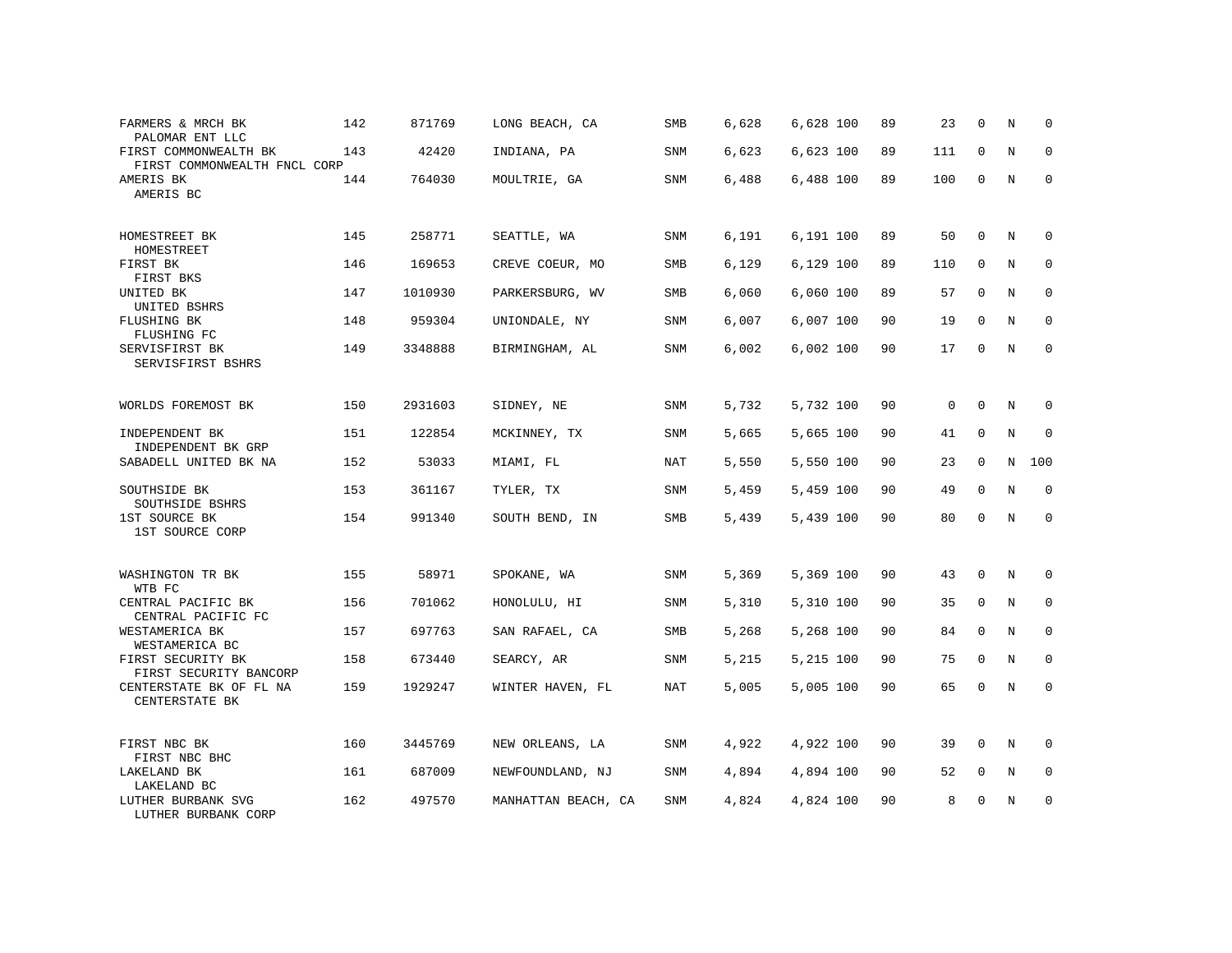| REPUBLIC B&TC<br>REPUBLIC BANCORP                        | 163 | 316840  | LOUISVILLE, KY        | SNM        | 4,819 | 4,819 100 | 90 | 43           | 0           | N            | 0           |
|----------------------------------------------------------|-----|---------|-----------------------|------------|-------|-----------|----|--------------|-------------|--------------|-------------|
| WOODFOREST NB<br>WOODFOREST FNCL GRP ESOP W 401          | 164 | 412751  | THE WOODLANDS, TX     | NAT        | 4,809 | 4,809 100 | 90 | 743          | $\Omega$    | N            | $\mathbf 0$ |
| INTRUST BK NA                                            | 165 | 557858  | WICHITA, KS           | NAT        | 4,803 | 4,803 100 | 90 | 45           | $\Omega$    | N            | $\Omega$    |
| INTRUST FC<br>SANDY SPRING BK                            | 166 | 506922  | OLNEY, MD             | SMB        | 4,799 | 4,799 100 | 90 | 43           | $\Omega$    | N            | $\mathbf 0$ |
| SANDY SPRING BC<br>CARTER BK & TR                        | 167 | 3476192 | MARTINSVILLE, VA      | SNM        | 4,744 | 4,744 100 | 90 | 123          | 0           | N            | 0           |
| NBH BK                                                   | 168 | 4210227 | GREENWOOD VILLAGE, CO | SMB        | 4,593 | 4,593 100 | 90 | 90           | 0           | N            | 0           |
| NATIONAL BK HOLDS CORP<br>JOHNSON BK<br>JOHNSON FNCL GRP | 169 | 58243   | RACINE, WI            | SMB        | 4,542 | 4,542 100 | 90 | 42           | $\mathbf 0$ | $\, {\rm N}$ | 0           |
| SEACOAST NB<br>CAPGEN CAP GRP III LLC                    | 170 | 34537   | STUART, FL            | NAT        | 4,514 | 4,514 100 | 90 | 47           | 0           | N            | 0           |
| TRI CTY BK<br>TRICO BSHRS                                | 171 | 100562  | CHICO, CA             | SNM        | 4,465 | 4,465 100 | 90 | 68           | $\Omega$    | N            | $\mathbf 0$ |
| GREAT SOUTHERN BK<br>GREAT SOUTHERN BC                   | 172 | 572374  | REEDS SPRING, MO      | <b>SNM</b> | 4,445 | 4,445 100 | 90 | 105          | $\mathbf 0$ | N            | $\mathbf 0$ |
| HANMI BK<br>HANMI FC                                     | 173 | 657365  | LOS ANGELES, CA       | <b>SNM</b> | 4,396 | 4,396 100 | 90 | 41           | 0           | N            | $\mathbf 0$ |
| FIDELITY BK<br>FIDELITY SOUTHERN CORP                    | 174 | 598534  | ATLANTA, GA           | SNM        | 4,390 | 4,390 100 | 90 | 64           | $\mathbf 0$ | N            | $\mathbf 0$ |
| PINNACLE BK<br>PINNACLE BC                               | 175 | 913856  | LINCOLN, NE           | SNM        | 4,363 | 4,363 100 | 90 | 72           | $\mathbf 0$ | N            | 0           |
| CONNECTONE BK<br>CONNECTONE BC                           | 176 | 3317932 | ENGLEWOOD CLIFFS, NJ  | SNM        | 4,327 | 4,327 100 | 90 | 24           | 0           | N            | $\mathbf 0$ |
| WILMINGTON TR NA<br>M&T BK CORP                          | 177 | 2265456 | WILMINGTON, DE        | NAT        | 4,294 | 4,294 100 | 90 | $\mathbf{1}$ | $\mathbf 0$ | N            | $\mathbf 0$ |
| CENTURY B&TC<br>CENTURY BC                               | 178 | 377908  | SOMERVILLE, MA        | SNM        | 4,288 | 4,288 100 | 91 | 26           | 0           | N            | $\mathbf 0$ |
| WASHINGTON TC OF WESTERLY<br>WASHINGTON TR BC            | 179 | 816603  | WESTERLY, RI          | <b>SNM</b> | 4,204 | 4,204 100 | 91 | 20           | $\mathbf 0$ | N            | $\mathbf 0$ |
| BANCORP BK                                               | 180 | 2858960 | WILMINGTON, DE        | SNM        | 4,202 | 4,202 100 | 91 | 0            | $\Omega$    | N            | 0           |
| <b>BANCORP</b><br>LAKE CITY BK                           | 181 | 874845  | WARSAW, IN            | SMB        | 4,186 | 4,186 100 | 91 | 49           | $\Omega$    | N            | 0           |
| LAKELAND FC<br>CARDINAL BK                               | 182 | 2683014 | MC LEAN, VA           | SNM        | 4,183 | 4,183 100 | 91 | 29           | $\Omega$    | N            | $\mathbf 0$ |
| CARDINAL FC<br><b>BANKERS TC</b><br>BTC FC               | 183 | 811046  | DES MOINES, IA        | SNM        | 4,115 | 4,115 100 | 91 | 23           | 0           | N            | $\mathbf 0$ |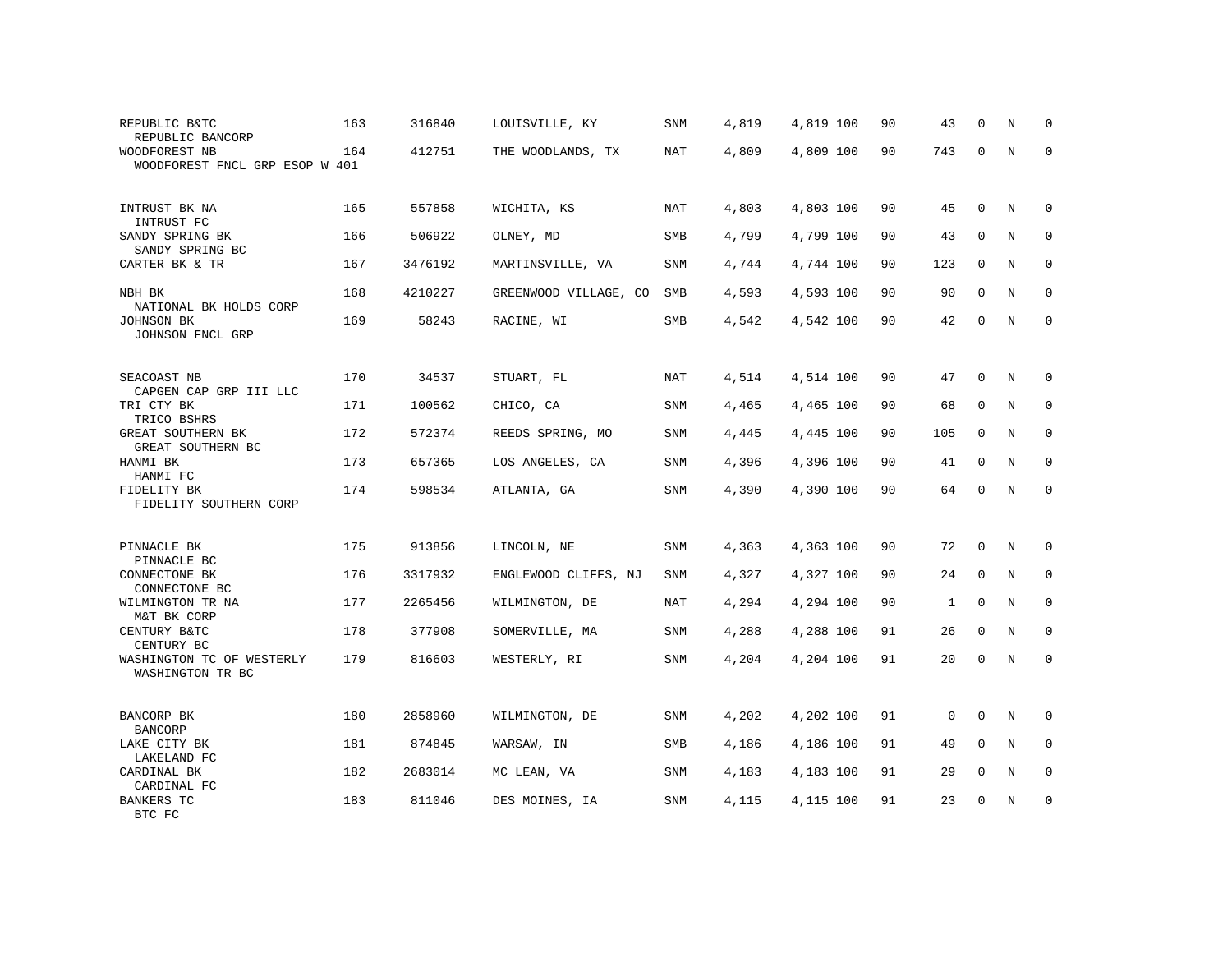| UNIVEST B&TC<br>UNIVEST CORP OF PA           | 184 | 354310  | SOUDERTON, PA     | SMB        | 4,107 | 4,107 100 | 91 | 56 | $\mathbf 0$  | N | $\Omega$    |
|----------------------------------------------|-----|---------|-------------------|------------|-------|-----------|----|----|--------------|---|-------------|
| WINTRUST BK<br>WINTRUST FC                   | 185 | 2239288 | CHICAGO, IL       | <b>SMB</b> | 4,070 | 4,070 100 | 91 | 22 | $\Omega$     | N | $\Omega$    |
| AMALGAMATED BK<br>WORKERS UNITED             | 186 | 661308  | NEW YORK, NY      | SNM        | 4,061 | 4,061 100 | 91 | 15 | $\mathbf 0$  | N | $\mathbf 0$ |
| USAMERIBANK<br>USAMERIBANCORP                | 187 | 3536407 | CLEARWATER, FL    | SMB        | 4,038 | 4,038 100 | 91 | 28 | $\Omega$     | N | $\Omega$    |
| MAINSOURCE BK<br>MAINSOURCE FNCL GRP         | 188 | 623445  | GREENSBURG, IN    | SNM        | 4,014 | 4,014 100 | 91 | 94 | $\mathbf{0}$ | N | $\mathbf 0$ |
| <b>BELL BK</b><br>STATE BSHRS                | 189 | 929352  | FARGO, ND         | <b>SNM</b> | 3,993 | 3,993 100 | 91 | 19 | $\mathbf{0}$ | N | $\mathbf 0$ |
| ORIGIN BK<br>ORIGIN BC                       | 190 | 667757  | CHOUDRANT, LA     | SMB        | 3,921 | 3,921 100 | 91 | 45 | $\mathbf 0$  | N | 0           |
| BUSEY BK<br>FIRST BUSEY CORP                 | 191 | 416245  | CHAMPAIGN, IL     | <b>SNM</b> | 3,915 | 3,915 100 | 91 | 39 | $\mathbf{0}$ | N | $\mathbf 0$ |
| GREEN BK NA<br>GREEN BC                      | 192 | 2719427 | HOUSTON, TX       | NAT        | 3,912 | 3,912 100 | 91 | 22 | $\mathbf 0$  | N | $\mathbf 0$ |
| COMMUNITY TR BK INC<br>COMMUNITY TR BC       | 193 | 509811  | PIKEVILLE, KY     | <b>SMB</b> | 3,907 | 3,907 100 | 91 | 79 | $\mathbf{0}$ | N | $\mathbf 0$ |
| ENTERPRISE B&TC<br>ENTERPRISE FS CORP        | 194 | 1190476 | CLAYTON, MO       | <b>SNM</b> | 3,896 | 3,896 100 | 91 | 15 | $\Omega$     | N | $\Omega$    |
| CAMDEN NB<br>CAMDEN NAT CORP                 | 195 | 593007  | CAMDEN, ME        | NAT        | 3,872 | 3,872 100 | 91 | 62 | $\mathbf{0}$ | N | $\mathbf 0$ |
| CITY NB OF WV<br>CITY HC                     | 196 | 1011526 | CHARLESTON, WV    | NAT        | 3,849 | 3,849 100 | 91 | 86 | 0            | N | 0           |
| HERITAGE BK<br>HERITAGE FC                   | 197 | 881478  | OLYMPIA, WA       | SNM        | 3,844 | 3,844 100 | 91 | 65 | $\Omega$     | N | $\mathbf 0$ |
| BRIDGEHAMPTON NB<br>BRIDGE BC                | 198 | 23504   | BRIDGEHAMPTON, NY | <b>NAT</b> | 3,833 | 3,833 100 | 91 | 39 | $\Omega$     | N | $\mathbf 0$ |
| FULTON BK OF NJ<br>FULTON FNCL CORP          | 199 | 1407932 | MOUNT LAUREL, NJ  | SNM        | 3,830 | 3,830 100 | 91 | 67 | $\mathbf 0$  | N | $\mathbf 0$ |
| AMARILLO NB<br>AMARILLO NAT BC               | 200 | 353555  | AMARILLO, TX      | NAT        | 3,828 | 3,828 100 | 91 | 19 | $\mathbf 0$  | N | 0           |
| NEW YORK CMRL BK<br>NEW YORK CMNTY BC        | 201 | 1438589 | ISLANDIA, NY      | <b>SNM</b> | 3,800 | 3,800 100 | 91 | 29 | $\mathbf{0}$ | N | 0           |
| PEAPACK GLADSTONE BK<br>PEAPACK-GLADSTONE FC | 202 | 236706  | BEDMINSTER, NJ    | <b>SMB</b> | 3,773 | 3,773 100 | 91 | 20 | $\Omega$     | N | $\mathbf 0$ |
| MECHANICS BK<br>2011 TCRT                    | 203 | 936462  | WALNUT CREEK, CA  | SNM        | 3,758 | 3,758 100 | 91 | 30 | $\mathbf 0$  | N | 0           |
| PACIFIC PREMIER BK<br>PACIFIC PREMIER BC     | 204 | 431172  | IRVINE, CA        | SMB        | 3,752 | 3,752 100 | 91 | 15 | $\Omega$     | N | $\mathbf 0$ |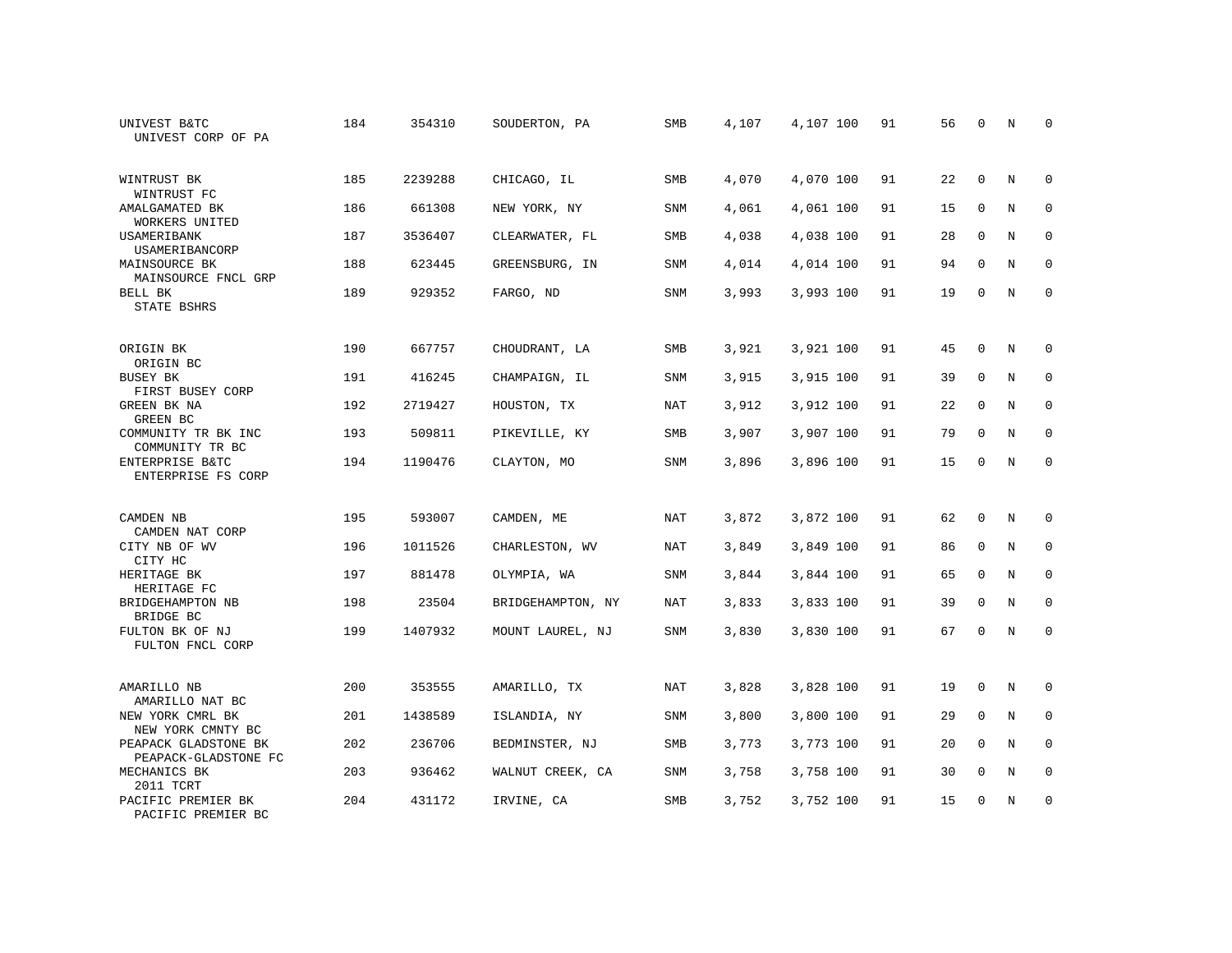| RBC BK GA NA<br>RBC USA HOLDCO CORP                  | 205 | 3783948 | ATLANTA, GA           | <b>NAT</b> | 3,673 | 3,673 100 | 91 | 0  | $\mathbf 0$  | N | 100          |
|------------------------------------------------------|-----|---------|-----------------------|------------|-------|-----------|----|----|--------------|---|--------------|
| FIRST NB ALASKA                                      | 206 | 114260  | ANCHORAGE, AK         | <b>NAT</b> | 3,666 | 3,666 100 | 91 | 30 | $\mathbf 0$  | N | 0            |
| FIVE STAR BK<br>FINANCIAL INST                       | 207 | 601416  | WARSAW, NY            | <b>SMB</b> | 3,653 | 3,653 100 | 91 | 52 | $\mathbf{0}$ | N | $\mathbf 0$  |
| TRISTATE CAP BK<br>TRISTATE CAP HLD INC              | 208 | 3475083 | PITTSBURGH, PA        | SNM        | 3,635 | 3,635 100 | 91 | 0  | $\mathbf 0$  | N | $\mathbf 0$  |
| STATE B&TC<br>STATE BK FNCL CORP                     | 209 | 3384318 | MACON, GA             | <b>SNM</b> | 3,601 | 3,601 100 | 91 | 26 | $\Omega$     | N | $\mathbf{0}$ |
| FREMONT BK<br>FREMONT BC                             | 210 | 739560  | FREMONT, CA           | SNM        | 3,592 | 3,592 100 | 91 | 18 | 0            | N | $\mathbf 0$  |
| FIRST FOUND BK<br>FIRST FOUND                        | 211 | 3637685 | IRVINE, CA            | SNM        | 3,590 | 3,590 100 | 91 | 10 | 0            | N | 0            |
| FIRST AMER BK<br>FIRST AMER BK CORP                  | 212 | 850036  | ELK GROVE VILLAGE, IL | SNM        | 3,558 | 3,558 100 | 91 | 49 | $\mathbf 0$  | N | $\mathbf 0$  |
| UNION B&TC<br>FARMERS & MRCH INV                     | 213 | 450856  | LINCOLN, NE           | SNM        | 3,557 | 3,557 100 | 91 | 35 | 0            | N | 0            |
| COMMUNITY BK                                         | 214 | 770367  | PASADENA, CA          | SNM        | 3,537 | 3,537 100 | 91 | 17 | 0            | N | $\mathbf{0}$ |
|                                                      |     |         |                       |            |       |           |    |    |              |   |              |
| FIRST BK<br>FIRST BC                                 | 215 | 216922  | TROY, NC              | SMB        | 3,536 | 3,536 100 | 91 | 86 | $\mathbf 0$  | N | 0            |
| CENTIER BK<br>FIRST BSHRS                            | 216 | 783648  | WHITING, IN           | <b>SNM</b> | 3,455 | 3,455 100 | 91 | 53 | $\mathbf 0$  | N | $\mathbf 0$  |
| FIRST NB OF LONG ISLAND<br>FIRST OF LONG ISLAND CORP | 217 | 837000  | GLEN HEAD, NY         | NAT        | 3,434 | 3,434 100 | 92 | 44 | $\mathbf 0$  | N | 0            |
| LAKE FOREST B&TC<br>WINTRUST FC                      | 218 | 1917301 | LAKE FOREST, IL       | SMB        | 3,424 | 3,251 95  | 92 | 7  | $\Omega$     | N | $\mathbf 0$  |
| COBIZ BK<br>COBIZ FNCL                               | 219 | 56557   | DENVER, CO            | SMB        | 3,419 | 3,419 100 | 92 | 17 | 0            | N | 0            |
|                                                      |     |         |                       |            |       |           |    |    |              |   |              |
| OCEAN BK<br><b>OCEAN BSHRS</b>                       | 220 | 663834  | MIAMI, FL             | SNM        | 3,418 | 3,418 100 | 92 | 20 | 0            | N | 0            |
| BROADWAY NB<br>BROADWAY BSHRS                        | 221 | 474254  | SAN ANTONIO, TX       | NAT        | 3,410 | 3,410 100 | 92 | 40 | $\mathbf 0$  | N | $\mathbf 0$  |
| FIRST UNITED B&TC<br>DURANT BC                       | 222 | 509950  | DURANT, OK            | SNM        | 3,373 | 3,373 100 | 92 | 36 | $\mathbf 0$  | N | 0            |
| PEOPLES BK<br>PEOPLES BC                             | 223 | 577128  | MARIETTA, OH          | SMB        | 3,355 | 3,355 100 | 92 | 73 | $\mathbf 0$  | N | $\mathbf 0$  |
| <b>GUARANTY B&amp;TC</b><br>GUARANTY BC              | 224 | 666657  | DENVER, CO            | SMB        | 3,343 | 3,343 100 | 92 | 36 | 0            | N | $\mathbf 0$  |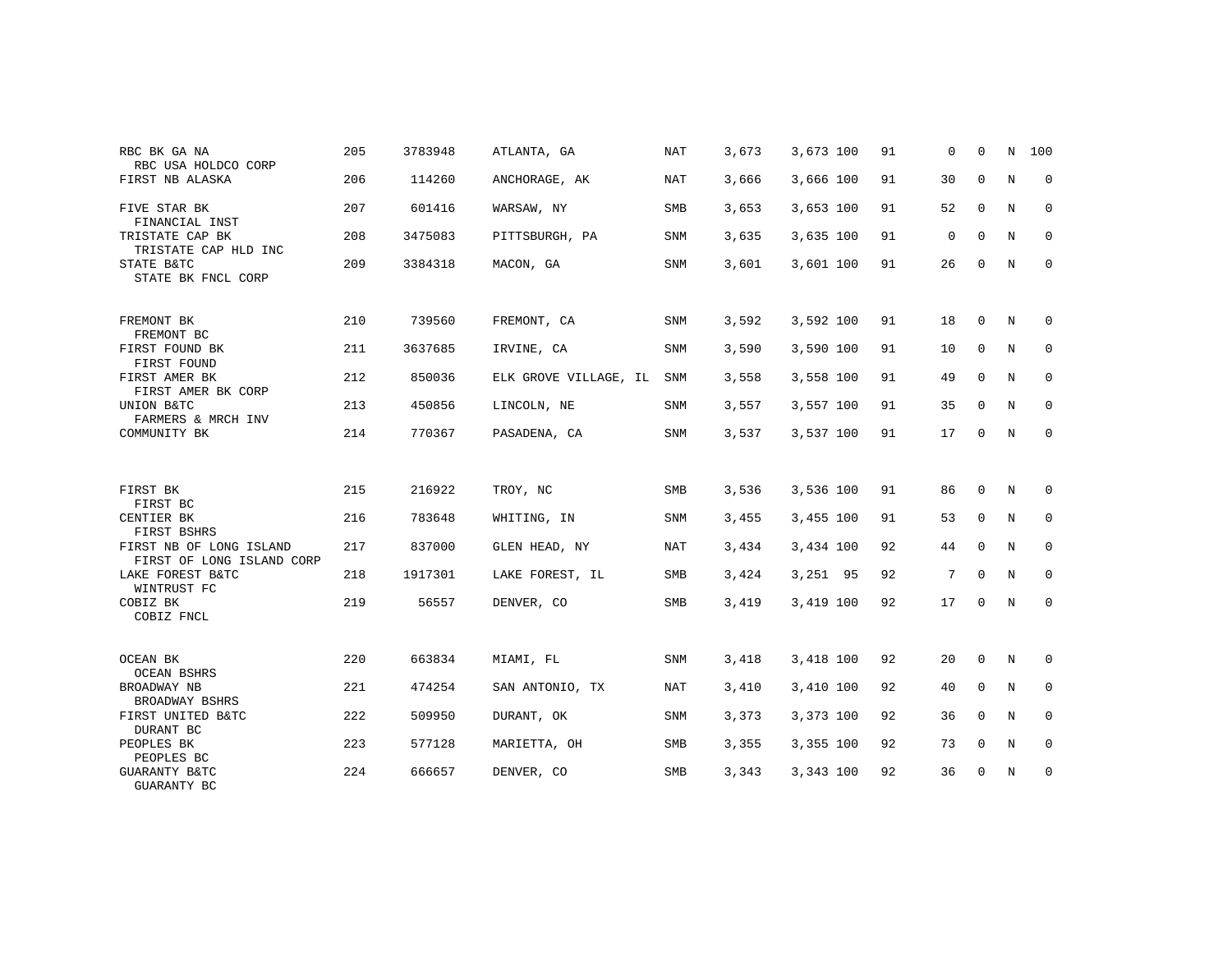| MORTON CMNTY BK<br>HOMETOWN CMNTY BC ESOP & TR                   | 225 | 825146  | MORTON, IL        | SNM        | 3,333 | 3,333 100 | 92 | 37           | $\mathbf 0$  | N              | $\Omega$    |
|------------------------------------------------------------------|-----|---------|-------------------|------------|-------|-----------|----|--------------|--------------|----------------|-------------|
| XENITH BK<br>CAPGEN CAP GRP VI LLC                               | 226 | 1161029 | RICHMOND, VA      | SMB        | 3,326 | 3,326 100 | 92 | 82           | $\Omega$     | N              | $\Omega$    |
| XENITH BK<br>BANKCAP EQT FUND LLC                                | 226 | 1161029 | RICHMOND, VA      | SMB        |       |           |    |              |              |                |             |
| HORIZON BK NA<br>HORIZON BC                                      | 227 | 130541  | MICHIGAN CITY, IN | NAT        | 3,309 | 3,309 100 | 92 | 58           | $\Omega$     | N              | $\Omega$    |
| GRANDPOINT BK<br>GRANDPOINT CAP                                  | 228 | 3640283 | LOS ANGELES, CA   | <b>SNM</b> | 3,293 | 3,293 100 | 92 | 13           | $\Omega$     | N              | $\Omega$    |
| MIDLAND ST BK                                                    | 229 | 773247  | EFFINGHAM, IL     | SMB        | 3,249 | 3,249 100 | 92 | 47           | $\Omega$     | N              | $\Omega$    |
| MIDLAND STATES BANCORP<br>PARK STERLING BK<br>PARK STERLING CORP | 230 | 3470985 | CHARLOTTE, NC     | SNM        | 3,220 | 3,220 100 | 92 | 56           | $\mathbf 0$  | N              | $\mathbf 0$ |
| BANK OF COLORADO<br>PINNACLE BC                                  | 231 | 255659  | FORT COLLINS, CO  | SNM        | 3,203 | 3,203 100 | 92 | 43           | $\Omega$     | N              | $\Omega$    |
| FIRSTBANK<br>FB FC                                               | 232 | 436159  | NASHVILLE, TN     | SNM        | 3,184 | 3,184 100 | 92 | 49           | $\mathbf 0$  | N              | $\mathbf 0$ |
| BANK OF THE CASCADES<br>CASCADE BC                               | 233 | 17464   | BEND, OR          | <b>SNM</b> | 3,167 | 3,167 100 | 92 | 51           | $\Omega$     | N              | $\Omega$    |
| STOCKMAN BK OF MT<br>STOCKMAN FC                                 | 234 | 651859  | MILES CITY, MT    | SNM        | 3,166 | 3,166 100 | 92 | 36           | $\Omega$     | N              | $\Omega$    |
| BRYN MAWR TC<br>BRYN MAWR BK CORP                                | 235 | 765019  | BRYN MAWR, PA     | <b>SMB</b> | 3,157 | 3,157 100 | 92 | 33           | $\Omega$     | N              | $\mathbf 0$ |
| PREFERRED BK                                                     | 236 | 1918344 | LOS ANGELES, CA   | SNM        | 3,112 | 3,112 100 | 92 | 11           | $\mathbf 0$  | N              | $\mathbf 0$ |
| HAPPY ST BK<br>HAPPY BSHRS                                       | 237 | 466857  | HAPPY, TX         | <b>SMB</b> | 3,076 | 3,076 100 | 92 | 34           | $\Omega$     | $\overline{N}$ | $\mathbf 0$ |
| MERCHANTS BK OF IN<br>MERCHANTS BC                               | 238 | 963945  | CARMEL, IN        | <b>SNM</b> | 3,072 | 3,072 100 | 92 | 3            | $\mathbf 0$  | N              | $\mathbf 0$ |
| MERCANTILE BK OF MI<br>MERCANTILE BK CORP                        | 239 | 2608754 | GRAND RAPIDS, MI  | SNM        | 3,044 | 3,044 100 | 92 | 47           | $\mathbf{0}$ | $\mathbf N$    | $\mathbf 0$ |
| AMERICAN NB<br>AMERICAN NAT CORP                                 | 240 | 660655  | OMAHA, NE         | <b>NAT</b> | 3,026 | 3,026 100 | 92 | 38           | $\mathbf{0}$ | $\rm N$        | $\mathbf 0$ |
| TOTALBANK                                                        | 241 | 790534  | MIAMI, FL         | SNM        | 3,006 | 3,006 100 | 92 | 19           | $\Omega$     | N              | 100         |
| SUMITOMO MITSUI TR BK USA                                        | 242 | 925411  | HOBOKEN, NJ       | <b>SNM</b> | 3,001 | 3,001 100 | 92 | $\mathbf{0}$ | $\mathbf{0}$ | N              | 100         |
| MIDWESTONE BK<br>MIDWESTONE FNCL GRP                             | 243 | 836843  | IOWA CITY, IA     | SNM        | 2,996 | 2,996 100 | 92 | 42           | $\Omega$     | $_{\rm N}$     | $\Omega$    |
| HEARTLAND B&TC<br>HEARTLAND BC                                   | 244 | 426534  | BLOOMINGTON, IL   | <b>SNM</b> | 2,977 | 2,977 100 | 92 | 64           | $\Omega$     | N              | $\mathbf 0$ |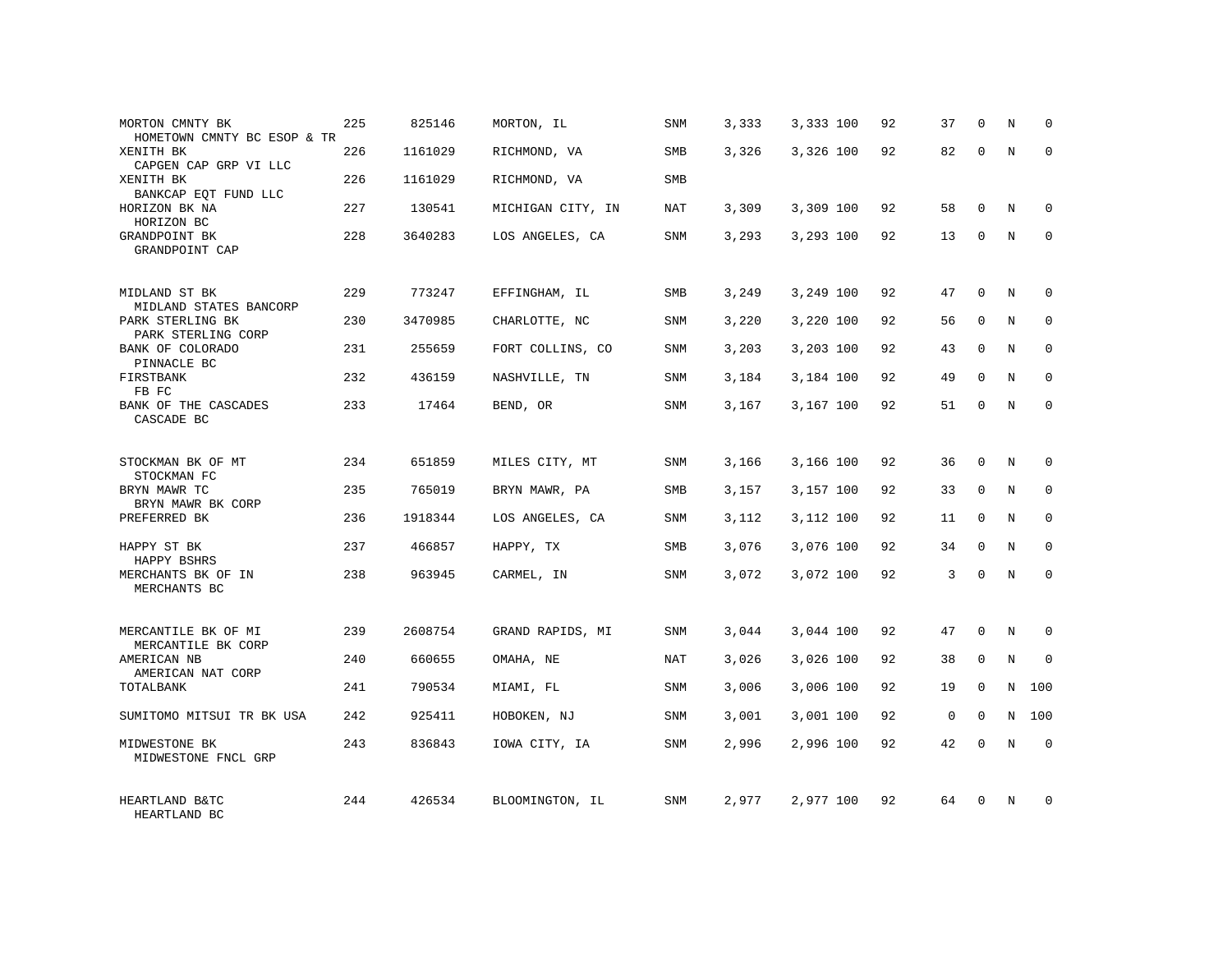| GERMAN AMER BC<br>GERMAN AMER BC                          | 245 | 37640   | JASPER, IN           | SNM        | 2,973 | 2,973 100 | 92 | 50 | $\mathbf 0$  | N | 0           |
|-----------------------------------------------------------|-----|---------|----------------------|------------|-------|-----------|----|----|--------------|---|-------------|
| ALPINE BK<br>ALPINE BK OF CO                              | 246 | 260055  | GLENWOOD SPRINGS, CO | SNM        | 2,965 | 2,965 100 | 92 | 42 | $\Omega$     | N | $\mathbf 0$ |
| STONEGATE BK                                              | 247 | 3339046 | POMPANO BEACH, FL    | SNM        | 2,937 | 2,937 100 | 92 | 31 | $\mathbf 0$  | N | $\mathbf 0$ |
| COMMUNITYBANK TX NA<br>HILLISTER ENT II                   | 248 | 774262  | BEAUMONT, TX         | <b>NAT</b> | 2,936 | 2,936 100 | 92 | 37 | $\Omega$     | N | $\Omega$    |
| STOCK YARDS B&TC                                          | 249 | 317342  | LOUISVILLE, KY       | SNM        | 2,936 | 2,936 100 | 92 | 36 | $\mathbf 0$  | N | $\mathbf 0$ |
| STOCK YARDS BC<br>FIRST FNCL BK NA<br>FIRST FC            | 250 | 693345  | TERRE HAUTE, IN      | NAT        | 2,926 | 2,926 100 | 92 | 66 | $\Omega$     | N | $\mathbf 0$ |
| BURKE & HERBERT B&TC                                      | 251 | 933621  | ALEXANDRIA, VA       | SNM        | 2,922 | 2,922 100 | 92 | 24 | $\mathbf 0$  | N | $\mathbf 0$ |
| CTBC BK CORP USA<br>CTBC CAP CORP                         | 252 | 996260  | LOS ANGELES, CA      | SNM        | 2,914 | 2,914 100 | 92 | 11 | $\mathbf 0$  | N | 100         |
| CALIFORNIA UNITED BK<br>CU BC                             | 253 | 3353172 | LOS ANGELES, CA      | SNM        | 2,894 | 2,894 100 | 92 | 8  | $\mathbf 0$  | N | $\mathbf 0$ |
| INTERBANK<br>OLNEY BSHRS OF TX                            | 254 | 1187001 | OKLAHOMA CITY, OK    | SMB        | 2,889 | 2,889 100 | 92 | 46 | $\mathbf 0$  | N | $\mathbf 0$ |
| RCB BK<br>RCB HC                                          | 255 | 945053  | CLAREMORE, OK        | <b>SMB</b> | 2,859 | 2,859 100 | 92 | 49 | $\Omega$     | N | $\Omega$    |
| ATLANTIC CAP BK NA<br>BANKCAP EQT FUND LLC                | 256 | 3555695 | CHATTANOOGA, TN      | NAT        | 2,760 | 2,760 100 | 92 | 16 | $\mathbf{0}$ | N | $\mathbf 0$ |
| BYLINE BK<br>BYLINE BC                                    | 257 | 129732  | CHICAGO, IL          | <b>SNM</b> | 2,748 | 2,748 100 | 92 | 71 | $\mathbf 0$  | N | $\mathbf 0$ |
| BANK OF STOCKTON<br>1867 WESTERN FC                       | 258 | 479268  | STOCKTON, CA         | <b>SNM</b> | 2,747 | 2,747 100 | 92 | 18 | $\mathbf 0$  | N | $\mathbf 0$ |
| HOMETRUST BK                                              | 259 | 212577  | ASHEVILLE, NC        | SMB        | 2,740 | 2,740 100 | 92 | 37 | $\mathbf 0$  | N | $\mathbf 0$ |
| HOMETRUST BSHRS<br>CAPITAL CITY BK<br>CAPITAL CITY BK GRP | 260 | 876634  | TALLAHASSEE, FL      | SMB        | 2,731 | 2,731 100 | 92 | 65 | $\mathbf 0$  | N | 0           |
| AMERICAN NB TX<br>ANB HC                                  | 261 | 599764  | TERRELL, TX          | NAT        | 2,728 | 2,728 100 | 92 | 25 | $\mathbf{0}$ | N | $\mathbf 0$ |
| FARMERS & MRCH BK CENT CA<br>FARMERS & MRCH BC            | 262 | 808260  | LODI, CA             | SNM        | 2,727 | 2,727 100 | 92 | 23 | $\mathbf 0$  | N | $\mathbf 0$ |
| MANUFACTURERS BK                                          | 263 | 930965  | LOS ANGELES, CA      | SNM        | 2,727 | 2,727 100 | 92 | 9  | $\mathbf 0$  | N | 100         |
| CENTRAL TR BK<br>CENTRAL BANCOMPANY INC                   | 264 | 853952  | JEFFERSON CITY, MO   | SMB        | 2,706 | 2,706 100 | 92 | 11 | 0            | N | 0           |
| FRANKLIN SYNERGY BK<br>FRANKLIN FNCL NETWORK              | 265 | 3635533 | FRANKLIN, TN         | SMB        | 2,705 | 2,705 100 | 92 | 11 | $\mathbf 0$  | N | $\mathbf 0$ |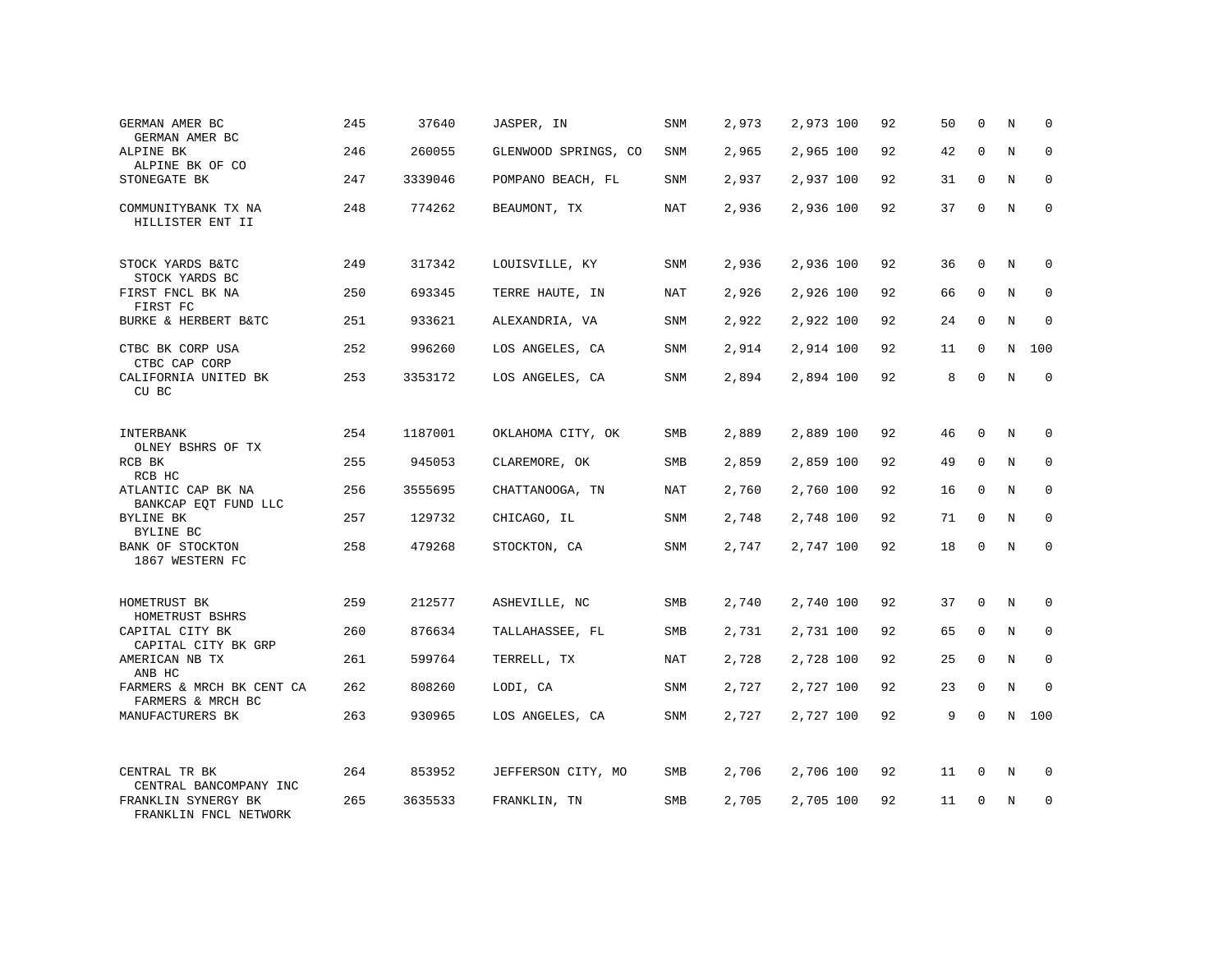| TIB THE INDEP BANKERSBANK<br>INDEPENDENT BKR FC    | 266 | 529958  | FARMERS BRANCH, TX  | <b>SMB</b> | 2,687 | 2,687 100 | 93 | 5  | $\Omega$     | N       | $\mathbf 0$ |
|----------------------------------------------------|-----|---------|---------------------|------------|-------|-----------|----|----|--------------|---------|-------------|
| <b>BANKPLUS</b><br>BANCPLUS CORP                   | 267 | 121642  | BELZONI, MS         | SNM        | 2,675 | 2,675 100 | 93 | 59 | $\Omega$     | N       | 0           |
| HILLS B&TC<br>HILLS BC                             | 268 | 731247  | HILLS, IA           | SNM        | 2,594 | 2,594 100 | 93 | 17 | $\mathbf 0$  | N       | $\mathbf 0$ |
| ANB BK<br>STURM FNCL GROUP INC                     | 269 | 828651  | DENVER, CO          | SMB        | 2,586 | 2,586 100 | 93 | 32 | $\mathbf 0$  | N       | $\mathbf 0$ |
| LANDMARK BK NA<br>LANDRUM CO                       | 270 | 103255  | COLUMBIA, MO        | <b>NAT</b> | 2,584 | 2,584 100 | 93 | 41 | $\mathbf 0$  | N       | $\mathbf 0$ |
| CITY BK<br>SOUTH PLAINS FNCL ESOP                  | 271 | 575254  | LUBBOCK, TX         | <b>SNM</b> | 2,554 | 2,554 100 | 93 | 23 | $\Omega$     | N       | $\mathbf 0$ |
| PACIFIC CONTINENTAL BK<br>PACIFIC CONTINENTAL CORP | 272 | 693662  | EUGENE, OR          | SNM        | 2,533 | 2,533 100 | 93 | 14 | $\Omega$     | N       | $\mathbf 0$ |
| HERITAGE BK OF CMRC<br>HERITAGE CMRC CORP          | 273 | 2209553 | SAN JOSE, CA        | SMB        | 2,527 | 2,527 100 | 93 | 10 | $\Omega$     | N       | $\mathbf 0$ |
| INDEPENDENT BK<br>INDEPENDENT BK CORP              | 274 | 636771  | GRAND RAPIDS, MI    | SMB        | 2,527 | 2,527 100 | 93 | 64 | $\mathbf 0$  | N       | 0           |
| CNB BK<br>CNB FC                                   | 275 | 399517  | CLEARFIELD, PA      | <b>SNM</b> | 2,520 | 2,520 100 | 93 | 41 | $\mathbf 0$  | N       | 0           |
| PARKWAY B&TC<br>PARKWAY BC                         | 276 | 1001639 | HARWOOD HEIGHTS, IL | SNM        | 2,495 | 2,495 100 | 93 | 31 | $\mathbf 0$  | N       | 0           |
| ENTERPRISE B&TC<br>ENTERPRISE BC                   | 277 | 1356768 | LOWELL, MA          | <b>SNM</b> | 2,471 | 2,471 100 | 93 | 21 | $\mathbf 0$  | N       | 0           |
| <b>BANK SNB</b><br>SOUTHWEST BC                    | 278 | 398350  | STILLWATER, OK      | SMB        | 2,461 | 2,461 100 | 93 | 29 | $\mathbf 0$  | N       | $\mathbf 0$ |
| ALLEGIANCE BK<br>ALLEGIANCE BSHRS                  | 279 | 3579589 | HOUSTON, TX         | SNM        | 2,460 | 2,460 100 | 93 | 15 | $\mathbf 0$  | N       | 0           |
| SOUTHERN B&TC<br>SOUTHERN BSHRS NC                 | 280 | 717924  | MOUNT OLIVE, NC     | SNM        | 2,441 | 2,441 100 | 93 | 62 | $\mathbf{0}$ | N       | $\mathbf 0$ |
| FIRST CMNTY BK<br>FIRST CMNTY BSHRS                | 281 | 2353595 | BLUEFIELD, VA       | SMB        | 2,425 | 2,425 100 | 93 | 48 | $\Omega$     | N       | $\mathbf 0$ |
| STANDARD B&TC<br>STANDARD BSHRS                    | 282 | 19730   | HICKORY HILLS, IL   | SNM        | 2,417 | 2,417 100 | 93 | 33 | $\Omega$     | N       | $\mathbf 0$ |
| CANANDAIGUA NB&TC<br>CANANDAIGUA NAT CORP          | 283 | 161602  | CANANDAIGUA, NY     | NAT        | 2,401 | 2,401 100 | 93 | 23 | $\Omega$     | $\rm N$ | $\mathbf 0$ |
| BRAND BKG CO<br>BRAND GRP HOLD                     | 284 | 701736  | LAWRENCEVILLE, GA   | SMB        | 2,401 | 2,401 100 | 93 | 7  | $\Omega$     | N       | 0           |
| AMERICAN BK OF TX<br>NORTH AMER BSHRS              | 285 | 627658  | SHERMAN, TX         | SNM        | 2,383 | 2,383 100 | 93 | 33 | $\mathbf 0$  | N       | 0           |
| AMBOY BK<br>AMBOY BC                               | 286 | 9807    | OLD BRIDGE, NJ      | SMB        | 2,382 | 2,382 100 | 93 | 23 | $\Omega$     | N       | $\mathbf 0$ |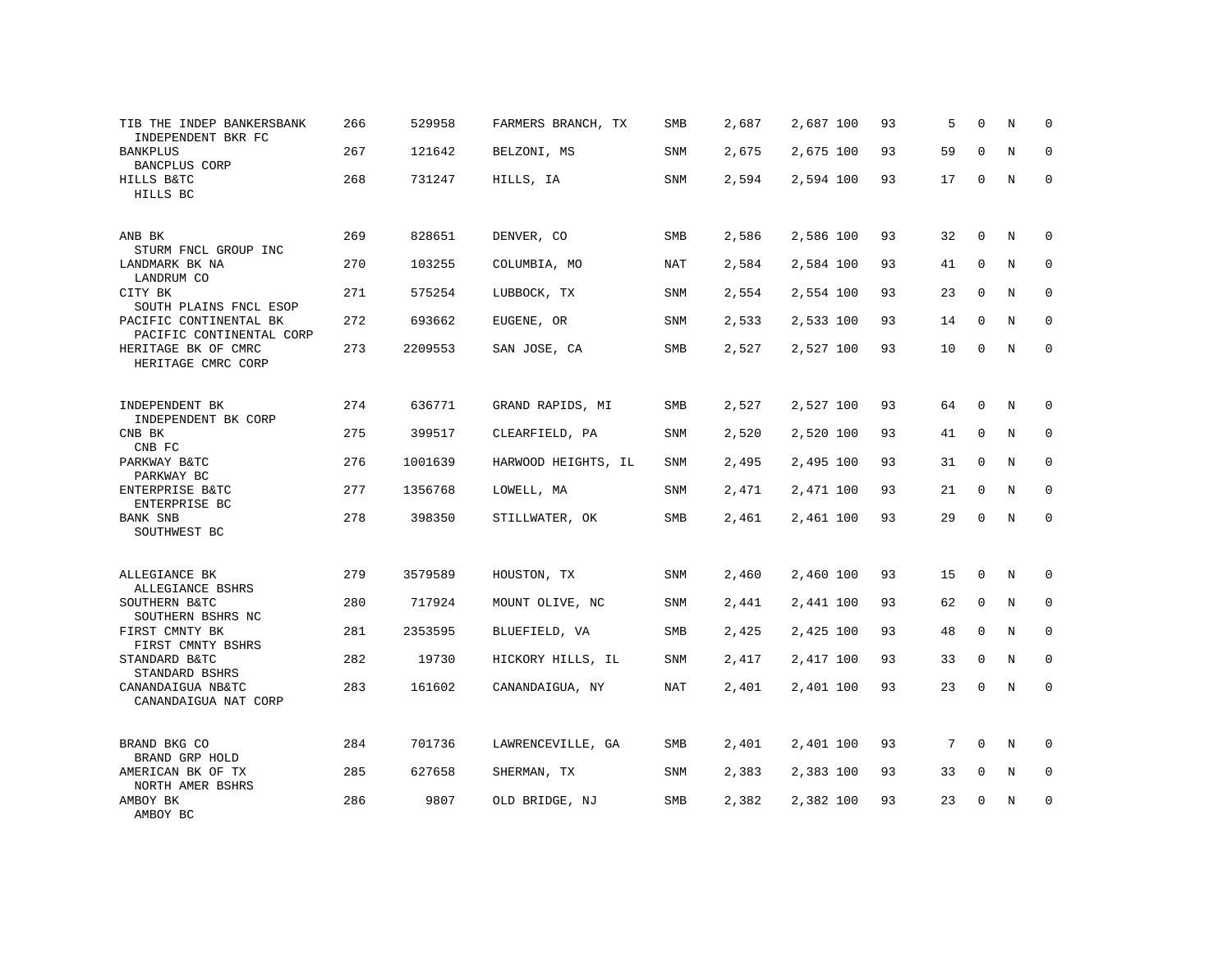| INWOOD NB<br>INWOOD BSHRS                          | 287 | 913753  | DALLAS, TX       | NAT        | 2,362 | 2,362 100 | 93 | 14          | $\mathbf 0$ | N           | 0           |
|----------------------------------------------------|-----|---------|------------------|------------|-------|-----------|----|-------------|-------------|-------------|-------------|
| COMMUNITYONE BK NA<br>COMMUNITYONE BC              | 288 | 591825  | ASHEBORO, NC     | NAT        | 2,344 | 2,344 100 | 93 | 44          | $\Omega$    | N           | $\mathbf 0$ |
| COLUMBIA BK<br>FULTON FNCL CORP                    | 289 | 1189993 | COLUMBIA, MD     | SNM        | 2,285 | 2,285 100 | 93 | 31          | $\mathbf 0$ | N           | 0           |
| TEXAS B&TC<br>OVERTON FC                           | 290 | 949154  | LONGVIEW, TX     | <b>SNM</b> | 2,279 | 2,279 100 | 93 | 22          | $\Omega$    | N           | $\Omega$    |
| DACOTAH BK<br>DACOTAH BKS                          | 291 | 256553  | ABERDEEN, SD     | <b>SMB</b> | 2,272 | 2,272 100 | 93 | 35          | $\mathbf 0$ | N           | $\mathbf 0$ |
| NICOLET NB<br>NICOLET BSHRS                        | 292 | 2941068 | GREEN BAY, WI    | NAT        | 2,266 | 2,266 100 | 93 | 41          | $\mathbf 0$ | N           | 0           |
| FIRST INTERNATIONAL B&TC<br>WATFORD CITY BSHRS     | 293 | 236153  | WATFORD CITY, ND | SNM        | 2,228 | 2,228 100 | 93 | 25          | $\Omega$    | N           | $\mathbf 0$ |
| CALIFORNIA REPUBLIC BK<br>CALIFORNIA REPUBLIC BC   | 294 | 3669930 | IRVINE, CA       | SMB        | 2,226 | 2,226 100 | 93 | 4           | $\mathbf 0$ | N           | 0           |
| WEST SUBURBAN BK<br>WEST SUBURBAN BC               | 295 | 375034  | LOMBARD, IL      | SNM        | 2,213 | 2,213 100 | 93 | 41          | $\mathbf 0$ | N           | 0           |
| NATIONAL CO-OP BK NA<br>NATIONAL CONSUMER CO-OP BK | 296 | 99376   | HILLSBORO, OH    | <b>NAT</b> | 2,202 | 2,202 100 | 93 | 3           | $\mathsf 0$ | $\mathbf N$ | $\mathbf 0$ |
| SUFFOLK CTY NB<br>SUFFOLK BC                       | 297 | 799612  | RIVERHEAD, NY    | NAT        | 2,196 | 2,196 100 | 93 | 26          | $\mathbf 0$ | N           | $\mathbf 0$ |
| SUN NB<br>SUN BC                                   | 298 | 925710  | VINELAND, NJ     | <b>NAT</b> | 2,186 | 2,186 100 | 93 | 33          | $\mathbf 0$ | N           | $\mathbf 0$ |
| WILSON B&TC<br>WILSON BHC                          | 299 | 159636  | LEBANON, TN      | SNM        | 2,162 | 2,162 100 | 93 | 25          | 0           | N           | 0           |
| LONE STAR NB<br>LONE STAR NAT BSHRS TX             | 300 | 842460  | PHARR, TX        | NAT        | 2,151 | 2,151 100 | 93 | 31          | $\mathbf 0$ | N           | 0           |
| GLENS FALLS NB&TC<br>ARROW FC                      | 301 | 866000  | GLENS FALLS, NY  | <b>NAT</b> | 2,151 | 2,151 100 | 93 | 29          | $\mathbf 0$ | N           | 0           |
| EXCHANGE BK<br>FRANK P DOYLE TR ARTICLE IX         | 302 | 507068  | SANTA ROSA, CA   | SNM        | 2,139 | 2,139 100 | 93 | 18          | $\mathbf 0$ | $\rm N$     | $\mathbf 0$ |
| INDUSTRIAL & CMRL BK<br>EAST ASIA HC               | 303 | 1015560 | NEW YORK, NY     | <b>NAT</b> | 2,137 | 2,137 100 | 93 | 12          | $\mathbf 0$ | N           | 31          |
| BANK RHODE ISLAND<br>BROOKLINE BC                  | 304 | 2434113 | PROVIDENCE, RI   | <b>SMB</b> | 2,126 | 2,126 100 | 93 | 18          | $\mathbf 0$ | N           | 0           |
| BESSEMER TC NA<br>BESSEMER GRP                     | 305 | 976703  | NEW YORK, NY     | NAT        | 2,117 | 2,117 100 | 93 | $\mathbf 0$ | $\mathbf 0$ | N           | $\mathbf 0$ |
| FIRST MID-IL B&T NA<br>FIRST MID-IL BSHRS          | 306 | 762447  | MATTOON, IL      | NAT        | 2,110 | 2,110 100 | 93 | 44          | $\mathbf 0$ | N           | $\mathbf 0$ |
| CENTRAL B&TC<br>CENTRAL BSHRS                      | 307 | 1007015 | LEXINGTON, KY    | SNM        | 2,098 | 2,098 100 | 93 | 22          | $\Omega$    | N           | $\mathbf 0$ |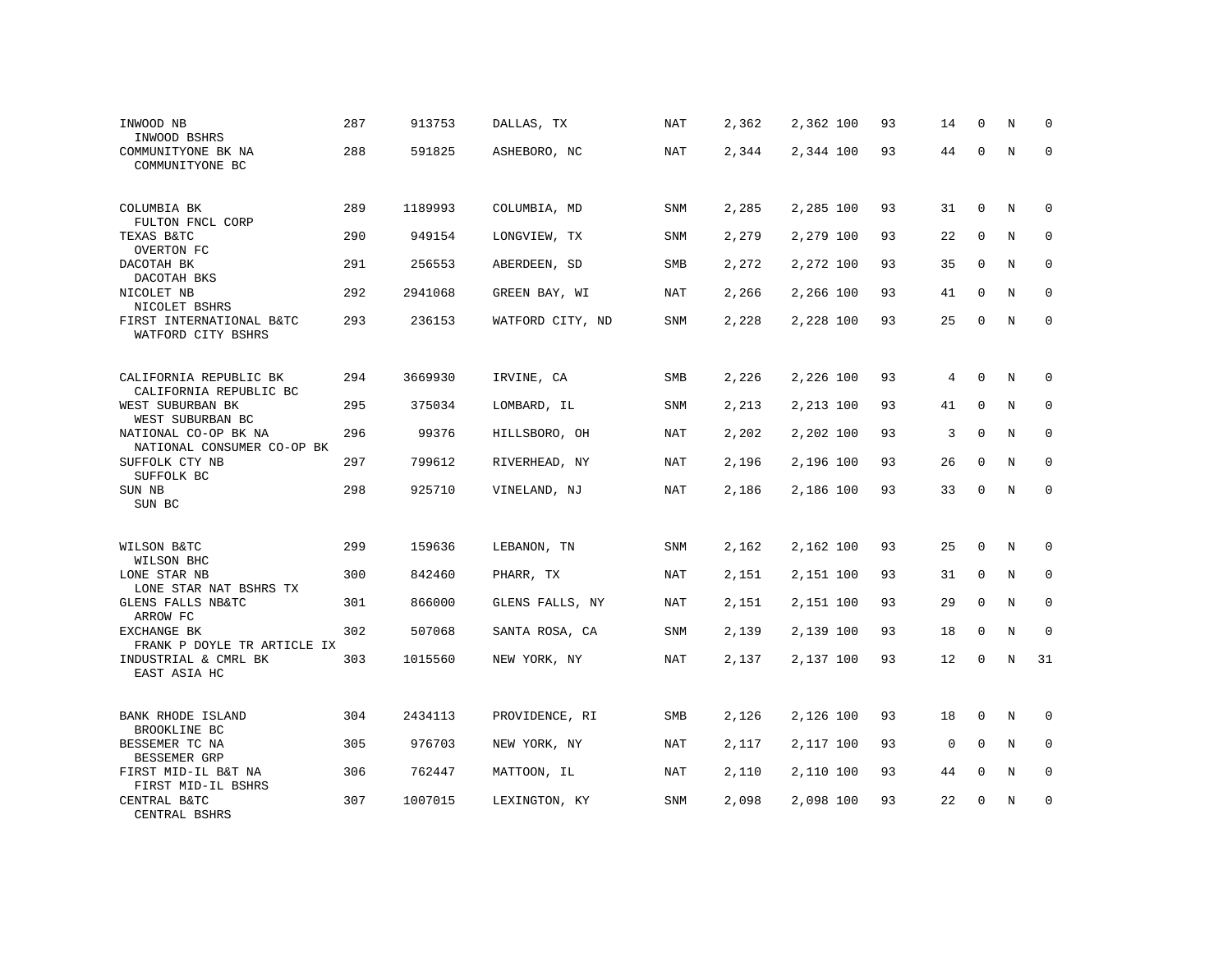| OLD SECOND NB<br>OLD SECOND BC                    | 308 | 936136  | AURORA, IL           | NAT        | 2,092 | 2,092 100 | 93 | 23          | $\mathbf 0$  | N | $\mathbf 0$  |
|---------------------------------------------------|-----|---------|----------------------|------------|-------|-----------|----|-------------|--------------|---|--------------|
| BARRINGTON B&TC NA<br>WINTRUST FC                 | 309 | 2508751 | BARRINGTON, IL       | NAT        | 2,078 | 2,078 100 | 93 | 6           | $\Omega$     | N | $\Omega$     |
| BANK OF NY MELLON TC NA<br>BANK OF NY MELLON CORP | 310 | 398668  | LOS ANGELES, CA      | NAT        | 2,074 | 2,074 100 | 93 | $\mathbf 0$ | $\mathbf{0}$ | N | $\mathbf 0$  |
| HINSDALE B&TC<br>WINTRUST FC                      | 311 | 2119773 | HINSDALE, IL         | <b>SMB</b> | 2,072 | 2,072 100 | 93 | 11          | $\Omega$     | N | $\mathbf 0$  |
| <b>BANK OF MARIN</b><br>BANK OF MARIN BC          | 312 | 1436204 | CORTE MADERA, CA     | <b>SNM</b> | 2,055 | 2,055 100 | 93 | 20          | $\Omega$     | N | $\mathbf 0$  |
| FIRST ST CMNTY BK<br>FIRST ST BSHRS               | 313 | 707354  | FARMINGTON, MO       | <b>SNM</b> | 2,038 | 2,038 100 | 93 | 49          | $\mathbf 0$  | N | $\mathbf 0$  |
| NATIONAL EXCHANGE B&T                             | 314 | 722544  | FOND DU LAC, WI      | <b>NAT</b> | 2,025 | 2,025 100 | 93 | 32          | $\mathbf 0$  | N | 0            |
| NEB CORP<br>SOUTHWEST BK<br>FIRST TX BHC          | 315 | 423458  | FORT WORTH, TX       | SMB        | 2,014 | 2,014 100 | 93 | 16          | $\mathbf 0$  | N | $\mathbf 0$  |
| ANCHOR BK NA<br>ANCHOR BC                         | 316 | 900454  | SAINT PAUL, MN       | <b>NAT</b> | 2,013 | 2,013 100 | 93 | 20          | $\Omega$     | N | $\mathbf 0$  |
| BEAR ST BK<br>BEAR ST FNCL HOLDINGS LLC           | 317 | 324649  | LITTLE ROCK, AR      | SMB        | 2,004 | 2,004 100 | 93 | 48          | $\mathbf 0$  | N | 0            |
| MERCHANTS BK<br>MERCHANTS BSHRS                   | 318 | 166803  | SOUTH BURLINGTON, VT | SNM        | 1,999 | 1,999 100 | 93 | 35          | $\mathbf 0$  | N | $\mathbf 0$  |
| CITIZENS FIRST BK<br>VILLAGES BC                  | 319 | 1867983 | THE VILLAGES, FL     | SNM        | 1,995 | 1,995 100 | 93 | 10          | 0            | N | 0            |
| HERITAGE OAKS BK<br>CARPENTER BK PTNRS            | 320 | 797467  | PASO ROBLES, CA      | SNM        | 1,987 | 1,987 100 | 93 | 11          | 0            | N | 0            |
| BANK OF THE SIERRA<br>SIERRA BC                   | 321 | 662369  | PORTERVILLE, CA      | <b>SNM</b> | 1,972 | 1,972 100 | 93 | 33          | $\Omega$     | N | $\mathbf 0$  |
| PEOPLES SCTY B&TC<br>PEOPLES FS CORP              | 322 | 278818  | SCRANTON, PA         | SNM        | 1,965 | 1,965 100 | 93 | 24          | $\mathbf 0$  | N | 0            |
| MIDSOUTH BK NA<br>MIDSOUTH BC                     | 323 | 223331  | LAFAYETTE, LA        | NAT        | 1,954 | 1,954 100 | 93 | 56          | $\Omega$     | N | $\mathbf{0}$ |
| FARMERS NB<br>FARMERS NAT BC                      | 324 | 680813  | CANFIELD, OH         | NAT        | 1,942 | 1,942 100 | 93 | 39          | 0            | N | 0            |
| INDEPENDENCE BK OF KY<br>INDEPENDENCE BSHRS       | 325 | 648242  | OWENSBORO, KY        | <b>SNM</b> | 1,935 | 1,935 100 | 93 | 21          | $\mathbf 0$  | N | $\mathbf 0$  |
| ALERUS FNCL NA<br>ALERUS FC                       | 326 | 933256  | GRAND FORKS, ND      | NAT        | 1,934 | 1,934 100 | 93 | 20          | $\mathbf 0$  | N | $\mathbf 0$  |
| BAC FL BK                                         | 327 | 725732  | CORAL GABLES, FL     | SNM        | 1,926 | 1,926 100 | 93 | 0           | $\mathbf 0$  | Y | $\mathbf 0$  |
| CROSSFIRST BK<br>CROSSFIRST HOLD LLC              | 328 | 3594005 | LEAWOOD, KS          | <b>SNM</b> | 1,921 | 1,921 100 | 93 | 3           | $\Omega$     | N | $\mathbf 0$  |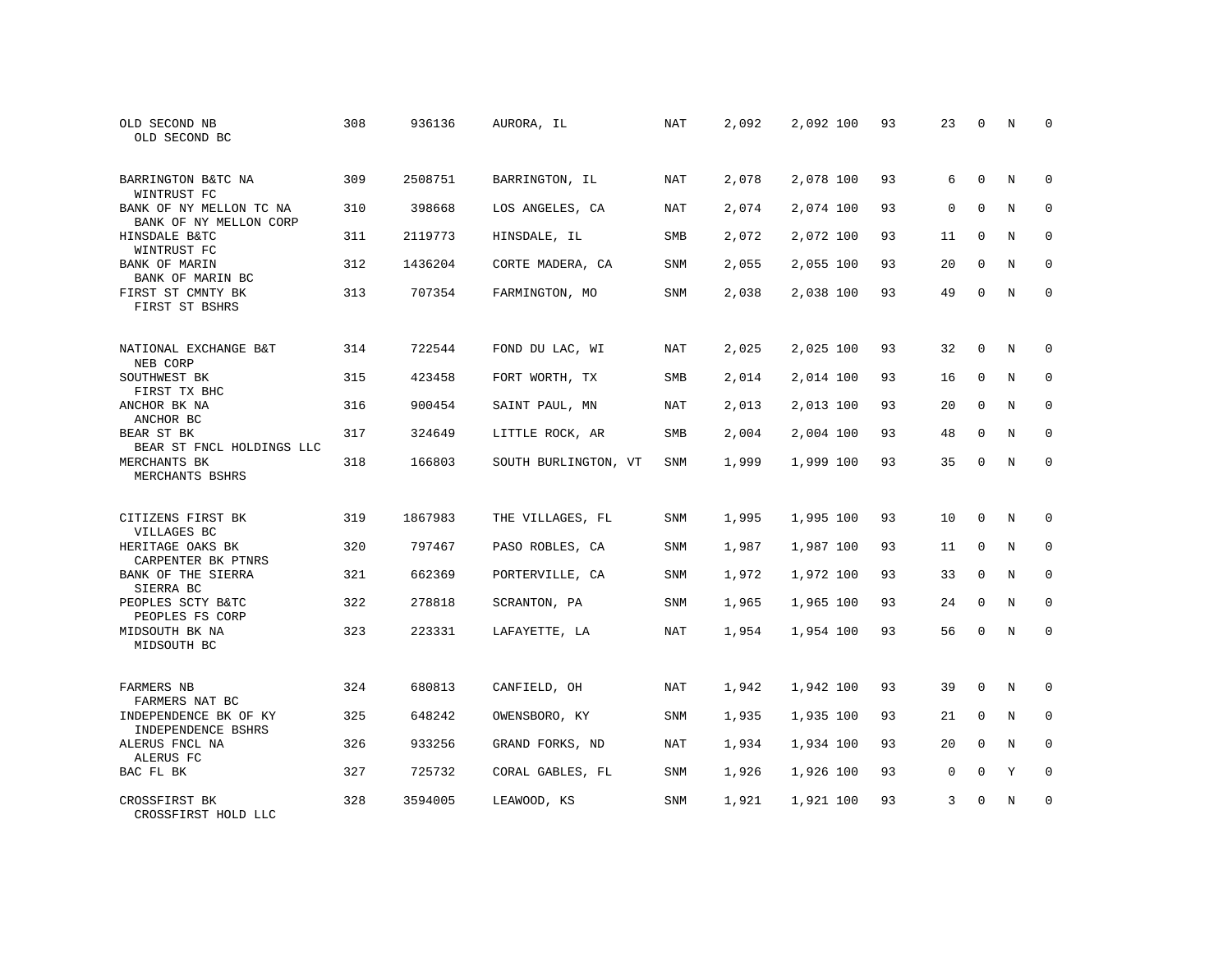| KLEINBANK<br>KLEIN FNCL                                      | 329 | 303550  | BIG LAKE, MN        | <b>SNM</b> | 1,917 | 1,917 100 | 93 | 22          | $\Omega$     | N              | $\Omega$    |
|--------------------------------------------------------------|-----|---------|---------------------|------------|-------|-----------|----|-------------|--------------|----------------|-------------|
| NATIONAL BK OF INDIANAPOLIS<br>NATIONAL BK INDIANAPOLIS CORP | 330 | 2132941 | INDIANAPOLIS, IN    | NAT        | 1,916 | 1,916 100 | 93 | 12          | 1            | N              | $\mathbf 0$ |
| WASHINGTONFIRST BK<br>WASHINGTONFIRST BSHRS INC              | 331 | 3253571 | RESTON, VA          | <b>SNM</b> | 1,912 | 1,912 100 | 93 | 19          | $\Omega$     | $\overline{N}$ | $\Omega$    |
| COMMERCE B&TC<br>COMMERCE BSHRS CORP                         | 332 | 824000  | WORCESTER, MA       | SNM        | 1,912 | 1,912 100 | 93 | 15          | 0            | N              | $\mathbf 0$ |
| NORTHBROOK B&TC<br>WINTRUST FC                               | 333 | 2938198 | NORTHBROOK, IL      | SMB        | 1,908 | 1,908 100 | 93 | 6           | $\mathbf 0$  | N              | $\mathbf 0$ |
| GEORGIA B&TC OF AUGUSTA<br>SOUTHEASTERN BK FC                | 334 | 1402610 | AUGUSTA, GA         | <b>SNM</b> | 1,871 | 1,871 100 | 94 | 11          | $\mathbf 0$  | N              | $\mathbf 0$ |
| TOWN BK<br>WINTRUST FC                                       | 335 | 2693264 | HARTLAND, WI        | SMB        | 1,859 | 1,859 100 | 94 | 18          | $\mathbf 0$  | N              | $\mathbf 0$ |
| SUNFLOWER BK NA<br>SUNFLOWER FNCL                            | 336 | 474759  | SALINA, KS          | <b>NAT</b> | 1,858 | 1,858 100 | 94 | 39          | $\Omega$     | N              | $\mathbf 0$ |
| STAR FNCL BK<br>STAR FNCL GRP                                | 337 | 547840  | FORT WAYNE, IN      | SNM        | 1,847 | 1,847 100 | 94 | 41          | $\mathbf 0$  | N              | 0           |
| TOMPKINS TC<br>TOMPKINS FNCL CORP                            | 338 | 433608  | ITHACA, NY          | <b>SNM</b> | 1,843 | 1,843 100 | 94 | 14          | $\mathbf 0$  | N              | $\mathbf 0$ |
| MIDWEST BANKCENTRE<br>STUPP BROS                             | 339 | 657459  | SAINT LOUIS, MO     | SMB        | 1,839 | 1,839 100 | 94 | 20          | $\Omega$     | N              | $\Omega$    |
| STEARNS BK NA<br>STEARNS FNCL SVC ESOP                       | 340 | 141556  | SAINT CLOUD, MN     | NAT        | 1,829 | 1,829 100 | 94 | 9           | $\mathbf 0$  | N              | $\mathbf 0$ |
| FIRST INTERNET BK IN<br>FIRST INTERNET BC                    | 341 | 2758613 | INDIANAPOLIS, IN    | <b>SNM</b> | 1,821 | 1,821 100 | 94 | 0           | $\mathbf 0$  | N              | $\mathbf 0$ |
| AMERICAN BUS BK                                              | 342 | 2734729 | LOS ANGELES, CA     | SNM        | 1,817 | 1,817 100 | 94 | $\mathbf 0$ | $\Omega$     | N              | $\mathbf 0$ |
| HAMILTON ST BK<br>HAMILTON ST BSHR                           | 343 | 3294583 | HOSCHTON, GA        | <b>SNM</b> | 1,816 | 1,816 100 | 94 | 27          | 0            | N              | $\mathbf 0$ |
| CENTRAL BK OF ST LOUIS<br>CENTRAL BANCOMPANY INC             | 344 | 506249  | CLAYTON, MO         | <b>SMB</b> | 1,813 | 1,813 100 | 94 | 14          | 0            | N              | $\mathbf 0$ |
| FIDELITY BK<br>FIDELITY BSHRS NC                             | 345 | 584920  | FUQUAY VARINA, NC   | SNM        | 1,808 | 1,808 100 | 94 | 58          | $\mathbf 0$  | N              | $\mathbf 0$ |
| WEST BK<br>WEST BC                                           | 346 | 139740  | WEST DES MOINES, IA | SNM        | 1,808 | 1,808 100 | 94 | 10          | $\Omega$     | N              | $\mathbf 0$ |
| CAMBRIDGE TC<br>CAMBRIDGE BC                                 | 347 | 736206  | CAMBRIDGE, MA       | <b>SNM</b> | 1,801 | 1,801 100 | 94 | 10          | $\mathbf{0}$ | N              | $\mathbf 0$ |
| GUARANTY B&TC NA<br><b>GUARANTY BSHRS</b>                    | 348 | 112163  | MOUNT PLEASANT, TX  | <b>NAT</b> | 1,792 | 1,792 100 | 94 | 26          | $\mathbf 0$  | N              | $\mathbf 0$ |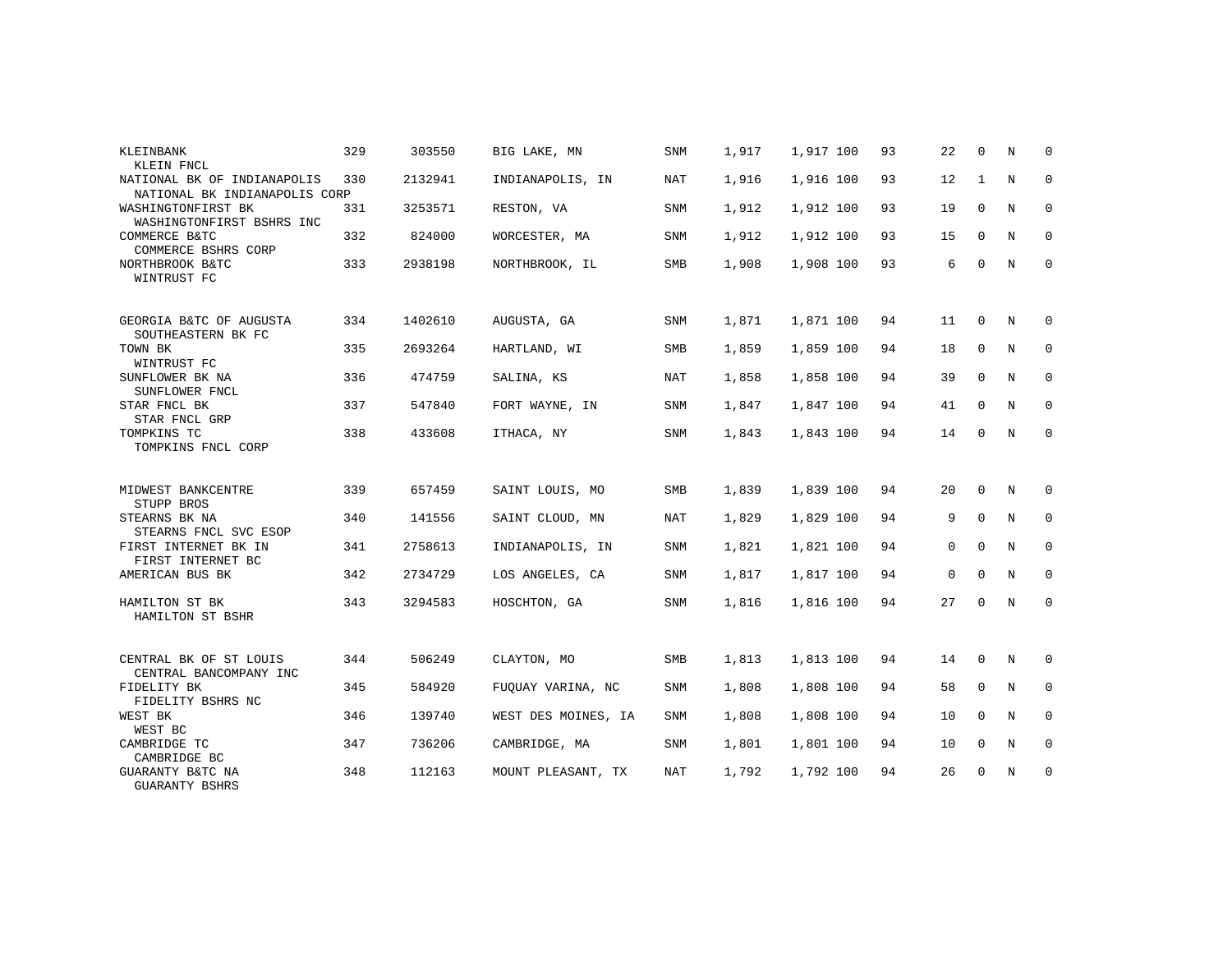| BANK OF EDWARDSVILLE<br>BANC ED CORP                  | 349 | 219343  | EDWARDSVILLE, IL   | SNM        | 1,787 | 1,787 100 | 94 | 19 | $\mathbf 0$  | N          | $\Omega$    |
|-------------------------------------------------------|-----|---------|--------------------|------------|-------|-----------|----|----|--------------|------------|-------------|
| HARBOR CMNTY BK<br>HCBF HC                            | 350 | 883137  | FORT PIERCE, FL    | <b>SNM</b> | 1,785 | 1,785 100 | 94 | 40 | $\Omega$     | N          | $\Omega$    |
| NATIONAL BK OF CMRC<br>NATIONAL CMRC CORP             | 351 | 3275939 | BIRMINGHAM, AL     | <b>NAT</b> | 1,777 | 1,777 100 | 94 | 16 | $\mathbf{0}$ | N          | $\mathbf 0$ |
| FIRST NB OF SANTA FE<br>STRATEGIC GROWTH BK           | 352 | 787253  | ALBUQUERQUE, NM    | NAT        | 1,772 | 1,772 100 | 94 | 26 | $\Omega$     | N          | $\Omega$    |
| REPUBLIC BK OF CHICAGO<br>REPUBLIC BC CO              | 353 | 671334  | OAK BROOK, IL      | <b>SNM</b> | 1,754 | 1,754 100 | 94 | 18 | $\Omega$     | N          | $\Omega$    |
| DBA REPUBLIC BANK                                     | 354 | 1216321 | PHILADELPHIA, PA   | <b>SNM</b> | 1,729 | 1,729 100 | 94 | 19 | $\Omega$     | N          | $\Omega$    |
| REPUBLIC FIRST BC<br>INTERAUDI BK                     | 355 | 538802  | NEW YORK, NY       | SNM        | 1,728 | 1,728 100 | 94 | 1  | $\mathbf{0}$ | Υ          | $\mathbf 0$ |
| CHEMUNG CANAL TC<br>CHEMUNG FC                        | 356 | 884303  | ELMIRA, NY         | <b>SMB</b> | 1,727 | 1,727 100 | 94 | 32 | $\Omega$     | N          | $\Omega$    |
| BAR HARBOR BK & TR CO<br>BAR HARBOR BSHRS             | 357 | 522605  | BAR HARBOR, ME     | SNM        | 1,717 | 1,717 100 | 94 | 14 | $\mathbf 0$  | N          | $\mathbf 0$ |
| CENTRAL BK OF BOONE CTY<br>CENTRAL BANCOMPANY INC     | 358 | 299046  | COLUMBIA, MO       | <b>SMB</b> | 1,708 | 1,708 100 | 94 | 15 | $\Omega$     | N          | $\Omega$    |
| INTER NB<br>BANORTE USA CORP                          | 359 | 894553  | MCALLEN, TX        | NAT        | 1,708 | 1,708 100 | 94 | 20 | $\Omega$     | N          | 93          |
| NORTHSTAR BK OF TX<br>CARLILE BSHRS                   | 360 | 646453  | DENTON, TX         | SMB        | 1,699 | 1,699 100 | 94 | 23 | $\Omega$     | N          | $\Omega$    |
| CENTRAL BK OF THE MW<br>CENTRAL BANCOMPANY INC        | 361 | 704559  | LEE'S SUMMIT, MO   | SMB        | 1,698 | 1,698 100 | 94 | 32 | $\mathbf 0$  | N          | $\mathbf 0$ |
| BCB CMNTY BK<br>BCB BC                                | 362 | 2954059 | BAYONNE, NJ        | <b>SNM</b> | 1,676 | 1,676 100 | 94 | 20 | $\Omega$     | N          | $\mathbf 0$ |
| RIVER CITY BK                                         | 363 | 253468  | SACRAMENTO, CA     | SNM        | 1,672 | 1,672 100 | 94 | 12 | $\mathbf 0$  | N          | $\mathbf 0$ |
| PULASKI BK NA                                         | 364 | 11275   | CREVE COEUR, MO    | <b>NAT</b> | 1,655 | 1,655 100 | 94 | 12 | $\mathbf 0$  | N          | $\mathbf 0$ |
| FIRST BUSEY CORP<br>ISABELLA BK                       | 365 | 74140   | MOUNT PLEASANT, MI | <b>SMB</b> | 1,655 | 1,655 100 | 94 | 28 | $\mathbf 0$  | N          | $\mathbf 0$ |
| ISABELLA BK CORP<br>NORTHERN B&TC                     | 366 | 900306  | WOBURN, MA         | <b>SNM</b> | 1,654 | 1,654 100 | 94 | 12 | $\Omega$     | N          | $\Omega$    |
| NORTHERN BC<br>CITIZENS NB                            | 367 | 56351   | HENDERSON, TX      | NAT        | 1,653 | 1,653 100 | 94 | 31 | $\mathbf 0$  | N          | $\mathbf 0$ |
| HENDERSON CITIZENS BSHRS<br>CRESCOM BK<br>CAROLINA FC | 368 | 3013823 | CHARLESTON, SC     | <b>SNM</b> | 1,653 | 1,653 100 | 94 | 28 | $\Omega$     | $_{\rm N}$ | $\Omega$    |
| MERCHANTS BK NA<br>MERCHANTS FNCL GROUP               | 369 | 779351  | WINONA, MN         | NAT        | 1,652 | 1,652 100 | 94 | 25 | $\Omega$     | N          | $\Omega$    |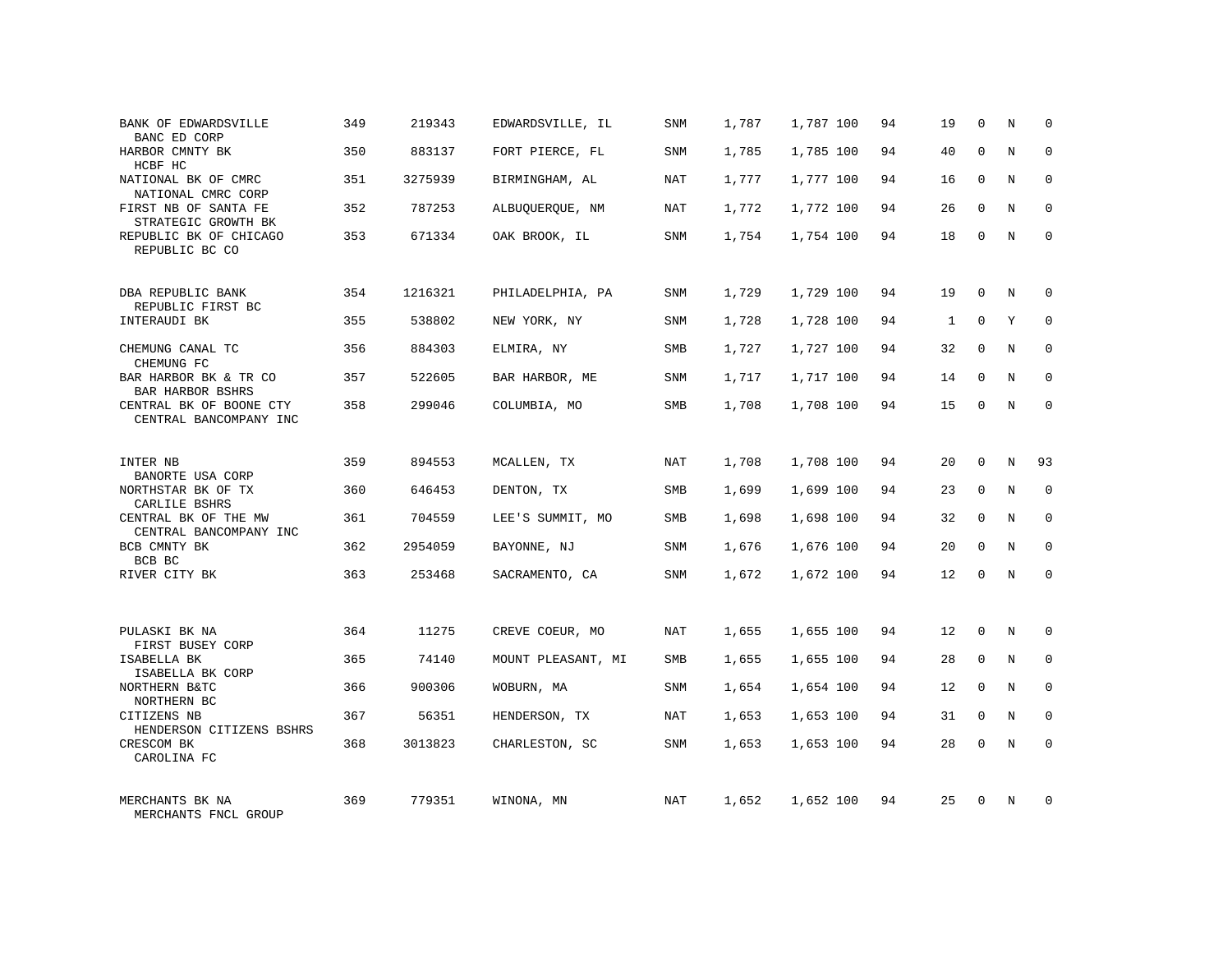| MACATAWA BK<br>MACATAWA BC                                          | 370 | 2634351 | HOLLAND, MI       | SNM        | 1,652 | 1,652 100 | 94 | 28 | $\mathbf 0$  | N           | $\mathbf 0$         |
|---------------------------------------------------------------------|-----|---------|-------------------|------------|-------|-----------|----|----|--------------|-------------|---------------------|
| SUMMIT CMNTY BK<br>SUMMIT FNCL GROUP                                | 371 | 2372774 | MOOREFIELD, WV    | SNM        | 1,650 | 1,650 100 | 94 | 14 | $\mathbf{0}$ | N           | $\mathbf 0$         |
| RED RIVER BK<br>RED RIVER BSHRS                                     | 372 | 2743244 | ALEXANDRIA, LA    | SNM        | 1,649 | 1,649 100 | 94 | 20 | $\Omega$     | N           | $\Omega$            |
| OLD LINE BK<br>OLD LINE BSHRS                                       | 373 | 1401387 | BOWIE, MD         | SNM        | 1,646 | 1,646 100 | 94 | 23 | $\mathbf{0}$ | N           | $\mathbf 0$         |
| <b>JEFFERSON BK</b>                                                 | 374 | 45560   | SAN ANTONIO, TX   | <b>SNM</b> | 1,636 | 1,636 100 | 94 | 12 | $\mathbf 0$  | N           | 0                   |
| <b>JEFFERSON BSHRS</b><br>FIRST CITIZENS NB<br>FIRST CITIZENS BSHRS | 375 | 133850  | DYERSBURG, TN     | NAT        | 1,623 | 1,623 100 | 94 | 22 | $\mathbf 0$  | N           | $\mathbf{0}$        |
| PEOPLES INTERMOUNTAIN BK<br>PEOPLES UT BC                           | 376 | 984379  | AMERICAN FORK, UT | <b>SNM</b> | 1,617 | 1,617 100 | 94 | 17 | $\mathbf 0$  | N           | $\mathbf 0$         |
| AMERICAN NB&TC<br>AMERICAN NAT BSHRS                                | 377 | 958727  | DANVILLE, VA      | NAT        | 1,612 | 1,612 100 | 94 | 28 | $\mathbf 0$  | N           | 0                   |
| LIVE OAK BKG CO<br>LIVE OAK BSHRS                                   | 378 | 3650808 | WILMINGTON, NC    | SNM        | 1,603 | 1,603 100 | 94 | 0  | $\mathbf{0}$ | N           | $\mathsf{O}\xspace$ |
| KS STATEBANK<br>MANHATTAN BC                                        | 379 | 160959  | MANHATTAN, KS     | SNM        | 1,601 | 1,601 100 | 94 | 6  | $\mathbf 0$  | N           | 0                   |
| MINNWEST BK<br>MINNWEST CORP                                        | 380 | 302656  | REDWOOD FALLS, MN | SNM        | 1,600 | 1,600 100 | 94 | 23 | $\mathbf 0$  | N           | 0                   |
| FIRST NB<br>FIRST BC                                                | 381 | 439404  | DAMARISCOTTA, ME  | NAT        | 1,600 | 1,600 100 | 94 | 16 | $\mathbf 0$  | N           | 0                   |
| FRANDSEN B&T<br>FRANDSEN FC                                         | 382 | 751656  | LONSDALE, MN      | <b>SMB</b> | 1,586 | 1,586 100 | 94 | 33 | $\mathbf 0$  | N           | $\mathbf{0}$        |
| AUSTIN BK TX NA<br>JSA FAM LP                                       | 383 | 548351  | JACKSONVILLE, TX  | NAT        | 1,576 | 1,576 100 | 94 | 60 | $\mathbf 0$  | N           | $\mathbf 0$         |
| AUSTIN BK TX NA<br>JANE AUSTIN CHAPMAN LP                           | 383 | 548351  | JACKSONVILLE, TX  | NAT        |       |           |    |    |              |             |                     |
| EMPRISE BK<br>EMPRISE FC                                            | 384 | 65858   | WICHITA, KS       | SNM        | 1,572 | 1,572 100 | 94 | 36 | $\mathbf{0}$ | N           | $\Omega$            |
| VIST BK<br>TOMPKINS FNCL CORP                                       | 385 | 678717  | WYOMISSING, PA    | SNM        | 1,564 | 1,564 100 | 94 | 20 | $\mathbf{0}$ | N           | $\mathbf 0$         |
| FIRST B&TC<br>FIRST BC                                              | 386 | 223322  | LEBANON, VA       | SMB        | 1,564 | 1,564 100 | 94 | 20 | $\mathbf 0$  | N           | $\mathbf 0$         |
| BANKWELL BK<br>BANKWELL FNCL GRP                                    | 387 | 3109043 | NEW CANAAN, CT    | SNM        | 1,561 | 1,561 100 | 94 | 9  | $\mathbf 0$  | $\mathbf N$ | $\mathbf 0$         |
| EQUITY BK                                                           | 388 | 139656  | ANDOVER, KS       | SMB        | 1,557 | 1,557 100 | 94 | 28 | $\mathbf{0}$ | N           | $\mathbf 0$         |
| EQUITY BSHRS<br>PEOPLES BK<br>PEOPLES BC                            | 389 | 455972  | BELLINGHAM, WA    | <b>SNM</b> | 1,554 | 1,554 100 | 94 | 25 | $\mathbf 0$  | N           | $\mathbf 0$         |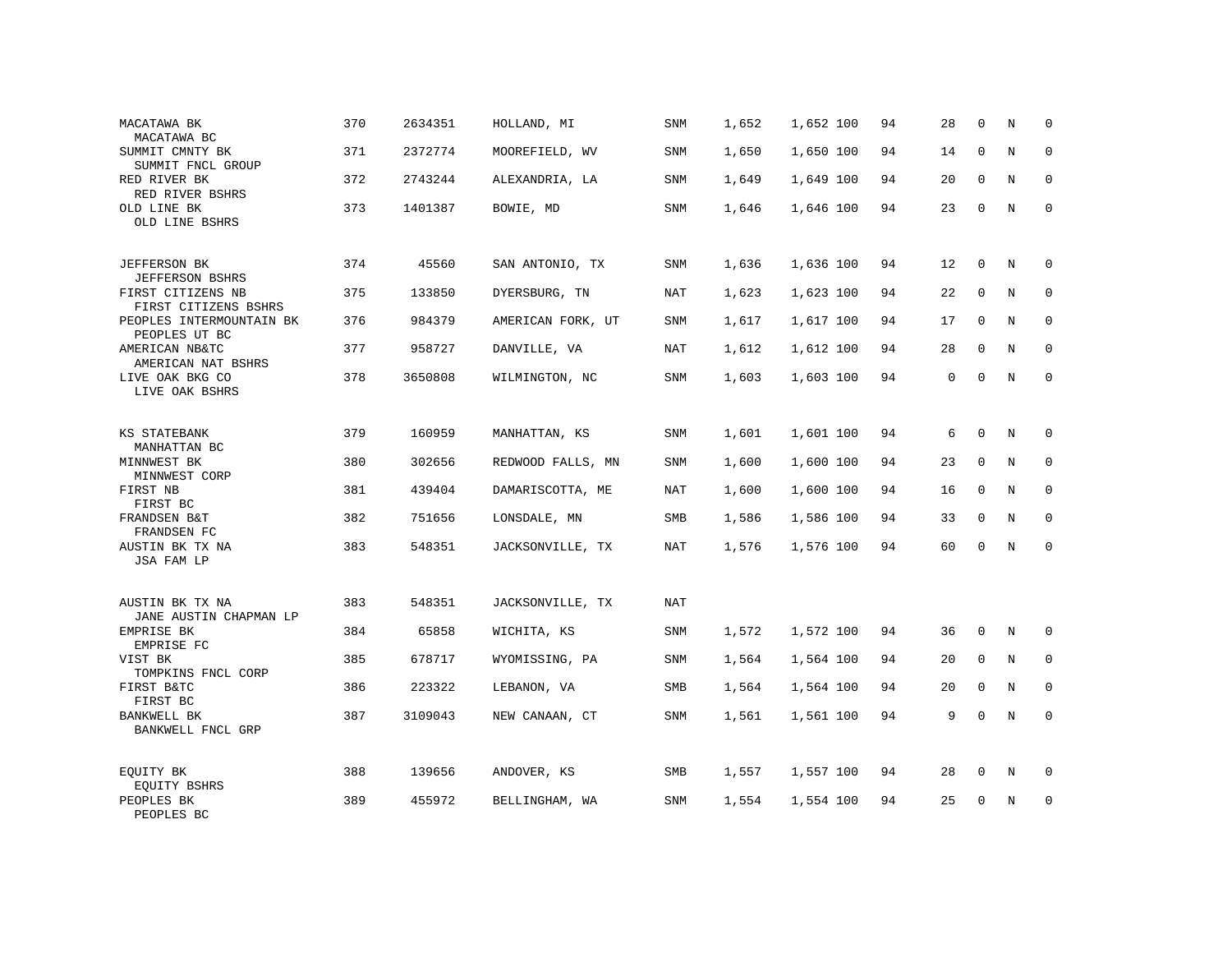| HOME BK NA<br>HOME BC                            | 390 | 929978  | LAFAYETTE, LA     | NAT        | 1,550 | 1,550 100 | 94 | 28  | $\mathbf 0$  | N | $\mathbf 0$ |
|--------------------------------------------------|-----|---------|-------------------|------------|-------|-----------|----|-----|--------------|---|-------------|
| FIRST FARMERS B&TC<br>FIRST FARMERS FC           | 391 | 139843  | CONVERSE, IN      | SMB        | 1,547 | 1,547 100 | 94 | 37  | $\Omega$     | N | $\mathbf 0$ |
| MARQUETTE BK<br>MARQUETTE NAT CORP               | 392 | 716833  | CHICAGO, IL       | SMB        | 1,547 | 1,547 100 | 94 | 21  | $\Omega$     | N | $\Omega$    |
| CB&S BK<br>CBS BANC CORP                         | 393 | 594433  | RUSSELLVILLE, AL  | SNM        | 1,546 | 1,546 100 | 94 | 54  | $\mathbf 0$  | N | 0           |
| LAFAYETTE AMBASSADOR BK<br>FULTON FNCL CORP      | 394 | 140018  | BETHLEHEM, PA     | SMB        | 1,545 | 1,545 100 | 94 | 20  | $\mathbf 0$  | N | $\mathbf 0$ |
| MUTUALBANK<br>MUTUALFIRST FNCL                   | 395 | 810777  | MUNCIE, IN        | SNM        | 1,531 | 1,531 100 | 94 | 30  | $\Omega$     | N | $\mathbf 0$ |
| NORTHRIM BK<br>NORTHRIM BC                       | 396 | 1718188 | ANCHORAGE, AK     | SNM        | 1,531 | 1,531 100 | 94 | 13  | $\Omega$     | N | $\Omega$    |
| DBA FIRST CONVENIENCE BK<br>FIRST CMNTY BSHRS    | 397 | 613950  | KILLEEN, TX       | <b>NAT</b> | 1,529 | 1,529 100 | 94 | 305 | $\mathbf 0$  | N | $\mathbf 0$ |
| WOORI AMER BK                                    | 398 | 384018  | NEW YORK, NY      | SNM        | 1,520 | 1,520 100 | 94 | 12  | $\mathbf 0$  | N | 100         |
| PEOPLES BK A CODORUS VALLEY<br>CODORUS VALLEY BC | 399 | 556815  | YORK, PA          | SNM        | 1,520 | 1,520 100 | 94 | 31  | $\mathbf 0$  | N | $\mathbf 0$ |
| <b>BANK OF TAMPA</b><br>TAMPA BAY BKG CO         | 400 | 273336  | TAMPA, FL         | SNM        | 1,516 | 1,516 100 | 94 | 8   | $\Omega$     | N | $\Omega$    |
| FIRST FIDELITY BK NA<br>FIRST FIDELITY BC        | 401 | 106359  | OKLAHOMA CITY, OK | NAT        | 1,503 | 1,503 100 | 94 | 28  | $\Omega$     | N | $\mathbf 0$ |
| FIRST ST BK<br>BRISCOE RANCH                     | 402 | 273662  | UVALDE, TX        | <b>SNM</b> | 1,502 | 1,502 100 | 94 | 7   | $\Omega$     | N | $\Omega$    |
| FIRST PREMIER BK<br>UNITED NAT CORP              | 403 | 374653  | SIOUX FALLS, SD   | <b>SMB</b> | 1,487 | 1,487 100 | 94 | 16  | $\Omega$     | N | $\Omega$    |
| SEASIDE NB&TC<br>THREE SHORES BC                 | 404 | 3487518 | ORLANDO, FL       | NAT        | 1,483 | 1,483 100 | 94 | 13  | $\mathbf{0}$ | N | 0           |
| GULF COAST B&TC                                  | 405 | 1458608 | NEW ORLEANS, LA   | <b>SNM</b> | 1,483 | 1,483 100 | 94 | 21  | $\Omega$     | N | $\mathbf 0$ |
| WESTSTAR BK<br>WESTSTAR BHC                      | 406 | 1447639 | EL PASO, TX       | SMB        | 1,480 | 1,480 100 | 94 | 14  | $\mathbf{0}$ | N | $\mathbf 0$ |
| PARAGON CMRL BK<br>PARAGON CMRL CORP             | 407 | 2806626 | RALEIGH, NC       | <b>SNM</b> | 1,479 | 1,479 100 | 94 | 2   | $\Omega$     | N | $\Omega$    |
| CORNERSTONE BK<br>FIRST YORK BC                  | 408 | 403151  | YORK, NE          | <b>SMB</b> | 1,472 | 1,472 100 | 94 | 38  | $\mathbf{0}$ | N | $\mathbf 0$ |
| MVB BK INC<br>MVB FC                             | 409 | 2757205 | FAIRMONT, WV      | SNM        | 1,466 | 1,466 100 | 94 | 12  | 0            | N | 0           |
| SOUTHERN BK<br>SOUTHERN MO BC                    | 410 | 272272  | POPLAR BLUFF, MO  | <b>SMB</b> | 1,466 | 1,466 100 | 94 | 36  | $\Omega$     | N | $\mathbf 0$ |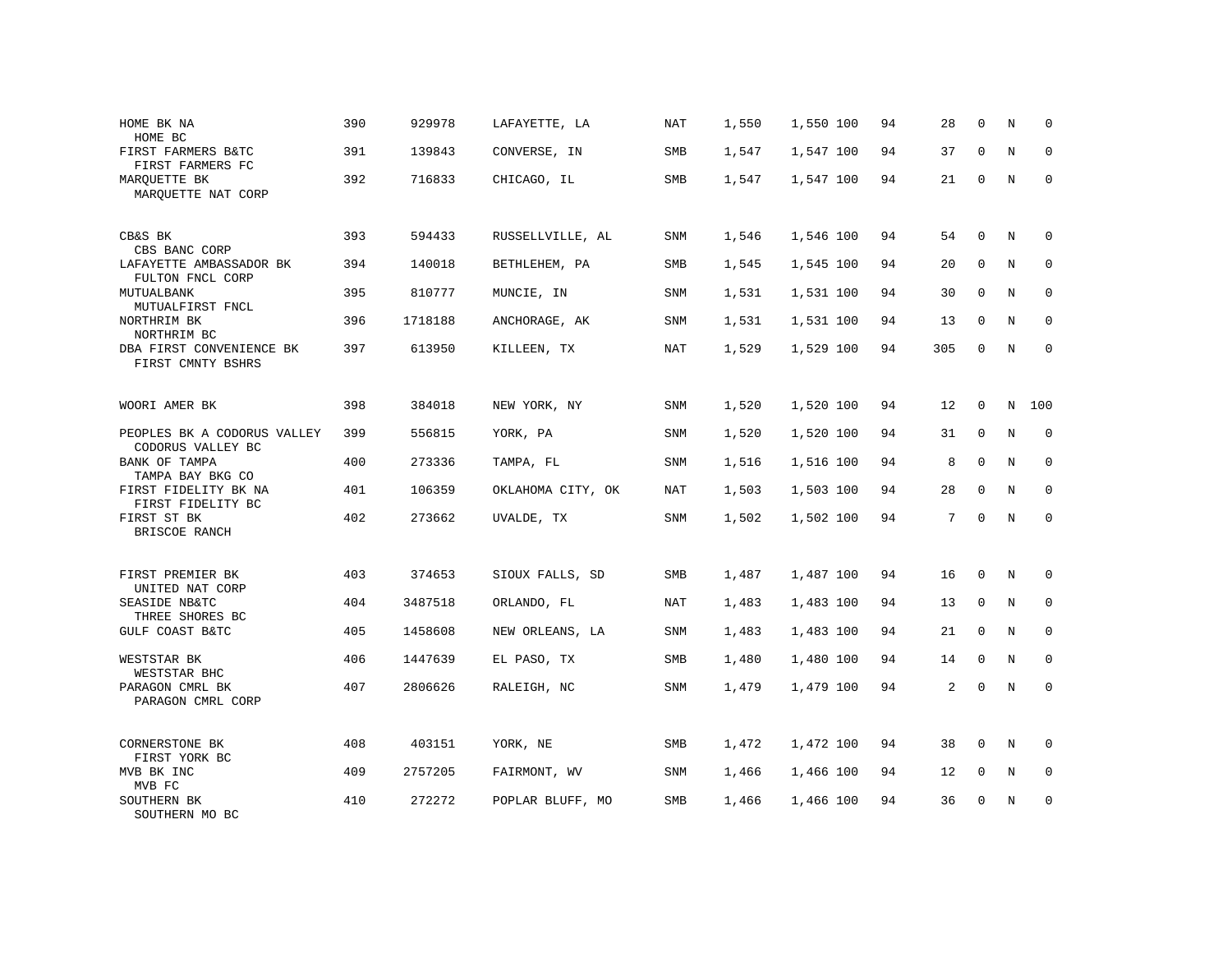| CASHMERE VALLEY BK                                      | 411 | 574976  | CASHMERE, WA          | SNM        | 1,462 | 1,462 100 | 94 | 9  | $\mathbf 0$  | N           | $\mathbf 0$ |
|---------------------------------------------------------|-----|---------|-----------------------|------------|-------|-----------|----|----|--------------|-------------|-------------|
| BRYANT BK                                               | 412 | 3356191 | TUSCALOOSA, AL        | SNM        | 1,459 | 1,459 100 | 94 | 13 | $\Omega$     | N           | $\Omega$    |
|                                                         |     |         |                       |            |       |           |    |    |              |             |             |
| FIRST BK HIGHLAND PARK<br>BANK OF HIGHLAND PK FNCL CORP | 413 | 804338  | HIGHLAND PARK, IL     | SNM        | 1,450 | 1,450 100 | 94 | 1  | $\mathbf 0$  | N           | $\mathbf 0$ |
| <b>DUBUOUE B&amp;TC</b><br>HEARTLAND FNCL USA           | 414 | 642549  | DUBUQUE, IA           | SNM        | 1,449 | 1,449 100 | 94 | 12 | $\Omega$     | N           | $\Omega$    |
| ROYAL BUS BK<br>RBB BC                                  | 415 | 3835454 | LOS ANGELES, CA       | SNM        | 1,446 | 1,446 100 | 94 | 12 | $\mathbf 0$  | N           | $\mathbf 0$ |
| FIRST GUARANTY BK<br>SMITH & HOOD HC LLC                | 416 | 422433  | HAMMOND, LA           | SNM        | 1,437 | 1,437 100 | 94 | 20 | $\Omega$     | N           | $\Omega$    |
| QUAD CITY B&TC<br>QCR HOLDS                             | 417 | 2142155 | BETTENDORF, IA        | SMB        | 1,432 | 1,432 100 | 94 | 4  | $\mathbf 0$  | N           | $\mathbf 0$ |
|                                                         |     |         |                       |            |       |           |    |    |              |             |             |
| FIRST DAKOTA NB<br>FIRST DAKOTA FC                      | 418 | 441256  | YANKTON, SD           | NAT        | 1,431 | 1,431 100 | 94 | 17 | 0            | N           | 0           |
| BANTERRA BK<br>BANTERRA CORP                            | 419 | 502849  | MARION, IL            | SNM        | 1,423 | 1,423 100 | 94 | 35 | $\Omega$     | N           | $\mathbf 0$ |
| CITIZENS & FARMERS BK<br>C&F FC                         | 420 | 928421  | WEST POINT, VA        | SNM        | 1,418 | 1,418 100 | 94 | 24 | $\mathbf 0$  | N           | $\mathbf 0$ |
| NORTHWEST BK<br>NORTHWEST FC                            | 421 | 1387605 | SPENCER, IA           | SNM        | 1,417 | 1,417 100 | 94 | 18 | $\Omega$     | N           | $\mathbf 0$ |
| STERLING BK<br>STERLING BSHRS                           | 422 | 3284490 | POPLAR BLUFF, MO      | <b>SNM</b> | 1,406 | 1,406 100 | 94 | 10 | $\mathbf 0$  | N           | $\Omega$    |
|                                                         |     |         |                       |            |       |           |    |    |              |             |             |
| LOS ALAMOS NB<br>TRINITY CAP CORP                       | 423 | 205654  | LOS ALAMOS, NM        | <b>NAT</b> | 1,404 | 1,404 100 | 94 | 6  | $\mathbf{0}$ | N           | $\mathbf 0$ |
| CARROLLTON BK<br>CBX CORP                               | 424 | 1001648 | CARROLLTON, IL        | SNM        | 1,399 | 1,399 100 | 94 | 9  | $\mathbf 0$  | N           | $\mathbf 0$ |
| VILLAGE B&TC<br>WINTRUST FC                             | 425 | 2298995 | ARLINGTON HEIGHTS, IL | SMB        | 1,396 | 1,396 100 | 94 | 8  | $\mathbf 0$  | N           | $\mathbf 0$ |
| UNITED BK IA<br>IDA GROVE BSHRS                         | 426 | 738040  | IDA GROVE, IA         | <b>SNM</b> | 1,396 | 1,396 100 | 94 | 26 | $\mathbf 0$  | $\mathbf N$ | $\mathbf 0$ |
| NORTH DALLAS B&TC                                       | 427 | 490450  | DALLAS, TX            | <b>SNM</b> | 1,386 | 1,386 100 | 95 | 5  | $\mathbf{0}$ | N           | $\mathbf 0$ |
|                                                         |     |         |                       |            |       |           |    |    |              |             |             |
| LAKESIDE BK<br>LAKESIDE BC                              | 428 | 201834  | CHICAGO, IL           | SNM        | 1,382 | 1,382 100 | 95 | 5  | $\mathbf 0$  | N           | $\mathbf 0$ |
| TRI CITY NB<br>TRI CITY BSHRS CORP                      | 429 | 242444  | OAK CREEK, WI         | NAT        | 1,380 | 1,380 100 | 95 | 36 | $\mathbf 0$  | N           | $\mathbf 0$ |
| CIVISTA BK<br>CIVISTA BSHRS                             | 430 | 542528  | SANDUSKY, OH          | SMB        | 1,371 | 1,371 100 | 95 | 26 | 0            | N           | 0           |
| CITYWIDE BKS<br>CITYWIDE BKS CO                         | 431 | 697754  | AURORA, CO            | <b>SNM</b> | 1,368 | 1,368 100 | 95 | 11 | $\Omega$     | N           | $\mathbf 0$ |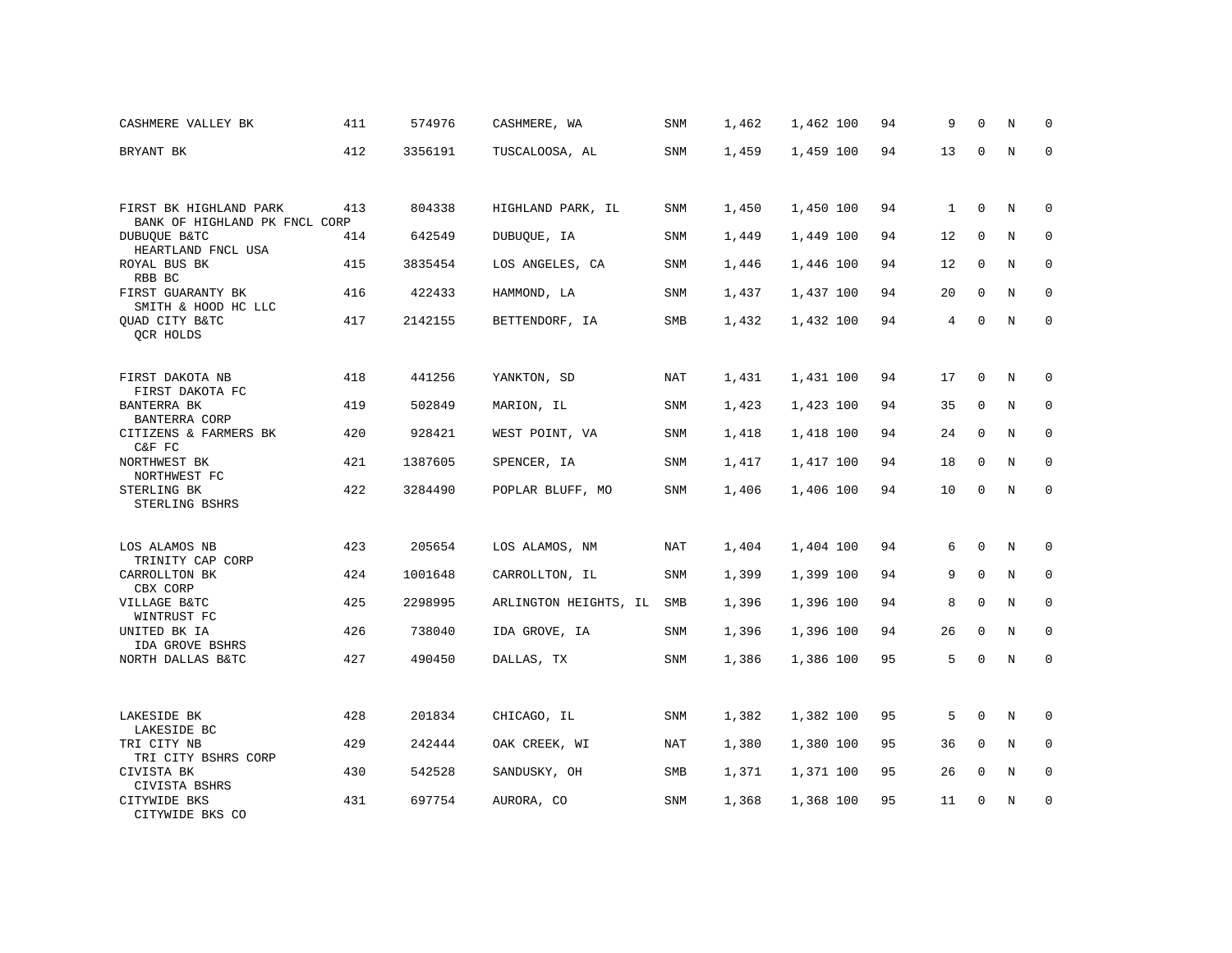| BANK OF CASTILE<br>TOMPKINS FNCL CORP               | 432 | 165806  | CASTILE, NY        | SNM        | 1,367 | 1,367 100 | 95 | 17 | $\mathbf 0$ | N | $\Omega$    |
|-----------------------------------------------------|-----|---------|--------------------|------------|-------|-----------|----|----|-------------|---|-------------|
| EXTRACO BKS NA<br>EXTRACO CORP                      | 433 | 537560  | TEMPLE, TX         | NAT        | 1,365 | 1,365 100 | 95 | 17 | $\Omega$    | N | $\Omega$    |
| ACCESS NB<br>ACCESS NAT CORP                        | 434 | 2859903 | RESTON, VA         | NAT        | 1,362 | 1,362 100 | 95 | 4  | $\mathbf 0$ | N | $\mathbf 0$ |
| FIRST ST BK CENTRAL TX<br>CENTRAL CMNTY CORP        | 435 | 751759  | AUSTIN, TX         | SNM        | 1,354 | 1,354 100 | 95 | 30 | $\Omega$    | N | $\Omega$    |
| ORRSTOWN BK<br>ORRSTOWN FNCL SVC                    | 436 | 342410  | SHIPPENSBURG, PA   | SMB        | 1,353 | 1,353 100 | 95 | 21 | $\mathbf 0$ | N | $\mathbf 0$ |
| COUNTRY CLUB BK<br>CCB FNCL CORP                    | 437 | 625654  | KANSAS CITY, MO    | <b>SMB</b> | 1,346 | 1,346 100 | 95 | 23 | $\mathbf 0$ | N | $\mathbf 0$ |
| BANK FIRST NAT<br>BANK FIRST NAT CORP               | 438 | 594947  | MANITOWOC, WI      | NAT        | 1,345 | 1,345 100 | 95 | 11 | 0           | N | $\mathbf 0$ |
| MONROE BK & TR<br>MBT FC                            | 439 | 364449  | MONROE, MI         | SNM        | 1,342 | 1,342 100 | 95 | 19 | $\mathbf 0$ | N | $\mathbf 0$ |
| FIRST FARMERS & MRCH B<br>FIRST FARMERS & MRCH CORP | 440 | 150035  | COLUMBIA, TN       | SMB        | 1,340 | 1,340 100 | 95 | 18 | 0           | N | $\mathbf 0$ |
| FIRST B&T<br>FISHBACK FC                            | 441 | 77851   | BROOKINGS, SD      | SNM        | 1,338 | 1,338 100 | 95 | 10 | $\mathbf 0$ | N | $\mathbf 0$ |
| WHITAKER BK<br>WHITAKER BC                          | 442 | 1445943 | LEXINGTON, KY      | SMB        | 1,336 | 1,336 100 | 95 | 34 | $\Omega$    | N | $\Omega$    |
| WHEATON B&TC<br>WINTRUST FC                         | 443 | 2044811 | WHEATON, IL        | SMB        | 1,333 | 1,333 100 | 95 | 5  | $\Omega$    | N | $\mathbf 0$ |
| LCNB NB<br>LCNB CORP                                | 444 | 785923  | LEBANON, OH        | NAT        | 1,333 | 1,333 100 | 95 | 35 | 0           | N | 0           |
| BANK OF MO<br>RELIABLE CMNTY BSHRS                  | 445 | 330855  | PERRYVILLE, MO     | <b>SNM</b> | 1,330 | 1,330 100 | 95 | 22 | $\mathbf 0$ | N | $\mathbf 0$ |
| MIDDLEBURG BK<br>MIDDLEBURG FC                      | 446 | 679826  | MIDDLEBURG, VA     | <b>SMB</b> | 1,329 | 1,329 100 | 95 | 12 | $\mathbf 0$ | N | $\mathbf 0$ |
| AMERICAN BK CTR<br>AMERICAN BC                      | 447 | 971959  | DICKINSON, ND      | <b>SNM</b> | 1,328 | 1,328 100 | 95 | 16 | 0           | N | $\mathbf 0$ |
| REVERE BK                                           | 448 | 3610567 | LAUREL, MD         | SNM        | 1,327 | 1,327 100 | 95 | 6  | 0           | N | 0           |
| TRADITIONAL BK<br>TRADITIONAL BC                    | 449 | 786210  | MOUNT STERLING, KY | SNM        | 1,325 | 1,325 100 | 95 | 12 | $\mathbf 0$ | N | $\mathbf 0$ |
| FIRST UNITED B&TR<br>FIRST UNITED CORP              | 450 | 61122   | OAKLAND, MD        | <b>SNM</b> | 1,319 | 1,319 100 | 95 | 24 | $\Omega$    | N | $\mathbf 0$ |
| NEW MEXICO B&TC<br>HEARTLAND FNCL USA               | 451 | 2649122 | ALBUQUERQUE, NM    | SNM        | 1,318 | 1,318 100 | 95 | 16 | 0           | N | 0           |
| CAPSTAR BK<br>CAPSTAR FNCL HOLDS                    | 452 | 3715444 | NASHVILLE, TN      | <b>SMB</b> | 1,318 | 1,318 100 | 95 | 4  | $\Omega$    | N | $\mathbf 0$ |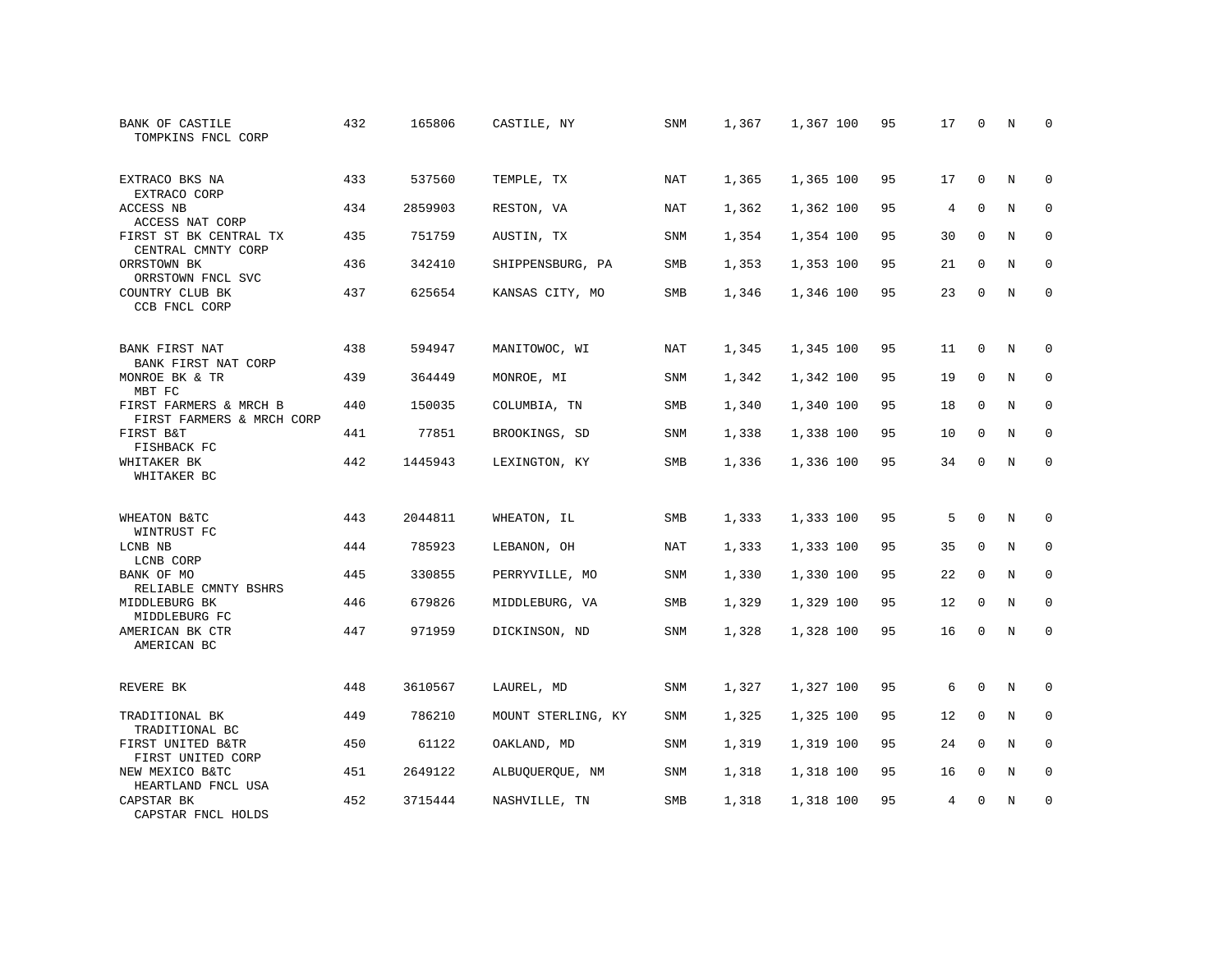| OLD PLANK TRAIL CMNTY BK NA<br>WINTRUST FC         | 453 | 3404207 | NEW LENOX, IL      | <b>NAT</b> | 1,318 | 1,318 100 | 95 | 13 | $\mathbf 0$ | N | $\mathbf 0$ |
|----------------------------------------------------|-----|---------|--------------------|------------|-------|-----------|----|----|-------------|---|-------------|
| FAR EAST NB<br>SINOPAC BC                          | 454 | 676160  | LOS ANGELES, CA    | <b>NAT</b> | 1,317 | 1,317 100 | 95 | 8  | $\mathbf 0$ | Y | 100         |
| <b>EVB</b><br>EASTERN VA BSHRS                     | 455 | 790721  | TAPPAHANNOCK, VA   | <b>SMB</b> | 1,315 | 1,315 100 | 95 | 25 | $\Omega$    | N | $\mathbf 0$ |
| LIBERTYVILLE B&TC<br>WINTRUST FC                   | 456 | 2339795 | LIBERTYVILLE, IL   | SMB        | 1,313 | 1,313 100 | 95 | 8  | $\Omega$    | N | $\mathbf 0$ |
| FINEMARK NB&TC<br>FINEMARK HOLD                    | 457 | 3547131 | FORT MYERS, FL     | <b>NAT</b> | 1,310 | 1,310 100 | 95 | 11 | $\Omega$    | N | $\mathbf 0$ |
| FARMERS B&TC<br>MAGNOLIA BKG CORP                  | 458 | 12946   | MAGNOLIA, AR       | SMB        | 1,302 | 1,302 100 | 95 | 21 | $\mathbf 0$ | N | $\mathbf 0$ |
| MONTECITO B&T<br>MONTECITO BC                      | 459 | 514066  | SANTA BARBARA, CA  | SNM        | 1,301 | 1,301 100 | 95 | 9  | $\mathbf 0$ | N | $\mathbf 0$ |
| AMERICAN FNB<br>AFNB HOLD                          | 460 | 2694681 | HOUSTON, TX        | NAT        | 1,300 | 1,300 100 | 95 | 16 | $\Omega$    | N | $\mathbf 0$ |
| CENTRAL VALLEY CMNTY BK<br>CENTRAL VALLEY CMNTY BC | 461 | 703767  | FRESNO, CA         | SNM        | 1,298 | 1,298 100 | 95 | 19 | $\mathbf 0$ | N | 0           |
| CENTRAL BK OF THE OZARKS<br>CENTRAL BANCOMPANY INC | 462 | 290052  | SPRINGFIELD, MO    | SMB        | 1,294 | 1,294 100 | 95 | 20 | $\mathbf 0$ | N | $\mathbf 0$ |
| CITIZENS NB OF MERIDIAN<br>CITIZENS NAT BANC CORP  | 463 | 69333   | MERIDIAN, MS       | NAT        | 1,293 | 1,293 100 | 95 | 25 | $\mathbf 0$ | N | 0           |
| BANK ANN ARBOR<br>ARBOR BC                         | 464 | 2390929 | ANN ARBOR, MI      | <b>SNM</b> | 1,289 | 1,289 100 | 95 | 6  | $\mathbf 0$ | N | $\mathbf 0$ |
| SOUTHERN FIRST BK<br>SOUTHERN FIRST BSHRS          | 465 | 2849801 | GREENVILLE, SC     | SNM        | 1,287 | 1,287 100 | 95 | 8  | $\mathbf 0$ | N | 0           |
| <b>BANK INDEP</b><br>BANCINDEPENDENT               | 466 | 539032  | SHEFFIELD, AL      | SMB        | 1,285 | 1,285 100 | 95 | 26 | $\Omega$    | N | $\Omega$    |
| COMMUNITY BK OF THE CHESAPEA<br>COMMUNITY FC       | 467 | 697978  | WALDORF, MD        | SNM        | 1,280 | 1,280 100 | 95 | 11 | $\Omega$    | N | $\mathbf 0$ |
| MAHOPAC BK<br>TOMPKINS FNCL CORP                   | 468 | 521804  | MAHOPAC, NY        | SNM        | 1,279 | 1,279 100 | 95 | 13 | 0           | N | 0           |
| AMERICAN BK NA<br>AMERICAN BK HOLDING CORP         | 469 | 807955  | CORPUS CHRISTI, TX | NAT        | 1,276 | 1,276 100 | 95 | 11 | $\Omega$    | N | $\mathbf 0$ |
| FIRST BUS BK<br>FIRST BUS FS                       | 470 | 537449  | MADISON, WI        | SNM        | 1,273 | 1,273 100 | 95 | 0  | $\mathbf 0$ | N | 0           |
| DL EVANS BK<br>DL EVANS BC                         | 471 | 543262  | BURLEY, ID         | <b>SNM</b> | 1,272 | 1,272 100 | 95 | 27 | $\mathbf 0$ | N | $\mathbf 0$ |
| HAWTHORN BK<br>HAWTHORN BSHRS                      | 472 | 508346  | JEFFERSON CITY, MO | SNM        | 1,271 | 1,271 100 | 95 | 22 | 0           | N | $\mathbf 0$ |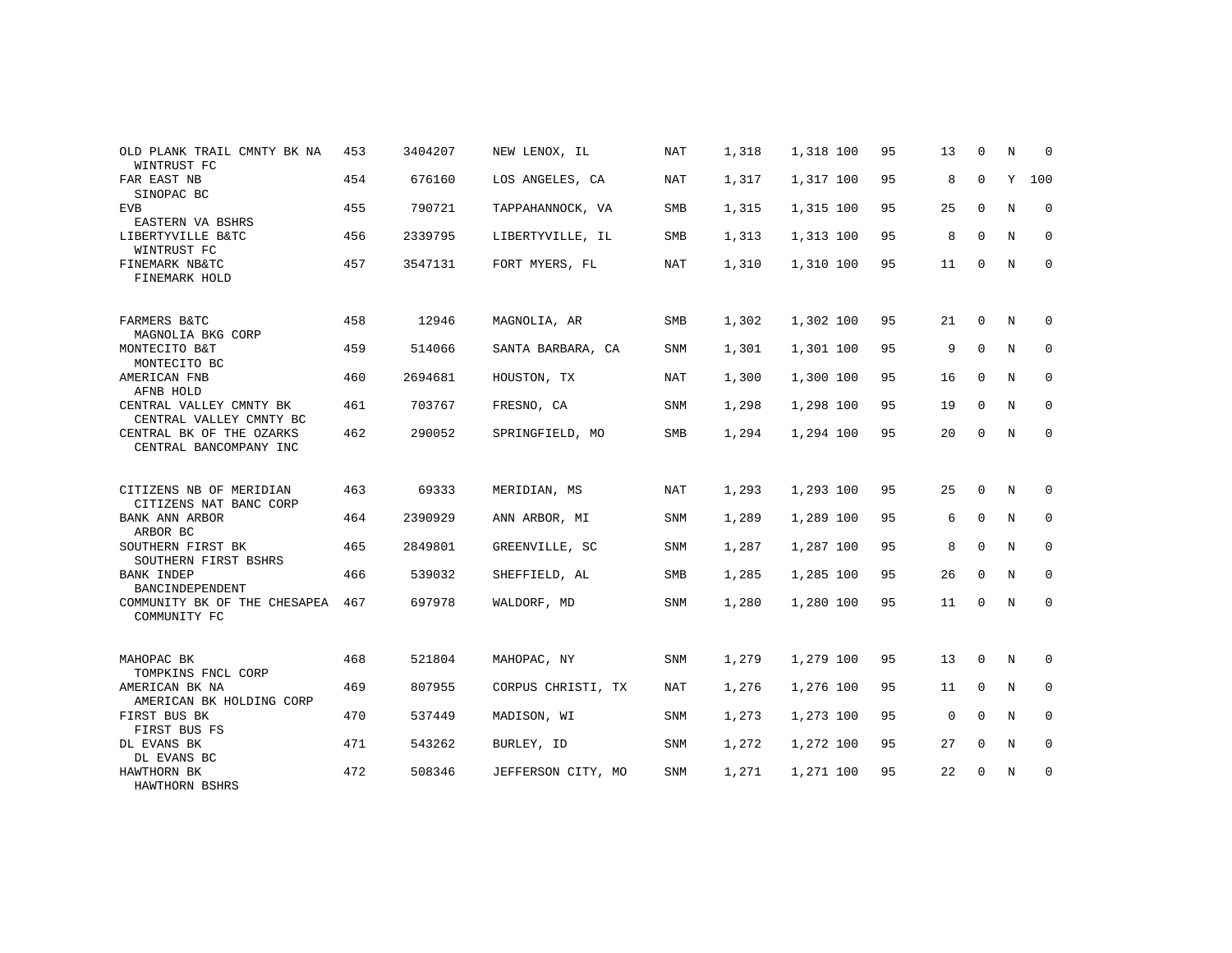| VERITEX CMNTY BK<br>VERITEX HOLD                    | 473 | 3221468 | DALLAS, TX      | SMB        | 1,269 | 1,269 100 | 95 | 12 | $\mathbf 0$  | N              | $\Omega$    |
|-----------------------------------------------------|-----|---------|-----------------|------------|-------|-----------|----|----|--------------|----------------|-------------|
| FIRST NAT BKG ASSN<br>FIRST BSHRS                   | 474 | 2385514 | HATTIESBURG, MS | NAT        | 1,266 | 1,266 100 | 95 | 29 | $\Omega$     | N              | $\Omega$    |
| RELIANCE BK<br>RELIANCE BSHRS                       | 475 | 2769589 | DES PERES, MO   | <b>SNM</b> | 1,265 | 1,265 100 | 95 | 21 | $\mathbf 0$  | N              | $\mathbf 0$ |
| FIRST NB OF FORT SMITH<br>FIRST BK CORP             | 476 | 397540  | FORT SMITH, AR  | NAT        | 1,259 | 1,259 100 | 95 | 20 | $\Omega$     | N              | $\Omega$    |
| ALPINE B&TC<br>ALPINE BC                            | 477 | 813947  | ROCKFORD, IL    | <b>SMB</b> | 1,256 | 1,256 100 | 95 | 17 | $\Omega$     | N              | $\Omega$    |
| BLACKHAWK B&T                                       | 478 | 890742  | MILAN, IL       | SNM        | 1,254 | 1,254 100 | 95 | 18 | $\Omega$     | N              | $\Omega$    |
| BLACKHAWK BC<br>GLENVIEW ST BK<br>CUMMINS-AMER CORP | 479 | 750239  | GLENVIEW, IL    | SNM        | 1,253 | 1,253 100 | 95 | 8  | $\mathbf 0$  | N              | $\mathbf 0$ |
| FIRST CITIZENS BK<br>FIRST CITIZENS FNCL CORP       | 480 | 186744  | MASON CITY, IA  | <b>SMB</b> | 1,248 | 1,248 100 | 95 | 8  | $\Omega$     | N              | $\Omega$    |
| UNITED BK<br>UNITED BC                              | 481 | 37435   | ZEBULON, GA     | SNM        | 1,247 | 1,247 100 | 95 | 17 | $\Omega$     | N              | $\mathbf 0$ |
| FIRST CMNTY FNCL BK<br>FIRST CMNTY FNCL PTNRS       | 482 | 3809446 | PLAINFIELD, IL  | <b>SNM</b> | 1,243 | 1,243 100 | 95 | 8  | $\Omega$     | N              | $\Omega$    |
| CITIZENS & NORTHERN BK<br>CITIZENS & NORTHERN CORP  | 483 | 895710  | WELLSBORO, PA   | SNM        | 1,230 | 1,230 100 | 95 | 25 | $\Omega$     | N              | $\Omega$    |
| FIRST FL INTEGRITY BK<br>TGR FNCL                   | 484 | 3591282 | NAPLES, FL      | SMB        | 1,227 | 1,227 100 | 95 | 7  | $\Omega$     | N              | $\mathbf 0$ |
| FIRST B&TC<br>FIRST EVANSTON BC                     | 485 | 2333298 | EVANSTON, IL    | <b>SMB</b> | 1,227 | 1,227 100 | 95 | 8  | $\Omega$     | N              | $\mathbf 0$ |
| STARION BK<br>STARION BC                            | 486 | 2009605 | BISMARCK, ND    | SNM        | 1,221 | 1,221 100 | 95 | 14 | $\Omega$     | $\overline{N}$ | $\mathbf 0$ |
| TEXAS CMNTY BK<br>VISION BSHRS                      | 487 | 528960  | LAREDO, TX      | SMB        | 1,210 | 1,210 100 | 95 | 7  | $\Omega$     | N              | $\mathbf 0$ |
| INVESTORS CMNTY BK<br>COUNTY BC                     | 488 | 2524797 | MANITOWOC, WI   | SNM        | 1,210 | 1,210 100 | 95 | 3  | $\mathbf 0$  | N              | $\mathbf 0$ |
| ESSEX BK<br>COMMUNITY BKR TR CORP                   | 489 | 781028  | RICHMOND, VA    | <b>SMB</b> | 1,204 | 1,204 100 | 95 | 22 | $\mathbf{0}$ | N              | $\mathbf 0$ |
| NATIONAL BK OF BLACKSBURG<br>NATIONAL BSHRS         | 490 | 754929  | BLACKSBURG, VA  | NAT        | 1,201 | 1,201 100 | 95 | 25 | $\Omega$     | N              | $\Omega$    |
| ACNB BK<br>ACNB CORP                                | 491 | 5210    | GETTYSBURG, PA  | SNM        | 1,197 | 1,197 100 | 95 | 21 | $\mathbf 0$  | N              | $\mathbf 0$ |
| FIRST CITIZENS CMNTY BK<br>CITIZENS FNCL SVC        | 492 | 978118  | MANSFIELD, PA   | <b>SMB</b> | 1,195 | 1,195 100 | 95 | 25 | $\Omega$     | $_{\rm N}$     | $\Omega$    |
| SOUTHERN BANCORP BK<br>SOUTHERN BC                  | 493 | 852544  | ARKADELPHIA, AR | <b>SMB</b> | 1,194 | 1,194 100 | 95 | 40 | $\Omega$     | N              | $\Omega$    |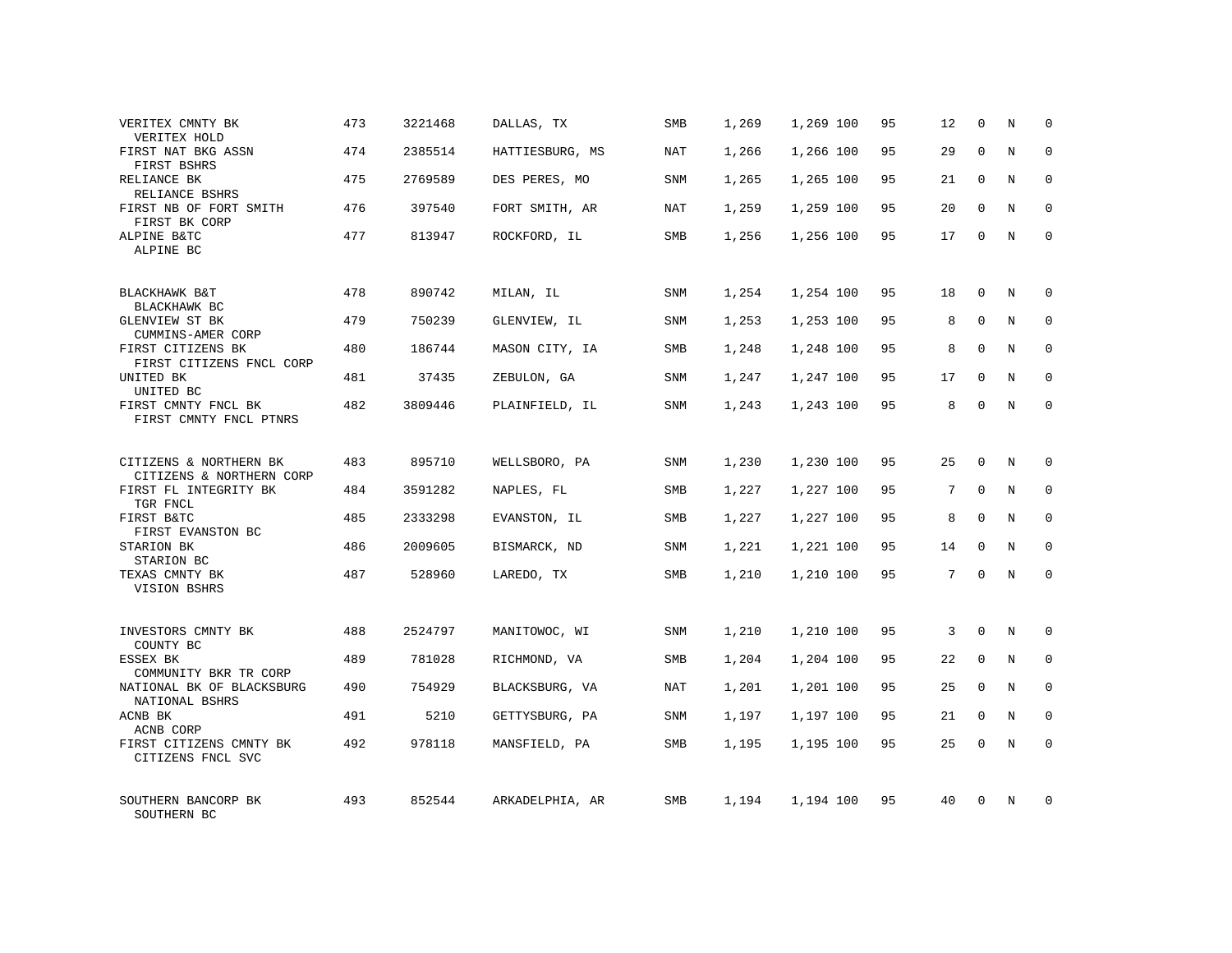| PLAZA BK<br>CARPENTER BK PTNRS                 | 494 | 3400928 | IRVINE, CA                 | SNM        | 1,192 | 1,192 100 | 95 | 7  | $\mathbf 0$  | N | $\mathbf 0$ |
|------------------------------------------------|-----|---------|----------------------------|------------|-------|-----------|----|----|--------------|---|-------------|
| BRIDGEWATER BK<br>BRIDGEWATER BSHRS            | 495 | 3378773 | BLOOMINGTON, MN            | <b>SNM</b> | 1,182 | 1,182 100 | 95 | 8  | $\Omega$     | N | $\mathbf 0$ |
| BRIDGEVIEW BK GRP<br>BRIDGEVIEW BC             | 496 | 312730  | BRIDGEVIEW, IL             | SNM        | 1,181 | 1,181 100 | 95 | 13 | $\mathbf 0$  | N | $\mathbf 0$ |
| LEADER BK NA<br>LEADER BC                      | 497 | 3109146 | ARLINGTON, MA              | <b>NAT</b> | 1,179 | 1,179 100 | 95 | 7  | $\Omega$     | N | $\mathbf 0$ |
| PACIFIC CITY BK                                | 498 | 3212402 | LOS ANGELES, CA            | SNM        | 1,177 | 1,177 100 | 95 | 11 | $\mathbf 0$  | N | $\mathbf 0$ |
| PACIFIC CITY FC<br>FIRST UNITED BK             | 499 | 578255  | DIMMITT, TX                | <b>SNM</b> | 1,174 | 1,174 100 | 95 | 15 | $\mathbf{0}$ | N | $\mathbf 0$ |
| PLAINS BC<br>FIRST NB OF NORTHERN CA<br>FNB BC | 500 | 167060  | SOUTH SAN FRANCISCO, CANAT |            | 1,173 | 1,173 100 | 95 | 12 | $\mathbf 0$  | N | $\mathbf 0$ |
| ADIRONDACK TC<br>ADIRONDACK TC ESOT            | 501 | 645317  | SARATOGA SPRINGS, NY       | SMB        | 1,156 | 1,156 100 | 95 | 11 | $\mathbf 0$  | N | $\mathbf 0$ |
| INVESTAR BK<br>INVESTAR HC                     | 502 | 3449066 | BATON ROUGE, LA            | SNM        | 1,153 | 1,153 100 | 95 | 9  | $\mathbf 0$  | N | $\mathbf 0$ |
| CHOICE FNCL GRP<br>CHOICE FNCL HOLD            | 503 | 826956  | FARGO, ND                  | SNM        | 1,152 | 1,152 100 | 95 | 18 | $\mathbf 0$  | N | $\mathbf 0$ |
| NEXTIER BK NA<br>NEXTIER                       | 504 | 18827   | KITTANNING, PA             | NAT        | 1,152 | 1,152 100 | 95 | 25 | $\Omega$     | N | $\Omega$    |
| COLONY BK<br>COLONY BC                         | 505 | 491934  | FITZGERALD, GA             | SNM        | 1,151 | 1,151 100 | 95 | 25 | $\mathbf 0$  | N | $\mathbf 0$ |
| UNITY BK<br>UNITY BC                           | 506 | 1890525 | CLINTON, NJ                | SNM        | 1,150 | 1,150 100 | 95 | 14 | $\Omega$     | N | $\Omega$    |
| KITSAP BK<br>OLYMPIC BC                        | 507 | 584377  | PORT ORCHARD, WA           | SNM        | 1,150 | 1,150 100 | 95 | 19 | $\mathbf{0}$ | N | $\mathbf 0$ |
| POST OAK BK NA<br>POST OAK BSHRS               | 508 | 3274772 | HOUSTON, TX                | NAT        | 1,141 | 1,141 100 | 95 | 10 | 0            | N | 0           |
| FIRST NAT B&TC<br>CENTRE 1 BC                  | 509 | 207845  | BELOIT, WI                 | NAT        | 1,140 | 1,140 100 | 95 | 16 | $\Omega$     | N | $\mathbf 0$ |
| SOUTHEAST BK<br>EDUCATIONAL SVC OF AMER        | 510 | 3110197 | FARRAGUT, TN               | SNM        | 1,140 | 1,140 100 | 95 | 10 | $\mathbf 0$  | N | 0           |
| FIRST CMNTY BK<br>FIRST COMMUNITY BSHRS        | 511 | 2596646 | BATESVILLE, AR             | SNM        | 1,140 | 1,140 100 | 95 | 17 | $\Omega$     | N | $\mathbf 0$ |
| BANK IA<br><b>BANK IA CORP</b>                 | 512 | 187947  | WEST DES MOINES, IA        | SMB        | 1,138 | 1,138 100 | 95 | 24 | $\mathbf 0$  | N | $\mathbf 0$ |
| BEVERLY B&TC NA<br>WINTRUST FC                 | 513 | 3216017 | CHICAGO, IL                | NAT        | 1,136 | 1,136 100 | 95 | 6  | 0            | N | 0           |
| FIRST NB<br>FIRST PARAGOULD BSHRS              | 514 | 42448   | PARAGOULD, AR              | NAT        | 1,136 | 1,136 100 | 95 | 13 | $\Omega$     | N | $\mathbf 0$ |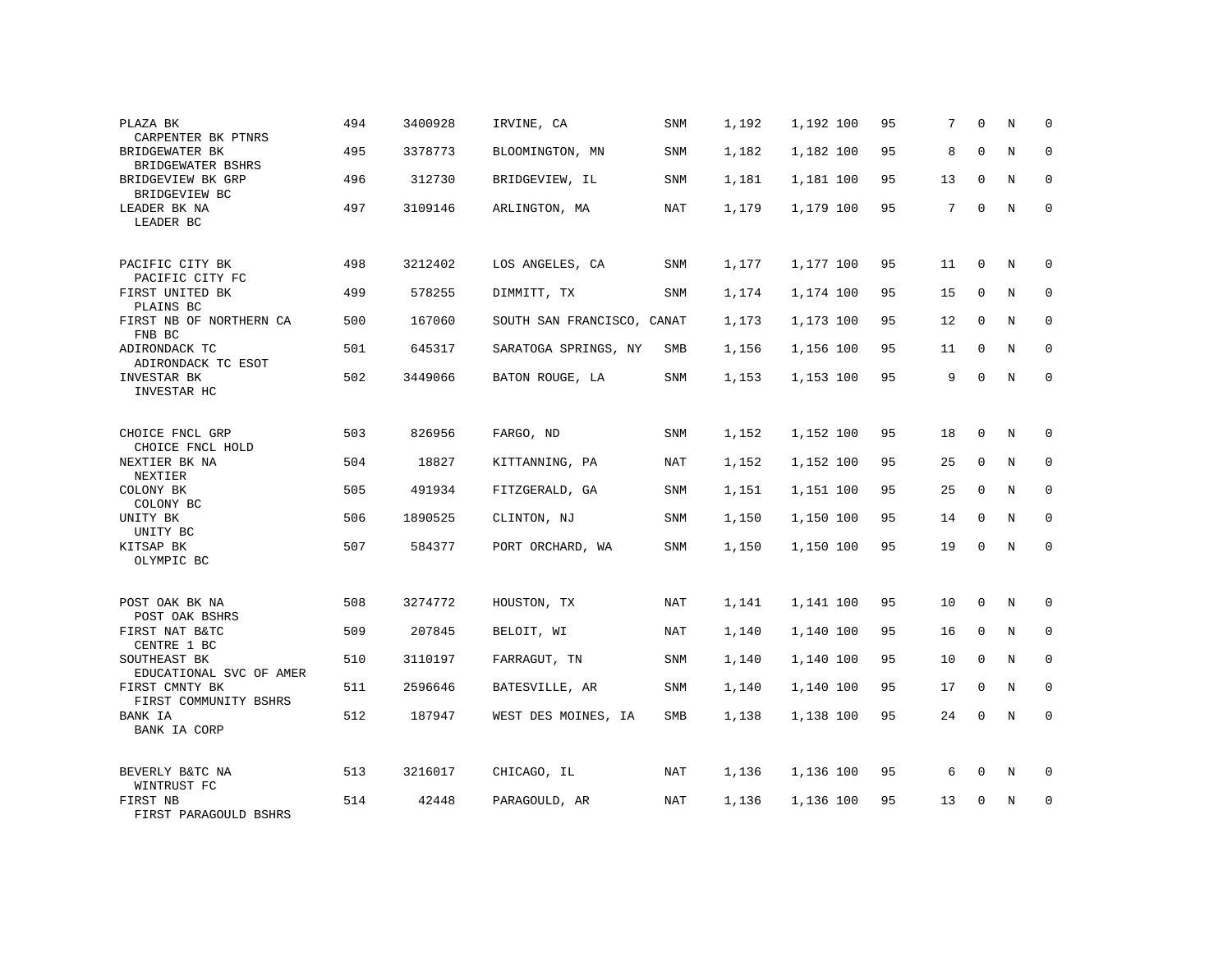| SONABANK<br>SOUTHERN NAT BC OF VA INC                   | 515 | 3325759 | MC LEAN, VA          | SMB        | 1,135 | 1,135 100 | 95 | 21 | $\mathbf 0$ | N | $\mathbf 0$ |
|---------------------------------------------------------|-----|---------|----------------------|------------|-------|-----------|----|----|-------------|---|-------------|
| SHINHAN BK AMER                                         | 516 | 1494914 | NEW YORK, NY         | <b>SNM</b> | 1,133 | 1,133 100 | 95 | 15 | $\Omega$    | N | $\Omega$    |
| RIVER VALLEY BK<br>RIVER VALLEY BC                      | 517 | 163549  | WAUSAU, WI           | SNM        | 1,133 | 1,133 100 | 95 | 14 | $\mathbf 0$ | N | $\Omega$    |
| HABIB AMER BK<br>MAHAM BETEILIGUNGSGESELLSCHAFT         | 518 | 245016  | NEW YORK, NY         | SNM        | 1,132 | 1,091 96  | 95 | 6  | $\mathbf 0$ | Y | 25          |
| AMERICAN MOMENTUM BK<br>ADAM BK GRP                     | 519 | 3447576 | COLLEGE STATION, TX  | SNM        | 1,131 | 1,131 100 | 95 | 18 | $\Omega$    | N | $\Omega$    |
| SHORE UNITED BK<br>SHORE BSHRS                          | 520 | 933023  | EASTON, MD           | SMB        | 1,130 | 1,130 100 | 95 | 17 | $\Omega$    | N | $\mathbf 0$ |
| WEST TX NB<br>FIRST-WEST TX BSHRS                       | 521 | 237066  | MIDLAND, TX          | <b>NAT</b> | 1,128 | 1,128 100 | 95 | 10 | $\Omega$    | N | $\Omega$    |
| AMERISERV FNCL BK<br>AMERISERV FNCL                     | 522 | 928618  | JOHNSTOWN, PA        | SMB        | 1,127 | 1,127 100 | 95 | 15 | $\mathbf 0$ | N | $\Omega$    |
| WAYNE BK<br>NORWOOD FNCL                                | 523 | 59316   | HONESDALE, PA        | <b>SNM</b> | 1,124 | 1,124 100 | 95 | 26 | $\mathbf 0$ | N | $\mathbf 0$ |
| FNCB BK<br>FIRST NAT CMNTY BC                           | 524 | 239613  | DUNMORE, PA          | SNM        | 1,121 | 1,121 100 | 95 | 18 | $\mathbf 0$ | N | $\mathbf 0$ |
| BTH BK NA<br>BT HOLD                                    | 525 | 24668   | QUITMAN, TX          | <b>NAT</b> | 1,120 | 1,120 100 | 95 | 11 | $\Omega$    | N | $\Omega$    |
| FIRST NORTHERN BK<br>FIRST NORTHERN CMNTY BC            | 526 | 783161  | DIXON, CA            | SNM        | 1,119 | 1,119 100 | 95 | 9  | $\Omega$    | N | $\mathbf 0$ |
| METROPOLITAN BK<br>METROPOLITAN BANCGROUP               | 527 | 699132  | CRYSTAL SPRINGS, MS  | SNM        | 1,118 | 1,118 100 | 95 | 8  | $\Omega$    | N | $\Omega$    |
| REDDING BK OF CMRC<br>BANK OF CMRC HOLD                 | 528 | 933863  | REDDING, CA          | <b>SNM</b> | 1,112 | 1,112 100 | 95 | 9  | $\Omega$    | N | $\Omega$    |
| CONWAY NB<br>CNB CORP                                   | 529 | 631422  | CONWAY, SC           | NAT        | 1,111 | 1,111 100 | 95 | 15 | $\mathbf 0$ | N | $\mathbf 0$ |
| FARMERS & MERCHANTS TR CO OF<br>FRANKLIN FNCL SVC CORP  | 530 | 289515  | CHAMBERSBURG, PA     | <b>SNM</b> | 1,108 | 1,108 100 | 95 | 21 | $\Omega$    | N | $\mathbf 0$ |
| <b>BUSINESS FIRST BK</b><br><b>BUSINESS FIRST BSHRS</b> | 531 | 3408728 | BATON ROUGE, LA      | <b>SNM</b> | 1,108 | 1,108 100 | 95 | 15 | $\mathbf 0$ | N | $\mathbf 0$ |
| FIRST CHOICE BK                                         | 532 | 3582673 | MERCERVILLE, NJ      | <b>SNM</b> | 1,105 | 1,105 100 | 95 | 7  | $\Omega$    | N | $\Omega$    |
| FIRST NB IN SIOUX FALLS<br>MINNEHAHA BSHRS              | 533 | 326858  | SIOUX FALLS, SD      | <b>NAT</b> | 1,105 | 1,105 100 | 95 | 16 | $\mathbf 0$ | N | $\mathbf 0$ |
| LEVEL ONE BK<br>LEVEL ONE BC                            | 534 | 3612525 | FARMINGTON HILLS, MI | SNM        | 1,103 | 1,103 100 | 95 | 10 | $\mathbf 0$ | N | 0           |
| SOVEREIGN BK<br>SOVEREIGN BSHRS                         | 535 | 3269590 | DALLAS, TX           | <b>SNM</b> | 1,098 | 1,098 100 | 95 | 9  | $\Omega$    | N | $\mathbf 0$ |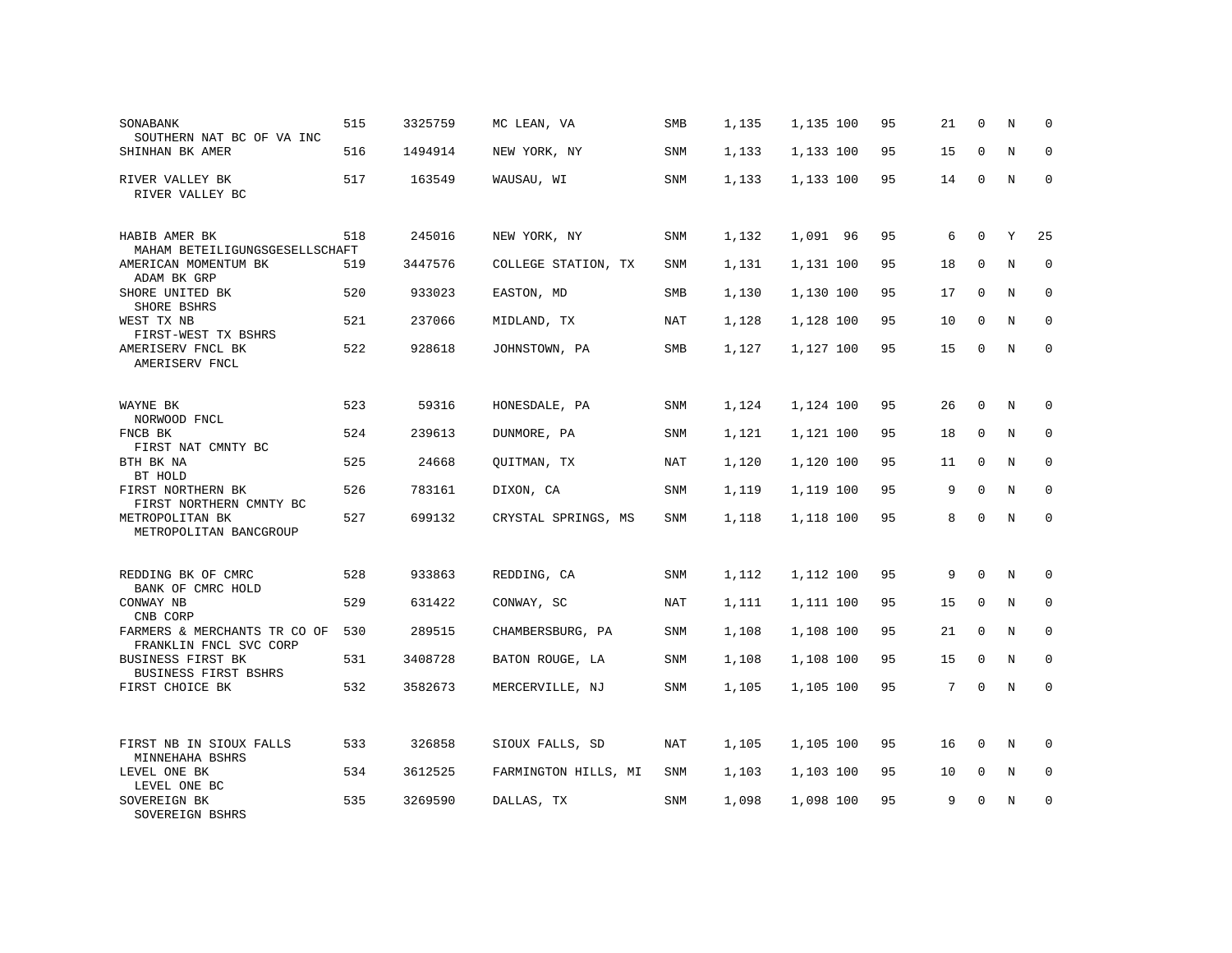| PEOPLES BK<br>PEOPLES BC OF NC                        | 536 | 220527  | NEWTON, NC           | <b>SNM</b> | 1,095 | 1,095 100 | 95 | 20 | $\mathbf 0$  | N       | $\mathbf 0$ |
|-------------------------------------------------------|-----|---------|----------------------|------------|-------|-----------|----|----|--------------|---------|-------------|
| PREMIER BK<br>PREMIER FNCL BC                         | 537 | 2692753 | HUNTINGTON, WV       | <b>SNM</b> | 1,094 | 1,094 100 | 95 | 32 | $\mathbf 0$  | N       | $\mathbf 0$ |
| METROPOLITAN CMRL BK                                  | 538 | 2705895 |                      |            | 1,091 | 1,091 100 | 95 | 4  | 0            | Ν       | 0           |
| PASL HOLD LLC                                         |     |         | NEW YORK, NY         | SMB        |       |           |    |    |              |         |             |
| PEOPLES NB<br>MARKET STREET BSHRS                     | 539 | 375043  | MOUNT VERNON, IL     | NAT        | 1,088 | 1,088 100 | 95 | 23 | $\mathbf 0$  | N       | 0           |
| ARMED FORCES BK NA<br>DICKINSON FC II                 | 540 | 983457  | FORT LEAVENWORTH, KS | NAT        | 1,088 | 1,088 100 | 95 | 48 | $\mathbf 0$  | N       | 0           |
| IAB FNCL BK<br>INDEPENDENT ALLI BKS                   | 541 | 435349  | FORT WAYNE, IN       | SNM        | 1,081 | 1,081 100 | 95 | 17 | 0            | N       | 0           |
| AMERICAN T&SB<br>ATBANCORP                            | 542 | 596848  | DUBUQUE, IA          | SMB        | 1,077 | 1,077 100 | 95 | 11 | $\Omega$     | $\rm N$ | $\mathbf 0$ |
|                                                       |     |         |                      |            |       |           |    |    |              |         |             |
| FIRST AMER BK                                         | 543 | 771458  | ARTESIA, NM          | SNM        | 1,077 | 1,077 100 | 95 | 18 | 0            | N       | $\mathbf 0$ |
| FIRST ARTESIA BSHRS<br>FIRST AMER BK                  | 544 | 653648  | FORT DODGE, IA       | SMB        | 1,075 | 1,075 100 | 95 | 17 | 0            | Ν       | 0           |
| STARK BK GRP<br>EVANS BK NA                           | 545 | 292908  | ANGOLA, NY           | NAT        | 1,075 | 1,075 100 | 95 | 13 | $\mathbf 0$  | N       | $\mathbf 0$ |
| EVANS BC<br>FIRST FNCL NW BK                          | 546 | 768074  | RENTON, WA           | <b>SNM</b> | 1,072 | 1,072 100 | 95 | 3  | $\mathbf 0$  | N       | $\mathbf 0$ |
| FIRST FNCL NW<br>WISCONSIN B&TC<br>HEARTLAND FNCL USA | 547 | 463342  | MADISON, WI          | SNM        | 1,068 | 1,068 100 | 95 | 17 | 0            | $\rm N$ | $\mathbf 0$ |
|                                                       |     |         |                      |            |       |           |    |    |              |         |             |
| STATE B&TC                                            | 548 | 736448  | GREENWOOD, MS        | <b>SNM</b> | 1,068 | 1,068 100 | 95 | 33 | $\mathbf 0$  | N       | 0           |
| STATE BK & TR CO ESOP<br>CRESCENT B&TC                | 549 | 1885932 | NEW ORLEANS, LA      | SNM        | 1,066 | 1,066 100 | 95 | 2  | $\mathbf 0$  | $\rm N$ | 0           |
| CB&T HC<br>BANK OF CMRC                               | 550 | 324863  | IDAHO FALLS, ID      | SNM        | 1,064 | 1,064 100 | 95 | 16 | 0            | Ν       | 0           |
| AMERICAN HERITAGE BK                                  | 551 | 311050  | SAPULPA, OK          | SMB        | 1,064 | 1,064 100 | 96 | 21 | $\mathbf 0$  | N       | $\mathbf 0$ |
| AMERICAN BC<br>UNITED CMNTY BK<br>UNITED CMNTY BC     | 552 | 439338  | CHATHAM, IL          | SNM        | 1,064 | 1,064 100 | 96 | 20 | 0            | N       | $\mathbf 0$ |
|                                                       |     |         |                      |            |       |           |    |    |              |         |             |
| ONB BK<br>QNB CORP                                    | 553 | 852713  | OUAKERTOWN, PA       | <b>SNM</b> | 1,064 | 1,064 100 | 96 | 10 | $\mathbf{0}$ | N       | $\mathbf 0$ |
| BANK OF UT<br>BOU BC                                  | 554 | 933975  | OGDEN, UT            | SMB        | 1,063 | 1,063 100 | 96 | 12 | $\mathbf 0$  | N       | 0           |
| PACIFIC MERC BK<br>CARPENTER BK PTNRS                 | 555 | 2717012 | COSTA MESA, CA       | SMB        | 1,061 | 1,061 100 | 96 | 4  | $\mathbf 0$  | N       | 0           |
| SAVINGS BK OF MENDOCINO CTY                           | 556 | 146663  | UKIAH, CA            | SNM        | 1,058 | 1,058 100 | 96 | 9  | $\mathbf 0$  | N       | 0           |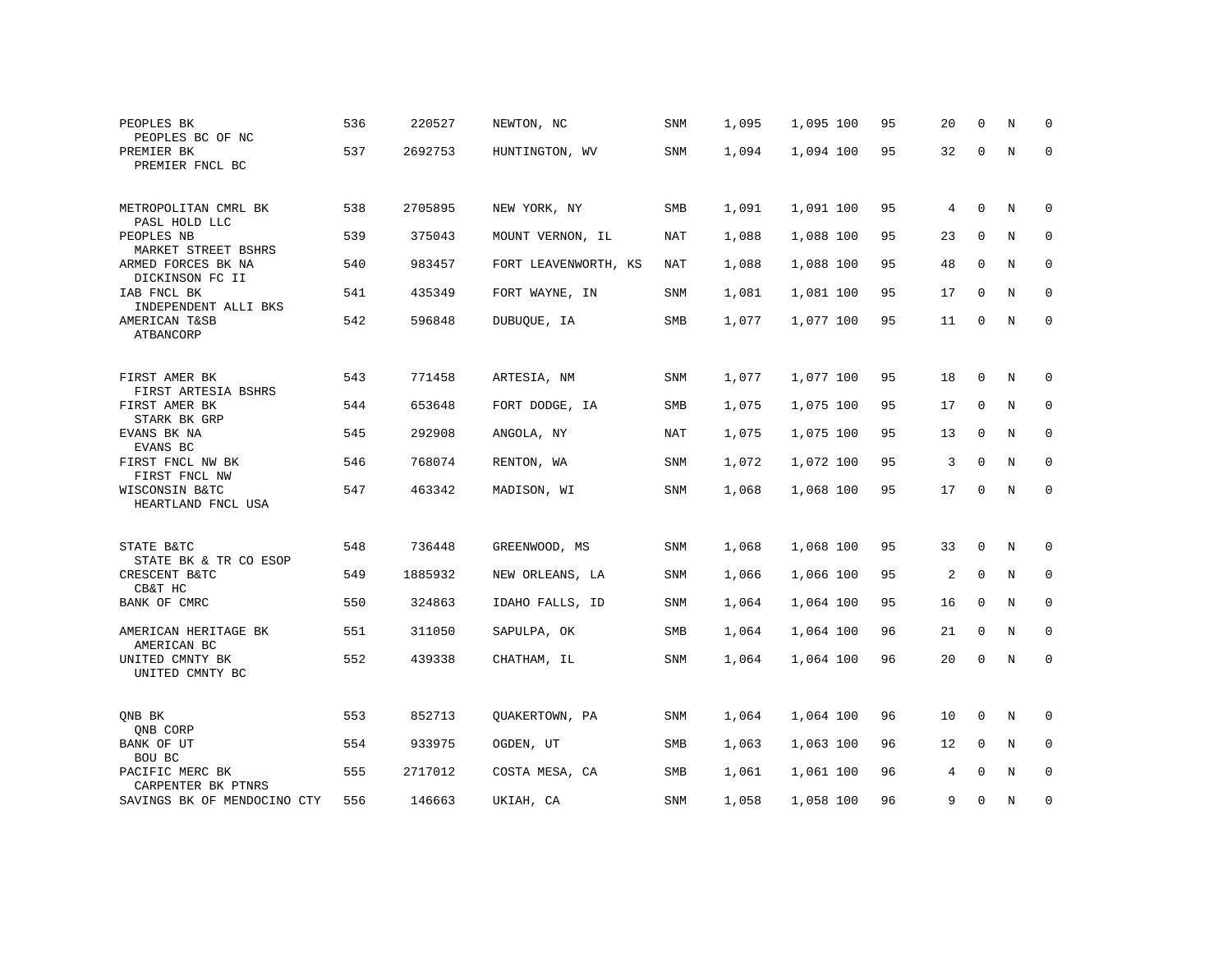| FIRST CMNTY BK<br>FIRST CMNTY HOLD         | 557 | 3232204 | SANTA ROSA, CA       | SNM        | 1,057 | 1,057 100 | 96 | 8           | $\mathbf 0$  | N | $\Omega$    |
|--------------------------------------------|-----|---------|----------------------|------------|-------|-----------|----|-------------|--------------|---|-------------|
| 1ST CONSTITUTION BK<br>1ST CONSTITUTION BC | 558 | 1412619 | CRANBURY, NJ         | <b>SNM</b> | 1,055 | 1,055 100 | 96 | 18          | $\Omega$     | N | $\Omega$    |
| SUNWEST BK<br>H BC LLC                     | 559 | 140362  | IRVINE, CA           | SNM        | 1,054 | 1,054 100 | 96 | 8           | $\mathbf 0$  | N | $\mathbf 0$ |
| STATE BK OF THE LAKES<br>WINTRUST FC       | 560 | 595430  | ANTIOCH, IL          | <b>SMB</b> | 1,050 | 1,050 100 | 96 | 8           | $\Omega$     | N | $\Omega$    |
| FIRST NB AMER<br>FIRST NAT BSHRS           | 561 | 413141  | EAST LANSING, MI     | NAT        | 1,048 | 1,048 100 | 96 | 2           | $\mathbf 0$  | N | $\mathbf 0$ |
| ACADEMY BK NA<br>DICKINSON FC II           | 562 | 535753  | COLORADO SPRINGS, CO | NAT        | 1,045 | 1,045 100 | 96 | 87          | $\mathbf{0}$ | N | $\mathbf 0$ |
| MID PENN BK<br>MID PENN BC                 | 563 | 786612  | MILLERSBURG, PA      | SNM        | 1,042 | 1,042 100 | 96 | 20          | $\mathbf 0$  | N | $\mathbf 0$ |
| INLAND B&TC<br>INLAND BC                   | 564 | 189745  | OAK BROOK, IL        | <b>SNM</b> | 1,040 | 1,040 100 | 96 | 10          | $\mathbf{0}$ | N | $\mathbf 0$ |
| SOMERSET TC<br>SOMERSET TR HC              | 565 | 212522  | SOMERSET, PA         | SNM        | 1,039 | 1,039 100 | 96 | 30          | 0            | N | $\mathbf 0$ |
| SMARTBANK<br>SMARTFINANCIAL                | 566 | 3532641 | PIGEON FORGE, TN     | SMB        | 1,038 | 1,038 100 | 96 | 11          | $\mathbf{0}$ | N | $\mathbf 0$ |
| FALCON INTL BK<br>FALCON BSHRS             | 567 | 564557  | LAREDO, TX           | <b>SNM</b> | 1,037 | 1,037 100 | 96 | 14          | 1            | N | $\Omega$    |
| BANK OF UTICA                              | 568 | 254317  | UTICA, NY            | <b>SNM</b> | 1,036 | 1,036 100 | 96 | 0           | $\mathbf{0}$ | N | $\mathbf 0$ |
| ALMA BK                                    | 569 | 3633173 | ASTORIA, NY          | SNM        | 1,034 | 1,034 100 | 96 | 9           | $\mathbf 0$  | N | 0           |
| FIRST BK FNCL CENTRE<br>OCONOMOWOC BSHRS   | 570 | 806846  | OCONOMOWOC, WI       | <b>SNM</b> | 1,031 | 1,031 100 | 96 | 16          | $\Omega$     | N | $\mathbf 0$ |
| ALOSTAR BK OF CMRC                         | 571 | 4262543 | BIRMINGHAM, AL       | <b>SNM</b> | 1,028 | 1,028 100 | 96 | $\mathbf 0$ | $\Omega$     | N | $\mathbf 0$ |
| BANK OF TN<br><b>BANCTENN CORP</b>         | 572 | 340135  | KINGSPORT, TN        | <b>SNM</b> | 1,027 | 1,027 100 | 96 | 19          | $\mathbf 0$  | N | $\mathbf 0$ |
| PLANTERS B&TC<br>PLANTERS HOLDING COMPANY  | 573 | 972648  | INDIANOLA, MS        | SNM        | 1,027 | 1,027 100 | 96 | 18          | $\mathbf 0$  | N | 0           |
| CITIZENS BK<br>CITIZENS HC                 | 574 | 29636   | PHILADELPHIA, MS     | SNM        | 1,025 | 1,025 100 | 96 | 22          | $\mathbf 0$  | N | $\mathbf 0$ |
| FARMERS & MRCH ST BK<br>FARMERS & MRCH BC  | 575 | 214414  | ARCHBOLD, OH         | <b>SNM</b> | 1,024 | 1,024 100 | 96 | 22          | $\Omega$     | N | $\mathbf 0$ |
| INDEPENDENT BK<br>INDEPENDENT HOLDINGS     | 576 | 2666400 | MEMPHIS, TN          | <b>SNM</b> | 1,018 | 1,018 100 | 96 | 9           | $\mathbf 0$  | N | 0           |
| FIRST B&TC EAST TX<br>DIBOLL ST BSHRS      | 577 | 642259  | DIBOLL, TX           | <b>SNM</b> | 1,018 | 1,018 100 | 96 | 16          | $\Omega$     | N | $\mathbf 0$ |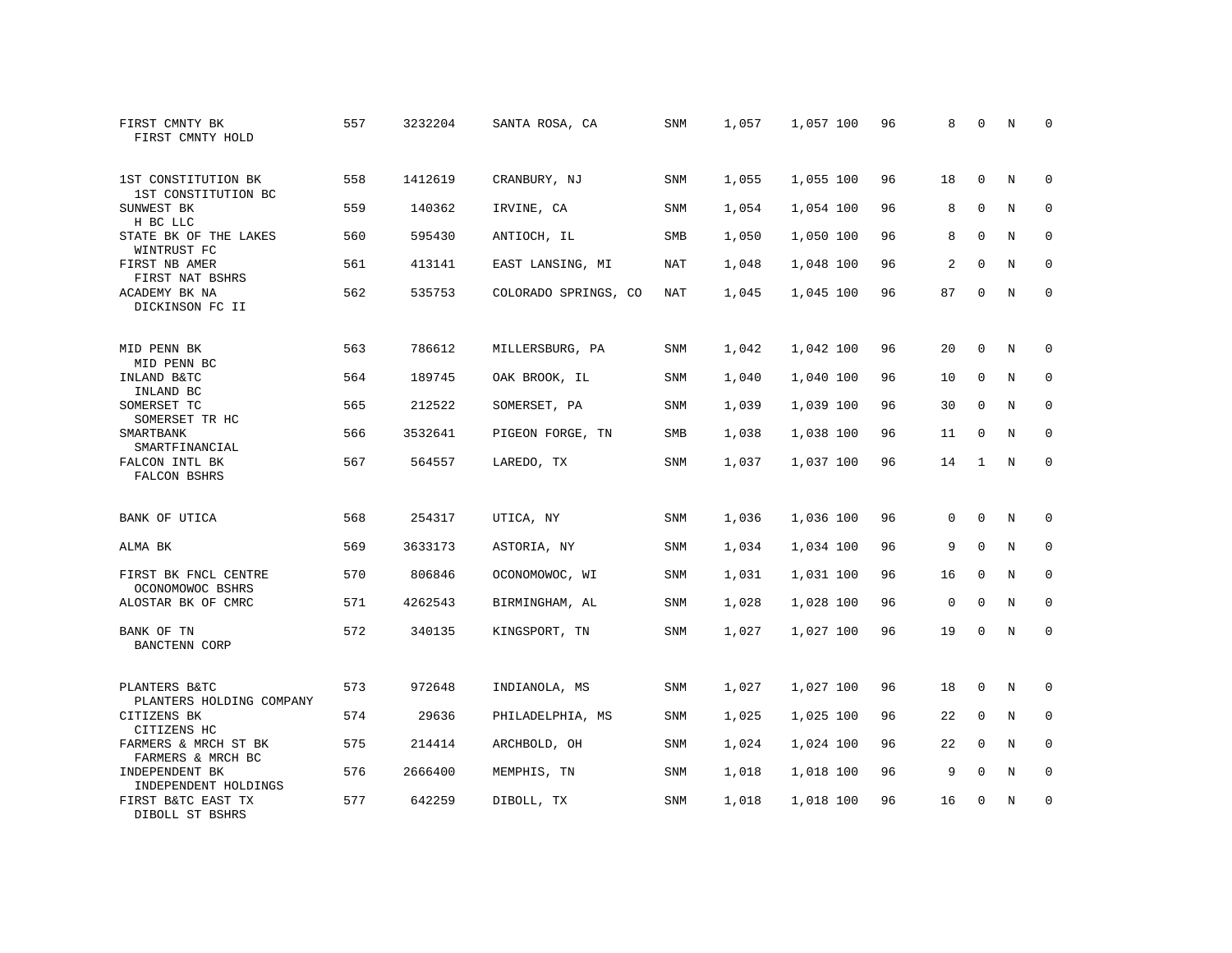| JOHN MARSHALL BK                                    | 578 | 3419416 | RESTON, VA        | SMB        | 1,017 | 1,017 100 | 96 | 5  | $\Omega$    | N              | $\Omega$    |
|-----------------------------------------------------|-----|---------|-------------------|------------|-------|-----------|----|----|-------------|----------------|-------------|
| SCHAUMBURG B&TC NA<br>WINTRUST FC                   | 579 | 2970657 | SCHAUMBURG, IL    | <b>NAT</b> | 1,015 | 1,015 100 | 96 | 6  | $\mathbf 0$ | N              | $\mathbf 0$ |
| HOWARD BK<br>HOWARD BC                              | 580 | 3282852 | ELLICOTT CITY, MD | <b>SNM</b> | 1,015 | 1,015 100 | 96 | 12 | $\Omega$    | $\overline{N}$ | $\Omega$    |
| FORCHT BK NA<br>FORCHT BC INC                       | 581 | 3141726 | LEXINGTON, KY     | NAT        | 1,009 | 1,009 100 | 96 | 28 | $\mathbf 0$ | N              | $\mathbf 0$ |
| <b>BANK OF PRINCETON</b>                            | 582 | 3595271 | PRINCETON, NJ     | <b>SNM</b> | 1,009 | 1,009 100 | 96 | 12 | $\mathbf 0$ | N              | $\mathbf 0$ |
|                                                     |     |         |                   |            |       |           |    |    |             |                |             |
| FIRST BK                                            | 583 | 3401970 | HAMILTON, NJ      | <b>SNM</b> | 1,008 | 1,008 100 | 96 | 10 | $\mathbf 0$ | N              | $\mathbf 0$ |
| FIRST ST BK<br>RED RIVER BC                         | 584 | 435750  | GAINESVILLE, TX   | SMB        | 1,007 | 1,007 100 | 96 | 12 | $\mathbf 0$ | N              | $\mathbf 0$ |
| HOMEBANC NA<br>HOMEBANCORP                          | 585 | 3577389 | LAKE MARY, FL     | NAT        | 1,006 | 1,006 100 | 96 | 12 | $\Omega$    | N              | $\mathbf 0$ |
| FIRST WESTERN B&TC<br>WESTBRAND                     | 586 | 687951  | MINOT, ND         | SMB        | 1,003 | 1,003 100 | 96 | 3  | $\mathbf 0$ | N              | 0           |
| COMMUNITY NB<br>MIDLAND BSHRS                       | 587 | 293053  | MIDLAND, TX       | <b>NAT</b> | 996   | 996 100   | 96 | 10 | $\mathbf 0$ | N              | $\mathbf 0$ |
|                                                     |     |         |                   |            |       |           |    |    |             |                |             |
| CENTRUE BK<br>CENTRUE FC                            | 588 | 457547  | STREATOR, IL      | SMB        | 992   | 992 100   | 96 | 19 | $\Omega$    | N              | $\Omega$    |
| SECURITY NB OF SIOUX CITY IA<br>SECURITY NAT CORP   | 589 | 418249  | SIOUX CITY, IA    | NAT        | 990   | 990 100   | 96 | 8  | $\mathbf 0$ | N              | $\mathbf 0$ |
| LUBBOCK NB<br>COMMERCE NAT FNCL SVC                 | 590 | 766258  | LUBBOCK, TX       | NAT        | 990   | 990 100   | 96 | 10 | $\mathbf 0$ | N              | $\mathbf 0$ |
| CENTRAL BK<br>CENTRAL BC                            | 591 | 622774  | PROVO, UT         | SNM        | 989   | 989 100   | 96 | 9  | $\Omega$    | N              | $\mathbf 0$ |
| KENTUCKY BK<br>KENTUCKY BSHRS INC                   | 592 | 373115  | PARIS, KY         | <b>SNM</b> | 989   | 989 100   | 96 | 16 | $\mathbf 0$ | N              | $\mathbf 0$ |
|                                                     |     |         |                   |            |       |           |    |    |             |                |             |
| SILVERGATE BK<br>SILVERGATE CAP CORP                | 593 | 1216826 | LA JOLLA, CA      | <b>SMB</b> | 986   | 986 100   | 96 | 4  | $\Omega$    | N              | $\mathbf 0$ |
| NORTHEAST BK<br>NORTHEAST BC                        | 594 | 468806  | LEWISTON, ME      | <b>SNM</b> | 985   | 985 100   | 96 | 9  | $\Omega$    | N              | $\mathbf 0$ |
| FIRST SOUTH BK<br>FIRST SOUTH BC                    | 595 | 883874  | WASHINGTON, NC    | <b>SNM</b> | 985   | 985 100   | 96 | 29 | $\Omega$    | N              | $\mathbf 0$ |
| <b>BANKWEST</b><br>SOUTH DAKOTA BSHRS               | 596 | 540551  | PIERRE, SD        | <b>SNM</b> | 982   | 982 100   | 96 | 17 | $\mathbf 0$ | N              | $\mathbf 0$ |
| FARMERS & MERCHANTS BK<br>FARMERS & MERCHANTS BSHRS | 597 | 677644  | STUTTGART, AR     | SMB        | 979   | 979 100   | 96 | 18 | $\mathbf 0$ | N              | $\mathbf 0$ |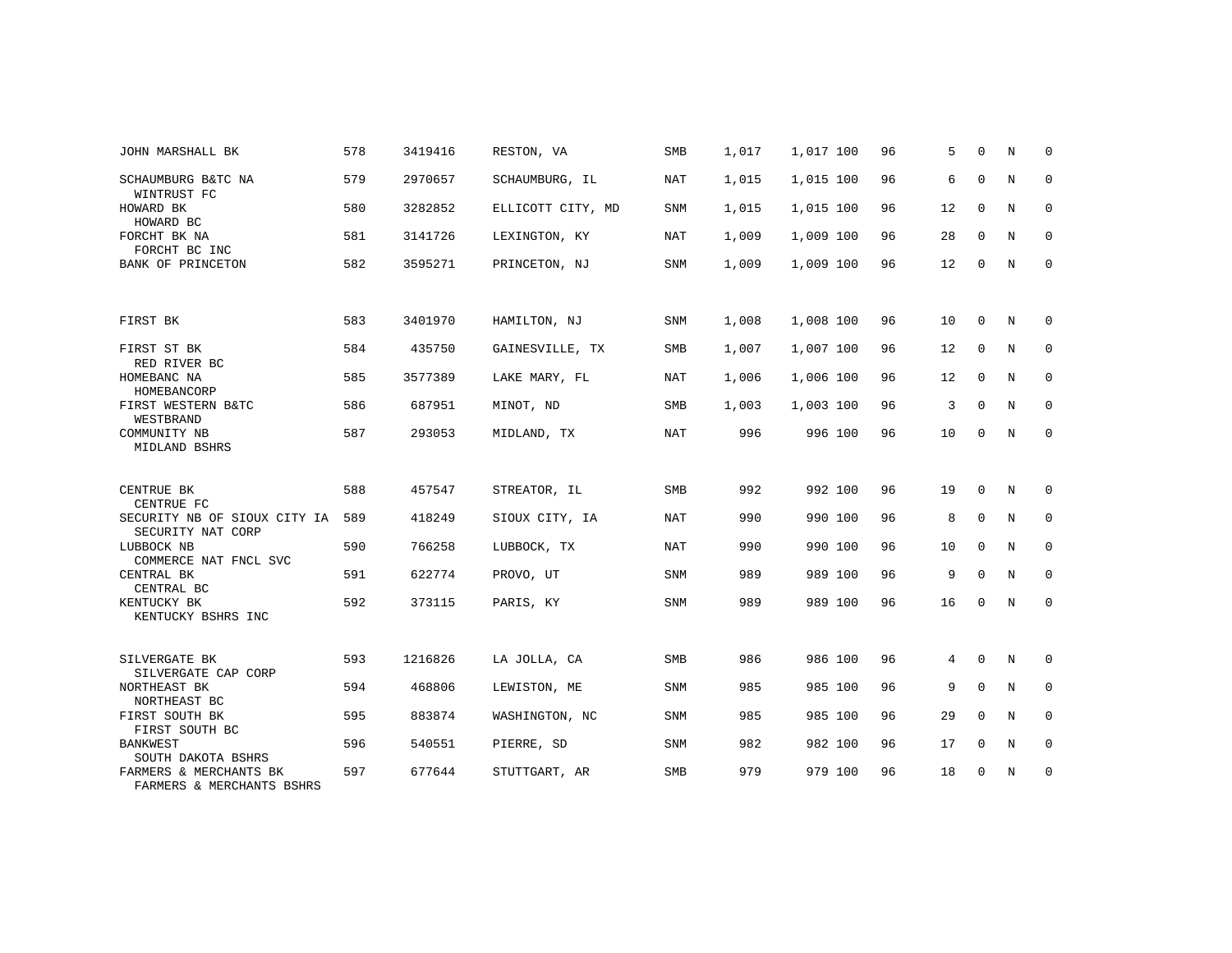| 1ST SUMMIT BK<br>1ST SUMMIT BC OF JOHNSTOWN          | 598 | 526519  | JOHNSTOWN, PA    | SNM        | 977 | 977 100 | 96 | 15 | $\mathbf 0$  | N | $\Omega$    |
|------------------------------------------------------|-----|---------|------------------|------------|-----|---------|----|----|--------------|---|-------------|
| INTERNATIONAL BK OF CMRC<br>INTERNATIONAL BSHRS CORP | 599 | 230759  | BROWNSVILLE, TX  | <b>SNM</b> | 975 | 975 100 | 96 | 11 | $\Omega$     | N | $\Omega$    |
| CACHE VALLEY BK<br>CACHE VALLEY BKG CO               | 600 | 995076  | LOGAN, UT        | <b>SNM</b> | 973 | 973 100 | 96 | 12 | $\mathbf 0$  | N | $\mathbf 0$ |
| COMMUNITY NB&TC<br>COMMUNITY BC                      | 601 | 923752  | CHANUTE, KS      | <b>NAT</b> | 971 | 971 100 | 96 | 28 | $\Omega$     | N | $\Omega$    |
| FIRSTCAPITAL BK OF TX NA<br>FIRST BSHRS OF TX        | 602 | 2746263 | MIDLAND, TX      | NAT        | 970 | 970 100 | 96 | 7  | $\Omega$     | N | $\Omega$    |
| BANESCO USA                                          | 603 | 3402913 | CORAL GABLES, FL | <b>SNM</b> | 970 | 922 95  | 96 | 7  | $\Omega$     | N | $\Omega$    |
| EPHRATA NB<br>HIBSHMAN TR FOR EPHRATA NB STK         | 604 | 425911  | EPHRATA, PA      | NAT        | 970 | 970 100 | 96 | 11 | $\Omega$     | N | $\mathbf 0$ |
| TEXAS FIRST BK<br>TEXAS INDEPENDENT BSHRS            | 605 | 473266  | TEXAS CITY, TX   | <b>SMB</b> | 970 | 970 100 | 96 | 22 | $\Omega$     | N | $\Omega$    |
| JERSEY SHORE ST BK<br>PENNS WOODS BC                 | 606 | 732918  | WILLIAMSPORT, PA | SNM        | 969 | 969 100 | 96 | 14 | $\Omega$     | N | $\mathbf 0$ |
| MOODY NB<br>MOODY BSHRS                              | 607 | 253356  | GALVESTON, TX    | <b>NAT</b> | 966 | 966 100 | 96 | 17 | $\Omega$     | N | $\Omega$    |
| FIRST KEYSTONE CMNTY BK<br>FIRST KEYSTONE CORP       | 608 | 790918  | BERWICK, PA      | <b>SNM</b> | 965 | 965 100 | 96 | 17 | $\Omega$     | N | $\Omega$    |
| METRO CITY BK<br>METROCITY BSHRS                     | 609 | 3437456 | DORAVILLE, GA    | SNM        | 961 | 961 100 | 96 | 11 | $\Omega$     | N | $\Omega$    |
| MBANK<br>MACKINAC FC                                 | 610 | 132554  | MANISTIQUE, MI   | <b>SNM</b> | 956 | 956 100 | 96 | 23 | $\Omega$     | N | $\mathbf 0$ |
| OHIO VALLEY BK CO<br>OHIO VALLEY BC                  | 611 | 498317  | GALLIPOLIS, OH   | <b>SMB</b> | 955 | 955 100 | 96 | 16 | $\Omega$     | N | $\mathbf 0$ |
| PARKE BK<br>PARKE BC                                 | 612 | 2764212 | SEWELL, NJ       | <b>SNM</b> | 954 | 954 100 | 96 | 5  | $\Omega$     | N | $\mathbf 0$ |
| ORANGE B&TC<br>ORANGE COUNTY BC                      | 613 | 176101  | MIDDLETOWN, NY   | SMB        | 951 | 951 100 | 96 | 11 | $\mathbf{0}$ | N | $\mathbf 0$ |
| COMMONWEALTH B&TC<br>COMMONWEALTH BSHRS              | 614 | 189044  | LOUISVILLE, KY   | <b>SNM</b> | 951 | 951 100 | 96 | 15 | $\mathbf{0}$ | N | $\mathbf 0$ |
| SECURITY FIRST BK<br>STOCKMENS LP                    | 615 | 276850  | LINCOLN, NE      | SNM        | 951 | 951 100 | 96 | 31 | $\Omega$     | N | $\Omega$    |
| FIRST ST BK<br>TRI-CTY FNCL GRP                      | 616 | 887340  | MENDOTA, IL      | <b>SNM</b> | 949 | 949 100 | 96 | 21 | $\Omega$     | N | $\mathbf 0$ |
| FIVE POINTS BK<br>HOMETOWN BC                        | 617 | 554857  | GRAND ISLAND, NE | <b>SMB</b> | 949 | 949 100 | 96 | 10 | $\Omega$     | N | $\Omega$    |
| F&M BK<br>F&M FC                                     | 618 | 741330  | CLARKSVILLE, TN  | <b>SNM</b> | 947 | 947 100 | 96 | 15 | $\Omega$     | N | $\Omega$    |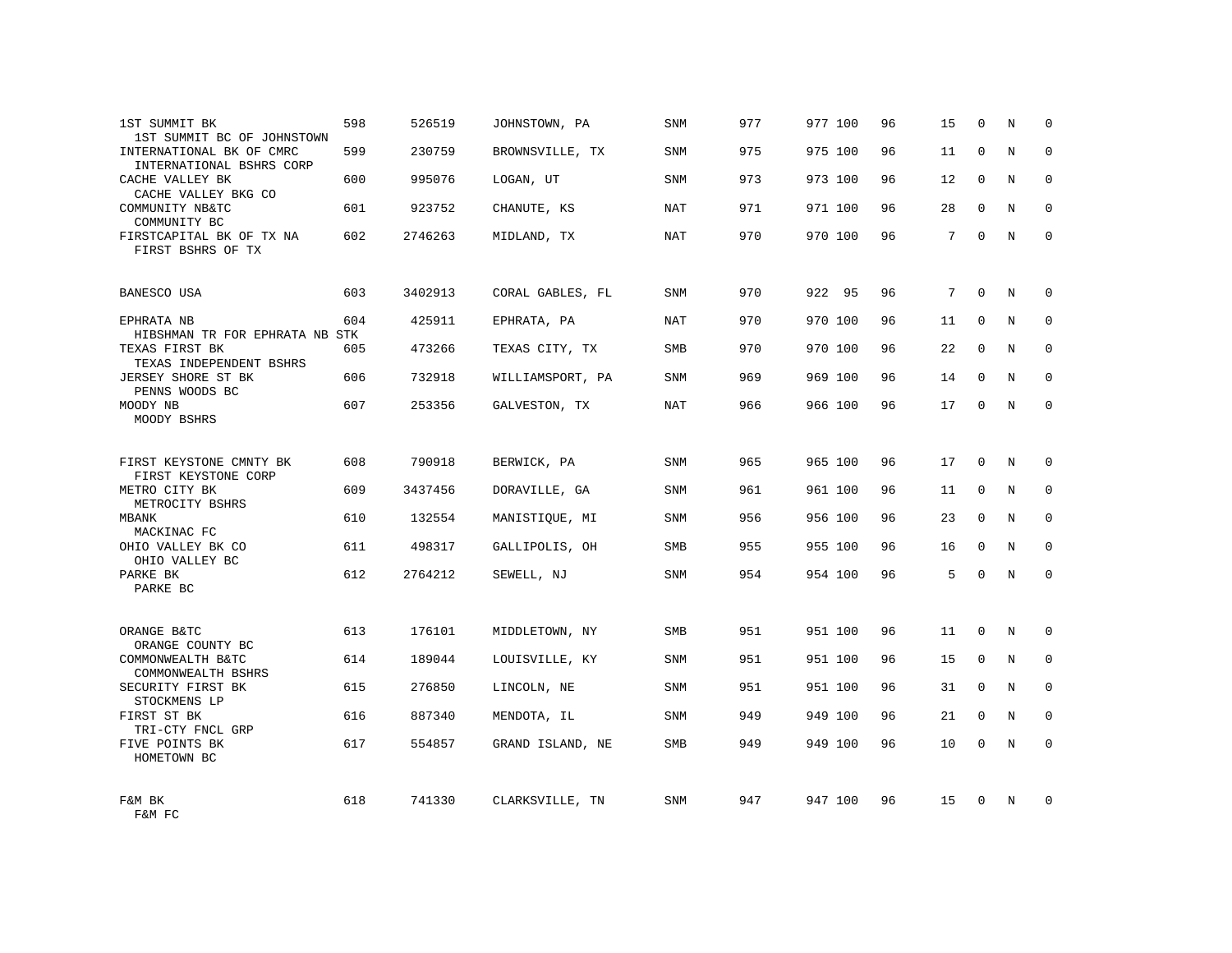| OAK VALLEY CMNTY BK<br>OAK VALLEY BC             | 619 | 1864197 | OAKDALE, CA        | SMB        | 947 | 947 100 | 96 | 15 | 0           | N | $\mathbf 0$ |
|--------------------------------------------------|-----|---------|--------------------|------------|-----|---------|----|----|-------------|---|-------------|
| CRYSTAL LAKE B&TC NA<br>WINTRUST FC              | 620 | 2624400 | CRYSTAL LAKE, IL   | <b>NAT</b> | 946 | 946 100 | 96 | 7  | $\Omega$    | N | $\mathbf 0$ |
| QUEENSBOROUGH NB&TC<br>QUEENSBOROUGH CO          | 621 | 960935  | LOUISVILLE, GA     | NAT        | 944 | 944 100 | 96 | 24 | $\Omega$    | N | $\mathbf 0$ |
| STATE BK OF SOUTHERN UT<br>SOUTHERN UT BC        | 622 | 656470  | CEDAR CITY, UT     | SNM        | 943 | 943 100 | 96 | 11 | $\Omega$    | N | $\Omega$    |
| COMMERCIAL BK<br>ROBERTSON HC LP                 | 623 | 497039  | HARROGATE, TN      | SMB        | 943 | 943 100 | 96 | 42 | $\Omega$    | N | $\Omega$    |
| COMMERCIAL BK<br>UNIFIED SHARES LLC              | 623 | 497039  | HARROGATE, TN      | SMB        |     |         |    |    |             |   |             |
| FIRST BKR TC NA<br>FIRST BKR TRUSTSHARES         | 624 | 344647  | QUINCY, IL         | NAT        | 943 | 943 100 | 96 | 9  | $\Omega$    | N | $\Omega$    |
| BNC NB<br><b>BNCCORP</b>                         | 625 | 2358769 | GLENDALE, AZ       | <b>NAT</b> | 942 | 942 100 | 96 | 15 | $\mathbf 0$ | N | $\mathbf 0$ |
| EAGLE B&TC OF MO<br>JEFFERSON CTY BSHRS          | 626 | 846356  | HILLSBORO, MO      | SNM        | 932 | 932 100 | 96 | 17 | $\mathbf 0$ | N | $\Omega$    |
| SOUTH CENT BK<br>SOUTH CENTRAL BSHRS OF KY       | 627 | 473042  | GLASGOW, KY        | SNM        | 932 | 932 100 | 96 | 21 | $\mathbf 0$ | N | $\mathbf 0$ |
| SECURITY ST B&TC                                 | 628 | 247355  | FREDERICKSBURG, TX | SNM        | 932 | 932 100 | 96 | 18 | $\Omega$    | N | $\Omega$    |
| SECURITY HC<br>WAUKESHA ST BK                    | 629 | 290249  | WAUKESHA, WI       | SNM        | 931 | 931 100 | 96 | 13 | $\mathbf 0$ | N | $\mathbf 0$ |
| LINCOLN SVGS BK<br>LINCOLN BC                    | 630 | 589943  | CEDAR FALLS, IA    | <b>SNM</b> | 930 | 930 100 | 96 | 15 | $\Omega$    | N | $\Omega$    |
| PLANTERS BK<br>PLANTERS FNCL GRP                 | 631 | 2497181 | HOPKINSVILLE, KY   | SNM        | 930 | 930 100 | 96 | 12 | $\mathbf 0$ | N | $\mathbf 0$ |
| FIRST MARINER BK                                 | 632 | 309570  | BALTIMORE, MD      | SNM        | 930 | 930 100 | 96 | 16 | $\mathbf 0$ | N | $\mathbf 0$ |
| PROVIDENCE BK                                    | 633 | 704755  | COLUMBIA, MO       | <b>SMB</b> | 929 | 929 100 | 96 | 13 | $\Omega$    | N | $\mathbf 0$ |
| LINCO BSHRS<br>SALISBURY B&TC<br>SALISBURY BC    | 634 | 821906  | LAKEVILLE, CT      | SNM        | 929 | 929 100 | 96 | 12 | $\mathbf 0$ | N | $\mathbf 0$ |
| CITIZENS NB<br>CNB BSHRS                         | 635 | 717737  | SEVIERVILLE, TN    | NAT        | 928 | 928 100 | 96 | 18 | $\Omega$    | N | $\mathbf 0$ |
| COMMUNITY FNCL SVC BK<br>COMMUNITY FNCL SVC ESOP | 636 | 698144  | BENTON, KY         | SNM        | 928 | 928 100 | 96 | 4  | $\mathbf 0$ | N | $\mathbf 0$ |
| LYONS NB<br>LYONS BC                             | 637 | 323204  | LYONS, NY          | NAT        | 927 | 927 100 | 96 | 12 | 0           | N | 0           |
| FIRST VOLUNTEER BK<br>FIRST VOLUNTEER CORP       | 638 | 234739  | CHATTANOOGA, TN    | <b>SNM</b> | 926 | 926 100 | 96 | 24 | $\Omega$    | N | $\mathbf 0$ |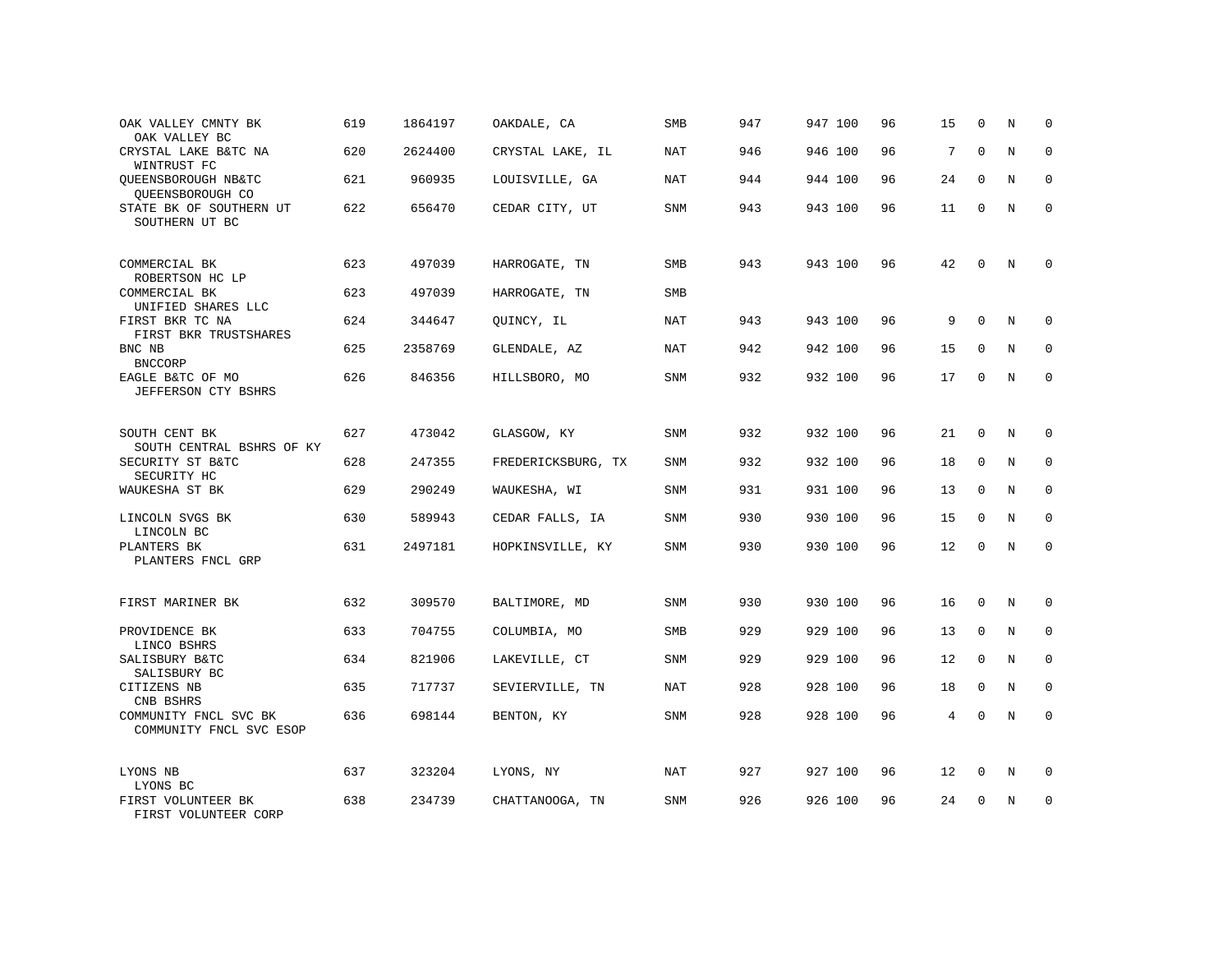| BANKFIRST FINANCIAL SVC<br>BANKFIRST CAP CORP   | 639 | 914648  | MACON, MS         | <b>SMB</b> | 923 | 923 100 | 96 | 17              | 0           | N          | $\mathbf 0$  |
|-------------------------------------------------|-----|---------|-------------------|------------|-----|---------|----|-----------------|-------------|------------|--------------|
| UNITED BKR BK<br>UNITED BKR BC                  | 640 | 930358  | BLOOMINGTON, MN   | SMB        | 923 | 923 100 | 96 | 1               | $\Omega$    | N          | $\Omega$     |
| FIRST NB&TC NEWTOWN<br>FNB BC                   | 641 | 1007417 | NEWTOWN, PA       | NAT        | 922 | 922 100 | 96 | 16              | $\Omega$    | N          | $\Omega$     |
| CITIZENS B&TC<br>YOUNG CORP                     | 642 | 381343  | KANSAS CITY, MO   | SNM        | 921 | 921 100 | 96 | 21              | 0           | N          | 0            |
| RELIANT BK<br>COMMERCE UNION BSHRS              | 643 | 3415463 | BRENTWOOD, TN     | <b>SMB</b> | 920 | 920 100 | 96 | 7               | $\Omega$    | N          | $\mathbf 0$  |
| PBI BK<br>PORTER BANCORP                        | 644 | 522847  | LOUISVILLE, KY    | SNM        | 915 | 915 100 | 96 | 14              | $\Omega$    | N          | $\mathbf 0$  |
| WESTERN ST BK<br>WESTERN ST AGY INC ESOP & TR   | 645 | 233554  | DEVILS LAKE, ND   | SNM        | 914 | 914 100 | 96 | 9               | $\Omega$    | N          | $\Omega$     |
| FIRST CMNTY BK<br>FIRST CMNTY CORP              | 646 | 2328137 | LEXINGTON, SC     | SNM        | 913 | 913 100 | 96 | 14              | $\mathbf 0$ | N          | $\Omega$     |
| CAPITAL BANK NA                                 | 647 | 2808602 | ROCKVILLE, MD     | <b>NAT</b> | 911 | 911 100 | 96 | 3               | $\mathbf 0$ | N          | $\mathbf 0$  |
| CAPITAL BC<br>CENTRAL NB<br>CENTRAL OF KS       | 648 | 234355  | JUNCTION CITY, KS | NAT        | 910 | 910 100 | 96 | 32              | $\mathbf 0$ | N          | $\mathbf 0$  |
| TWO RIVER CMNTY BK<br>TWO RIVER BC              | 649 | 2888789 | TINTON FALLS, NJ  | SNM        | 909 | 909 100 | 96 | 15              | $\Omega$    | N          | $\Omega$     |
| PARK BK<br>BANKMANAGERS CORP                    | 650 | 200640  | MILWAUKEE, WI     | SNM        | 908 | 908 100 | 96 | 4               | $\Omega$    | N          | $\mathbf 0$  |
| FIRSTBANK SW<br>FIRSTPERRYTON BC                | 651 | 840363  | AMARILLO, TX      | SNM        | 908 | 908 100 | 96 | 9               | $\Omega$    | $_{\rm N}$ | $\Omega$     |
| CLAYTON B&TC<br>CLAYTON HC                      | 652 | 146654  | KNOXVILLE, TN     | SNM        | 908 | 908 100 | 96 | 16              | $\Omega$    | N          | $\Omega$     |
| LANDMARK NB<br>LANDMARK BC INC                  | 653 | 481177  | MANHATTAN, KS     | NAT        | 905 | 905 100 | 96 | 29              | $\mathbf 0$ | N          | $\mathbf 0$  |
| CNB B&T NA<br>CNB BK SHARES                     | 654 | 613343  | CARLINVILLE, IL   | <b>NAT</b> | 902 | 902 100 | 96 | 12              | $\Omega$    | N          | $\mathbf{0}$ |
| FIRST FINANCIAL BK<br>FIRST FINANCIAL BANC CORP | 655 | 48374   | EL DORADO, AR     | <b>SMB</b> | 902 | 902 100 | 96 | $7\phantom{.0}$ | $\mathbf 0$ | N          | $\mathbf 0$  |
| OLD POINT NB OF PHOEBUS<br>OLD POINT FC         | 656 | 186221  | HAMPTON, VA       | <b>NAT</b> | 900 | 900 100 | 96 | 17              | $\Omega$    | $_{\rm N}$ | $\Omega$     |
| BANK OF SPRINGFIELD<br>SPRING BC                | 657 | 248240  | SPRINGFIELD, IL   | SNM        | 899 | 899 100 | 96 | 11              | $\mathbf 0$ | N          | $\mathbf 0$  |
| LANDMARK CMNTY BK                               | 658 | 2758024 | COLLIERVILLE, TN  | SNM        | 898 | 898 100 | 96 | 4               | 0           | N          | 0            |
| COREFIRST B&TC<br>COMMERCE B&T HC ESOP          | 659 | 361055  | TOPEKA, KS        | SNM        | 897 | 897 100 | 96 | 15              | $\Omega$    | N          | $\mathbf 0$  |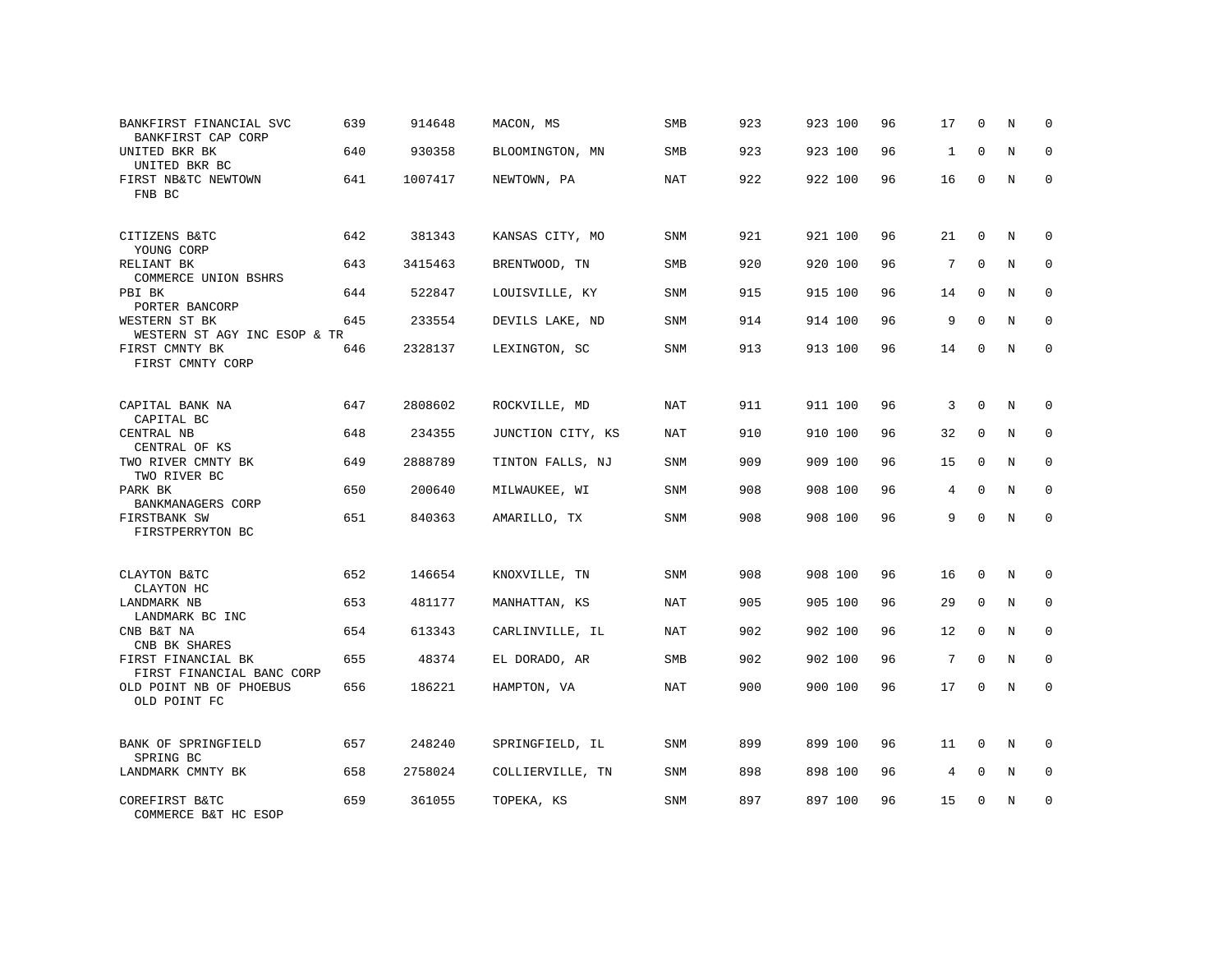| US CENTURY BK                                   | 660 | 3146150 | MIAMI, FL        | SNM        | 897 | 897 100 | 96 | 23          | 0            | Υ | $\Omega$     |
|-------------------------------------------------|-----|---------|------------------|------------|-----|---------|----|-------------|--------------|---|--------------|
| MONTGOMERY BK NA<br>MONTGOMERY BC               | 661 | 613558  | SIKESTON, MO     | <b>NAT</b> | 896 | 896 100 | 96 | 10          | $\mathbf 0$  | N | $\mathbf 0$  |
| BANK OF THE PACIFIC                             | 662 | 307679  | ABERDEEN, WA     | <b>SNM</b> | 896 | 896 100 | 96 | 18          | $\mathbf 0$  | N | $\mathbf 0$  |
| PACIFIC FC<br>COMMONWEALTH BUS BK               | 663 | 3337097 | LOS ANGELES, CA  | SMB        | 893 | 893 100 | 96 | 5           | $\mathbf{0}$ | N | $\mathbf 0$  |
| CENTENNIAL B&TC                                 | 664 | 3465226 | DENVER, CO       | <b>SNM</b> | 893 | 893 100 | 96 | 17          | $\mathbf 0$  | N | $\mathbf 0$  |
| HEARTLAND FNCL USA<br>VINTON CTY NB             | 665 | 754826  | MC ARTHUR, OH    | <b>NAT</b> | 891 | 891 100 | 96 | 16          | $\mathbf 0$  | N | 0            |
| COMMUNITY BSHRS<br>SKAGIT BK                    | 666 | 227179  | BURLINGTON, WA   | SNM        | 891 | 891 100 | 96 | 10          | $\mathbf 0$  | N | 0            |
| SKAGIT BC                                       |     |         |                  |            |     |         |    |             |              |   |              |
| CEDAR RAPIDS B&TC                               | 667 | 3029589 | CEDAR RAPIDS, IA | <b>SMB</b> | 890 | 890 100 | 96 | 4           | $\mathbf 0$  | N | $\mathbf 0$  |
| QCR HOLDS<br>EMBASSY BK FOR THE LEHIGH VA       | 668 | 3068579 | BETHLEHEM, PA    | SNM        | 890 | 890 100 | 96 | 8           | $\mathbf 0$  | N | 0            |
| EMBASSY BC<br>ARMSTRONG BK                      | 669 | 470452  | MUSKOGEE, OK     | <b>SNM</b> | 887 | 887 100 | 96 | 21          | $\mathbf 0$  | N | $\mathbf 0$  |
| IRONHORSE FNCL GRP                              |     |         |                  |            |     |         |    |             |              |   |              |
| FIRST NB<br>CAPITOL BC                          | 670 | 355858  | FORT PIERRE, SD  | NAT        | 887 | 887 100 | 96 | 13          | $\Omega$     | N | $\mathbf{0}$ |
| NORTHWAY BK<br>NORTHWAY FNCL                    | 671 | 30502   | BERLIN, NH       | <b>SNM</b> | 885 | 885 100 | 96 | 16          | 0            | N | $\mathbf 0$  |
|                                                 |     |         |                  |            |     |         |    |             |              |   |              |
| MABREY BK<br>MABREY BC                          | 672 | 139553  | BIXBY, OK        | SMB        | 880 | 880 100 | 96 | 13          | $\mathbf 0$  | N | 0            |
| TROY B&TC<br>TRUST NO 3 UNDER THE WILL OF       | 673 | 134437  | TROY, AL         | <b>SNM</b> | 878 | 878 100 | 96 | 9           | $\mathbf 0$  | N | $\mathbf 0$  |
| SECURITY NB OF OMAHA<br>SECURITY NAT CORP       | 674 | 844053  | OMAHA, NE        | <b>NAT</b> | 878 | 878 100 | 96 | 13          | $\mathbf 0$  | N | $\mathbf 0$  |
| CRESTMARK BK<br>CRESTMARK BC                    | 675 | 2382308 | TROY, MI         | <b>SNM</b> | 876 | 876 100 | 96 | $\mathsf 0$ | $\mathbf 0$  | N | $\mathbf 0$  |
| CITIZENS NB NA<br>CITIZENS NAT BSHRS OF BOSSIER | 676 | 594853  | BOSSIER CITY, LA | <b>NAT</b> | 873 | 873 100 | 96 | 12          | $\mathbf 0$  | N | $\mathbf 0$  |
|                                                 |     |         |                  |            |     |         |    |             |              |   |              |
| BESSEMER TC<br><b>BESSEMER GRP</b>              | 677 | 7009    | WOODBRIDGE, NJ   | SNM        | 871 | 871 100 | 96 | 0           | $\mathbf 0$  | N | 0            |
| HERITAGE BK USA<br>HOPFED BC                    | 678 | 986672  | HOPKINSVILLE, KY | <b>SNM</b> | 870 | 870 100 | 96 | 17          | $\mathbf 0$  | N | $\mathbf 0$  |
| FIRST NAT BKRS BK<br>FIRST NAT BKR BSHRS        | 679 | 734538  | BATON ROUGE, LA  | <b>NAT</b> | 870 | 870 100 | 96 | 4           | $\mathbf 0$  | N | $\mathbf 0$  |
| PACIFIC COAST BKR BK<br>PACIFIC COAST BKR BSHRS | 680 | 2451240 | WALNUT CREEK, CA | SMB        | 869 | 869 100 | 96 | 0           | $\mathbf 0$  | N | $\mathbf 0$  |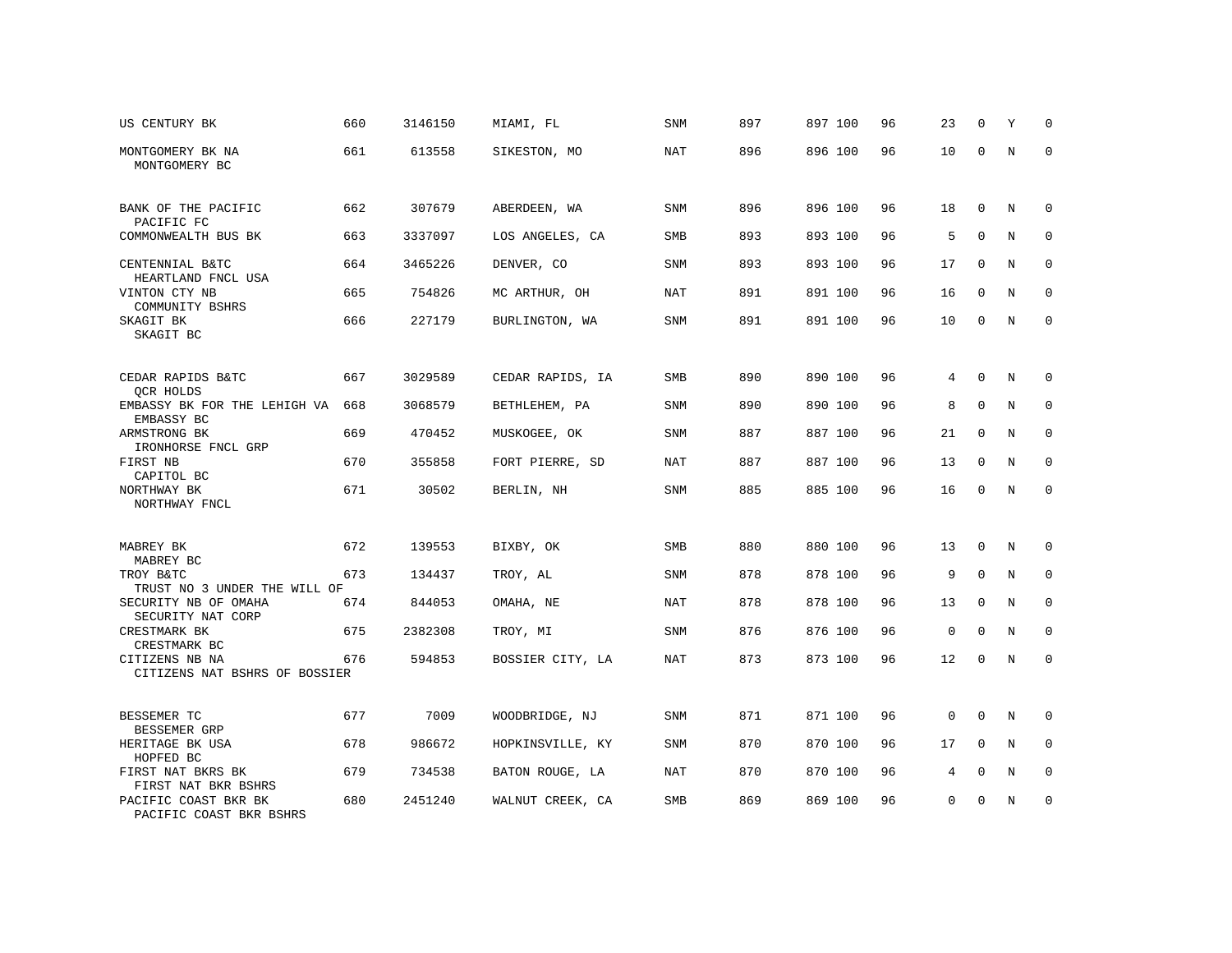| FIRST ST BK OF THE FL<br>FIRST ST BK OF THE FL KEYS HC | 681 | 191935  | KEY WEST, FL       | SNM        | 868 | 868 100 | 96 | 10       | 0            | N          | 0           |
|--------------------------------------------------------|-----|---------|--------------------|------------|-----|---------|----|----------|--------------|------------|-------------|
| SOLVAY BK<br>SOLVAY BC                                 | 682 | 722816  | SOLVAY, NY         | <b>SMB</b> | 866 | 866 100 | 96 | 8        | $\Omega$     | N          | $\mathbf 0$ |
| ST CHARLES B&TC<br>WINTRUST FC                         | 683 | 428547  | SAINT CHARLES, IL  | SMB        | 864 | 864 100 | 96 | 5        | $\mathbf 0$  | Ν          | 0           |
| FIRST B&T<br>FIRST BK LUBBOCK BSHRS                    | 684 | 294564  | LUBBOCK, TX        | <b>SNM</b> | 863 | 863 100 | 96 | 7        | $\Omega$     | N          | $\mathbf 0$ |
| MORRILL & JANES B&TC<br>HEARTLAND FNCL USA             | 685 | 680354  | MERRIAM, KS        | <b>SNM</b> | 863 | 863 100 | 96 | 8        | $\Omega$     | N          | $\mathbf 0$ |
| CITIZENS BK<br>CITIZENS BC INV                         | 686 | 63733   | LAFAYETTE, TN      | <b>SNM</b> | 863 | 863 100 | 96 | 18       | $\mathbf{0}$ | N          | $\mathbf 0$ |
| ILLINOIS NB<br>ILLINOIS NAT BC                         | 687 | 925037  | SPRINGFIELD, IL    | <b>NAT</b> | 861 | 861 100 | 96 | 11       | 0            | N          | $\mathbf 0$ |
| VALLEY VIEW ST BK<br>VALLEY VIEW BSHRS                 | 688 | 339951  | OVERLAND PARK, KS  | <b>SNM</b> | 860 | 860 100 | 96 | 9        | $\mathbf{0}$ | $\rm N$    | $\mathbf 0$ |
| CECILIAN BK<br>FIRST CECILIAN BANCORP                  | 689 | 982142  | CECILIA, KY        | <b>SNM</b> | 859 | 859 100 | 96 | 18       | $\mathbf 0$  | N          | $\mathbf 0$ |
| FIRST WESTERN TR BK<br>FIRST WESTERN FNCL              | 690 | 3158546 | DENVER, CO         | <b>SNM</b> | 859 | 859 100 | 96 | 9        | $\mathbf{0}$ | N          | $\mathbf 0$ |
| CITIZENS ST BK<br>INDUSTRY BSHRS                       | 691 | 54656   | BUFFALO, TX        | <b>SNM</b> | 855 | 855 100 | 96 | 7        | $\Omega$     | $_{\rm N}$ | $\Omega$    |
| AUBURNBANK<br>AUBURN NBC                               | 692 | 749635  | AUBURN, AL         | <b>SMB</b> | 852 | 852 100 | 96 | 8        | 0            | N          | $\mathbf 0$ |
| FIRST COLLINSVILLE BK<br>FIRST CO BANCORP              | 693 | 1459717 | COLLINSVILLE, IL   | <b>SNM</b> | 850 | 850 100 | 96 | 8        | $\Omega$     | N          | $\mathbf 0$ |
| FIRST SOUTHERN NB<br>FIRST SOUTHERN BC                 | 694 | 702612  | LANCASTER, KY      | <b>NAT</b> | 845 | 845 100 | 96 | 15       | 0            | N          | 0           |
| SELECT B&TC<br>SELECT BC                               | 695 | 2913887 | DUNN, NC           | <b>SNM</b> | 844 | 844 100 | 96 | 12       | $\mathbf 0$  | N          | 0           |
| MARLIN BUS BK<br>MARLIN BUS SVC CORP                   | 696 | 3716852 | SALT LAKE CITY, UT | <b>SMB</b> | 844 | 844 100 | 96 | 0        | $\Omega$     | N          | $\mathbf 0$ |
| CALIFORNIA FIRST NB<br>CALIFORNIA FIRST NBC            | 697 | 2907439 | IRVINE, CA         | <b>NAT</b> | 841 | 841 100 | 96 | 0        | 0            | N          | $\mathbf 0$ |
| FIRST AMER B&TC<br>ONE AMER CORP                       | 698 | 101037  | VACHERIE, LA       | <b>SNM</b> | 840 | 840 100 | 96 | 23       | $\mathbf{0}$ | N          | $\mathbf 0$ |
| NODAWAY VALLEY BK<br>NODAWAY VALLEY BSHRS              | 699 | 770657  | MARYVILLE, MO      | <b>SNM</b> | 840 | 840 100 | 96 | 7        | 0            | N          | 0           |
| SABINE ST B&TC<br>SABINE BSHRS                         | 700 | 125855  | MANY, LA           | <b>SNM</b> | 840 | 840 100 | 96 | 50       | $\mathbf 0$  | N          | 0           |
| GREEN DOT BK<br>GREEN DOT CORP                         | 701 | 243375  | PROVO, UT          | <b>SMB</b> | 840 | 840 100 | 96 | $\Omega$ | $\Omega$     | N          | $\mathbf 0$ |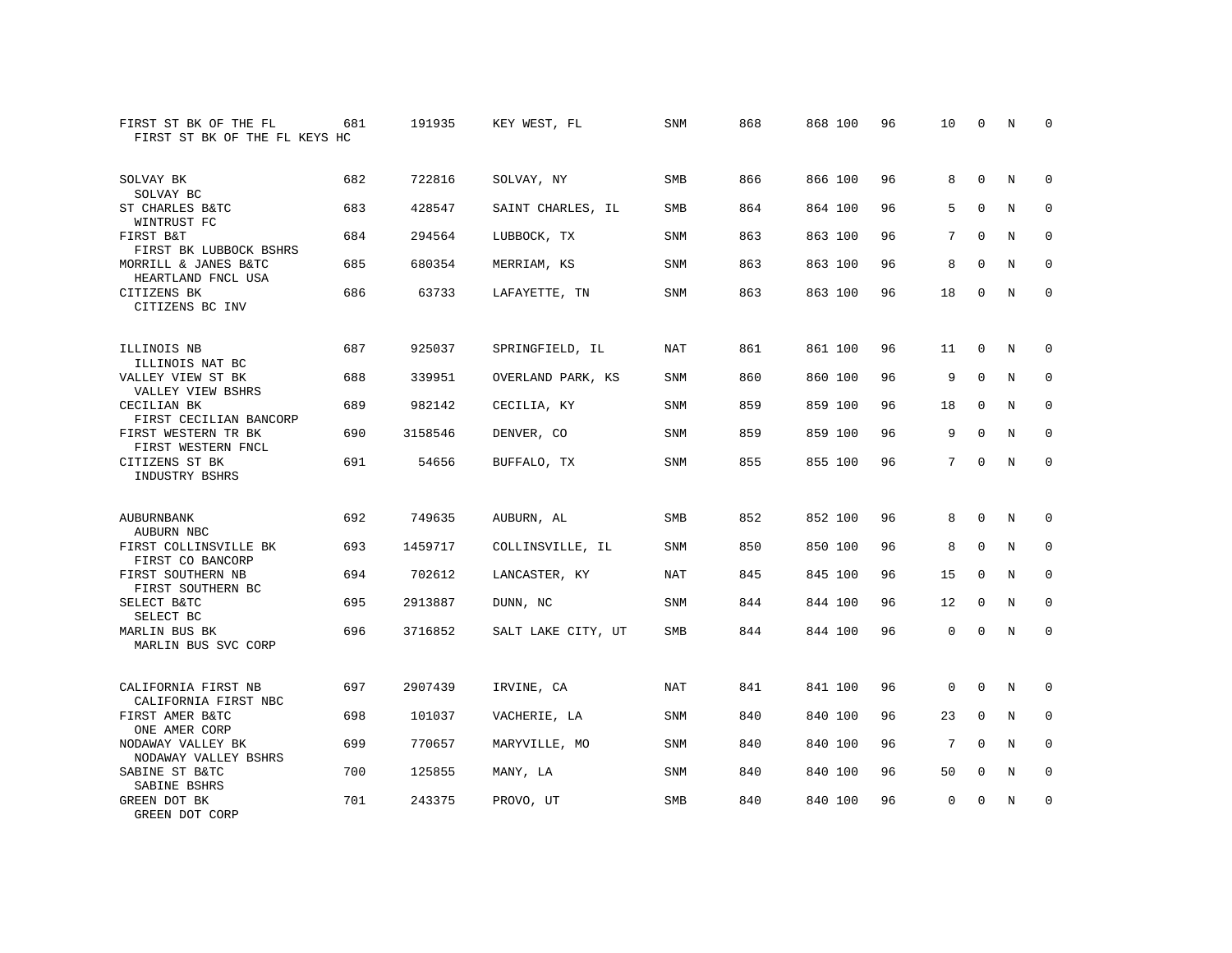| HILLTOP NB<br>MIDLAND FC                        | 702 | 1454    | CASPER, WY       | <b>NAT</b> | 839 | 839 100 | 96 | 5            | $\Omega$     | N              | $\Omega$    |
|-------------------------------------------------|-----|---------|------------------|------------|-----|---------|----|--------------|--------------|----------------|-------------|
| LUANA SVG BK<br>LUANA BC                        | 703 | 674849  | LUANA, IA        | <b>SNM</b> | 839 | 839 100 | 96 | 4            | $\mathbf{0}$ | N              | $\mathbf 0$ |
| CHARTER BK<br>CHARTER BSHRS                     | 704 | 160650  | EAU CLAIRE, WI   | SNM        | 838 | 838 100 | 96 | 3            | $\Omega$     | $\overline{N}$ | $\mathbf 0$ |
| FIRST VA CMNTY BK<br><b>FVCBANKCORP</b>         | 705 | 3614976 | FAIRFAX, VA      | <b>SMB</b> | 837 | 837 100 | 96 | 4            | $\Omega$     | N              | $\mathbf 0$ |
| CONGRESSIONAL BK<br>CONGRESSIONAL BSHRS         | 706 | 3187630 | POTOMAC, MD      | <b>SNM</b> | 837 | 837 100 | 96 | 9            | $\mathbf 0$  | N              | $\mathbf 0$ |
| SALIN B&TC<br>SALIN BSHRS                       | 707 | 123646  | INDIANAPOLIS, IN | <b>SMB</b> | 835 | 835 100 | 96 | 19           | $\mathbf 0$  | N              | $\mathbf 0$ |
| BANK OF NJ<br>BANCORP OF NJ                     | 708 | 3443345 | FORT LEE, NJ     | SNM        | 835 | 835 100 | 96 | 8            | $\mathbf 0$  | N              | 0           |
| STATE BK OF CROSS PLAINS<br>SBCP BC             | 709 | 525549  | CROSS PLAINS, WI | <b>SNM</b> | 834 | 834 100 | 96 | 8            | $\Omega$     | N              | $\mathbf 0$ |
| CITIZENS NB<br>FIRST CITIZENS BSHRS             | 710 | 552161  | WAXAHACHIE, TX   | NAT        | 834 | 834 100 | 97 | 11           | $\mathbf 0$  | N              | $\mathbf 0$ |
| JEFF DAVIS B&TC<br>JEFF DAVIS BSHRS             | 711 | 980531  | JENNINGS, LA     | <b>SNM</b> | 833 | 833 100 | 97 | 22           | $\mathbf 0$  | N              | $\mathbf 0$ |
| FIRST CHOICE BK                                 | 712 | 3374878 | CERRITOS, CA     | SNM        | 833 | 833 100 | 97 | 5            | $\Omega$     | N              | $\Omega$    |
| COMMUNITY BK<br>CB FNCL SERV INC                | 713 | 371924  | CARMICHAELS, PA  | SNM        | 832 | 832 100 | 97 | 15           | $\mathbf{0}$ | N              | $\mathbf 0$ |
| <b>EVERTRUST BK</b><br>IBT HC                   | 714 | 2297998 | PASADENA, CA     | <b>SNM</b> | 831 | 831 100 | 97 | 6            | 0            | N              | 91          |
| SECURITY BK OF KANSAS CITY<br>VALLEY VIEW BSHRS | 715 | 1009354 | KANSAS CITY, KS  | SNM        | 831 | 831 100 | 97 | 8            | $\Omega$     | N              | $\mathbf 0$ |
| AIMBANK<br>AIM BSHRS                            | 716 | 1006951 | LITTLEFIELD, TX  | <b>SNM</b> | 831 | 831 100 | 97 | 15           | $\mathbf 0$  | N              | $\mathbf 0$ |
| AMALGAMATED BK CHICAGO                          | 717 | 397531  | CHICAGO, IL      | <b>SNM</b> | 829 | 829 100 | 97 | $\mathbf{1}$ | $\mathbf 0$  | N              | $\mathbf 0$ |
| AMALGAMATED INV CO<br>FIRST CMRC BK             | 718 | 3404373 | LAKEWOOD, NJ     | <b>SNM</b> | 826 | 826 100 | 97 | 6            | $\Omega$     | N              | $\mathbf 0$ |
| SECURITY FED BK<br>SECURITY FED CORP            | 719 | 763677  | AIKEN, SC        | <b>SNM</b> | 824 | 824 100 | 97 | 15           | $\Omega$     | N              | $\mathbf 0$ |
| FARMERS ST BK<br>FSB FS                         | 720 | 840747  | WATERLOO, IA     | <b>SNM</b> | 820 | 820 100 | 97 | 9            | $\mathbf{0}$ | N              | $\mathbf 0$ |
| FIRST B&TC<br>FIRST TR CORP                     | 721 | 1862719 | NEW ORLEANS, LA  | <b>SNM</b> | 819 | 819 100 | 97 | 11           | $\mathbf 0$  | N              | $\mathbf 0$ |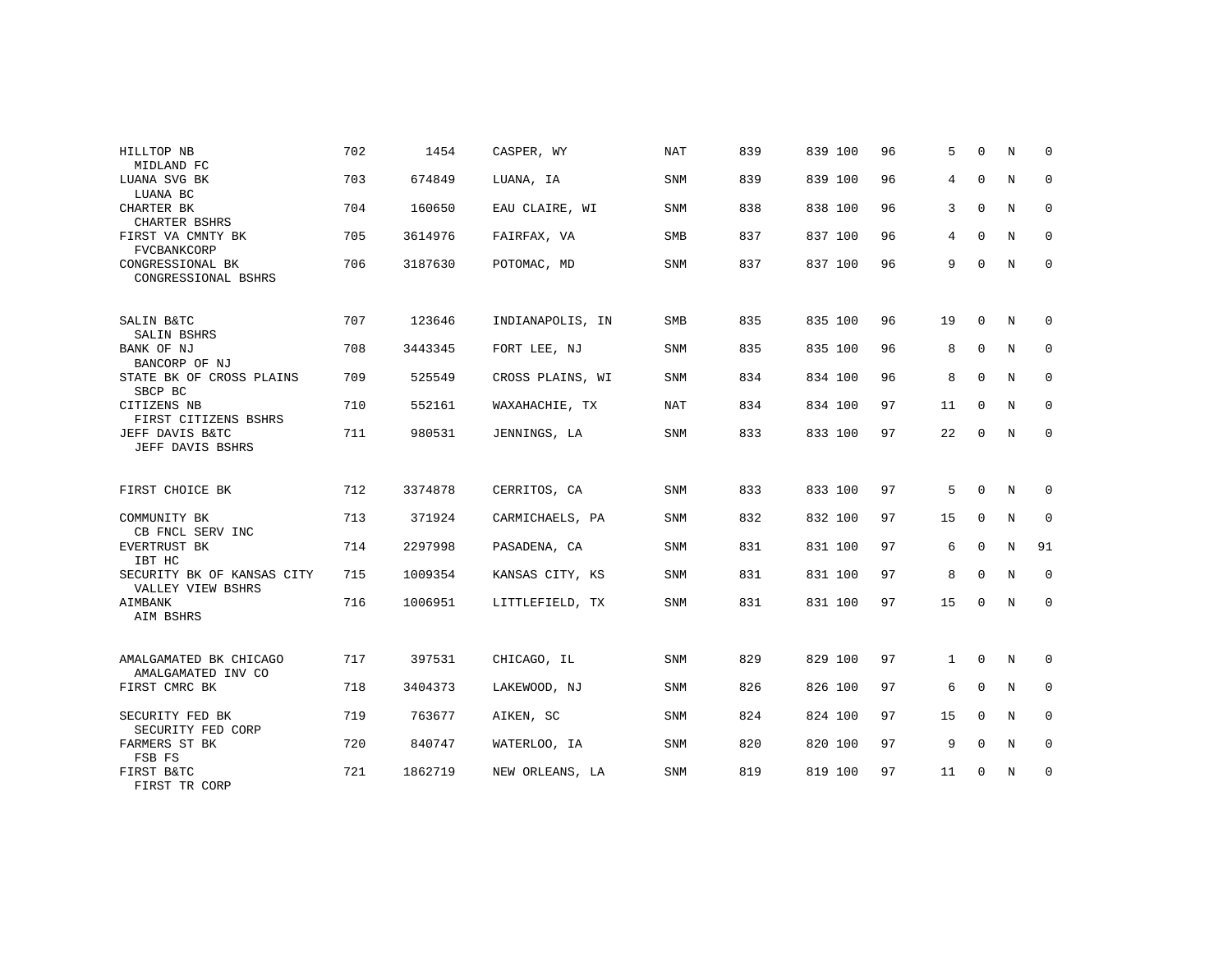| SUSSEX BK<br>SUSSEX BC                      | 722 | 403106  | ROCKAWAY, NJ        | SNM        | 818 | 818 100 | 97 | 10 | $\mathbf 0$  | Ν           | 0           |
|---------------------------------------------|-----|---------|---------------------|------------|-----|---------|----|----|--------------|-------------|-------------|
| AMERICAN ST BK<br>AMBANK CO                 | 723 | 735441  | SIOUX CENTER, IA    | SNM        | 818 | 818 100 | 97 | 8  | $\Omega$     | N           | $\mathbf 0$ |
| FIRST GEN BK                                | 724 | 3386264 | ROWLAND HEIGHTS, CA | SNM        | 816 | 816 100 | 97 | 3  | $\Omega$     | N           | $\mathbf 0$ |
| FIRST SECURITY BK<br>INTER-MOUNTAIN BC      | 725 | 633154  | BOZEMAN, MT         | SNM        | 811 | 811 100 | 97 | 7  | $\Omega$     | N           | $\mathbf 0$ |
| ADIRONDACK BK<br>ADIRONDACK BC              | 726 | 101671  | UTICA, NY           | SMB        | 810 | 810 100 | 97 | 17 | $\Omega$     | N           | $\Omega$    |
| FIRST BK & TR                               | 727 | 550756  | SIOUX FALLS, SD     | SNM        | 809 | 809 100 | 97 | 6  | $\mathbf{0}$ | N           | $\Omega$    |
| FISHBACK FC<br>FIRST ST BK<br>FIRST ST CORP | 728 | 924236  | WAYNESBORO, MS      | SNM        | 809 | 809 100 | 97 | 13 | $\mathbf 0$  | N           | $\mathbf 0$ |
| PEOPLES ST BK<br>PSB HOLDS                  | 729 | 340144  | WAUSAU, WI          | SNM        | 808 | 808 100 | 97 | 8  | $\mathbf{0}$ | N           | $\mathbf 0$ |
| HIGH POINT B&TC<br>HIGH POINT BK CORP       | 730 | 49821   | HIGH POINT, NC      | SNM        | 808 | 808 100 | 97 | 11 | $\mathbf 0$  | N           | $\Omega$    |
| AMERICAN BK CMRC<br>AMERICO BSHRS           | 731 | 215662  | WOLFFORTH, TX       | SNM        | 808 | 808 100 | 97 | 17 | $\mathbf 0$  | N           | $\mathbf 0$ |
| ROYAL BK AMERICA<br>ROYAL BSHRS OF PA       | 732 | 471217  | NARBERTH, PA        | SNM        | 807 | 807 100 | 97 | 14 | $\Omega$     | N           | $\Omega$    |
| CROGHAN COLONIAL BK<br>CROGHAN BSHRS        | 733 | 362717  | FREMONT, OH         | <b>SMB</b> | 807 | 807 100 | 97 | 16 | $\mathbf 0$  | N           | $\mathbf 0$ |
| CENTRAL NB<br>CENTRABANC CORP               | 734 | 428060  | WACO, TX            | NAT        | 805 | 805 100 | 97 | 3  | $\Omega$     | N           | $\Omega$    |
| EXCHANGE BK<br>EXCHANGE CO                  | 735 | 492650  | GIBBON, NE          | <b>SNM</b> | 801 | 801 100 | 97 | 6  | $\mathbf 0$  | N           | $\mathbf 0$ |
| STATE B&TC<br>SB FNCL GRP                   | 736 | 614313  | DEFIANCE, OH        | <b>SMB</b> | 800 | 800 100 | 97 | 18 | $\Omega$     | N           | $\Omega$    |
| CENTURY BK<br>CENTURY FS CORP               | 737 | 83375   | SANTA FE, NM        | SNM        | 798 | 798 100 | 97 | 7  | $\Omega$     | $\mathbf N$ | $\mathbf 0$ |
| NORTH ST BK<br>NORTH STATE BC               | 738 | 2915461 | RALEIGH, NC         | SMB        | 795 | 795 100 | 97 | 6  | $\mathbf 0$  | N           | $\mathbf 0$ |
| SUNRISE BKS NA<br>DBA SUNRISE BKS           | 739 | 860053  | SAINT PAUL, MN      | NAT        | 794 | 794 100 | 97 | 5  | $\Omega$     | N           | $\mathbf 0$ |
| FIRST SAVINGS BK<br>FIRST SVG FNCL GR       | 740 | 785473  | CLARKSVILLE, IN     | <b>SMB</b> | 794 | 794 100 | 97 | 13 | $\mathbf 0$  | N           | $\mathbf 0$ |
| <b>BANK MIDWEST</b><br>GOODENOW BC          | 741 | 45551   | SPIRIT LAKE, IA     | <b>SMB</b> | 793 | 793 100 | 97 | 10 | $\Omega$     | N           | $\mathbf 0$ |
| FIRST AMER INTL BK<br>FIRST AMER INTL CORP  | 742 | 2857794 | BROOKLYN, NY        | <b>SNM</b> | 793 | 793 100 | 97 | 8  | $\Omega$     | N           | $\mathbf 0$ |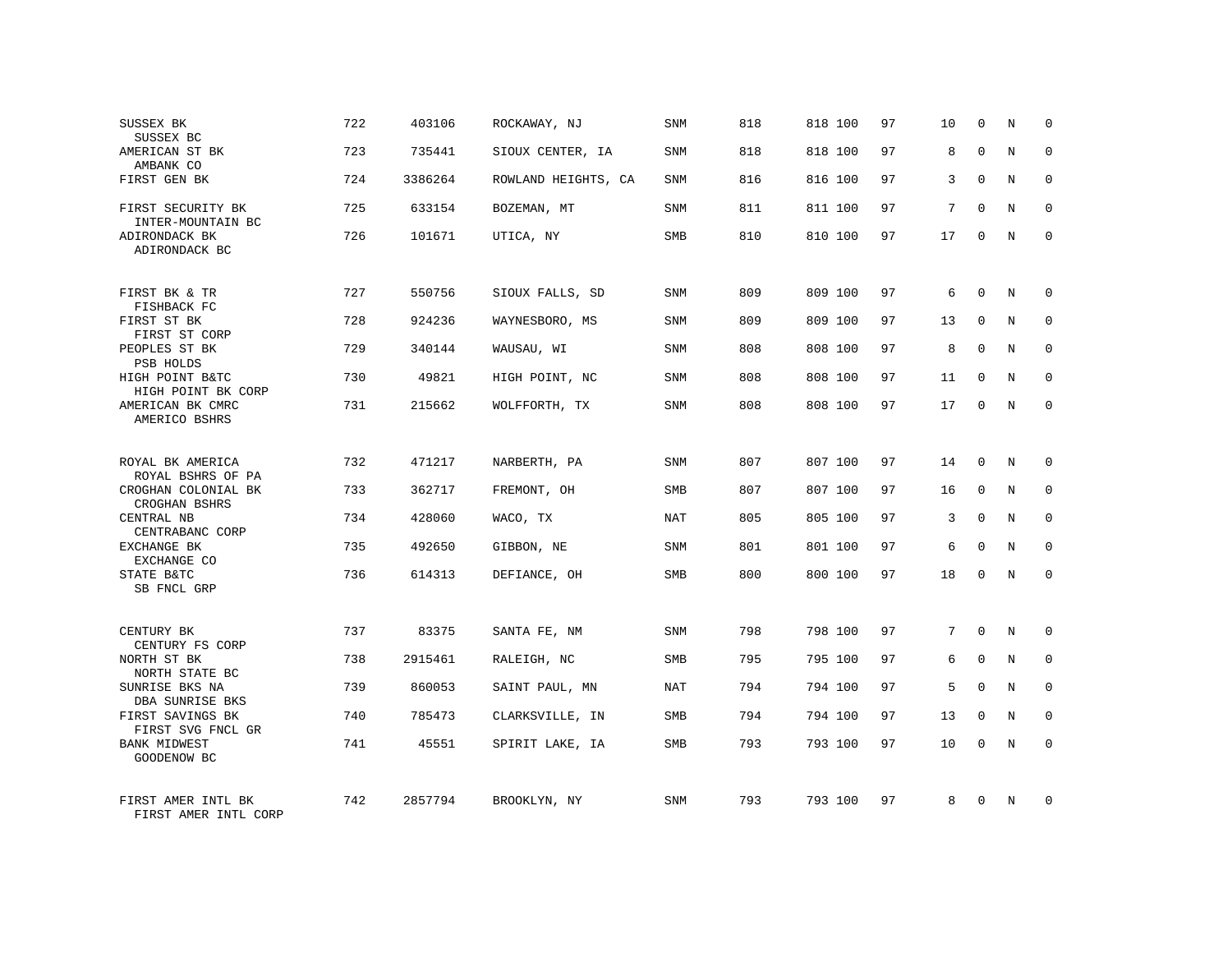| CITIZENS TRI-CTY BK<br>SEQUATCHIE VALLEY BSHRS                           | 743 | 162337  | DUNLAP, TN     | SNM        | 792 | 792 100 | 97 | 24 | $\mathbf 0$ | Ν | 0           |
|--------------------------------------------------------------------------|-----|---------|----------------|------------|-----|---------|----|----|-------------|---|-------------|
| CORNERSTONE BK<br>CORNERSTONE HC                                         | 744 | 879457  | FARGO, ND      | SNM        | 792 | 792 100 | 97 | 11 | $\mathbf 0$ | N | $\mathbf 0$ |
| COMMERCIAL BK OF CALIFORNIA<br>NCAL BC                                   | 745 | 3189063 | IRVINE, CA     | SNM        | 791 | 791 100 | 97 | 5  | $\Omega$    | N | $\Omega$    |
| HEARTLAND BK<br>HEARTLAND BC                                             | 746 | 853112  | GAHANNA, OH    | SMB        | 790 | 790 100 | 97 | 14 | $\mathbf 0$ | N | $\mathbf 0$ |
| SECURITY BK                                                              | 747 | 641355  | MIDLAND, TX    | SNM        | 790 | 790 100 | 97 | 11 | $\Omega$    | N | $\Omega$    |
| SECURITY STAR BSHRS<br>COMMUNITY BK OF MS                                | 748 | 460033  | FOREST, MS     | SNM        | 788 | 788 100 | 97 | 9  | $\Omega$    | N | $\mathbf 0$ |
| COMMUNITY BSHRS ESOP<br>LONE STAR ST BK OF WEST TX<br>LONE STAR ST BSHRS | 749 | 3607062 | LUBBOCK, TX    | SMB        | 788 | 788 100 | 97 | 4  | $\Omega$    | N | $\mathbf 0$ |
| CITIZENS BK<br>CITIZENS BSHRS                                            | 750 | 856748  | BATESVILLE, AR | SMB        | 787 | 787 100 | 97 | 17 | $\mathbf 0$ | N | $\mathbf 0$ |
| FIRST NB OF TN                                                           | 751 | 283737  | LIVINGSTON, TN | NAT        | 784 | 784 100 | 97 | 6  | $\Omega$    | N | $\mathbf 0$ |
|                                                                          |     |         |                |            |     |         |    |    |             |   |             |
| MIZUHO TR & BKG CO USA<br>MIZUHO AMERS LLC                               | 752 | 1160161 | NEW YORK, NY   | SNM        | 783 | 783 100 | 97 | 0  | $\mathbf 0$ | N | 0           |
| UNITED SCTY BK<br>UNITED SCTY BSHRS                                      | 753 | 1162017 | FRESNO, CA     | SMB        | 783 | 783 100 | 97 | 11 | 0           | N | $\mathbf 0$ |
| SIGNATURE BK NA<br>SIGNATURE BC                                          | 754 | 3076604 | TOLEDO, OH     | <b>NAT</b> | 783 | 783 100 | 97 | 1  | $\Omega$    | N | $\mathbf 0$ |
| ICON BK TX NA<br>ICON CAP CORP                                           | 755 | 3559938 | HOUSTON, TX    | NAT        | 782 | 782 100 | 97 | 6  | $\Omega$    | N | $\mathbf 0$ |
| FIDELITY B&T<br>FIDELITY CO                                              | 756 | 939249  | DUBUQUE, IA    | SNM        | 778 | 778 100 | 97 | 19 | $\Omega$    | N | $\Omega$    |
|                                                                          |     |         |                |            |     |         |    |    |             |   |             |
| BANK OF NEW ENGLAND                                                      | 757 | 113601  | SALEM, NH      | SNM        | 777 | 777 100 | 97 | 8  | $\mathbf 0$ | N | $\mathbf 0$ |
| PARK BK<br>PARK BC                                                       | 758 | 403946  | MADISON, WI    | SNM        | 776 | 776 100 | 97 | 12 | $\mathbf 0$ | N | $\Omega$    |
| FIDELITY DEPOSIT & DISCOUNT<br>FIDELITY D&D BC INC                       | 759 | 1007819 | DUNMORE, PA    | SNM        | 771 | 771 100 | 97 | 9  | $\mathbf 0$ | N | $\mathbf 0$ |
| FARMERS B&TC<br>FARMERS ENT                                              | 760 | 482156  | GREAT BEND, KS | SNM        | 771 | 771 100 | 97 | 8  | $\Omega$    | N | $\Omega$    |
| CALIFORNIA BK OF CMRC                                                    | 761 | 3614958 | LAFAYETTE, CA  | <b>SNM</b> | 769 | 769 100 | 97 | 2  | $\Omega$    | N | $\Omega$    |
|                                                                          | 762 | 3706013 |                |            | 768 | 768 100 | 97 |    | $\mathbf 0$ | N | $\mathbf 0$ |
| EMPIRE NAT BK<br>EMPIRE BC                                               |     |         | ISLANDIA, NY   | NAT        |     |         |    | 3  |             |   |             |
| FIRST NB CENTRAL TX<br>2013 MONTE HULSE FAM TRR TR I                     | 763 | 369659  | WACO, TX       | <b>NAT</b> | 768 | 768 100 | 97 | 4  | $\Omega$    | N | $\mathbf 0$ |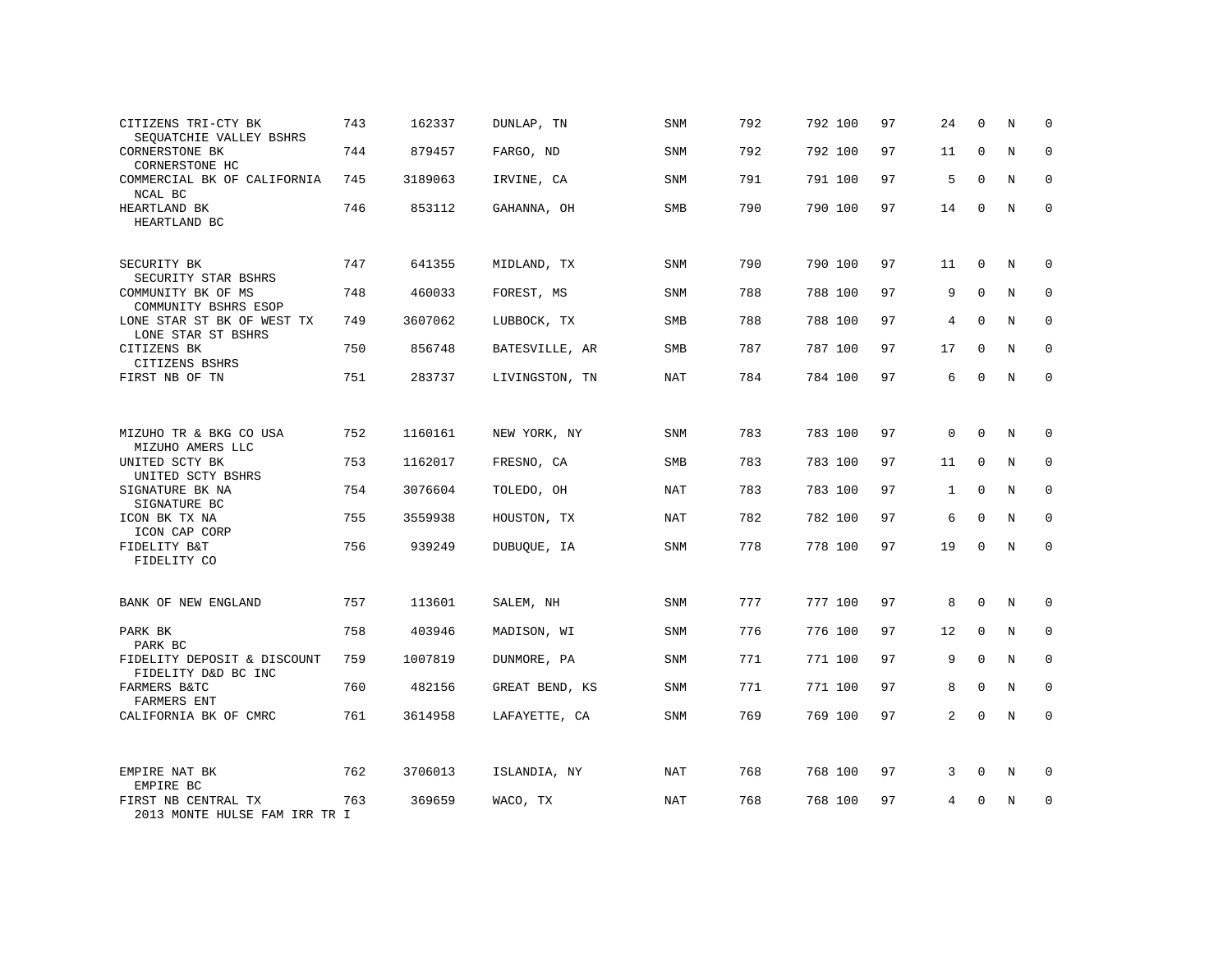| CITIZENS BK                                      | 764 | 778738  | ELIZABETHTON, TN | SNM        | 766 | 766 100 | 97 | 11           | 0            | N              | $\mathbf 0$ |
|--------------------------------------------------|-----|---------|------------------|------------|-----|---------|----|--------------|--------------|----------------|-------------|
| CITCO CMNTY BSHRS<br>RIVER B&T<br>RIVER FC       | 765 | 3437157 | PRATTVILLE, AL   | <b>SNM</b> | 766 | 766 100 | 97 | 9            | $\Omega$     | $\overline{N}$ | $\mathbf 0$ |
| HELM BK USA                                      | 766 | 1414819 | MIAMI, FL        | SNM        | 764 | 764 100 | 97 | 0            | $\mathbf{0}$ | N              | $\mathbf 0$ |
|                                                  |     |         |                  |            |     |         |    |              |              |                |             |
| DNB FIRST NA<br>DNB FNCL CORP                    | 767 | 71318   | DOWNINGTOWN, PA  | NAT        | 764 | 764 100 | 97 | 11           | 0            | N              | $\mathbf 0$ |
| ELKHORN VALLEY B&TC<br>OTTEN HOLDS LLC           | 768 | 439356  | NORFOLK, NE      | <b>SNM</b> | 763 | 763 100 | 97 | 8            | $\mathbf{0}$ | N              | $\mathbf 0$ |
| KIRKPATRICK BK<br>AMERICAN BC OF OK              | 769 | 67151   | EDMOND, OK       | SNM        | 763 | 763 100 | 97 | 6            | $\Omega$     | N              | $\mathbf 0$ |
| EVERGREEN BK GRP<br>BANCORP FNCL                 | 770 | 2834759 | OAK BROOK, IL    | <b>SNM</b> | 762 | 762 100 | 97 | 1            | $\mathbf 0$  | N              | 0           |
| CITIZENS NB<br>CITIZENS BSHRS                    | 771 | 738013  | BLUFFTON, OH     | NAT        | 761 | 761 100 | 97 | 9            | $\Omega$     | N              | $\Omega$    |
|                                                  |     |         |                  |            |     |         |    |              |              |                |             |
| MIDDLEFIELD BKG CO<br>MIDDLEFIELD BC             | 772 | 177920  | MIDDLEFIELD, OH  | SNM        | 761 | 761 100 | 97 | 9            | $\Omega$     | N              | $\Omega$    |
| FIVE STAR BK<br>FIVE STAR BC                     | 773 | 2867337 | ROCKLIN, CA      | SNM        | 759 | 759 100 | 97 | 5            | $\mathbf 0$  | N              | $\mathbf 0$ |
| CORTRUST BK NA<br>HOPKINS FC                     | 774 | 61355   | MITCHELL, SD     | <b>NAT</b> | 757 | 757 100 | 97 | 24           | $\Omega$     | N              | $\mathbf 0$ |
| ATLANTIC STEWARDSHIP BK<br>STEWARDSHIP FNCL CORP | 775 | 527507  | MIDLAND PARK, NJ | SNM        | 755 | 755 100 | 97 | 10           | $\Omega$     | N              | $\Omega$    |
| MODERN BK NA<br>MODERN BK MGMT LLC               | 776 | 2398701 | NEW YORK, NY     | <b>NAT</b> | 755 | 755 100 | 97 | $\mathbf{1}$ | $\Omega$     | Y              | $\Omega$    |
|                                                  |     |         |                  |            |     |         |    |              |              |                |             |
| COMMUNITY BK COAST<br>COMMUNITY BSHRS ESOP       | 777 | 2376464 | BILOXI, MS       | SNM        | 755 | 755 100 | 97 | 14           | $\mathbf 0$  | N              | 0           |
| FIRST NB OF PULASKI<br>FIRST PULASKI NAT CORP    | 778 | 972732  | PULASKI, TN      | NAT        | 754 | 754 100 | 97 | 11           | $\mathbf 0$  | N              | $\mathbf 0$ |
| THOMASVILLE NB<br>THOMASVILLE BSHRS              | 779 | 2344753 | THOMASVILLE, GA  | NAT        | 753 | 753 100 | 97 | 2            | $\mathbf 0$  | N              | $\mathbf 0$ |
| DAKOTA CMNTY B&TC NA<br>DAKOTA CMNTY BSHRS       | 780 | 815156  | HEBRON, ND       | NAT        | 752 | 752 100 | 97 | 11           | $\Omega$     | N              | $\mathbf 0$ |
| DALLAS CAP BK NA<br>PARK CITIES FNCL GRP         | 781 | 384652  | DALLAS, TX       | NAT        | 751 | 751 100 | 97 | $\mathbf 0$  | $\mathbf 0$  | N              | $\mathbf 0$ |
|                                                  |     |         |                  |            |     |         |    |              |              |                |             |
| ILLINOIS B&TC<br>HEARTLAND FNCL USA              | 782 | 2339900 | ROCKFORD, IL     | SNM        | 749 | 749 100 | 97 | 10           | $\mathbf 0$  | N              | $\mathbf 0$ |
| MERIDIAN BK                                      | 783 | 3271799 | MALVERN, PA      | SNM        | 748 | 748 100 | 97 | 3            | $\mathbf 0$  | N              | $\mathbf 0$ |
| TWO RIVERS B&TC<br>TWO RIVERS FNCL GRP           | 784 | 3320781 | BURLINGTON, IA   | <b>SNM</b> | 747 | 747 100 | 97 | 11           | $\Omega$     | N              | $\mathbf 0$ |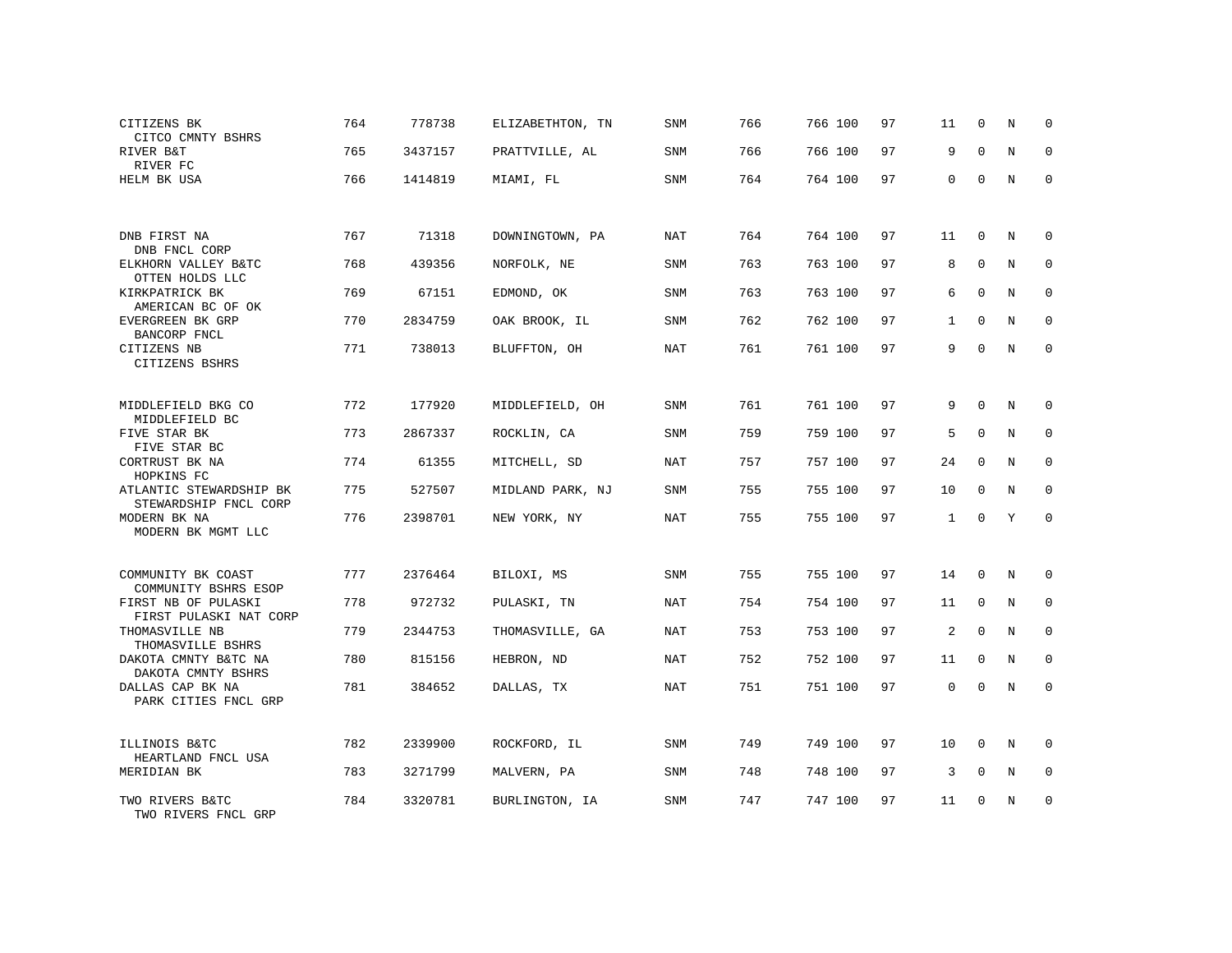| BISCAYNE BK<br>BISCAYNE BSHRS                      | 785 | 3363975 | COCONUT GROVE, FL | SNM        | 747        | 747 100 | 97 | 3  | $\Omega$    | N | 0                |
|----------------------------------------------------|-----|---------|-------------------|------------|------------|---------|----|----|-------------|---|------------------|
| SPIRITBANK<br>SPIRIT BC                            | 786 | 142955  | TULSA, OK         | SNM        | 747        | 747 100 | 97 | 6  | $\Omega$    | N | $\mathbf 0$      |
| FARMERS & MERCHANTS BK<br>F&M BK CORP              | 787 | 713926  | TIMBERVILLE, VA   | SMB        | 745        | 745 100 | 97 | 10 | 0           | N | 0                |
| BANK OF PUTNAM CTY<br>BPC CORP                     | 788 | 99536   | COOKEVILLE, TN    | SNM        | 745        | 745 100 | 97 | 13 | $\mathbf 0$ | N | $\mathbf 0$      |
| KATAHDIN TC                                        | 789 | 327305  | PATTEN, ME        | SNM        | 744        | 744 100 | 97 | 18 | $\mathbf 0$ | N | $\mathbf 0$      |
| KATAHDIN BSHRS CORP<br>CASS CMRL BK                | 790 | 177751  | DES PERES, MO     | SMB        | 743        | 743 100 | 97 | 3  | $\mathbf 0$ | N | $\mathbf 0$      |
| CASS INFO SYS<br>FOCUS BK<br>SECURITY STATE BSHRS  | 791 | 498148  | CHARLESTON, MO    | SNM        | 742        | 742 100 | 97 | 10 | $\mathbf 0$ | N | $\mathbf 0$      |
| FRONTIER BK                                        | 792 | 33857   | OMAHA, NE         | SNM        | 740        | 740 100 | 97 | 6  | $\mathbf 0$ | N | 0                |
| FRONTIER MGMT LLC<br>PRESIDIO BK                   | 793 | 3398100 | SAN FRANCISCO, CA | <b>SMB</b> | 738        | 738 100 | 97 | 4  | $\Omega$    | N | $\mathbf 0$      |
| TOWN & CNTRY BK                                    | 794 | 590248  | SPRINGFIELD, IL   | SMB        | 735        | 735 100 | 97 | 13 | $\mathbf 0$ | N | $\mathbf 0$      |
| TOWN & CNTRY FC<br>COMMERCIAL B&TC                 | 795 | 467658  | PARIS, TN         | SNM        | 735        | 735 100 | 97 | 9  | $\Omega$    | N | $\mathbf 0$      |
| COMMERCIAL HC<br>FIRST NB AMES IA<br>AMES NAT CORP | 796 | 820048  | AMES, IA          | <b>NAT</b> | 734        | 734 100 | 97 | 9  | $\mathbf 0$ | N | $\mathbf 0$      |
| CENTRAL BK OF OK                                   | 797 | 2826316 | TULSA, OK         | <b>SMB</b> | 733        | 733 100 | 97 | 8  | $\mathbf 0$ | N | 0                |
| CENTRAL BANCOMPANY INC<br>CENTRAL BK               | 798 | 546544  | STORM LAKE, IA    | <b>SMB</b> | 729        | 729 100 | 97 | 15 | $\mathbf 0$ | N | $\mathbf 0$      |
| COMMERCIAL FNCL CORP<br>PINNACLE BK                | 799 | 867650  | KEENE, TX         | SNM        | 729        | 729 100 | 97 | 11 | 0           | N | $\mathbf 0$      |
| PINNACLE BC<br>FIRST ARKANSAS B&T                  | 800 | 466240  | JACKSONVILLE, AR  | <b>SNM</b> | 728        | 728 100 | 97 | 20 | $\mathbf 0$ | N | $\mathbf 0$      |
| FIRST ARKANSAS BSHRS<br>KISH BK<br>KISH BC         | 801 | 600419  | BELLEVILLE, PA    | <b>SNM</b> | 726        | 726 100 | 97 | 12 | 0           | N | $\mathbf 0$      |
| CITIZENS 1ST BK                                    | 802 | 869663  | TYLER, TX         | <b>SMB</b> | 724        | 724 100 | 97 | 3  | $\mathbf 0$ | N | 0                |
|                                                    |     |         |                   |            |            |         |    |    | $\mathbf 0$ |   |                  |
| INDUSTRY ST BK<br>INDUSTRY BSHRS                   | 803 | 733054  | INDUSTRY, TX      | SNM        | 723<br>723 | 723 100 | 97 | 3  |             | N | 0<br>$\mathbf 0$ |
| PINNACLE BK WY<br>PINNACLE BC                      | 804 | 561659  | TORRINGTON, WY    | SNM        |            | 723 100 | 97 | 13 | 0           | N |                  |
| FIRST NORTHERN B&TC<br>PALM BC                     | 805 | 186717  | PALMERTON, PA     | SMB        | 722        | 722 100 | 97 | 10 | $\mathbf 0$ | N | $\mathbf 0$      |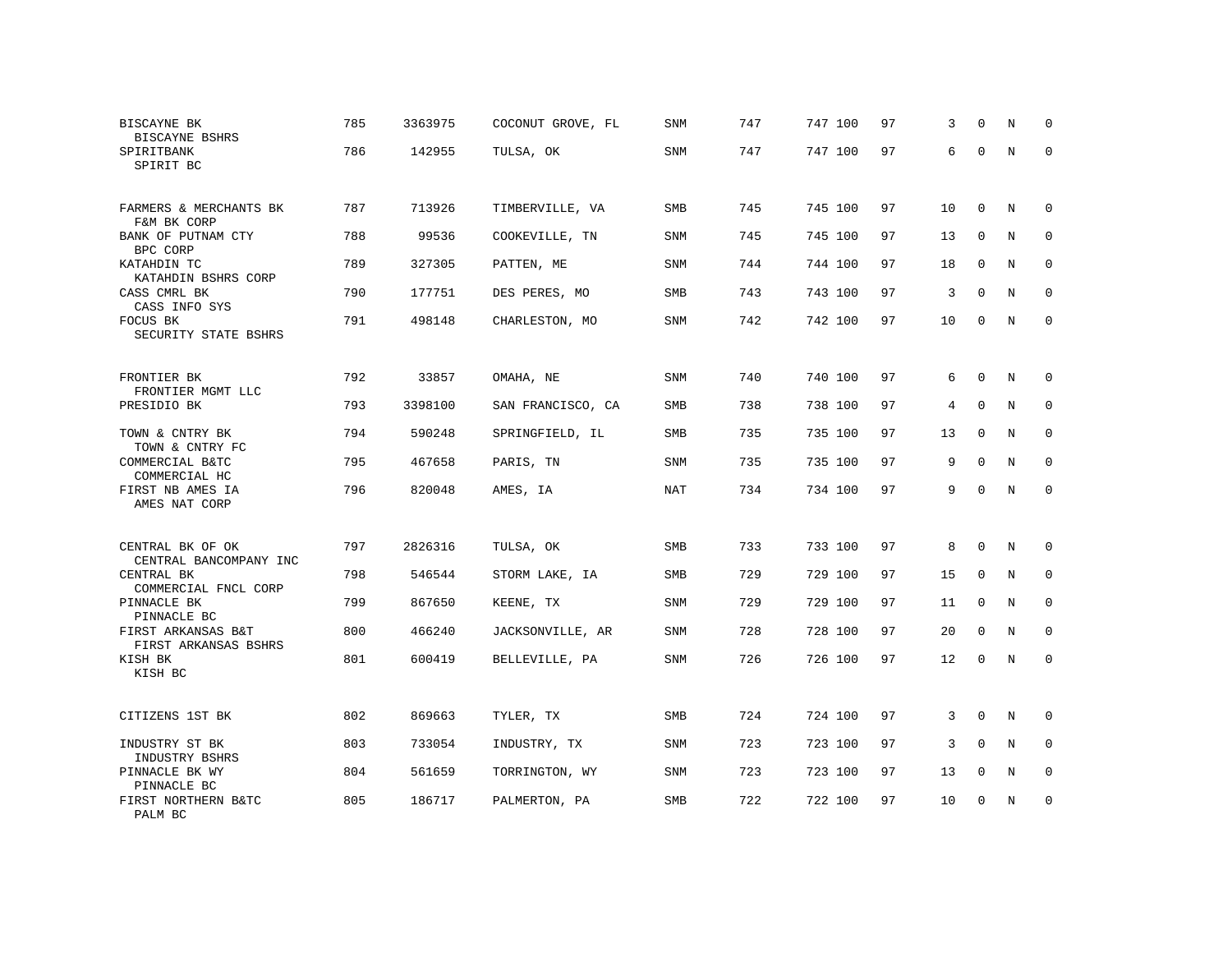| OPEN BK<br>OP BC                                     | 806 | 3357219 | LOS ANGELES, CA      | SNM        | 722 | 722 100 | 97 | 6  | $\Omega$     | N | $\Omega$    |
|------------------------------------------------------|-----|---------|----------------------|------------|-----|---------|----|----|--------------|---|-------------|
| FOUR OAKS B&TC<br>FOUR OAKS FINCORP                  | 807 | 292524  | FOUR OAKS, NC        | <b>SMB</b> | 721 | 721 100 | 97 | 12 | $\Omega$     | N | $\Omega$    |
| COMMUNITY BK ELLISVILLE MISS<br>COMMUNITY BSHRS ESOP | 808 | 517834  | ELLISVILLE, MS       | SNM        | 721 | 721 100 | 97 | 9  | $\mathbf{0}$ | N | $\mathbf 0$ |
| BENNINGTON ST BK<br><b>BERCO</b>                     | 809 | 1016259 | SALINA, KS           | <b>SNM</b> | 717 | 717 100 | 97 | 6  | $\Omega$     | N | $\Omega$    |
| PATHFINDER BK<br>PATHFINDER BC                       | 810 | 729310  | OSWEGO, NY           | <b>SNM</b> | 716 | 716 100 | 97 | 8  | $\mathbf{0}$ | N | $\mathbf 0$ |
| CHESAPEAKE BK<br>CHESAPEAKE FNCL SHARES              | 811 | 214722  | KILMARNOCK, VA       | <b>SMB</b> | 715 | 715 100 | 97 | 13 | $\mathbf{0}$ | N | $\mathbf 0$ |
| FARMERS ST BK<br>NEIGHBOR INS AGY                    | 812 | 1006148 | MARION, IA           | <b>SNM</b> | 715 | 715 100 | 97 | 6  | $\mathbf{0}$ | N | $\mathbf 0$ |
| PEOPLES ST BK<br>PEOPLES BC                          | 813 | 262844  | PRAIRIE DU CHIEN, WI | <b>SNM</b> | 714 | 714 100 | 97 | 18 | $\Omega$     | N | $\mathbf 0$ |
| PEOPLESSOUTH BK<br>PEOPLESSOUTH BSHRS                | 814 | 518037  | COLQUITT, GA         | <b>SNM</b> | 713 | 713 100 | 97 | 28 | $\Omega$     | N | $\mathbf 0$ |
| FIRST BK<br>FIRST NAT CORP                           | 815 | 899428  | STRASBURG, VA        | <b>SMB</b> | 712 | 712 100 | 97 | 13 | $\Omega$     | N | $\mathbf 0$ |
| BERKSHIRE BK<br>BERKSHIRE BC                         | 816 | 1396764 | NEW YORK, NY         | <b>SNM</b> | 710 | 710 100 | 97 | 11 | $\Omega$     | N | $\Omega$    |
| CAROLINA BK<br>CAROLINA BK HOLD                      | 817 | 2516626 | GREENSBORO, NC       | <b>SNM</b> | 709 | 709 100 | 97 | 7  | $\Omega$     | N | $\mathbf 0$ |
| PROGRESS B&T<br>PROGRESS FC                          | 818 | 3690596 | HUNTSVILLE, AL       | SNM        | 709 | 709 100 | 97 | 4  | $\mathbf 0$  | N | 0           |
| ADAMS B&TC<br>ADAGE LLC                              | 819 | 463650  | OGALLALA, NE         | <b>SMB</b> | 706 | 706 100 | 97 | 18 | $\Omega$     | N | $\mathbf 0$ |
| ALLIANCE BK<br>ALLIANCE BSHRS                        | 820 | 176464  | SULPHUR SPRINGS, TX  | <b>SNM</b> | 706 | 706 100 | 97 | 9  | $\Omega$     | N | $\mathbf 0$ |
| CITIZENS BK<br>CITIZENS BK HOLD                      | 821 | 783844  | MUKWONAGO, WI        | SNM        | 704 | 704 100 | 97 | 12 | $\mathbf 0$  | N | $\mathbf 0$ |
| CHAMBERS BK<br>CHAMBERS BSHRS                        | 822 | 517049  | DANVILLE, AR         | SNM        | 704 | 704 100 | 97 | 17 | 0            | N | 0           |
| CITIZENS BK<br>CITIZENS BC                           | 823 | 98463   | CORVALLIS, OR        | <b>SNM</b> | 703 | 703 100 | 97 | 15 | $\mathbf{0}$ | N | $\mathbf 0$ |
| PRAIRIE ST B&TC<br>AMERICAN CENT BC                  | 824 | 1222948 | SPRINGFIELD, IL      | <b>SNM</b> | 703 | 703 100 | 97 | 19 | $\Omega$     | N | $\mathbf 0$ |
| RELYANCE BK NA<br><b>JEFFERSON BSHRS</b>             | 825 | 49241   | PINE BLUFF, AR       | <b>NAT</b> | 703 | 703 100 | 97 | 14 | $\mathbf 0$  | N | 0           |
| CITIZENS BK<br>EMPLOYEE STOCK BONUS TR EMPL          | 826 | 961259  | FARMINGTON, NM       | <b>SNM</b> | 703 | 703 100 | 97 | 5  | $\Omega$     | N | $\mathbf 0$ |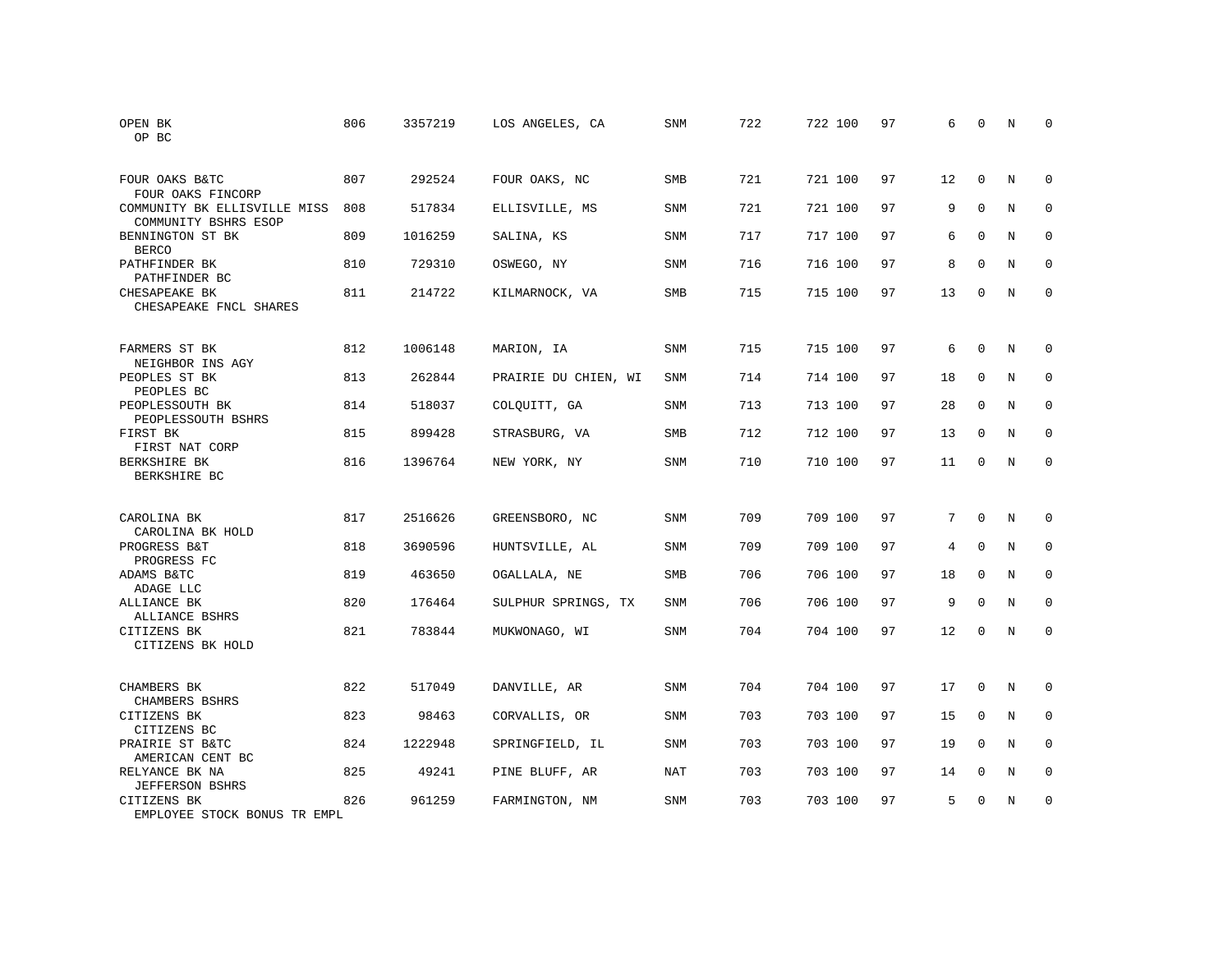| <b>GUARANTY B&amp;TC</b><br>GUARANTY CAPITAL CORP | 827 | 84541   | BELZONI, MS       | <b>SNM</b> | 703 | 703 100 | 97 | 12           | $\Omega$    | N              | $\Omega$    |
|---------------------------------------------------|-----|---------|-------------------|------------|-----|---------|----|--------------|-------------|----------------|-------------|
| TRUST CO OF AMER                                  | 828 | 1977248 | CENTENNIAL, CO    | <b>SNM</b> | 700 | 700 100 | 97 | 0            | $\mathbf 0$ | N              | $\mathbf 0$ |
| DBA TAB BANK<br>TAB BK HOLDS                      | 829 | 2736219 | OGDEN, UT         | SNM        | 699 | 699 100 | 97 | $\mathbf{1}$ | $\Omega$    | $\overline{N}$ | $\mathbf 0$ |
| COASTAL CMNTY BK<br>COASTAL FNCL CORP             | 830 | 2562164 | EVERETT, WA       | <b>SMB</b> | 699 | 699 100 | 97 | 11           | 0           | N              | $\mathbf 0$ |
| WELLS FARGO BK<br>WELLS FARGO & CO                | 831 | 167565  | LOS ANGELES, CA   | <b>SNM</b> | 698 | 698 100 | 97 | 0            | $\mathbf 0$ | N              | $\mathbf 0$ |
| CENTENNIAL BK<br>COMMERCE BSHRS                   | 832 | 973364  | LUBBOCK, TX       | <b>SMB</b> | 698 | 698 100 | 97 | 12           | $\mathbf 0$ | N              | $\mathbf 0$ |
| CITIZENS CMNTY FED NA<br>CITIZENS CMNTY BC        | 833 | 962890  | ALTOONA, WI       | NAT        | 696 | 696 100 | 97 | 20           | $\mathbf 0$ | N              | 0           |
| YELLOWSTONE BK<br>YELLOWSTONE HC                  | 834 | 680457  | LAUREL, MT        | SMB        | 696 | 696 100 | 97 | 8            | $\Omega$    | N              | $\mathbf 0$ |
| HERITAGE BK OF NV<br>HERITAGE BC                  | 835 | 2349301 | RENO, NV          | SNM        | 696 | 696 100 | 97 | 6            | $\mathbf 0$ | N              | 0           |
| GOLDEN BK NA                                      | 836 | 536059  | HOUSTON, TX       | NAT        | 694 | 694 100 | 97 | 5            | $\mathbf 0$ | N              | $\mathbf 0$ |
|                                                   |     |         |                   |            |     |         |    |              |             |                |             |
| FARMERS NB<br>EMCLAIRE FNCL CORP                  | 837 | 119528  | EMLENTON, PA      | <b>NAT</b> | 692 | 692 100 | 97 | 17           | $\Omega$    | N              | $\Omega$    |
| BANK OF BLUE VALLEY<br>BLUE VALLEY BC             | 838 | 1421161 | OVERLAND PARK, KS | SMB        | 689 | 689 100 | 97 | 4            | $\mathbf 0$ | N              | $\mathbf 0$ |
| OUACHITA INDP BK<br>OUACHITA BSHRS CORP           | 839 | 2454607 | MONROE, LA        | <b>SNM</b> | 689 | 689 100 | 97 | 11           | 0           | N              | $\mathbf 0$ |
| CITIZENS ALLI BK<br>FORSTROM BC                   | 840 | 279954  | CLARA CITY, MN    | SNM        | 688 | 688 100 | 97 | 9            | $\Omega$    | N              | $\mathbf 0$ |
| STATE BK OF TX<br>SBT BSHRS                       | 841 | 1157415 | DALLAS, TX        | <b>SNM</b> | 688 | 688 100 | 97 | 4            | $\mathbf 0$ | N              | $\mathbf 0$ |
|                                                   |     |         |                   |            |     |         |    |              |             |                |             |
| HAWAII NB<br>HAWAII NAT BSHRS                     | 842 | 915065  | HONOLULU, HI      | NAT        | 687 | 687 100 | 97 | 13           | $\mathbf 0$ | N              | $\mathbf 0$ |
| WESTCHESTER BK<br>WESTCHESTER BHC                 | 843 | 3716320 | WHITE PLAINS, NY  | SNM        | 686 | 686 100 | 97 | 5            | $\Omega$    | N              | $\mathbf 0$ |
| METRO BK                                          | 844 | 1394621 | PELL CITY, AL     | SNM        | 685 | 685 100 | 97 | 8            | $\Omega$    | N              | $\mathbf 0$ |
| PATRIOT BK NA<br>PNBK SPONSOR LLC                 | 845 | 2236821 | STAMFORD, CT      | NAT        | 683 | 683 100 | 97 | 9            | $\mathbf 0$ | N              | $\mathbf 0$ |
| FIRST SOUTHERN BK<br>MIDWEST COMMUNITY BSHRS      | 846 | 382649  | MARION, IL        | <b>SNM</b> | 680 | 680 100 | 97 | 15           | $\mathbf 0$ | N              | $\mathbf 0$ |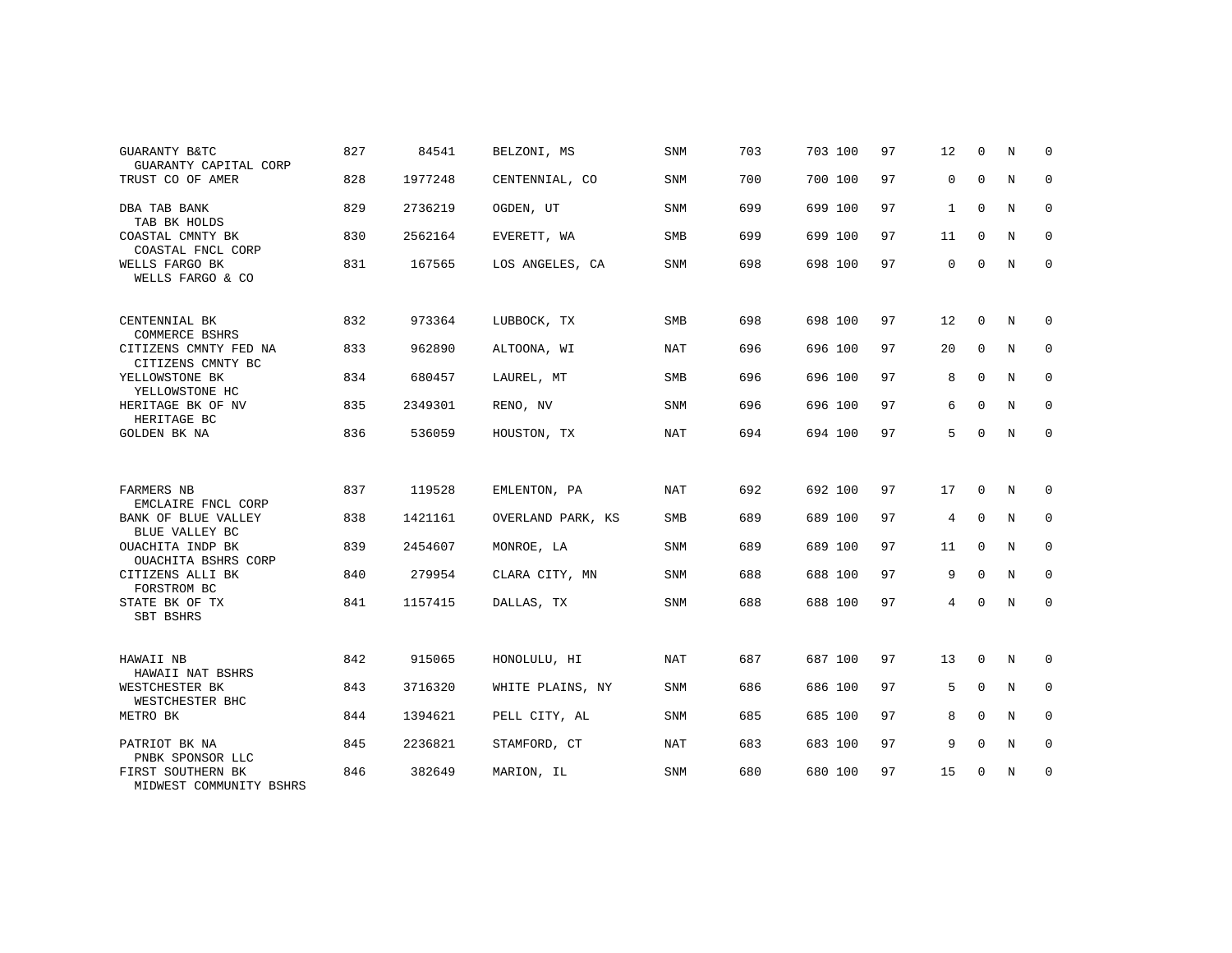| COMMUNITY B&TC OF FL<br>FLORIDA CMTY BSHRS                          | 847 | 2655495 | OCALA, FL        | SNM        | 680 | 680 100 | 97 | 10           | $\mathbf 0$  | Ν          | $\mathbf 0$ |
|---------------------------------------------------------------------|-----|---------|------------------|------------|-----|---------|----|--------------|--------------|------------|-------------|
| <b>GUARANTY BK</b><br><b>GUARANTY FED BSHRS</b>                     | 848 | 131173  | SPRINGFIELD, MO  | SNM        | 679 | 679 100 | 97 | 8            | $\Omega$     | N          | $\mathbf 0$ |
| PEOPLES BK<br>PEOPLES FC                                            | 849 | 870539  | BILOXI, MS       | SNM        | 679 | 679 100 | 97 | 17           | $\Omega$     | N          | $\mathbf 0$ |
| AVIDBANK<br>AVIDBANK HOLD                                           | 850 | 3214059 | PALO ALTO, CA    | SNM        | 679 | 679 100 | 97 | 0            | $\Omega$     | N          | $\mathbf 0$ |
| 1ST FNCL BK USA                                                     | 851 | 526452  | DAKOTA DUNES, SD | SNM        | 678 | 678 100 | 97 | $\mathbf{1}$ | $\Omega$     | N          | $\Omega$    |
| FIRST COLUMBIA B&TC                                                 | 852 | 881012  | BLOOMSBURG, PA   | SNM        | 677 | 677 100 | 97 | 12           | $\mathbf 0$  | N          | $\Omega$    |
| CCFNB BC<br>CFG CMNTY BK                                            | 853 | 2471239 | LUTHERVILLE, MD  | <b>SMB</b> | 676 | 676 100 | 97 | 2            | $\mathbf 0$  | N          | $\mathbf 0$ |
| CAPITAL FUND BC<br>FIRST ST BK<br>FIRST ST FC                       | 854 | 113740  | EASTPOINTE, MI   | SNM        | 676 | 676 100 | 97 | 12           | $\mathbf 0$  | N          | $\mathbf 0$ |
| PREMIER BK                                                          | 855 | 33259   | MAPLEWOOD, MN    | SNM        | 676 | 676 100 | 97 | 7            | $\Omega$     | N          | $\Omega$    |
| NEBRASKALAND NB<br>NEBRASKALAND FS                                  | 856 | 2667957 | NORTH PLATTE, NE | <b>NAT</b> | 674 | 674 100 | 97 | 6            | $\Omega$     | N          | $\mathbf 0$ |
| UNION BK<br>UNION BSHRS                                             | 857 | 333203  | MORRISVILLE, VT  | SNM        | 672 | 672 100 | 97 | 17           | $\Omega$     | N          | $\Omega$    |
| MERCHANTS NB<br>MERCHANTS BC                                        | 858 | 701222  | HILLSBORO, OH    | NAT        | 672 | 672 100 | 97 | 12           | $\mathbf 0$  | N          | $\mathbf 0$ |
| OPPORTUNITY BK OF MT<br>EAGLE BC MT                                 | 859 | 685676  | HELENA, MT       | <b>SMB</b> | 669 | 669 100 | 97 | 12           | $\Omega$     | N          | $\Omega$    |
| PINNACLE BK<br>PINNACLE FC                                          | 860 | 366238  | ELBERTON, GA     | <b>SNM</b> | 669 | 669 100 | 97 | 12           | $\mathbf 0$  | N          | $\mathbf 0$ |
| FIRST CLOVER LEAF BK NA<br>FIRST MID-IL BSHRS                       | 861 | 116871  | EDWARDSVILLE, IL | <b>NAT</b> | 668 | 668 100 | 97 | 6            | $\Omega$     | $_{\rm N}$ | $\Omega$    |
| MIDWEST BANK NA                                                     | 862 | 669555  | PIERCE, NE       | <b>NAT</b> | 666 | 666 100 | 97 | 9            | $\Omega$     | N          | $\mathbf 0$ |
| MIDWEST BANC HC<br>COMMERCIAL BK OF TX NA<br>NACOGDOCHES CMRL BSHRS | 863 | 885869  | NACOGDOCHES, TX  | NAT        | 664 | 664 100 | 97 | 17           | $\mathbf{0}$ | N          | $\mathbf 0$ |
| COMMUNITY WEST BK NA<br>COMMUNITY WEST BSHRS                        | 864 | 1412712 | GOLETA, CA       | NAT        | 664 | 664 100 | 97 | 4            | $\Omega$     | N          | $\mathbf 0$ |
| SOUTHWEST MO BK<br>SOUTHWEST MO BC                                  | 865 | 760854  | CARTHAGE, MO     | <b>SNM</b> | 664 | 664 100 | 97 | 10           | $\mathbf{0}$ | N          | $\mathbf 0$ |
| SOUTH SIDE T&SB PEORIA<br>MID IL BC ESOP                            | 866 | 662640  | PEORIA, IL       | SNM        | 663 | 663 100 | 97 | 12           | $\Omega$     | N          | $\mathbf 0$ |
| PEOPLES BK OF AL<br>ALTRUST FS                                      | 867 | 60330   | CULLMAN, AL      | <b>SNM</b> | 663 | 663 100 | 97 | 23           | $\Omega$     | N          | $\mathbf 0$ |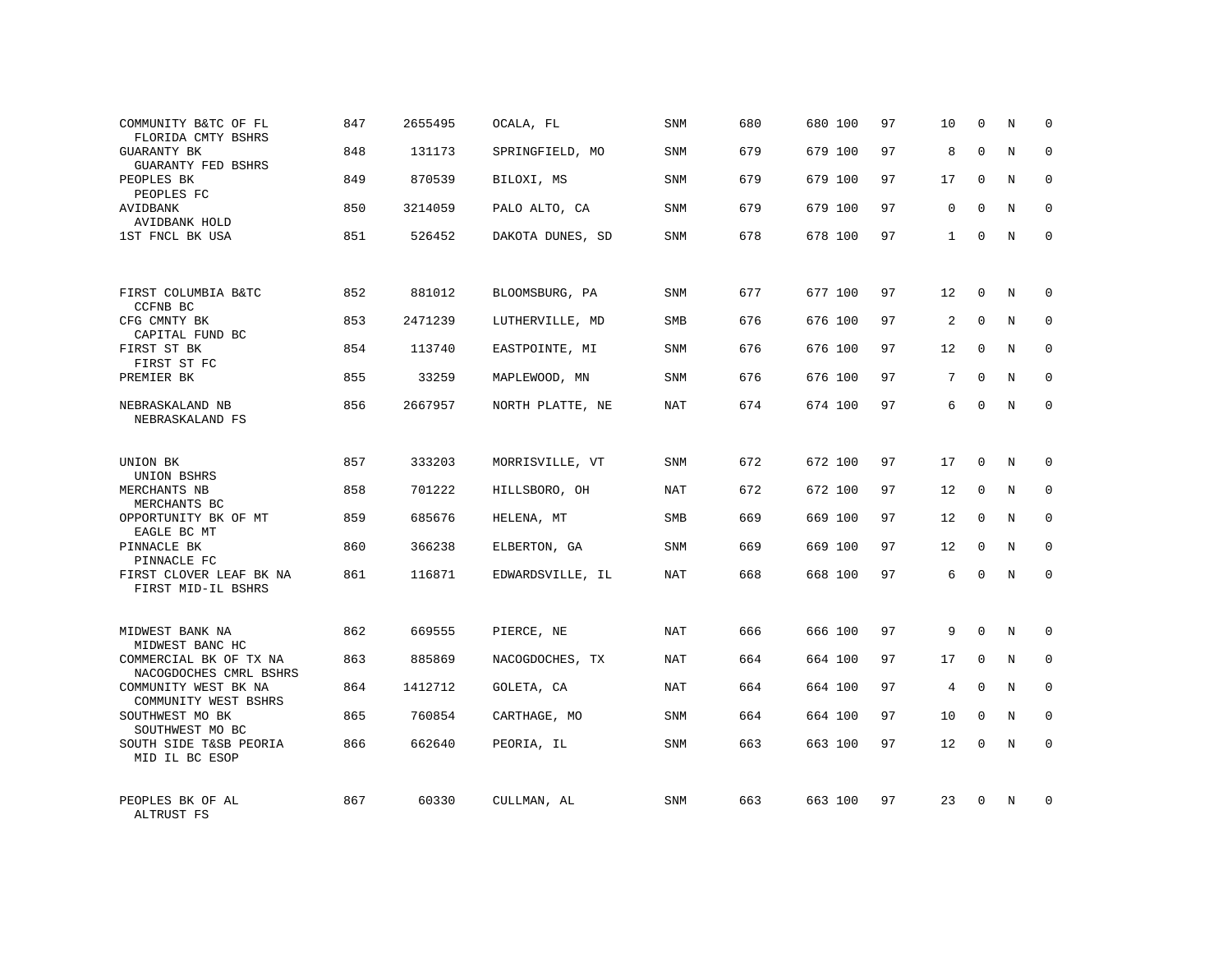| FIRST NB<br>INDUSTRY BSHRS                             | 868 | 91754   | BELLVILLE, TX     | NAT        | 662 | 662 100 | 97 | 2  | $\Omega$    | N | 0           |
|--------------------------------------------------------|-----|---------|-------------------|------------|-----|---------|----|----|-------------|---|-------------|
| COCONUT GROVE BK<br>COCONUT GROVE BSHRS                | 869 | 648130  | MIAMI, FL         | <b>SMB</b> | 662 | 662 100 | 97 | 4  | $\Omega$    | N | $\mathbf 0$ |
| CENTRAL BK OF LK OF THE OZAR<br>CENTRAL BANCOMPANY INC | 870 | 1015243 | OSAGE BEACH, MO   | SMB        | 661 | 661 100 | 97 | 7  | $\Omega$    | N | $\mathbf 0$ |
| BANK OF CLARKE CTY<br>EAGLE FNCL SVC                   | 871 | 753324  | BERRYVILLE, VA    | SMB        | 661 | 661 100 | 97 | 11 | $\Omega$    | N | $\Omega$    |
| WOOD & HUSTON BK<br>WOOD & HUSTON BC                   | 872 | 671558  | MARSHALL, MO      | SNM        | 660 | 660 100 | 97 | 10 | $\mathbf 0$ | N | $\Omega$    |
| FIRST NB OF BEMIDJI<br>FIRST NB BEMIDJI ESOP & TR      | 873 | 363657  | BEMIDJI, MN       | <b>NAT</b> | 660 | 660 100 | 97 | 3  | $\Omega$    | N | $\mathbf 0$ |
| BLACKHAWK BK<br>BLACKHAWK BC                           | 874 | 27548   | BELOIT, WI        | SNM        | 659 | 659 100 | 97 | 7  | $\Omega$    | N | $\Omega$    |
| HERITAGE BK INC<br>COMMONWEALTH HOLDINGS LLC           | 875 | 1469677 | ERLANGER, KY      | SNM        | 658 | 658 100 | 97 | 16 | $\mathbf 0$ | N | $\mathbf 0$ |
| PUTNAM CTY BK<br>PUTNAM BSHRS                          | 876 | 417626  | HURRICANE, WV     | SMB        | 658 | 658 100 | 97 | 2  | $\Omega$    | N | $\Omega$    |
| PLUMAS BK<br>PLUMAS BC                                 | 877 | 670467  | QUINCY, CA        | SNM        | 657 | 657 100 | 97 | 12 | $\mathbf 0$ | N | 0           |
| FIRST NB<br>INDUSTRY BSHRS                             | 878 | 342362  | SHINER, TX        | NAT        | 656 | 656 100 | 97 | 4  | $\Omega$    | N | $\Omega$    |
| FIRST NB OF HUTCHINSON<br>FIRST KS BSHRS               | 879 | 754853  | HUTCHINSON, KS    | NAT        | 655 | 655 100 | 97 | 9  | $\Omega$    | N | $\mathbf 0$ |
| COMMERCIAL & SVG BK<br>CSB BC                          | 880 | 189129  | MILLERSBURG, OH   | <b>SMB</b> | 654 | 654 100 | 97 | 15 | $\Omega$    | N | $\Omega$    |
| AMERICAN RIVER BK<br>AMERICAN RIVER BSHRS              | 881 | 735768  | SACRAMENTO, CA    | <b>SNM</b> | 654 | 654 100 | 97 | 10 | $\mathbf 0$ | N | $\mathbf 0$ |
| BANK OF JACKSON HOLE<br>BANCSHARES OF JACKSON HOLE     | 882 | 898458  | JACKSON, WY       | <b>SMB</b> | 654 | 654 100 | 97 | 9  | $\mathbf 0$ | N | $\mathbf 0$ |
| BAY CMRL BK                                            | 883 | 3281510 | WALNUT CREEK, CA  | <b>SMB</b> | 653 | 653 100 | 97 | 10 | $\Omega$    | N | $\mathbf 0$ |
| BANK OF HEMET<br>HEMET BC                              | 884 | 183668  | RIVERSIDE, CA     | SNM        | 651 | 651 100 | 97 | 5  | $\mathbf 0$ | N | $\mathbf 0$ |
| MEADOWS BK                                             | 885 | 3719648 | LAS VEGAS, NV     | SNM        | 650 | 650 100 | 97 | 3  | $\Omega$    | N | $\mathbf 0$ |
| FRONTIER ST BK                                         | 886 | 632858  | OKLAHOMA CITY, OK | SNM        | 650 | 650 100 | 97 | 0  | $\mathbf 0$ | N | $\mathbf 0$ |
| COMMUNITY NAT B&T TX<br>COMMUNITY BK HOLD TX           | 887 | 738769  | CORSICANA, TX     | NAT        | 649 | 649 100 | 97 | 13 | 0           | N | 0           |
| FARMERS BK & CAPITAL TC<br>FARMERS CAPITAL BK CORP     | 888 | 728742  | FRANKFORT, KY     | <b>SMB</b> | 649 | 649 100 | 97 | 7  | $\Omega$    | N | $\mathbf 0$ |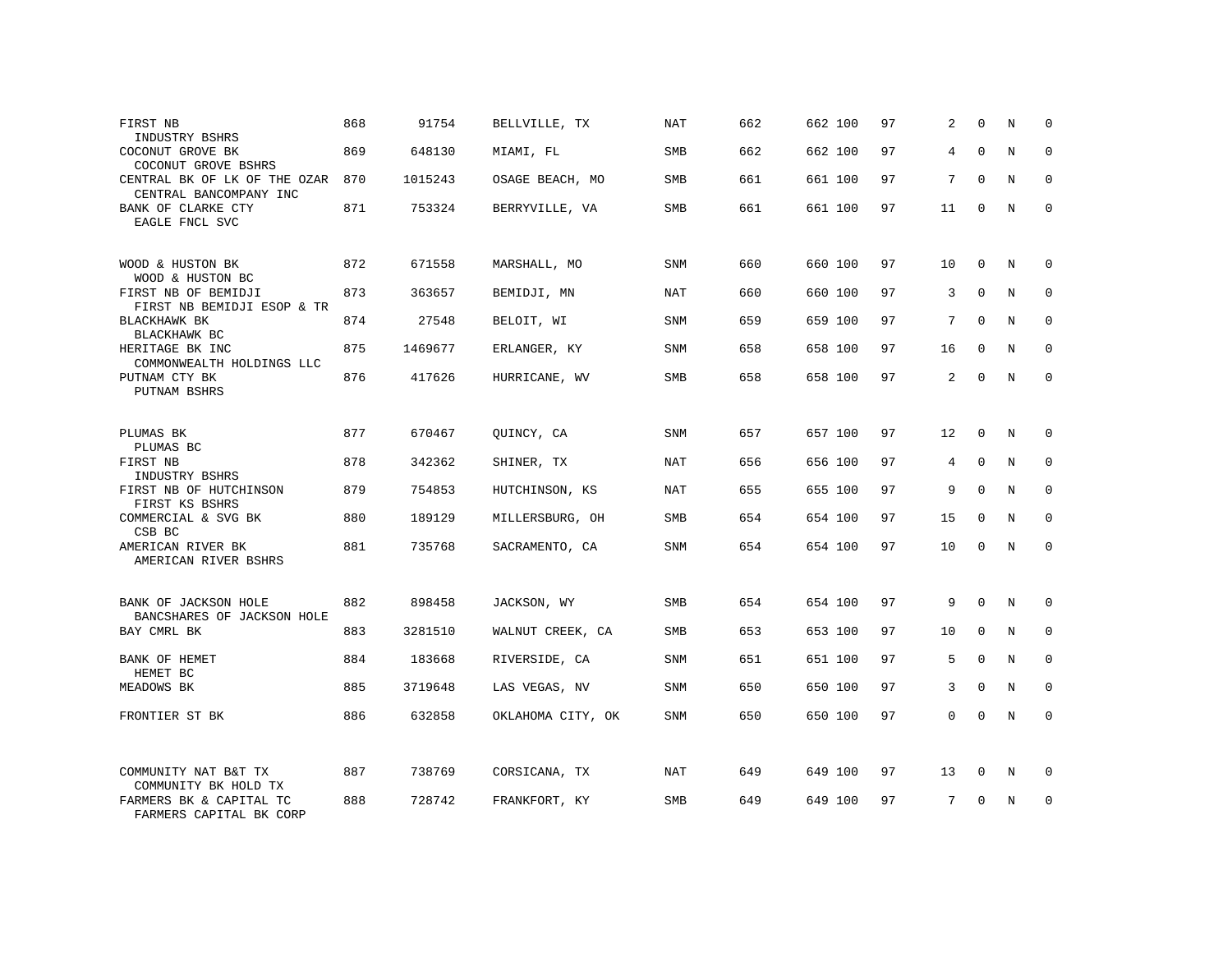| FIRST NB OF S MIAMI<br>FIRST MIAMI BC          | 889 | 794336  | MIAMI, FL          | <b>NAT</b> | 647 | 647 100 | 97 | 3  | $\Omega$    | N | $\mathbf 0$ |
|------------------------------------------------|-----|---------|--------------------|------------|-----|---------|----|----|-------------|---|-------------|
| WAUCHULA ST BK<br>CREWS BKG CORP               | 890 | 200435  | WAUCHULA, FL       | SNM        | 647 | 647 100 | 97 | 6  | $\mathbf 0$ | N | $\Omega$    |
| INLAND NW BK<br>NORTHWEST BC                   | 891 | 1411032 | SPOKANE, WA        | SNM        | 647 | 647 100 | 97 | 14 | $\mathbf 0$ | N | $\Omega$    |
| ONEUNITED BK                                   | 892 | 935308  | BOSTON, MA         | <b>SNM</b> | 646 | 646 100 | 97 | 8  | 0           | N | 0           |
| GIRARD NB<br>GN BSHRS                          | 893 | 928056  | GIRARD, KS         | <b>NAT</b> | 645 | 645 100 | 97 | 14 | $\mathbf 0$ | N | $\mathbf 0$ |
| TENNESSEE ST BK<br>TENNESSEE ST BSHRS          | 894 | 479839  | PIGEON FORGE, TN   | SMB        | 642 | 642 100 | 97 | 16 | $\mathbf 0$ | N | $\mathbf 0$ |
| NEWFIELD NB<br>NEWFIELD BC                     | 895 | 632410  | NEWFIELD, NJ       | <b>NAT</b> | 641 | 641 100 | 97 | 10 | $\mathbf 0$ | N | $\mathbf 0$ |
| BENEFICIAL ST BK<br>BENEFICIAL ST FOUND        | 896 | 3608751 | OAKLAND, CA        | <b>SNM</b> | 641 | 641 100 | 97 | 8  | $\mathbf 0$ | N | $\mathbf 0$ |
| HICKORY POINT B&TC<br>FIRST IL CORP            | 897 | 550635  | DECATUR, IL        | <b>SNM</b> | 641 | 641 100 | 97 | 9  | $\Omega$    | N | $\Omega$    |
| ROYAL BKS OF MO<br>ROYAL BSHRS                 | 898 | 501459  | SAINT LOUIS, MO    | SNM        | 638 | 638 100 | 97 | 10 | $\mathbf 0$ | N | 0           |
| DIME BK<br>DIMECO                              | 899 | 56717   | HONESDALE, PA      | SNM        | 638 | 638 100 | 97 | 6  | $\mathbf 0$ | N | $\mathbf 0$ |
| MISSOURI B&TC<br>MBT BSHRS                     | 900 | 615459  | KANSAS CITY, MO    | <b>SNM</b> | 636 | 636 100 | 97 | 3  | $\mathbf 0$ | N | $\mathbf 0$ |
| PREMIER VALLEY BK<br>HEARTLAND FNCL USA        | 901 | 3028902 | FRESNO, CA         | <b>SNM</b> | 636 | 636 100 | 97 | 3  | $\mathbf 0$ | N | $\Omega$    |
| NEW PEOPLES BK<br>NEW PEOPLES BSHRS            | 902 | 2736451 | HONAKER, VA        | SMB        | 634 | 634 100 | 97 | 18 | $\mathbf 0$ | N | $\Omega$    |
| FIRST BK OF BERNE<br>FIRST BERNE FC            | 903 | 312244  | BERNE, IN          | <b>SMB</b> | 632 | 632 100 | 97 | 8  | $\mathbf 0$ | N | $\mathbf 0$ |
| FIRST PALMETTO BK<br>FIRST PALMETTO FC         | 904 | 586072  | CAMDEN, SC         | <b>SNM</b> | 632 | 632 100 | 97 | 22 | $\mathbf 0$ | N | $\mathbf 0$ |
| CIBM BK<br>CIB MARINE BSHRS                    | 905 | 340742  | CHAMPAIGN, IL      | <b>SNM</b> | 631 | 631 100 | 97 | 10 | $\mathbf 0$ | N | $\mathbf 0$ |
| BANK OF TRAVELERS REST<br>TRAVELERS REST BSHRS | 906 | 589523  | TRAVELERS REST, SC | SNM        | 631 | 631 100 | 97 | 9  | $\mathbf 0$ | N | $\mathbf 0$ |
| PIONEER B&TC<br>BELLE FOURCHE BSHRS            | 907 | 65559   | BELLE FOURCHE, SD  | SNM        | 631 | 631 100 | 97 | 5  | 0           | N | 0           |
| WATERFORD BK NA<br>WATERFORD BC                | 908 | 3588424 | TOLEDO, OH         | NAT        | 630 | 630 100 | 97 | 1  | 0           | N | $\mathbf 0$ |
| SCOTT VALLEY BK<br>LEARNER FC                  | 909 | 852263  | YREKA, CA          | <b>SNM</b> | 629 | 629 100 | 97 | 10 | $\mathbf 0$ | N | $\mathbf 0$ |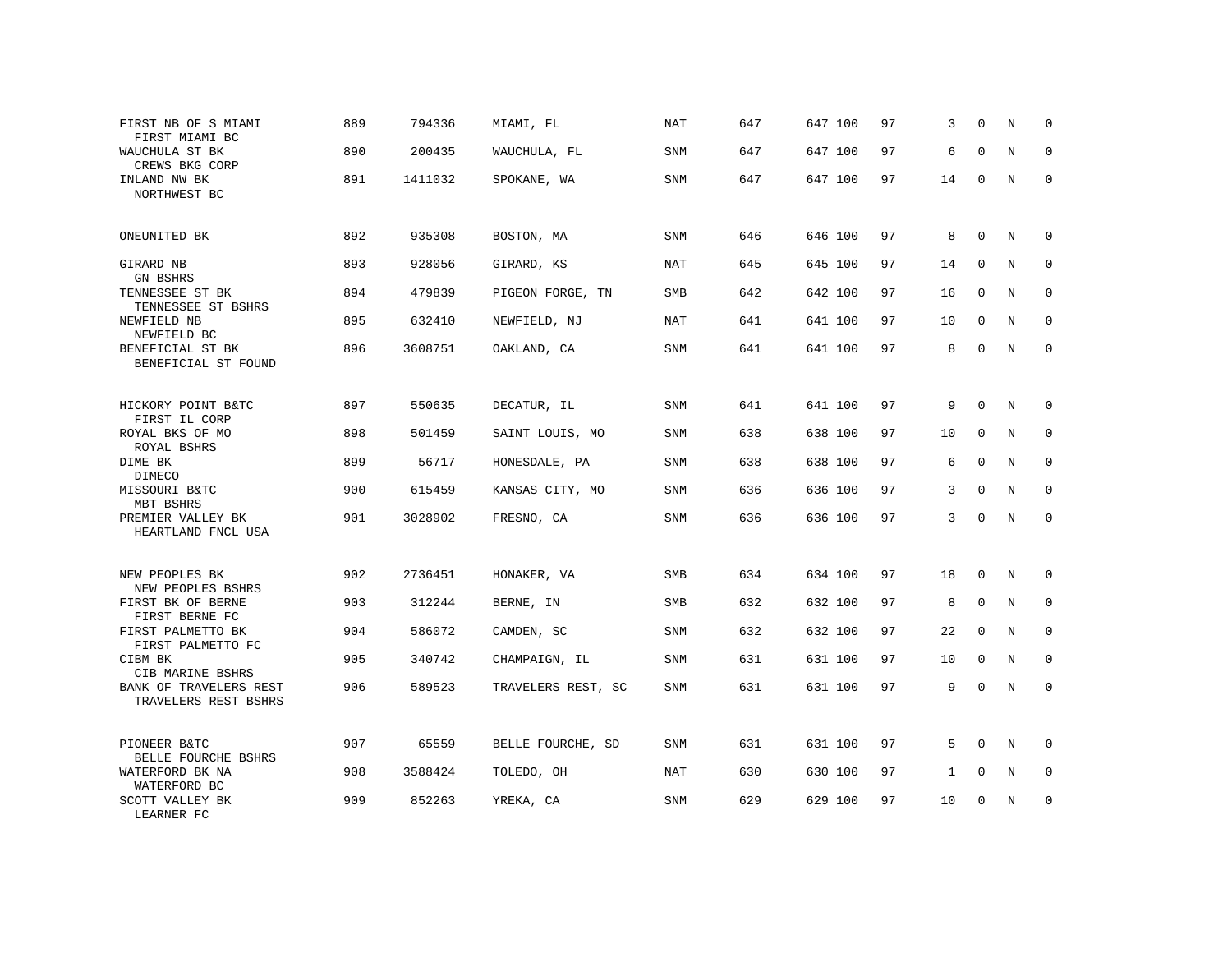| PLAINS CMRC BK                                                | 910 | 593052  | HOVEN, SD                  | SNM        | 628 | 628 100 | 97 | 7           | $\mathbf 0$  | N       | $\Omega$    |
|---------------------------------------------------------------|-----|---------|----------------------------|------------|-----|---------|----|-------------|--------------|---------|-------------|
| CAROLINA ALLI BK                                              | 911 | 3486623 | SPARTANBURG, SC            | <b>SNM</b> | 626 | 626 100 | 97 | 7           | $\Omega$     | N       | $\Omega$    |
|                                                               |     |         |                            |            |     |         |    |             |              |         |             |
| INDEPENDENCE BK<br>MONTANA SECURITY                           | 912 | 606653  | HAVRE, MT                  | SNM        | 626 | 626 100 | 97 | 5           | $\mathbf 0$  | N       | $\mathbf 0$ |
| VISION BK NA<br>VISION BSHRS                                  | 913 | 241157  | ADA, OK                    | NAT        | 625 | 625 100 | 97 | 8           | $\Omega$     | N       | $\Omega$    |
| AMERICAN B&T                                                  | 914 | 275358  | WESSINGTON SPRINGS, SD SNM |            | 624 | 624 100 | 97 | 10          | $\mathbf 0$  | N       | $\mathbf 0$ |
| LEACKCO BHC<br>NEWFIRST NB                                    | 915 | 938859  | EL CAMPO, TX               | <b>NAT</b> | 623 | 623 100 | 97 | 8           | $\Omega$     | N       | $\mathbf 0$ |
| NEWFIRST FNCL GROUP<br>BANK OF SAN ANTONIO<br>SOUTHWEST BSHRS | 916 | 3548567 | SAN ANTONIO, TX            | SNM        | 623 | 623 100 | 97 | 4           | $\Omega$     | N       | $\Omega$    |
|                                                               |     |         |                            |            |     |         |    |             |              |         |             |
| FAUQUIER BK<br>FAUQUIER BSHRS                                 | 917 | 976226  | WARRENTON, VA              | <b>SMB</b> | 622 | 622 100 | 97 | 10          | $\mathbf 0$  | N       | $\mathbf 0$ |
| NATIONAL BK<br>NATIONAL UNITED BSHRS                          | 918 | 322056  | GATESVILLE, TX             | NAT        | 622 | 622 100 | 97 | 6           | $\mathbf 0$  | N       | $\mathbf 0$ |
| CROCKETT NB<br>CROCKETT CTY NAT BSHRS                         | 919 | 1015467 | SAN ANTONIO, TX            | <b>NAT</b> | 620 | 620 100 | 98 | 5           | $\mathbf 0$  | N       | $\mathbf 0$ |
| SOUTHERN MI B&TC<br>SOUTHERN MI BC                            | 920 | 822042  | COLDWATER, MI              | SNM        | 619 | 619 100 | 98 | 17          | $\Omega$     | N       | $\Omega$    |
| BANK 7<br>HAINES FC                                           | 921 | 18854   | OKLAHOMA CITY, OK          | SMB        | 619 | 619 100 | 98 | 6           | $\mathbf 0$  | N       | $\mathbf 0$ |
|                                                               |     |         |                            |            |     |         |    |             |              |         |             |
| CHAIN BRIDGE BK NA<br>CHAIN BRIDGE BC                         | 922 | 3597211 | MC LEAN, VA                | NAT        | 619 | 619 100 | 98 | 0           | $\mathbf 0$  | N       | 0           |
| CORTLAND SVG & BKG CO<br>CORTLAND BC                          | 923 | 846619  | CORTLAND, OH               | <b>SMB</b> | 618 | 618 100 | 98 | 12          | $\Omega$     | N       | $\mathbf 0$ |
| IDAHO INDEP BK                                                | 924 | 2110640 | COEUR D'ALENE, ID          | SNM        | 617 | 617 100 | 98 | 11          | $\Omega$     | N       | $\mathbf 0$ |
| NORTHPOINTE BK<br>NORTHPOINTE BSHRS                           | 925 | 2737980 | GRAND RAPIDS, MI           | <b>SNM</b> | 617 | 617 100 | 98 | $\mathbf 0$ | $\mathbf 0$  | N       | $\mathbf 0$ |
| HORICON BK<br>SWORD FC                                        | 926 | 528849  | HORICON, WI                | SNM        | 616 | 616 100 | 98 | 14          | $\Omega$     | $\rm N$ | $\mathbf 0$ |
| UNION BK CO                                                   | 927 | 780218  | COLUMBUS GROVE, OH         | SNM        | 615 | 615 100 | 98 | 16          | $\mathbf{0}$ | N       | $\mathbf 0$ |
| UNITED BSHRS<br>VOLUNTEER ST BK                               | 928 | 774132  | PORTLAND, TN               | SNM        | 613 | 613 100 | 98 | 8           | $\Omega$     | N       | $\mathbf 0$ |
| VOLUNTEER ST BSHRS<br>HIGHLANDS UNION BK<br>HIGHLANDS BSHRS   | 929 | 969424  | ABINGDON, VA               | SMB        | 613 | 613 100 | 98 | 13          | $\mathbf 0$  | N       | 0           |
| CBC NB<br>COASTAL BKG CO                                      | 930 | 2855914 | FERNANDINA BEACH, FL       | NAT        | 613 | 613 100 | 98 | 5           | $\Omega$     | N       | $\mathbf 0$ |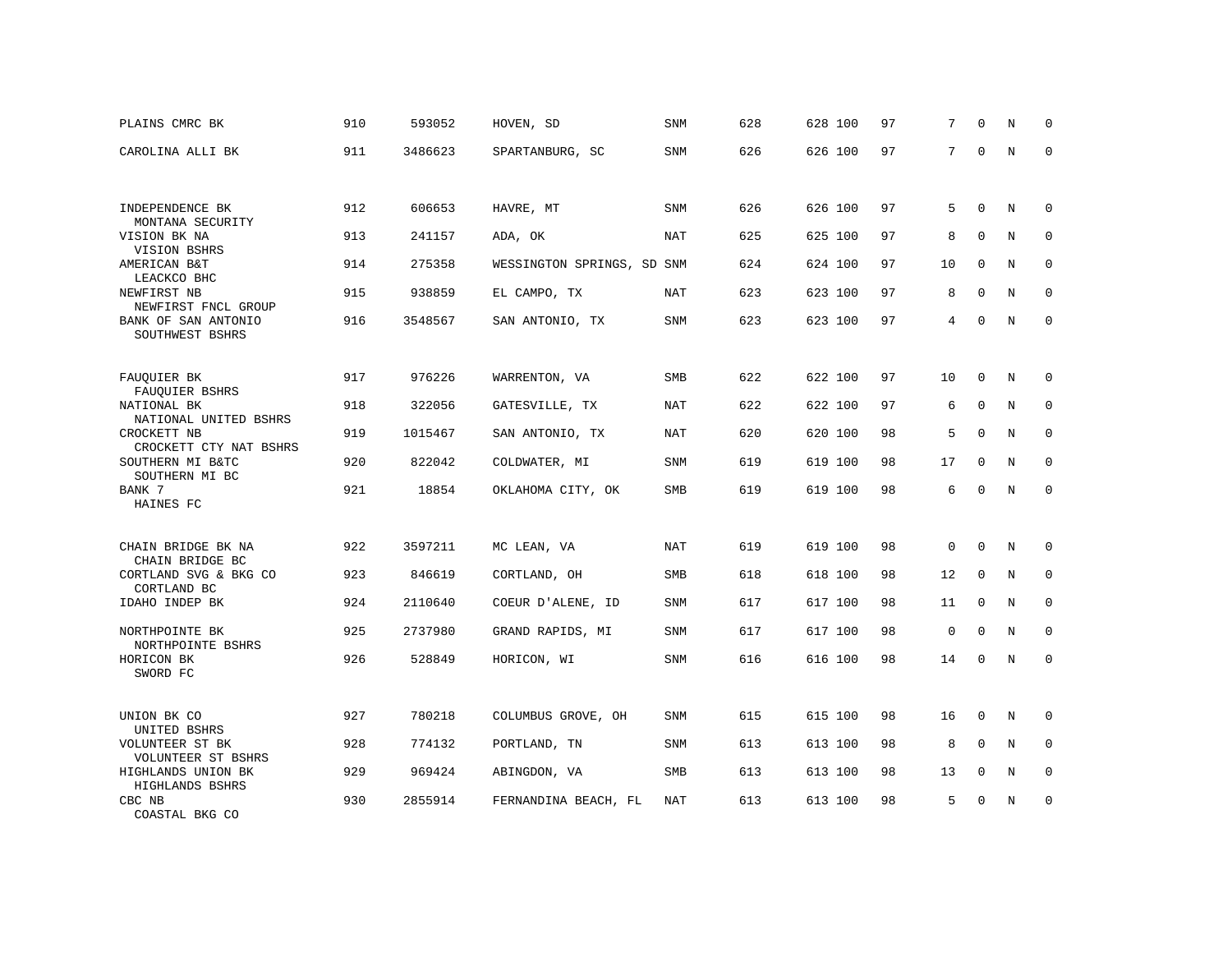| VENTURE BK<br><b>VENTURE BSHRS</b>                   | 931 | 3049699 | BLOOMINGTON, MN      | SNM        | 612 | 612 100 | 98 | 3            | $\mathbf 0$  | N | $\mathbf 0$ |
|------------------------------------------------------|-----|---------|----------------------|------------|-----|---------|----|--------------|--------------|---|-------------|
| LIBERTY B&TC<br>LIBERTY FNCL SVC                     | 932 | 283438  | NEW ORLEANS, LA      | SNM        | 612 | 612 100 | 98 | 18           | $\mathbf 0$  | N | 0           |
| LEGEND BK NA<br>LEGEND BC                            | 933 | 100357  | BOWIE, TX            | <b>NAT</b> | 611 | 611 100 | 98 | 9            | $\Omega$     | N | $\mathbf 0$ |
| SIGNATURE BK<br>SIGNATURE BC                         | 934 | 3437483 | CHICAGO, IL          | SNM        | 609 | 609 100 | 98 | 1            | $\Omega$     | N | $\mathbf 0$ |
| HONESDALE NB<br>HONAT BC                             | 935 | 465618  | HONESDALE, PA        | <b>NAT</b> | 609 | 609 100 | 98 | 10           | $\Omega$     | N | $\mathbf 0$ |
| SOUTHERN ST BK<br>SOUTHERN ST BSHRS                  | 936 | 3629420 | ANNISTON, AL         | SNM        | 608 | 608 100 | 98 | 8            | $\mathbf 0$  | N | $\mathbf 0$ |
| TEXAS RGNL BK                                        | 937 | 380458  | HARLINGEN, TX        | SMB        | 607 | 607 100 | 98 | 8            | $\mathbf 0$  | N | $\mathbf 0$ |
| TEXAS ST BSHRS<br>FIRST TX BK<br>FIRST TX BC         | 938 | 444350  | GEORGETOWN, TX       | SNM        | 607 | 607 100 | 98 | 7            | $\mathbf 0$  | N | $\mathbf 0$ |
| CENTRAL BK<br>CENTRAL BSHRS                          | 939 | 31255   | HOUSTON, TX          | SMB        | 607 | 607 100 | 98 | 3            | $\Omega$     | N | $\mathbf 0$ |
| RESOURCE BK<br>RESOURCE BSHRS                        | 940 | 2716088 | COVINGTON, LA        | SNM        | 605 | 605 100 | 98 | 10           | $\mathbf 0$  | N | $\mathbf 0$ |
| COMMUNITY NB<br>COMMUNITY BC                         | 941 | 270504  | DERBY, VT            | NAT        | 605 | 605 100 | 98 | 11           | $\Omega$     | N | $\Omega$    |
| NORTHSTAR BK OF CO<br>CARLILE BSHRS                  | 942 | 776659  | DENVER, CO           | <b>SMB</b> | 605 | 605 100 | 98 | 17           | $\Omega$     | N | $\Omega$    |
| COUNTRY BK<br>COUNTRY BHC                            | 943 | 1191482 | NEW YORK, NY         | SNM        | 604 | 604 100 | 98 | 5            | $\mathbf{0}$ | N | $\mathbf 0$ |
| NBKC BK<br>AMERI-NATIONAL CORP                       | 944 | 2747587 | OVERLAND PARK, KS    | <b>SNM</b> | 604 | 604 100 | 98 | 4            | $\Omega$     | N | $\Omega$    |
| STATE BK OF INDIA CA                                 | 945 | 779968  | LOS ANGELES, CA      | <b>SNM</b> | 602 | 602 100 | 98 | 7            | $\mathbf 0$  | N | 100         |
| MARINE BK<br>MARINE BC                               | 946 | 258445  | SPRINGFIELD, IL      | <b>SNM</b> | 602 | 602 100 | 98 | 11           | $\Omega$     | N | $\mathbf 0$ |
| FIRST US BK<br>UNITED SCTY BSHRS                     | 947 | 259330  | THOMASVILLE, AL      | <b>SNM</b> | 600 | 600 100 | 98 | 17           | $\mathbf 0$  | N | $\mathbf 0$ |
| MOHAVE ST BK<br>STATE BK CORP                        | 948 | 1897270 | LAKE HAVASU CITY, AZ | <b>SNM</b> | 600 | 600 100 | 98 | 8            | $\mathbf{0}$ | N | $\mathbf 0$ |
| DIETERICH BK NA<br>PRIME BANC CORP                   | 949 | 771140  | DIETERICH, IL        | <b>NAT</b> | 600 | 600 100 | 98 | 7            | $\Omega$     | N | $\mathbf 0$ |
| DARIEN ROWAYTON BK<br>ALCAR LLC                      | 950 | 3428258 | DARIEN, CT           | SNM        | 599 | 599 100 | 98 | $\mathbf{1}$ | $\mathbf 0$  | N | 0           |
| <b>OUAIL CREEK BK NA</b><br><b>OUAIL CREEK BSHRS</b> | 951 | 507152  | OKLAHOMA CITY, OK    | NAT        | 597 | 597 100 | 98 | $\Omega$     | $\Omega$     | N | $\mathbf 0$ |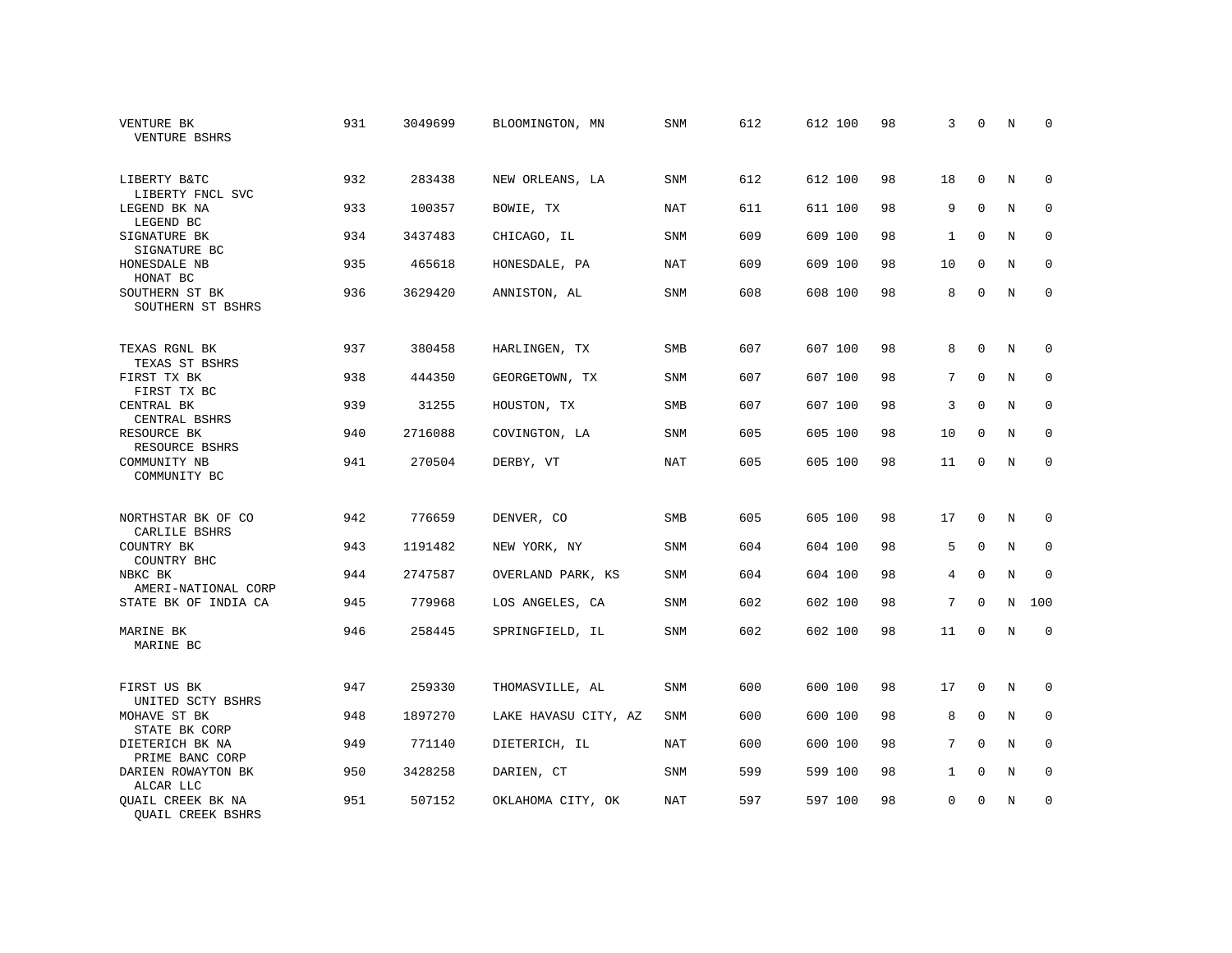| FARMERS & MRCHS BK<br>COUNTRY BSHRS             | 952 | 455552  | MILFORD, NE      | SNM        | 596 | 596 100 | 98 | 10           | $\Omega$    | N              | $\Omega$    |
|-------------------------------------------------|-----|---------|------------------|------------|-----|---------|----|--------------|-------------|----------------|-------------|
| <b>BANKIOWA</b><br>FIDELITY BAN CORP            | 953 | 737548  | CEDAR RAPIDS, IA | <b>SNM</b> | 596 | 596 100 | 98 | 10           | $\mathbf 0$ | N              | $\mathbf 0$ |
| FARMERS ST BK<br>FS BC                          | 954 | 113441  | LAGRANGE, IN     | <b>SNM</b> | 596 | 596 100 | 98 | 10           | $\Omega$    | $\overline{N}$ | $\mathbf 0$ |
| PADUCAH B&TC<br>PADUCAH BSHRS                   | 955 | 285740  | PADUCAH, KY      | <b>SMB</b> | 595 | 595 100 | 98 | 5            | $\Omega$    | N              | $\mathbf 0$ |
| CHOICEONE BK<br>CHOICEONE FS                    | 956 | 324340  | SPARTA, MI       | <b>SMB</b> | 595 | 595 100 | 98 | 11           | $\mathbf 0$ | N              | $\mathbf 0$ |
| SUPERIOR NB&TC<br>KEWEENAW FC                   | 957 | 245557  | HANCOCK, MI      | NAT        | 595 | 595 100 | 98 | 9            | $\Omega$    | N              | $\mathbf 0$ |
| CITIZENS BK OF KY<br>CITIZENS NAT CORP          | 958 | 495419  | PAINTSVILLE, KY  | SMB        | 593 | 593 100 | 98 | 12           | $\mathbf 0$ | N              | 0           |
| UNITED BK MI<br>UNITED CMNTY FC                 | 959 | 150044  | GRAND RAPIDS, MI | <b>SNM</b> | 593 | 593 100 | 98 | 11           | $\Omega$    | N              | $\mathbf 0$ |
| AMERICAN ST B&TC OF WILLISTO<br>AMERICAN ST BHC | 960 | 244251  | WILLISTON, ND    | SNM        | 593 | 593 100 | 98 | $\mathbf{1}$ | $\mathbf 0$ | N              | 0           |
| CENTRAL NB&TC<br>CENTRAL SVC CORP               | 961 | 278555  | ENID, OK         | NAT        | 592 | 592 100 | 98 | 9            | $\Omega$    | N              | $\mathbf 0$ |
| MID-MISSOURI BK<br>MID-MO BSHRS                 | 962 | 950141  | SPRINGFIELD, MO  | <b>SNM</b> | 592 | 592 100 | 98 | 14           | $\Omega$    | N              | $\Omega$    |
| FARMERS BK<br>FIRST FARMERS BSHRS               | 963 | 901938  | PORTLAND, TN     | <b>SNM</b> | 591 | 591 100 | 98 | 9            | $\mathbf 0$ | N              | $\mathbf 0$ |
| NORTHSTAR BK<br>NORTHSTAR FNCL GRP              | 964 | 2958972 | BAD AXE, MI      | <b>SNM</b> | 591 | 591 100 | 98 | 10           | 0           | N              | $\mathbf 0$ |
| PRIORITYONE BK<br>PRIORITYONE CAP CORP          | 965 | 956938  | MAGEE, MS        | SNM        | 591 | 591 100 | 98 | 13           | $\mathbf 0$ | N              | $\mathbf 0$ |
| HOME ST BK NA<br>HOME ST BC                     | 966 | 696430  | CRYSTAL LAKE, IL | <b>NAT</b> | 589 | 589 100 | 98 | 7            | $\mathbf 0$ | N              | $\mathbf 0$ |
| BAC CMNTY BK                                    | 967 | 5461    | STOCKTON, CA     | SNM        | 587 | 587 100 | 98 | 10           | 0           | N              | $\mathbf 0$ |
| BAC FNCL<br>FIRST B&TC                          | 968 | 1228034 | DUNCAN, OK       | <b>SNM</b> | 587 | 587 100 | 98 | 10           | $\mathbf 0$ | N              | $\mathbf 0$ |
| <b>BUSINESS BK</b>                              | 969 | 3076220 | CLAYTON, MO      | SNM        | 585 | 585 100 | 98 | $\mathbf 0$  | $\Omega$    | N              | $\mathbf 0$ |
| <b>BUSINESS BSHRS</b><br>ANDERSON BROS BK       | 970 | 6329    | MULLINS, SC      | <b>SNM</b> | 585 | 585 100 | 98 | 18           | $\mathbf 0$ | N              | $\mathbf 0$ |
| ANDERSON BSHRS<br>BANK OF WA<br>DIAMOND BANCORP | 971 | 565750  | WASHINGTON, MO   | <b>SNM</b> | 585 | 585 100 | 98 | 5            | $\mathbf 0$ | N              | $\mathbf 0$ |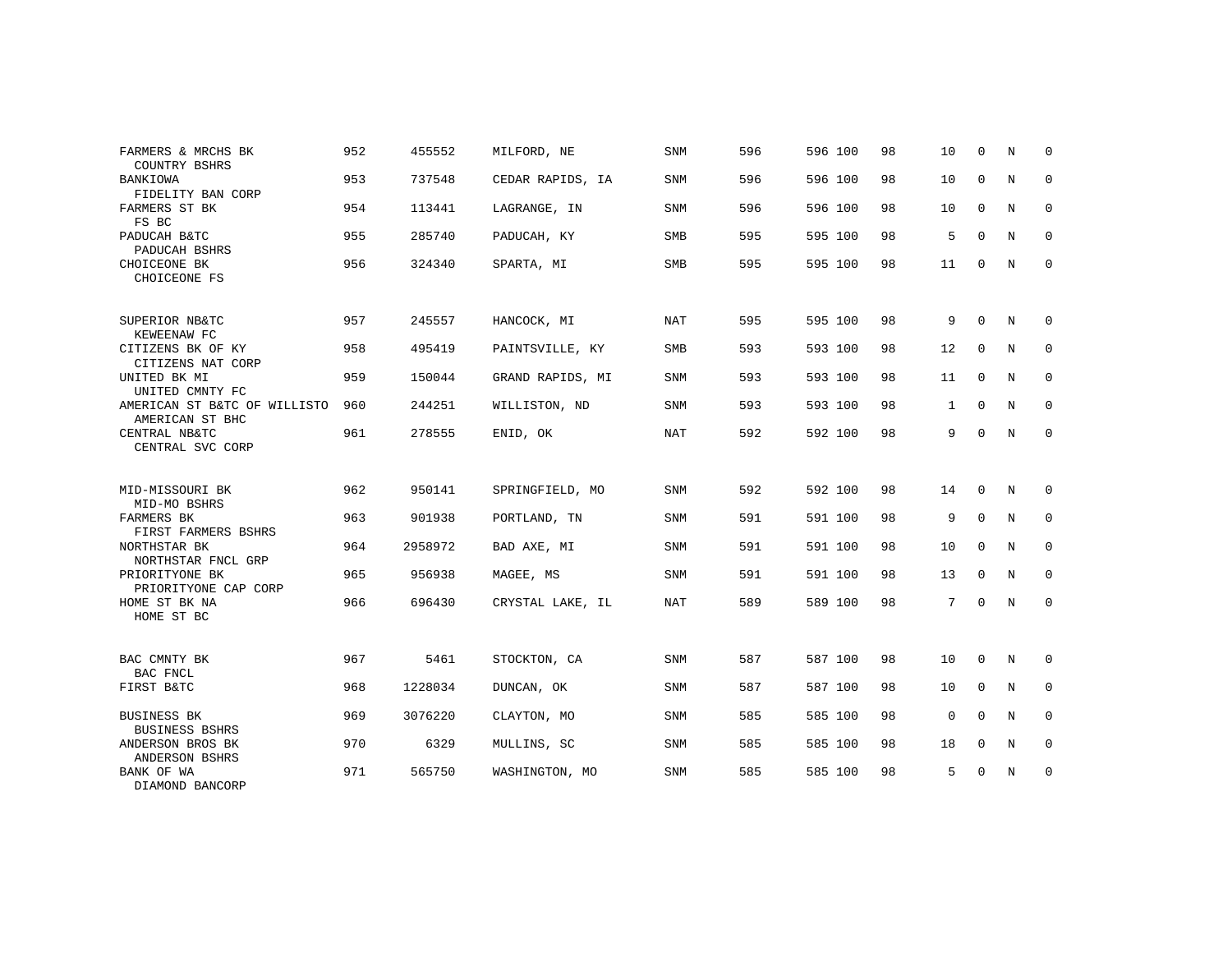| PLATINUM BK<br>PLATINUM BHC                             | 972 | 2631314 | BRANDON, FL        | <b>SNM</b> | 584 | 584 100 | 98 | 6            | $\Omega$     | N          | $\mathbf 0$ |
|---------------------------------------------------------|-----|---------|--------------------|------------|-----|---------|----|--------------|--------------|------------|-------------|
| NBC OKLAHOMA<br>NBC CORP OF OKLAHOMA                    | 973 | 39756   | OKLAHOMA CITY, OK  | SNM        | 584 | 584 100 | 98 | 7            | $\Omega$     | N          | $\mathbf 0$ |
| HOMETOWN BK NA<br>MOODY BSHRS                           | 974 | 393953  | GALVESTON, TX      | NAT        | 584 | 584 100 | 98 | 6            | $\Omega$     | N          | $\mathbf 0$ |
| BAKER BOYER NB<br>BAKER BOYER BC                        | 975 | 69678   | WALLA WALLA, WA    | NAT        | 583 | 583 100 | 98 | 6            | $\Omega$     | N          | $\mathbf 0$ |
| UNITED B&TC<br><b>UBT BSHRS</b>                         | 976 | 990352  | MARYSVILLE, KS     | SMB        | 582 | 582 100 | 98 | 14           | $\Omega$     | N          | $\Omega$    |
| WEST AL B&TC                                            | 977 | 501132  | REFORM, AL         | <b>SNM</b> | 581 | 581 100 | 98 | 13           | $\mathbf{0}$ | N          | $\Omega$    |
| WEST AL CAP CORP<br>COMMUNITY ST BK<br>OCR HOLDS        | 978 | 790543  | ANKENY, IA         | <b>SNM</b> | 581 | 581 100 | 98 | 10           | $\mathbf{0}$ | N          | $\Omega$    |
| FARMERS NB<br>PROPHETSTOWN BKG CO                       | 979 | 933041  | PROPHETSTOWN, IL   | <b>NAT</b> | 579 | 579 100 | 98 | 2            | $\Omega$     | N          | $\mathbf 0$ |
| SEACOAST CMRC BK<br>SEACOAST CMRC BANC HOLDS            | 980 | 3194638 | SAN DIEGO, CA      | <b>SMB</b> | 579 | 579 100 | 98 | $\mathbf{1}$ | $\Omega$     | N          | $\Omega$    |
| SANTA CRUZ CTY BK                                       | 981 | 3235410 | SANTA CRUZ, CA     | <b>SNM</b> | 578 | 578 100 | 98 | 4            | $\Omega$     | N          | $\Omega$    |
| ATLANTIC CMNTY BKR BK                                   | 982 | 959715  | CAMP HILL, PA      | SMB        | 578 | 578 100 | 98 | 1            | $\Omega$     | N          | $\Omega$    |
| ATLANTIC CMNTY BSHRS<br>HERITAGE BK<br>HERITAGE GROUP   | 983 | 666554  | WOOD RIVER, NE     | <b>SNM</b> | 578 | 578 100 | 98 | 17           | $\mathbf{0}$ | N          | $\mathbf 0$ |
| MOUNTAIN CMRC BK<br>MOUNTAIN CMRC BC                    | 984 | 1016231 | KNOXVILLE, TN      | SNM        | 577 | 577 100 | 98 | 4            | $\Omega$     | N          | $\Omega$    |
| NATIONAL BK OF CMRC<br>NATCOM BSHRS                     | 985 | 775456  | SUPERIOR, WI       | NAT        | 577 | 577 100 | 98 | 5            | $\mathbf{0}$ | N          | $\mathbf 0$ |
| ALLIANCE BK<br>ALLIANCE FS                              | 986 | 166652  | LAKE CITY, MN      | SNM        | 576 | 576 100 | 98 | 9            | $\Omega$     | $_{\rm N}$ | $\Omega$    |
| EVANGELINE B&TC                                         | 987 | 372538  | VILLE PLATTE, LA   | <b>SNM</b> | 575 | 575 100 | 98 | 8            | $\Omega$     | N          | $\mathbf 0$ |
| <b>EVANGELINE BSHRS</b><br>PILOT GROVE SVG BK           | 988 | 585749  | PILOT GROVE, IA    | <b>SNM</b> | 575 | 575 100 | 98 | 14           | $\mathbf{0}$ | N          | $\mathbf 0$ |
| PILOT GROVE SVGS BK ESOP<br>FARMERS & MRCH BK<br>F&M FC | 989 | 348720  | GRANITE OUARRY, NC | SNM        | 575 | 575 100 | 98 | 10           | $\Omega$     | N          | $\Omega$    |
| ARIZONA BK & TR<br>HEARTLAND FNCL USA                   | 990 | 3187612 | PHOENIX, AZ        | SNM        | 575 | 575 100 | 98 | 7            | $\mathbf{0}$ | N          | $\mathbf 0$ |
| CITIZENS UNION BK<br>CITIZENS UNION BANCORP             | 991 | 65746   | SHELBYVILLE, KY    | SNM        | 574 | 574 100 | 98 | 12           | $\Omega$     | $_{\rm N}$ | $\mathbf 0$ |
| CENTRAL BK IL<br>CENTRAL BANC                           | 992 | 931038  | GENESEO, IL        | SNM        | 574 | 574 100 | 98 | 4            | $\Omega$     | N          | $\Omega$    |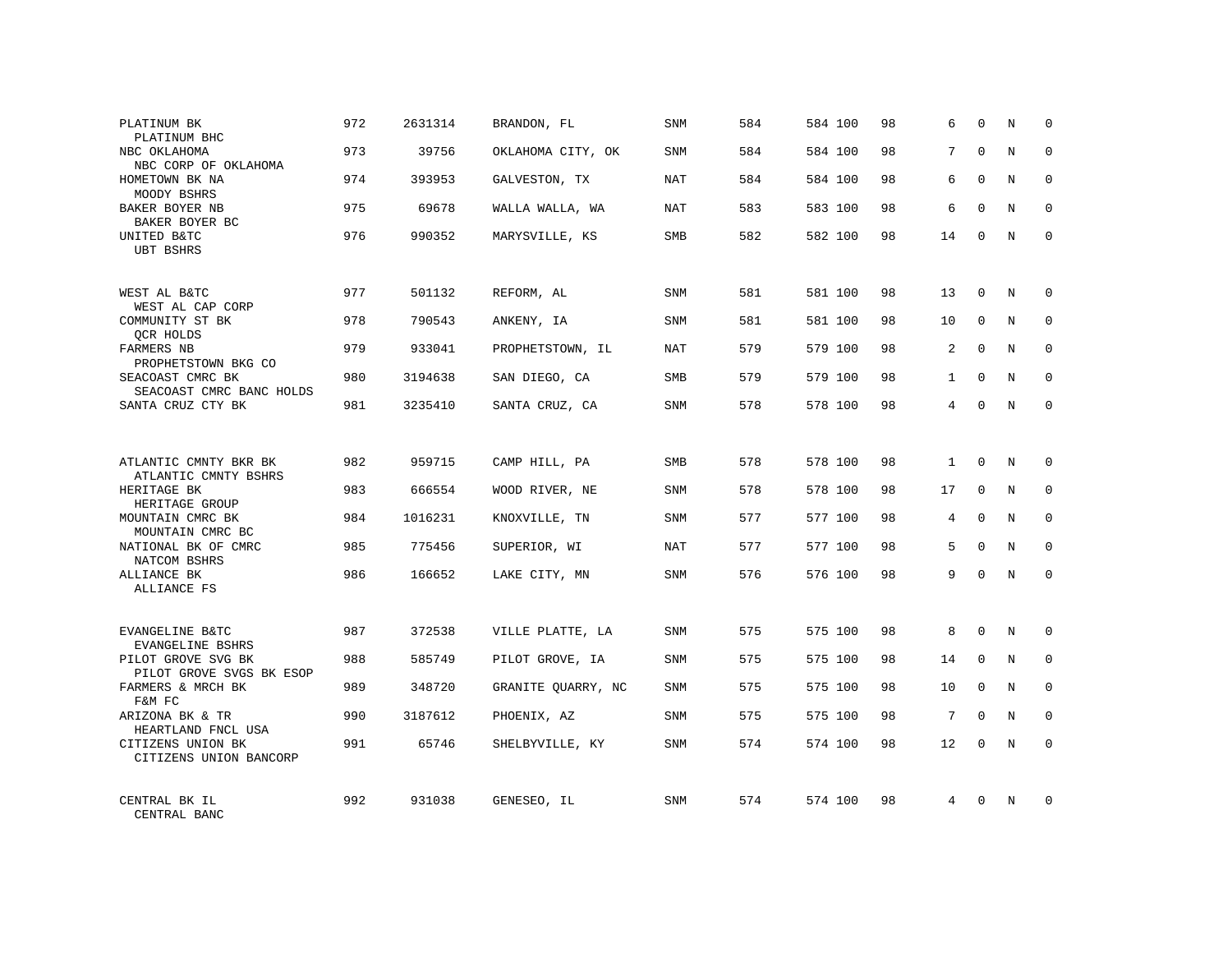| URBAN PARTSHP BK                                    | 993  | 4184186 | CHICAGO, IL           | SNM        | 574 | 574 100 | 98 | 10             | 0            | N | 0           |
|-----------------------------------------------------|------|---------|-----------------------|------------|-----|---------|----|----------------|--------------|---|-------------|
| COUNTRYSIDE BK<br><b>SBC</b>                        | 994  | 225335  | COUNTRYSIDE, IL       | <b>SNM</b> | 573 | 573 100 | 98 | 4              | $\Omega$     | N | $\Omega$    |
| BANK OF LABOR<br>INTERNATIONAL BHOOD BOILERMKRS     | 995  | 246657  | KANSAS CITY, KS       | <b>SNM</b> | 572 | 572 100 | 98 | 6              | $\mathbf{0}$ | N | $\mathbf 0$ |
| MORRIS BK<br>MORRIS ST BSHRS                        | 996  | 423739  | DUBLIN, GA            | SNM        | 572 | 572 100 | 98 | 4              | $\Omega$     | N | $\Omega$    |
| FIRST PRIORITY BK<br>FIRST PRIORITY FNCL CORP       | 997  | 3355587 | MALVERN, PA           | SNM        | 572 | 572 100 | 98 | 6              | $\mathbf 0$  | N | 0           |
| FIRST NB OF GILLETTE<br>FIRST NAT BK OF GILLETTE HC | 998  | 890050  | GILLETTE, WY          | NAT        | 571 | 571 100 | 98 | $\overline{a}$ | $\Omega$     | N | $\Omega$    |
| AMERICAN BK NORTH<br>MESABA BSHRS                   | 999  | 716655  | NASHWAUK, MN          | SNM        | 571 | 571 100 | 98 | 11             | $\mathbf 0$  | N | $\mathbf 0$ |
| UNITED BK<br>UNITED BC OF AL                        | 1000 | 994435  | ATMORE, AL            | <b>SNM</b> | 571 | 571 100 | 98 | 18             | $\Omega$     | N | $\Omega$    |
| JUNIATA VALLEY BK<br>JUNIATA VALLEY FNCL CORP       | 1001 | 215710  | MIFFLINTOWN, PA       | SNM        | 571 | 571 100 | 98 | 14             | 0            | N | $\mathbf 0$ |
| SAINT MARTIN B&TC<br>SAINT MARTIN BSHRS             | 1002 | 841539  | SAINT MARTINVILLE, LA | SNM        | 569 | 569 100 | 98 | 11             | $\mathbf 0$  | N | $\mathbf 0$ |
| VIRGINIA NB<br>VIRGINIA NAT BSHRS CORP              | 1003 | 2708122 | CHARLOTTESVILLE, VA   | NAT        | 569 | 569 100 | 98 | 6              | $\Omega$     | N | $\mathbf 0$ |
| CITIZENS BK                                         | 1004 | 126834  | CARTHAGE, TN          | <b>SNM</b> | 568 | 568 100 | 98 | 7              | $\Omega$     | N | $\mathbf 0$ |
| HEBRON SVG BK<br>HSB BANCORP                        | 1005 | 780722  | HEBRON, MD            | <b>SNM</b> | 568 | 568 100 | 98 | 12             | $\mathbf 0$  | N | $\mathbf 0$ |
| FIRST METRO BK<br>FIRST METRO BC                    | 1006 | 1222519 | MUSCLE SHOALS, AL     | <b>SNM</b> | 567 | 567 100 | 98 | 7              | $\Omega$     | N | $\mathbf 0$ |
| DELAWARE CTY B&TC<br>DCB FNCL CORP                  | 1007 | 616410  | LEWIS CENTER, OH      | <b>SNM</b> | 566 | 566 100 | 98 | 13             | $\mathbf 0$  | N | $\mathbf 0$ |
| SOUND CMNTY BK<br>SOUND FNCL BC                     | 1008 | 429487  | SEATTLE, WA           | SNM        | 566 | 566 100 | 98 | 5              | $\mathbf{0}$ | N | $\mathbf 0$ |
| JEFFERSON B&TC<br>DELTA BSHRS CO                    | 1009 | 598954  | EUREKA, MO            | <b>SNM</b> | 565 | 565 100 | 98 | 4              | $\mathbf{0}$ | N | $\mathbf 0$ |
| FIRST SCTY BK<br>FIRST SECURITY                     | 1010 | 2586281 | OWENSBORO, KY         | SNM        | 564 | 564 100 | 98 | 10             | $\Omega$     | N | $\Omega$    |
| HILLSDALE CTY NB<br>CNB CMNTY BC                    | 1011 | 682143  | HILLSDALE, MI         | NAT        | 564 | 564 100 | 98 | 12             | $\mathbf 0$  | N | $\mathbf 0$ |
| BANK OF THE JAMES<br>BANK OF THE JAMES FNCL GROUP   | 1012 | 2787770 | LYNCHBURG, VA         | SMB        | 560 | 560 100 | 98 | 12             | 0            | N | 0           |
| PILGRIM BK<br>PILGRIM BC                            | 1013 | 911160  | PITTSBURG, TX         | <b>SNM</b> | 560 | 560 100 | 98 | 15             | $\Omega$     | N | $\mathbf 0$ |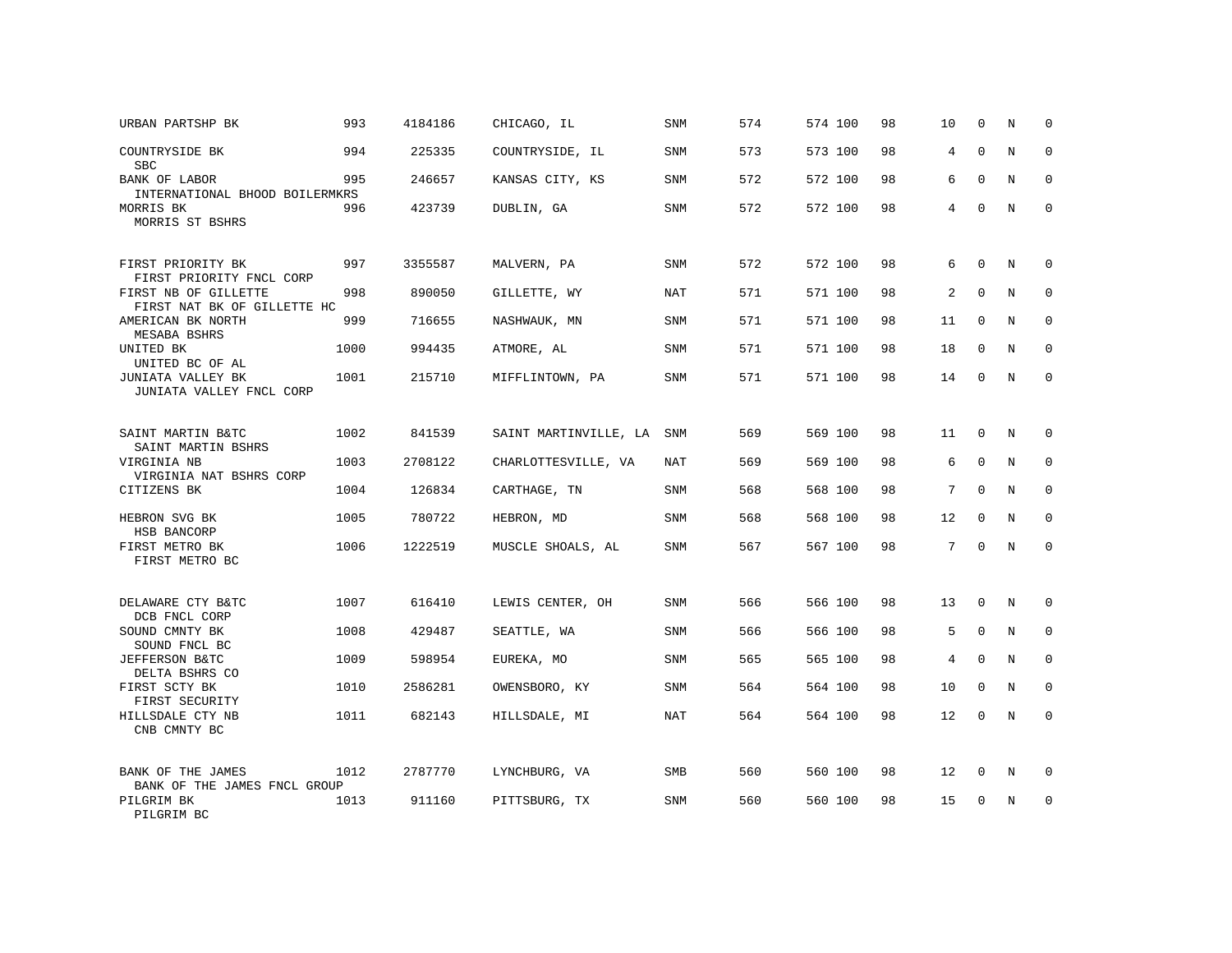| WOODHAVEN BK<br>PINNACLE BC                       | 1014 | 513050  | FORT WORTH, TX    | <b>SNM</b> | 560 | 560 100 | 98 | 8  | $\Omega$    | N          | $\mathbf 0$  |
|---------------------------------------------------|------|---------|-------------------|------------|-----|---------|----|----|-------------|------------|--------------|
| BANK OF THE ORIENT<br>ORIENT BC                   | 1015 | 777366  | SAN FRANCISCO, CA | <b>SMB</b> | 559 | 542 97  | 98 | 6  | 1           | N          | $\Omega$     |
| FARMERS & MRCH SVG BK<br>DUNN INV CO              | 1016 | 863746  | MANCHESTER, IA    | SMB        | 559 | 559 100 | 98 | 12 | $\mathbf 0$ | N          | $\Omega$     |
| GRAYSON NB<br>PARKWAY ACQ CORP                    | 1017 | 90328   | INDEPENDENCE, VA  | NAT        | 559 | 559 100 | 98 | 16 | $\Omega$    | N          | 0            |
| MERCHANTS & MARINE BK<br>MERCHANTS & MARINE BC    | 1018 | 94139   | PASCAGOULA, MS    | SNM        | 558 | 558 100 | 98 | 11 | $\Omega$    | N          | $\mathbf 0$  |
| TRIUMPH BK<br>TRIUMPH BSHRS                       | 1019 | 3395293 | MEMPHIS, TN       | SMB        | 557 | 557 100 | 98 | 3  | $\Omega$    | N          | $\mathbf 0$  |
| APOLLO BK<br>APOLLO BSHRS                         | 1020 | 3057818 | MIAMI, FL         | <b>SNM</b> | 556 | 556 100 | 98 | 6  | $\Omega$    | N          | $\Omega$     |
| AMERICAN BK<br>AMERICAN BK INC                    | 1021 | 2580243 | ALLENTOWN, PA     | SMB        | 556 | 556 100 | 98 | 0  | $\Omega$    | N          | $\mathbf 0$  |
| MONTICELLO BKG CO<br>MONTICELLO BSHRS             | 1022 | 266945  | MONTICELLO, KY    | SMB        | 555 | 555 100 | 98 | 12 | $\mathbf 0$ | N          | $\mathbf 0$  |
| FIDELITY BK<br>FIDELITY HC                        | 1023 | 9357    | EDINA, MN         | <b>SNM</b> | 554 | 554 100 | 98 | 0  | $\mathbf 0$ | N          | $\mathbf 0$  |
| TEXAS GULF BK NA<br>TEXAS GULF BSHRS              | 1024 | 514655  | HOUSTON, TX       | <b>NAT</b> | 554 | 554 100 | 98 | 9  | $\Omega$    | N          | $\Omega$     |
| CARROLL CTY ST BK<br>CARROLL CTY BSHRS            | 1025 | 859141  | CARROLL, IA       | SNM        | 553 | 553 100 | 98 | 8  | $\Omega$    | N          | $\mathbf 0$  |
| MISSION BK<br>VALLEY VIEW BSHRS                   | 1026 | 170051  | MISSION, KS       | <b>SNM</b> | 553 | 553 100 | 98 | 6  | $\Omega$    | N          | $\Omega$     |
| FIRST BK RICHMOND NA<br>FIRST MUT OF RICHMOND     | 1027 | 419675  | RICHMOND, IN      | NAT        | 552 | 552 100 | 98 | 7  | $\Omega$    | N          | $\Omega$     |
| UNITED PRAIRIE BK<br>FARMERS ST CORP              | 1028 | 712059  | MOUNTAIN LAKE, MN | <b>SNM</b> | 552 | 552 100 | 98 | 12 | $\mathbf 0$ | N          | $\mathbf 0$  |
| PACIFIC CMRC BK<br>PACIFIC CMRC BC                | 1029 | 3143805 | LOS ANGELES, CA   | <b>SMB</b> | 552 | 552 100 | 98 | 5  | $\Omega$    | N          | $\mathbf{0}$ |
| IOWA ST BK<br><b>VOGEL BSHRS</b>                  | 1030 | 982348  | HULL, IA          | <b>SMB</b> | 551 | 551 100 | 98 | 7  | $\mathbf 0$ | N          | $\mathbf 0$  |
| CITIZENS NB<br>SIMMONS FIRST NAT CORP             | 1031 | 673132  | ATHENS, TN        | NAT        | 551 | 551 100 | 98 | 8  | $\Omega$    | $_{\rm N}$ | $\Omega$     |
| BANK OF SOUTHSIDE VA<br>BANK OF SOUTHSIDE VA CORP | 1032 | 610128  | CARSON, VA        | <b>SNM</b> | 551 | 551 100 | 98 | 14 | $\mathbf 0$ | N          | $\mathbf 0$  |
| UWHARRIE BK<br>UWHARRIE CAP CORP                  | 1033 | 590220  | ALBEMARLE, NC     | SMB        | 550 | 550 100 | 98 | 8  | $\mathbf 0$ | N          | 0            |
| UNITED CMNTY BK<br>COMMUNITY BC OF LA             | 1034 | 90337   | RACELAND, LA      | <b>SNM</b> | 550 | 550 100 | 98 | 10 | $\Omega$    | N          | $\mathbf 0$  |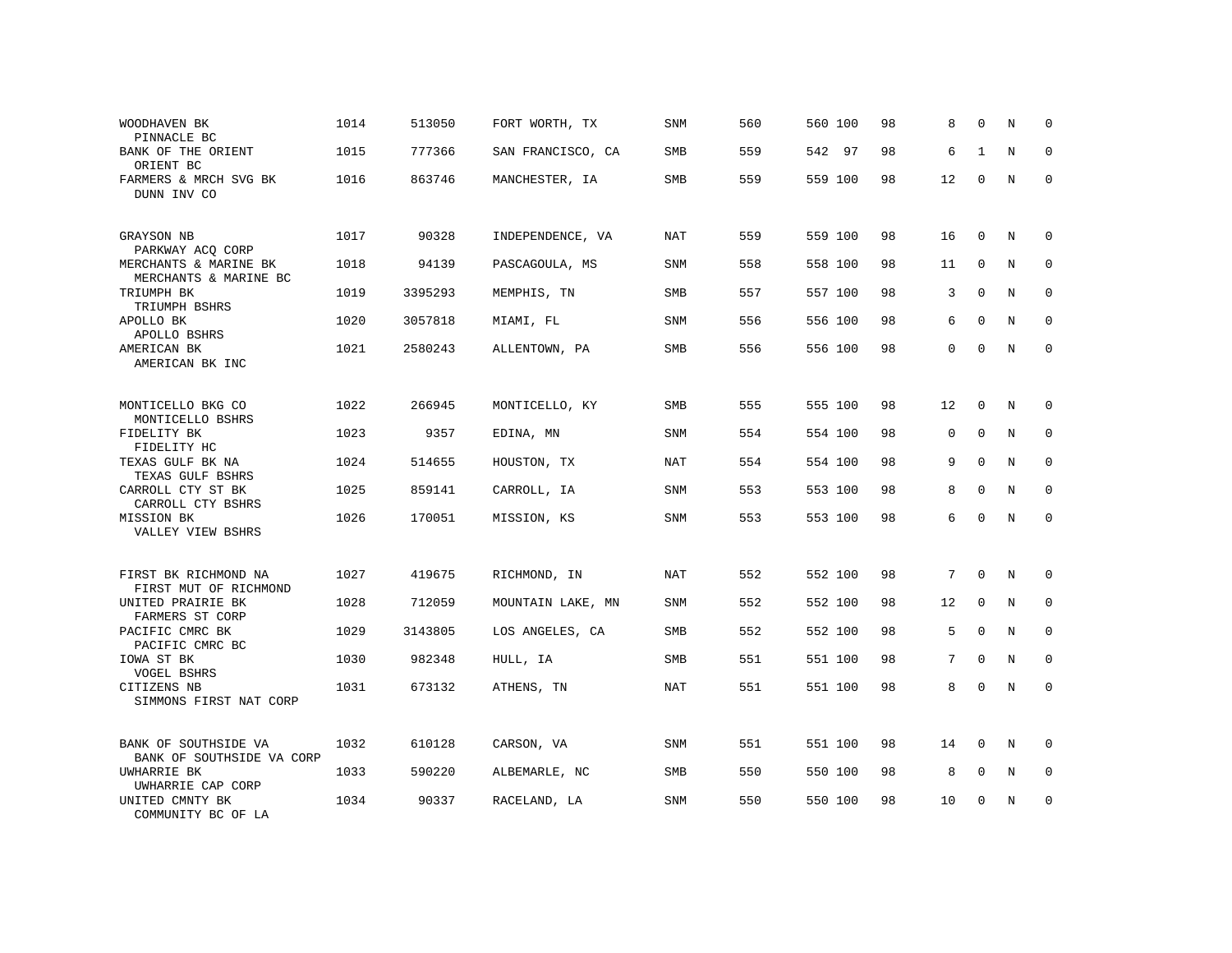| AMERICAN CMNTY B&T<br>AMERICAN CMNTY FNCL    | 1035 | 2869162 | WOODSTOCK, IL      | <b>SNM</b> | 549 | 549 100 | 98 | 3              | $\Omega$     | N              | $\mathbf 0$ |
|----------------------------------------------|------|---------|--------------------|------------|-----|---------|----|----------------|--------------|----------------|-------------|
| CLEAR MNT BK<br>STATE BC                     | 1036 | 886624  | BRUCETON MILLS, WV | SMB        | 548 | 548 100 | 98 | 12             | $\Omega$     | N              | $\mathbf 0$ |
| VALLEY REPUBLIC BK<br>VALLEY REPUBLIC BC     | 1037 | 3885123 | BAKERSFIELD, CA    | <b>SNM</b> | 548 | 548 100 | 98 | $\overline{a}$ | $\Omega$     | N              | $\Omega$    |
| FARMERS & MRCH BK<br>FMB BSHRS               | 1038 | 763930  | LAKELAND, GA       | <b>SNM</b> | 547 | 547 100 | 98 | 5              | $\Omega$     | N              | $\Omega$    |
| FIRSTAR BK NA<br>FIRSTAR FNCL CORP           | 1039 | 427353  | SALLISAW, OK       | NAT        | 547 | 547 100 | 98 | 6              | $\mathbf{0}$ | N              | $\mathbf 0$ |
| NORTH SIDE B&TC                              | 1040 | 615217  | CINCINNATI, OH     | SMB        | 545 | 545 100 | 98 | 8              | $\mathbf{0}$ | N              | $\mathbf 0$ |
| ALBANY B&TC NA<br>ALBANK CORP                | 1041 | 2732    | CHICAGO, IL        | NAT        | 545 | 545 100 | 98 | 3              | $\Omega$     | $\overline{N}$ | $\mathbf 0$ |
| AMERICAN NB&TC<br>AMERIBANCSHARES            | 1042 | 498362  | WICHITA FALLS, TX  | NAT        | 544 | 544 100 | 98 | 7              | $\mathbf 0$  | N              | $\mathbf 0$ |
| FIRST NB<br>FIRST GRANBURY BC                | 1043 | 329952  | GRANBURY, TX       | NAT        | 543 | 543 100 | 98 | 6              | $\Omega$     | N              | 0           |
| CROSS RIVER BK<br>CRB GRP                    | 1044 | 3783313 | TEANECK, NJ        | SNM        | 543 | 543 100 | 98 | $\mathsf 0$    | $\mathbf{0}$ | N              | $\mathbf 0$ |
| BENCHMARK CMNTY BK<br>BENCHMARK BSHRS        | 1045 | 94522   | KENBRIDGE, VA      | <b>SMB</b> | 543 | 543 100 | 98 | 13             | $\Omega$     | N              | $\mathbf 0$ |
| SOUTHCREST BK NA<br>SOUTHCREST FNCL GRP      | 1046 | 165039  | TYRONE, GA         | NAT        | 541 | 541 100 | 98 | 11             | $\mathbf 0$  | N              | $\mathbf 0$ |
| LINDELL B&TC<br>FIRST IL BANCORP             | 1047 | 185859  | SAINT LOUIS, MO    | SMB        | 541 | 541 100 | 98 | 10             | 0            | N              | 0           |
| FIRST SENTRY BK<br>FIRST SENTRY BSHRS        | 1048 | 2506757 | HUNTINGTON, WV     | SNM        | 540 | 540 100 | 98 | 3              | $\mathbf{0}$ | N              | $\mathbf 0$ |
| JEFFERSON BK OF MO<br>CENTRAL BANCOMPANY INC | 1049 | 854454  | JEFFERSON CITY, MO | <b>SMB</b> | 539 | 539 100 | 98 | 3              | $\mathbf{0}$ | N              | $\mathbf 0$ |
| PROGRESSIVE BK<br>PROGRESSIVE BC             | 1050 | 1007154 | MONROE, LA         | SNM        | 539 | 539 100 | 98 | 6              | $\Omega$     | N              | $\mathbf 0$ |
| GREAT PLAINS NB<br>GREAT PLAINS BSHRS        | 1051 | 2482824 | ELK CITY, OK       | <b>NAT</b> | 538 | 538 100 | 98 | 13             | $\mathbf 0$  | N              | $\mathbf 0$ |
| PALMETTO ST BK<br>PALMETTO ST BSHRS          | 1052 | 277820  | HAMPTON, SC        | <b>SNM</b> | 537 | 537 100 | 98 | 7              | $\mathbf 0$  | N              | $\mathbf 0$ |
| COMMERCE BK<br>INTERNATIONAL BSHRS CORP      | 1053 | 625159  | LAREDO, TX         | <b>SNM</b> | 537 | 537 100 | 98 | 3              | $\Omega$     | N              | $\Omega$    |
| CBI B&TC<br>CENTRAL BSHRS                    | 1054 | 830542  | MUSCATINE, IA      | SMB        | 536 | 536 100 | 98 | 8              | $\mathbf{0}$ | N              | $\mathbf 0$ |
| MAINSTREET BK<br>MAINSTREET BSHRS            | 1055 | 3248849 | FAIRFAX, VA        | SMB        | 536 | 536 100 | 98 | 4              | $\Omega$     | N              | $\mathbf 0$ |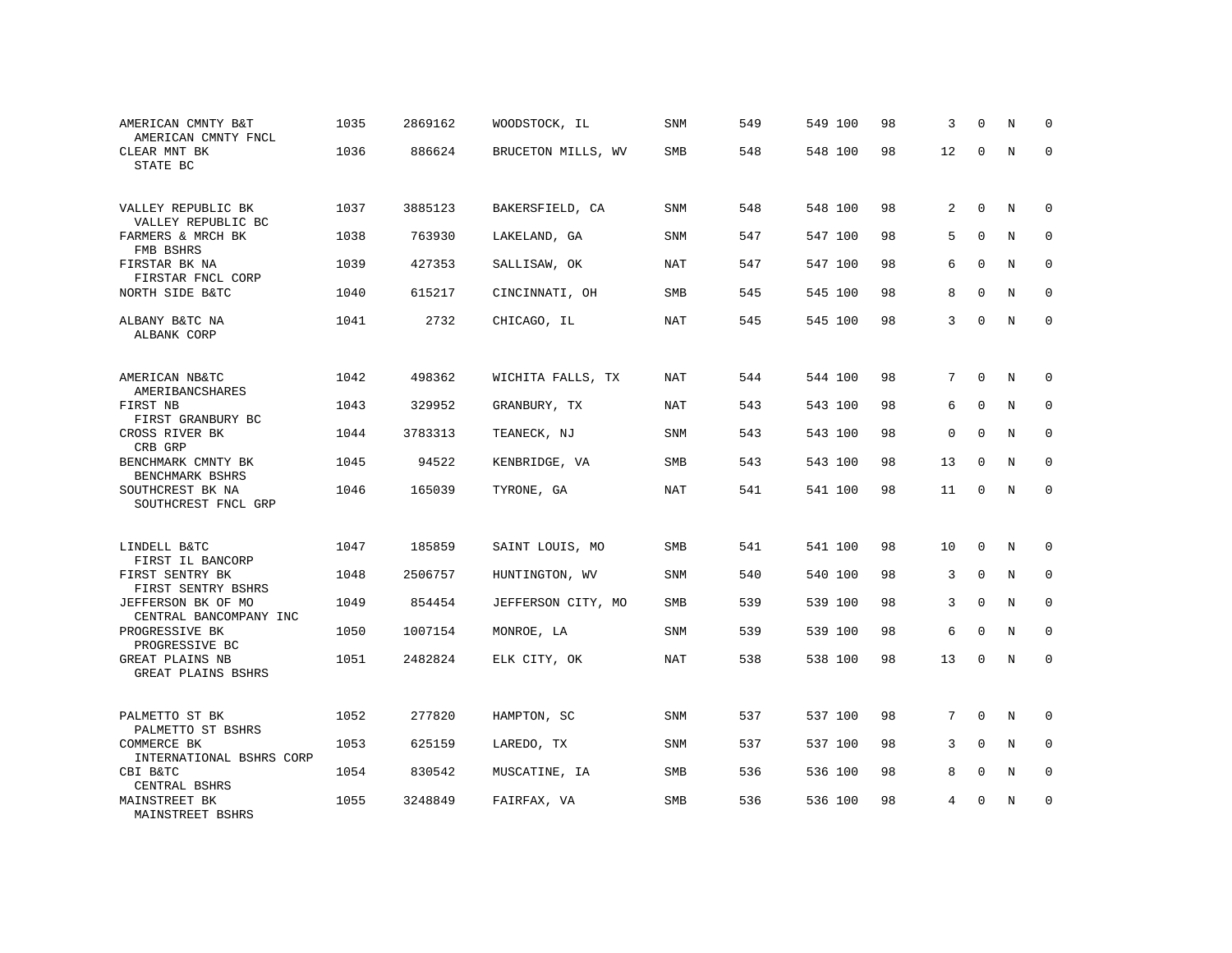| FIRST BK<br>FIRST BC                          | 1056 | 451068  | KETCHIKAN, AK         | SNM        | 535 | 535 100 | 98 | 7            | $\mathbf 0$  | N | $\Omega$    |
|-----------------------------------------------|------|---------|-----------------------|------------|-----|---------|----|--------------|--------------|---|-------------|
| SECURITY ST BK<br>BRISCOE RANCH               | 1057 | 839068  | PEARSALL, TX          | <b>SNM</b> | 534 | 534 100 | 98 | 6            | $\Omega$     | N | $\Omega$    |
| FIRST SECURITY BK<br>SECURITY CAPITAL CORP    | 1058 | 718145  | BATESVILLE, MS        | <b>SNM</b> | 534 | 534 100 | 98 | 15           | $\mathbf 0$  | N | $\mathbf 0$ |
| GREENFIELD BKG CO<br>GREENFIELD BSHRS         | 1059 | 592644  | GREENFIELD, IN        | <b>SNM</b> | 534 | 534 100 | 98 | 6            | $\Omega$     | N | $\Omega$    |
| COMMUNITY BK OF N MS<br>COMMUNITY BSHRS ESOP  | 1060 | 653349  | AMORY, MS             | <b>SNM</b> | 533 | 533 100 | 98 | 7            | $\Omega$     | N | $\mathbf 0$ |
| BEACH CMNTY BK<br>BEACH CMNTY BSHRS           | 1061 | 3022076 | FORT WALTON BEACH, FL | <b>SNM</b> | 531 | 531 100 | 98 | 10           | $\mathbf 0$  | N | $\mathbf 0$ |
| PLATTE VALLEY BK<br>PLATTE VALLEY FS CO       | 1062 | 2465881 | SCOTTSBLUFF, NE       | <b>SMB</b> | 531 | 531 100 | 98 | 6            | $\Omega$     | N | $\mathbf 0$ |
| FIRST EAGLE BK<br>FIRST EAGLE BSHRS           | 1063 | 759045  | CHICAGO, IL           | SMB        | 528 | 528 100 | 98 | $\mathbf{1}$ | $\Omega$     | N | $\mathbf 0$ |
| STEUBEN TC<br>STEUBEN TR CORP                 | 1064 | 929802  | HORNELL, NY           | <b>SNM</b> | 528 | 528 100 | 98 | 13           | $\Omega$     | N | $\mathbf 0$ |
| BENCHMARK BK<br><b>QUINLAN BSHRS</b>          | 1065 | 980960  | PLANO, TX             | <b>SNM</b> | 527 | 527 100 | 98 | 5            | $\Omega$     | N | $\mathbf 0$ |
| RIVERVIEW BK<br>RIVERVIEW FC                  | 1066 | 757612  | MARYSVILLE, PA        | <b>SNM</b> | 527 | 527 100 | 98 | 14           | $\Omega$     | N | $\Omega$    |
| <b>BANK FORWARD</b><br>BANK FORWARD ESOP & TR | 1067 | 812557  | HANNAFORD, ND         | <b>SNM</b> | 526 | 526 100 | 98 | 11           | $\mathbf 0$  | N | $\mathbf 0$ |
| FIRST ADVAN BK<br>FIRST ADVAN BC              | 1068 | 62772   | CLARKSVILLE, TN       | SNM        | 526 | 526 100 | 98 | 6            | $\mathbf{0}$ | N | 0           |
| FNBC B&TC<br>FNBC LA GRANGE                   | 1069 | 608844  | LA GRANGE, IL         | <b>SNM</b> | 526 | 526 100 | 98 | 5            | $\Omega$     | N | $\mathbf 0$ |
| HERITAGE BK<br>LIBERTY SHARES                 | 1070 | 507330  | HINESVILLE, GA        | SNM        | 526 | 526 100 | 98 | 16           | $\Omega$     | N | $\mathbf 0$ |
| PUGET SOUND BK<br>PUGET SOUND BC              | 1071 | 3345944 | BELLEVUE, WA          | SNM        | 525 | 525 100 | 98 | 0            | $\mathbf{0}$ | N | $\mathbf 0$ |
| TRADITION CAP BK<br>TRADITION BSHRS           | 1072 | 3344321 | EDINA, MN             | SNM        | 525 | 525 100 | 98 | 0            | $\mathbf 0$  | N | 0           |
| GNB BK<br>GNB BC                              | 1073 | 724744  | GRUNDY CENTER, IA     | <b>SMB</b> | 525 | 525 100 | 98 | 8            | $\mathbf{0}$ | N | $\mathbf 0$ |
| FIRST LANDMARK BK<br>LANDMARK BSHRS           | 1074 | 3718548 | MARIETTA, GA          | <b>SNM</b> | 525 | 525 100 | 98 | 2            | $\Omega$     | N | $\mathbf 0$ |
| FIRST NB&TC<br>FIRST INDEPENDENT BC           | 1075 | 154154  | CHICKASHA, OK         | <b>NAT</b> | 524 | 524 100 | 98 | 10           | $\mathbf 0$  | N | 0           |
| TOLLESON PRIV BK<br>TOLLESON WEALTH MGMT      | 1076 | 3166699 | DALLAS, TX            | <b>SNM</b> | 524 | 524 100 | 98 | $\Omega$     | $\Omega$     | N | $\mathbf 0$ |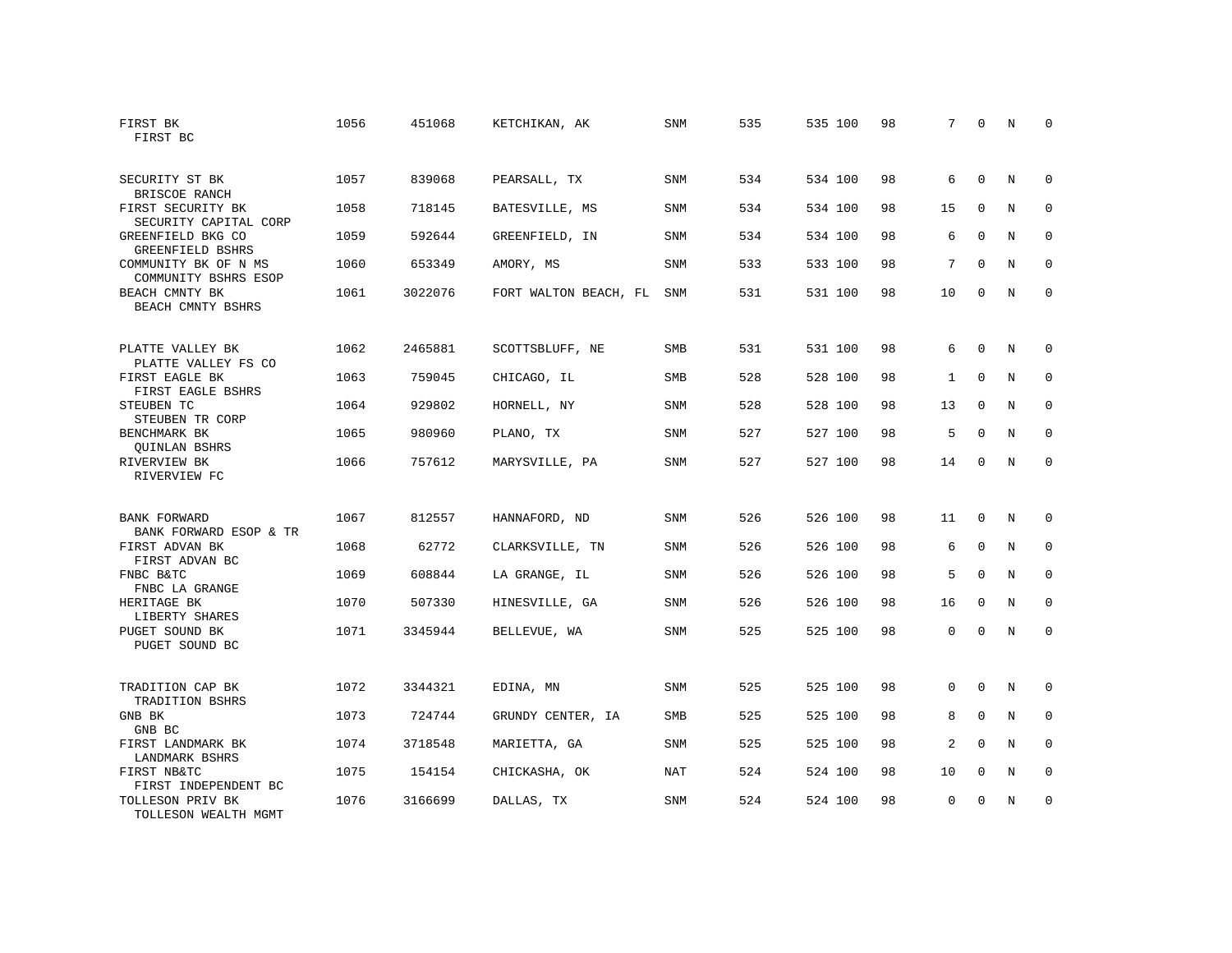| 1ST CAP BK                                    | 1077 | 3594797 | MONTEREY, CA      | <b>SNM</b> | 524 | 524 100 | 98 | 4  | $\Omega$     | N | $\Omega$     |
|-----------------------------------------------|------|---------|-------------------|------------|-----|---------|----|----|--------------|---|--------------|
| FIRST CAPITAL BK OF KY<br>FCB BANCORP         | 1078 | 2399119 | LOUISVILLE, KY    | SMB        | 523 | 523 100 | 98 | 9  | $\mathbf{0}$ | N | $\mathbf 0$  |
| CIERA BK<br>FIRST GRAHAM BC                   | 1079 | 327855  | GRAHAM, TX        | <b>SMB</b> | 522 | 522 100 | 98 | 7  | $\Omega$     | N | $\mathbf 0$  |
| VERMILLION ST BK<br>VERMILLION BSHRS          | 1080 | 208057  | VERMILLION, MN    | SNM        | 522 | 522 100 | 98 | 5  | $\Omega$     | N | $\mathbf 0$  |
| MISSION BK<br>MISSION BC                      | 1081 | 2736714 | BAKERSFIELD, CA   | SMB        | 522 | 522 100 | 98 | 6  | $\mathbf 0$  | N | $\mathbf 0$  |
| PROVIDENCE B&TC<br>PROVIDENCE FC              | 1082 | 3280625 | SOUTH HOLLAND, IL | <b>SNM</b> | 521 | 521 100 | 98 | 10 | 0            | N | 0            |
| PEOPLES BK<br>WINTER TR OF 12/3/74            | 1083 | 177957  | LAWRENCE, KS      | <b>SMB</b> | 521 | 521 100 | 98 | 12 | $\mathbf{0}$ | N | $\mathbf 0$  |
| COMMERCIAL ST BK<br>ANDREWS HC                | 1084 | 361653  | ANDREWS, TX       | <b>SNM</b> | 519 | 519 100 | 98 | 6  | $\mathbf 0$  | N | $\mathbf 0$  |
| BANK & TC                                     | 1085 | 3415454 | BRYAN, TX         | <b>SNM</b> | 519 | 519 100 | 98 | 4  | $\mathbf 0$  | N | $\mathbf{0}$ |
| FIRST NB NORTH<br>WALKER BAN CO               | 1086 | 805755  | WALKER, MN        | NAT        | 518 | 518 100 | 98 | 9  | $\Omega$     | N | $\mathbf 0$  |
| CITIZENS B&TC<br>CITIZENS BKG CORP            | 1087 | 701839  | FROSTPROOF, FL    | SNM        | 518 | 518 100 | 98 | 12 | $\mathbf 0$  | N | 0            |
| INTERNATIONAL BK OF CHICAGO<br>IBC BC         | 1088 | 2006024 | CHICAGO, IL       | SNM        | 517 | 517 100 | 98 | 6  | $\mathbf 0$  | N | 0            |
| SECURITY B&TC OF GLENCOE<br>SECURITY BSHRS CO | 1089 | 1001059 | GLENCOE, MN       | SNM        | 516 | 516 100 | 98 | 11 | $\mathbf 0$  | N | $\mathbf 0$  |
| BLUE RIDGE B&TC<br><b>BLUE RIDGE BSHRS</b>    | 1090 | 935250  | INDEPENDENCE, MO  | SNM        | 516 | 516 100 | 98 | 8  | $\mathbf 0$  | N | 0            |
| DIAMOND BK<br><b>BAINUM BANCORP</b>           | 1091 | 27847   | MURFREESBORO, AR  | SMB        | 514 | 514 100 | 98 | 12 | $\Omega$     | N | $\mathbf{0}$ |
| SUMMIT ST BK                                  | 1092 | 561574  | SANTA ROSA, CA    | SNM        | 514 | 514 100 | 98 | 4  | $\mathbf 0$  | N | $\mathbf 0$  |
| KLEBERG BK NA<br>KLEBERG & CO BKR             | 1093 | 556459  | KINGSVILLE, TX    | NAT        | 513 | 513 100 | 98 | 6  | $\Omega$     | N | $\mathbf 0$  |
| MONUMENT BK                                   | 1094 | 3336607 | BETHESDA, MD      | SNM        | 513 | 513 100 | 98 | 2  | $\Omega$     | N | $\mathbf 0$  |
| TOWN & COUNTRY BK<br>TOWN & COUNTRY BSHRS     | 1095 | 487357  | SALEM, MO         | SMB        | 513 | 513 100 | 98 | 9  | $\mathbf 0$  | N | $\mathbf 0$  |
| PIEDMONT BK<br>PIEDMONT BC                    | 1096 | 3489035 | NORCROSS, GA      | <b>SNM</b> | 513 | 513 100 | 98 | 3  | $\mathbf 0$  | N | $\mathbf 0$  |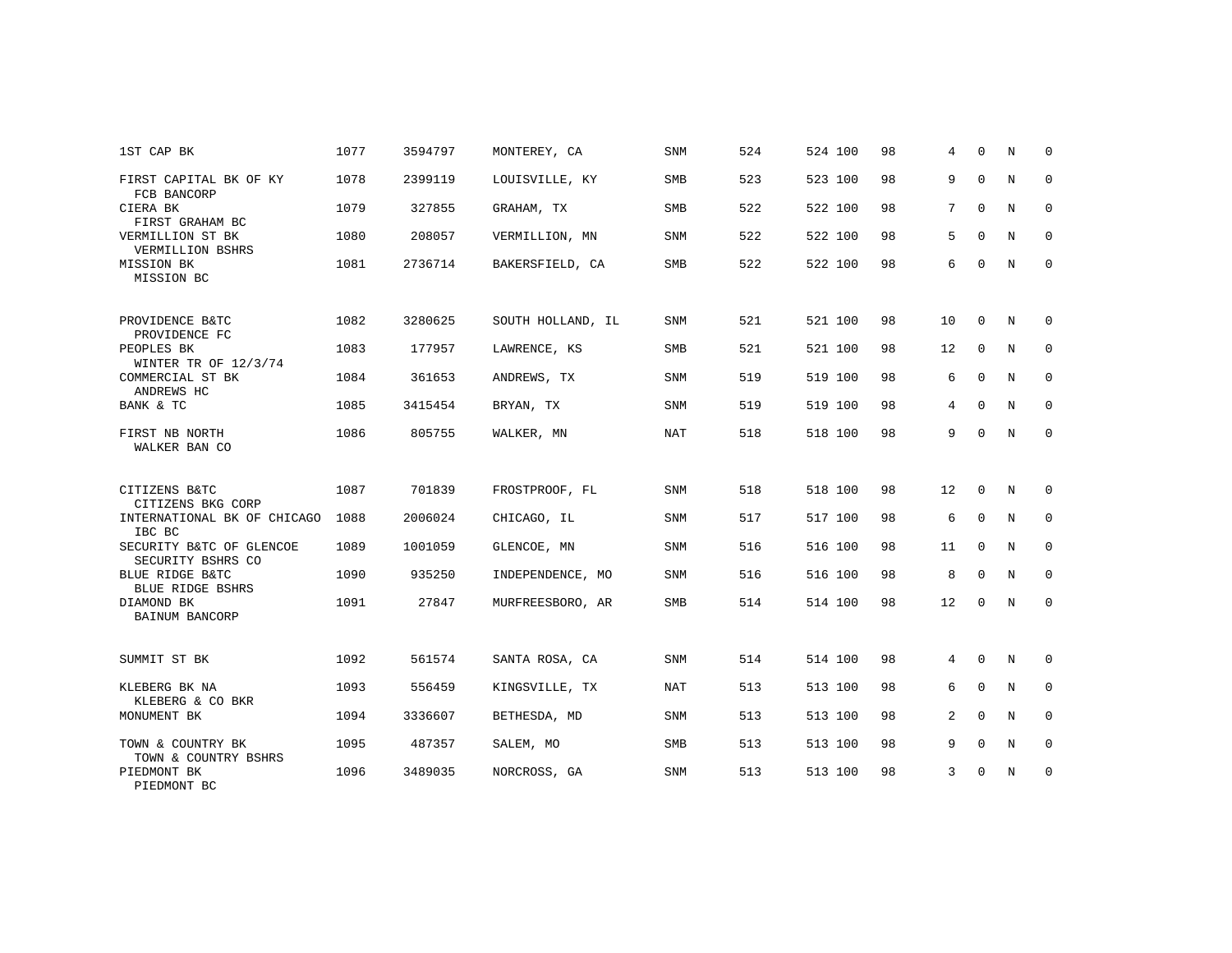| REPUBLIC BK & TR<br>IRONHORSE FNCL GRP                     | 1097 | 1198605 | NORMAN, OK          | <b>SNM</b> | 513 | 513 100 | 98 | 4              | $\Omega$    | N | $\mathbf 0$ |
|------------------------------------------------------------|------|---------|---------------------|------------|-----|---------|----|----------------|-------------|---|-------------|
| AMERASIA BK                                                | 1098 | 1169650 | FLUSHING, NY        | <b>SNM</b> | 513 | 513 100 | 98 | 2              | $\Omega$    | N | $\Omega$    |
| PORT WASHINGTON ST BK<br>PORT BSHRS                        | 1099 | 937740  | PORT WASHINGTON, WI | SNM        | 513 | 513 100 | 98 | 5              | $\Omega$    | N | $\mathbf 0$ |
| CORNERSTONE NB&TC<br>CORNERSTONE BC                        | 1100 | 2929392 | PALATINE, IL        | NAT        | 512 | 512 100 | 98 | $\overline{a}$ | $\Omega$    | N | $\Omega$    |
| BANK OF PONTIAC<br>PONTIAC BC                              | 1101 | 930442  | PONTIAC, IL         | SMB        | 511 | 511 100 | 98 | 7              | $\Omega$    | N | $\Omega$    |
| MALVERN NB<br>MNB BSHRS                                    | 1102 | 906241  | MALVERN, AR         | NAT        | 511 | 511 100 | 98 | 11             | $\mathbf 0$ | N | $\Omega$    |
| CONCORDIA B&TC<br>CONCORDIA CAP CORP                       | 1103 | 819556  | VIDALIA, LA         | <b>SNM</b> | 511 | 511 100 | 98 | 6              | $\Omega$    | N | $\Omega$    |
| PLATTE VALLEY BK OF MO<br>PLATTE CTY BSHRS                 | 1104 | 701259  | PLATTE CITY, MO     | SNM        | 510 | 510 100 | 98 | 7              | $\Omega$    | N | $\mathbf 0$ |
| CALVIN B TAYLOR BKG CO BERLI 1105<br>CALVIN B TAYLOR BSHRS |      | 39327   | BERLIN, MD          | <b>SNM</b> | 510 | 510 100 | 98 | 9              | $\Omega$    | N | $\Omega$    |
| SIGNATURE BK<br>COMMUNITY FIRST BSHRS                      | 1106 | 3350724 | FAYETTEVILLE, AR    | SNM        | 509 | 509 100 | 98 | 4              | $\Omega$    | N | $\Omega$    |
| BANK OF DELMARVA<br>DELMAR BC                              | 1107 | 885225  | SEAFORD, DE         | SNM        | 509 | 509 100 | 98 | 9              | $\Omega$    | N | $\Omega$    |
| HOMETOWN BK<br>HOMETOWN BSHRS CORP                         | 1108 | 3357910 | ROANOKE, VA         | <b>SMB</b> | 508 | 508 100 | 98 | 5              | $\Omega$    | N | $\mathbf 0$ |
| NORSTATES BK<br>NORTHERN ST FC                             | 1109 | 545042  | WAUKEGAN, IL        | <b>SNM</b> | 507 | 507 100 | 98 | 7              | $\Omega$    | N | $\Omega$    |
| FARMERS BK FRANKFORT IN<br>FARMERS BC FRANKFORT IN         | 1110 | 423449  | FRANKFORT, IN       | <b>SNM</b> | 506 | 506 100 | 98 | 9              | $\Omega$    | N | $\mathbf 0$ |
| DEERWOOD BK<br>DEERWOOD BSHRS                              | 1111 | 314257  | DEERWOOD, MN        | <b>SNM</b> | 505 | 505 100 | 98 | 11             | $\Omega$    | N | $\Omega$    |
| SIMSBURY B&TC<br>SBT BC                                    | 1112 | 2290887 | SIMSBURY, CT        | <b>SNM</b> | 505 | 505 100 | 98 | 3              | $\Omega$    | N | $\Omega$    |
| VALLEY NB<br>TULSA VALLEY BSHRS CORP                       | 1113 | 347956  | TULSA, OK           | NAT        | 505 | 505 100 | 98 | 9              | $\mathbf 0$ | N | $\mathbf 0$ |
| <b>BRICKELL BK</b>                                         | 1114 | 729132  | MIAMI, FL           | <b>SNM</b> | 504 | 504 100 | 98 | $\Omega$       | $\Omega$    | Y | 13          |
| CITIZENS BK<br>AMADOR BSHRS                                | 1115 | 1016857 | LAS CRUCES, NM      | <b>SNM</b> | 503 | 503 100 | 98 | 5              | $\Omega$    | N | $\mathbf 0$ |
| FIRST & FARMERS NB<br>ALBANY BANCORP                       | 1116 | 721949  | SOMERSET, KY        | NAT        | 503 | 503 100 | 98 | 11             | $\Omega$    | N | $\Omega$    |
| <b>BANKERS BK</b><br><b>BANKERS BC</b>                     | 1117 | 408642  | MADISON, WI         | <b>SMB</b> | 503 | 503 100 | 98 | $\Omega$       | $\Omega$    | N | $\Omega$    |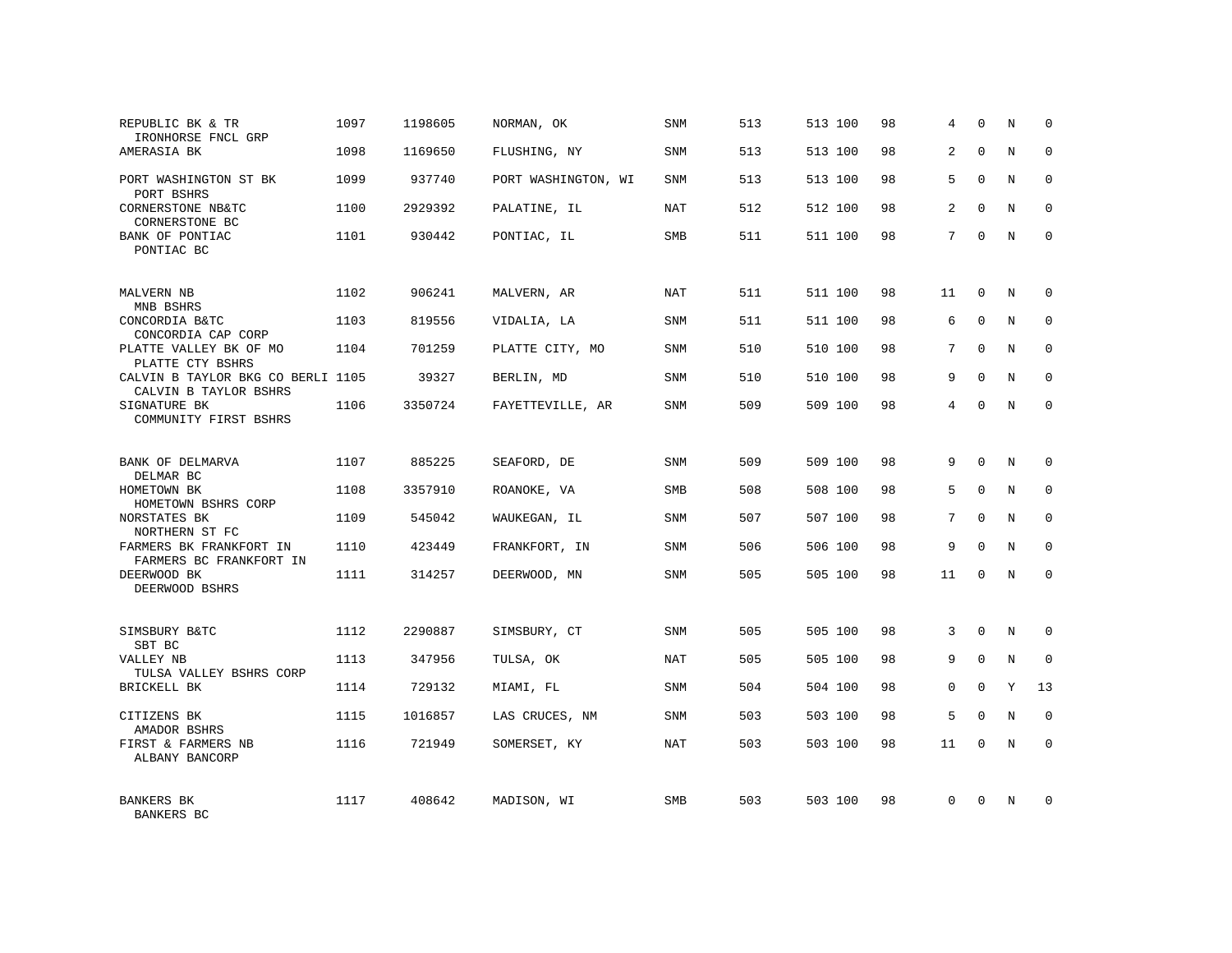| WALLIS ST BK<br>WALLIS BSHRS                                  | 1118 | 283867  | WALLIS, TX          | SNM        | 502 | 502 100 | 98 | 9  | $\Omega$     | N | $\Omega$    |
|---------------------------------------------------------------|------|---------|---------------------|------------|-----|---------|----|----|--------------|---|-------------|
| JACKSON COUNTY BK<br>BANCORP OF SOUTHERN IN                   | 1119 | 884442  | SEYMOUR, IN         | SNM        | 500 | 500 100 | 98 | 8  | $\Omega$     | N | $\mathbf 0$ |
| CROWN BK                                                      | 1120 | 2686211 | OCEAN CITY, NJ      | SNM        | 500 | 500 100 | 98 | 15 | $\mathbf 0$  | N | $\mathbf 0$ |
| STATE BK<br>FENTURA FNCL                                      | 1121 | 602048  | FENTON, MI          | <b>SNM</b> | 500 | 500 100 | 98 | 7  | $\mathbf 0$  | N | $\mathbf 0$ |
| FIRST SCTY B&TC                                               | 1122 | 894544  | CHARLES CITY, IA    | SNM        | 499 | 499 100 | 98 | 15 | 0            | N | 0           |
| CEDAR VALLEY BSHRS<br>FIRST CMRL BK USA                       | 1123 | 2332910 | ALHAMBRA, CA        | <b>SNM</b> | 499 | 499 100 | 98 | 6  | $\Omega$     | N | 7           |
| NORTHWEST BK<br>GMY LLC                                       | 1124 | 3678857 | BOISE, ID           | SNM        | 498 | 498 100 | 98 | 3  | $\Omega$     | N | $\mathbf 0$ |
| FIRST ST BK MIDDLEBURY<br>CRYSTAL VALLEY FC                   | 1125 | 967046  | MIDDLEBURY, IN      | <b>SNM</b> | 498 | 498 100 | 98 | 6  | $\mathbf 0$  | N | 0           |
| NORTHUMBERLAND NB<br>NORTHUMBERLAND BC                        | 1126 | 70414   | NORTHUMBERLAND, PA  | NAT        | 498 | 498 100 | 98 | 6  | $\mathbf 0$  | N | $\Omega$    |
|                                                               |      |         |                     |            |     |         |    |    |              |   |             |
| SAN DIEGO PRIV BK<br>PRIVATE BC OF AMER                       | 1127 | 3545258 | CORONADO, CA        | SNM        | 498 | 498 100 | 98 | 3  | $\mathbf 0$  | N | $\mathbf 0$ |
| SYNERGY BK<br>SYNERGY BSHRS                                   | 1128 | 2748502 | HOUMA, LA           | <b>SNM</b> | 498 | 498 100 | 98 | 4  | $\mathbf 0$  | N | $\mathbf 0$ |
| HIGHLAND BK                                                   | 1129 | 764058  | SAINT MICHAEL, MN   | SNM        | 498 | 498 100 | 98 | 4  | $\mathbf 0$  | N | $\mathbf 0$ |
| HIGHLAND BSHRS<br>FIRST NB                                    | 1130 | 18050   | BASTROP, TX         | NAT        | 498 | 498 100 | 98 | 5  | $\mathbf{0}$ | N | 0           |
| BASTROP BSHRS<br>FIRST NB IN STAUNTON<br>FIRST STAUNTON BSHRS | 1131 | 126740  | STAUNTON, IL        | NAT        | 497 | 497 100 | 98 | 8  | $\Omega$     | N | $\mathbf 0$ |
|                                                               |      |         |                     |            |     |         |    |    |              |   |             |
| VANTAGE BK TX<br>VANTAGE BC                                   | 1132 | 26765   | SAN ANTONIO, TX     | <b>SMB</b> | 497 | 497 100 | 98 | 5  | $\mathbf 0$  | N | 0           |
| OLD FT BKG CO<br>OLD FT BKG CO ESOP                           | 1133 | 564324  | OLD FORT, OH        | SNM        | 496 | 496 100 | 98 | 8  | 0            | N | 0           |
| FAIRFIELD NB<br>FAIRFIELD BSHRS                               | 1134 | 640246  | FAIRFIELD, IL       | <b>NAT</b> | 496 | 496 100 | 98 | 2  | $\Omega$     | N | $\mathbf 0$ |
| CITY NB<br>SULPHUR SPRINGS BSHRS                              | 1135 | 596062  | SULPHUR SPRINGS, TX | NAT        | 496 | 496 100 | 98 | 8  | $\mathbf 0$  | N | 0           |
| INTERNATIONAL BK OF CMRC<br>INTERNATIONAL BSHRS CORP          | 1136 | 382069  | ZAPATA, TX          | SNM        | 495 | 495 100 | 98 | 12 | $\mathbf 0$  | N | $\mathbf 0$ |
| STEPHENSON NB&TC                                              | 1137 | 598048  | MARINETTE, WI       | NAT        | 495 | 495 100 | 98 | 6  | $\Omega$     | N | 0           |
| STEPHENSON NAT BC<br>JONESTOWN B&TC                           | 1138 | 653611  | JONESTOWN, PA       | SNM        | 495 | 495 100 | 98 | 11 | 0            | N | $\mathbf 0$ |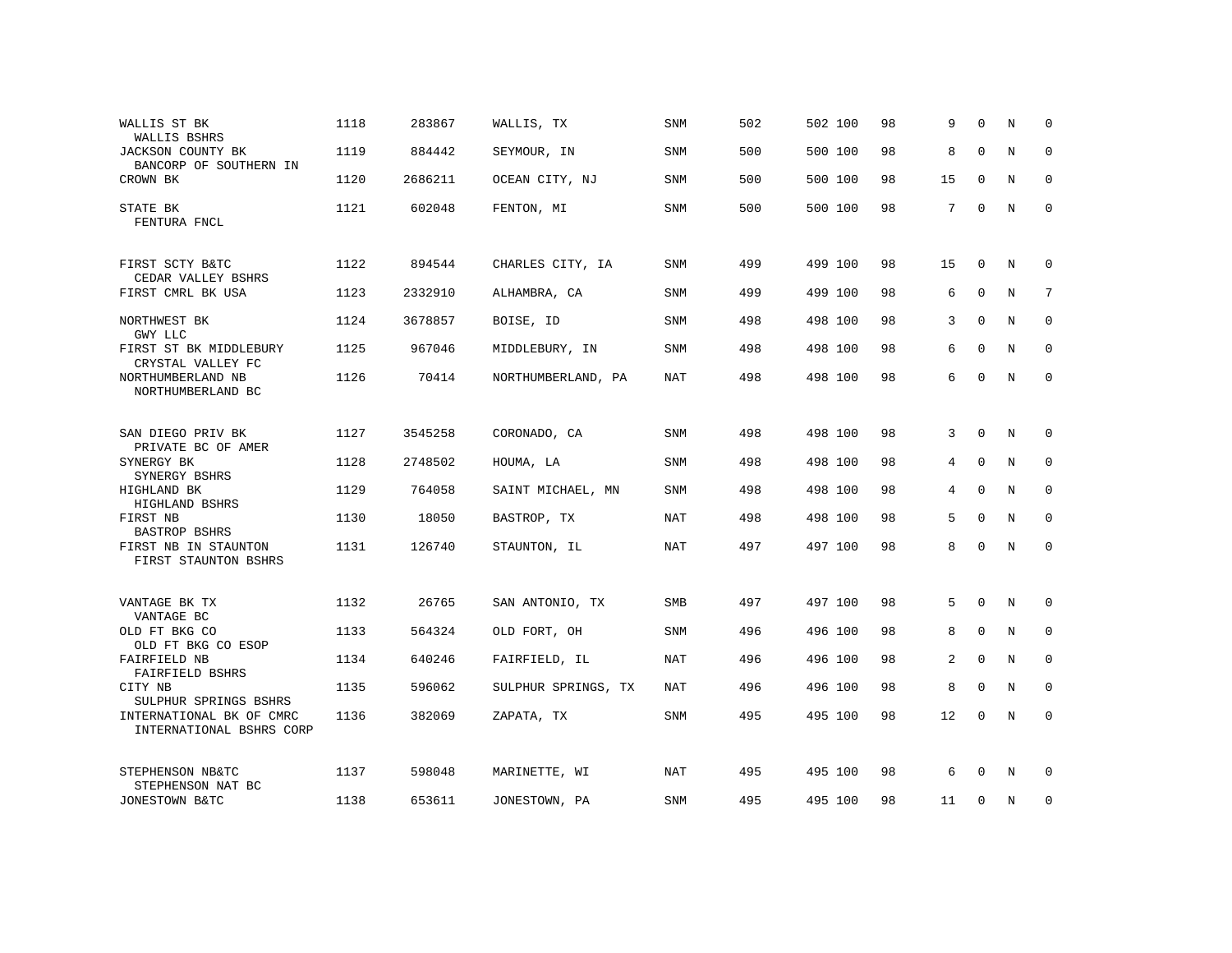| FREEDOM BK OF VIRGINIA                             | 1139 | 3019982 | FAIRFAX, VA        | SMB        | 494 | 494 100 | 98 | 2            | 0            | N           | 0            |
|----------------------------------------------------|------|---------|--------------------|------------|-----|---------|----|--------------|--------------|-------------|--------------|
| KILLBUCK SVGS BK CO<br>KILLBUCK BSHRS              | 1140 | 1017425 | KILLBUCK, OH       | SMB        | 494 | 494 100 | 98 | 9            | $\mathbf 0$  | $\mathbf N$ | $\mathbf 0$  |
| UNITED S BK<br>UNISOUTH                            | 1141 | 327435  | UMATILLA, FL       | SNM        | 493 | 493 100 | 98 | 12           | $\Omega$     | N           | $\Omega$     |
| CORNHUSKER BK                                      | 1142 | 544652  | LINCOLN, NE        | SMB        | 492 | 492 100 | 98 | 8            | $\mathbf 0$  | N           | $\mathbf 0$  |
| CORNHUSKER GROWTH CORP<br>FIRST NB<br>WAUPACA BC   | 1143 | 466642  | WAUPACA, WI        | NAT        | 492 | 492 100 | 98 | 8            | $\mathbf{0}$ | N           | 0            |
| ROUND TOP ST BK<br>ROUND TOP BSHRS                 | 1144 | 665865  | ROUND TOP, TX      | SNM        | 492 | 492 100 | 98 | 5            | $\mathbf 0$  | N           | 0            |
| FIRST GREEN BK<br>FIRST GREEN BC                   | 1145 | 3900950 | MOUNT DORA, FL     | SNM        | 491 | 491 100 | 98 | 5            | $\Omega$     | N           | $\mathbf 0$  |
| FARMERS B&TC<br>FARMERS BANCORP                    | 1146 | 33147   | BLYTHEVILLE, AR    | SMB        | 491 | 491 100 | 98 | 8            | $\Omega$     | N           | $\mathbf 0$  |
| OXFORD B&T<br>OXFORD FC                            | 1147 | 647432  | OAK BROOK, IL      | SNM        | 491 | 491 100 | 98 | 7            | $\mathbf{0}$ | N           | $\mathbf 0$  |
| FIRST NB&TC OF ARDMORE<br>FIRST NAT CORP           | 1148 | 984258  | ARDMORE, OK        | <b>NAT</b> | 491 | 491 100 | 98 | 9            | $\mathbf 0$  | N           | $\mathbf 0$  |
| SECURITY BK<br>PAWNEE HC                           | 1149 | 516855  | TULSA, OK          | SMB        | 490 | 490 100 | 98 | $\Omega$     | $\Omega$     | N           | $\mathbf{0}$ |
| GENESEE REGIONAL BK<br>GREATER ROCHESTER BC        | 1150 | 852704  | ROCHESTER, NY      | SNM        | 490 | 490 100 | 98 | 2            | $\Omega$     | N           | $\mathbf 0$  |
| CATSKILL HUDSON BK<br>CATSKILL HUDSON BC           | 1151 | 2132594 | MONTICELLO, NY     | SNM        | 490 | 490 100 | 98 | 11           | $\mathbf 0$  | N           | $\mathbf{0}$ |
| CONVERSE CTY BK<br>CONVERSE CTY CAP CORP           | 1152 | 72258   | DOUGLAS, WY        | SNM        | 490 | 490 100 | 98 | 2            | $\mathbf 0$  | N           | $\mathbf 0$  |
| COMMERCEWEST BK                                    | 1153 | 3052813 | IRVINE, CA         | SMB        | 489 | 489 100 | 98 | 2            | $\Omega$     | N           | $\mathbf 0$  |
| FIRST CR BK                                        | 1154 | 5069    | WEST HOLLYWOOD, CA | SNM        | 489 | 489 100 | 98 | $\mathbf{1}$ | $\Omega$     | N           | $\mathbf 0$  |
| DAIRY ST BK<br>DAIRY ST BC                         | 1155 | 57451   | RICE LAKE, WI      | SNM        | 489 | 489 100 | 98 | 11           | $\mathbf 0$  | N           | $\mathbf 0$  |
| FIRST COUNTY BK<br>FIRST CO BANCORP                | 1156 | 327949  | NEW BADEN, IL      | SNM        | 489 | 489 100 | 98 | 6            | $\mathbf{0}$ | $\mathbf N$ | $\mathbf 0$  |
| FIRST HOPE BK A NAT BKG ASSN 1157<br>FIRST HOPE BC |      | 434203  | HOPE, NJ           | NAT        | 489 | 489 100 | 98 | 5            | $\Omega$     | N           | $\Omega$     |
| FIRST NB OF ALBANY BRECKENRI 1158<br>ALBANY BSHRS  |      | 340751  | ALBANY, TX         | NAT        | 489 | 489 100 | 98 | 3            | $\Omega$     | N           | $\mathbf 0$  |
| CITIZENS ST BK OF NEW CASTLE 1159<br>TOWN FC       |      | 1000641 | NEW CASTLE, IN     | SNM        | 488 | 488 100 | 98 | 13           | $\Omega$     | N           | $\mathbf 0$  |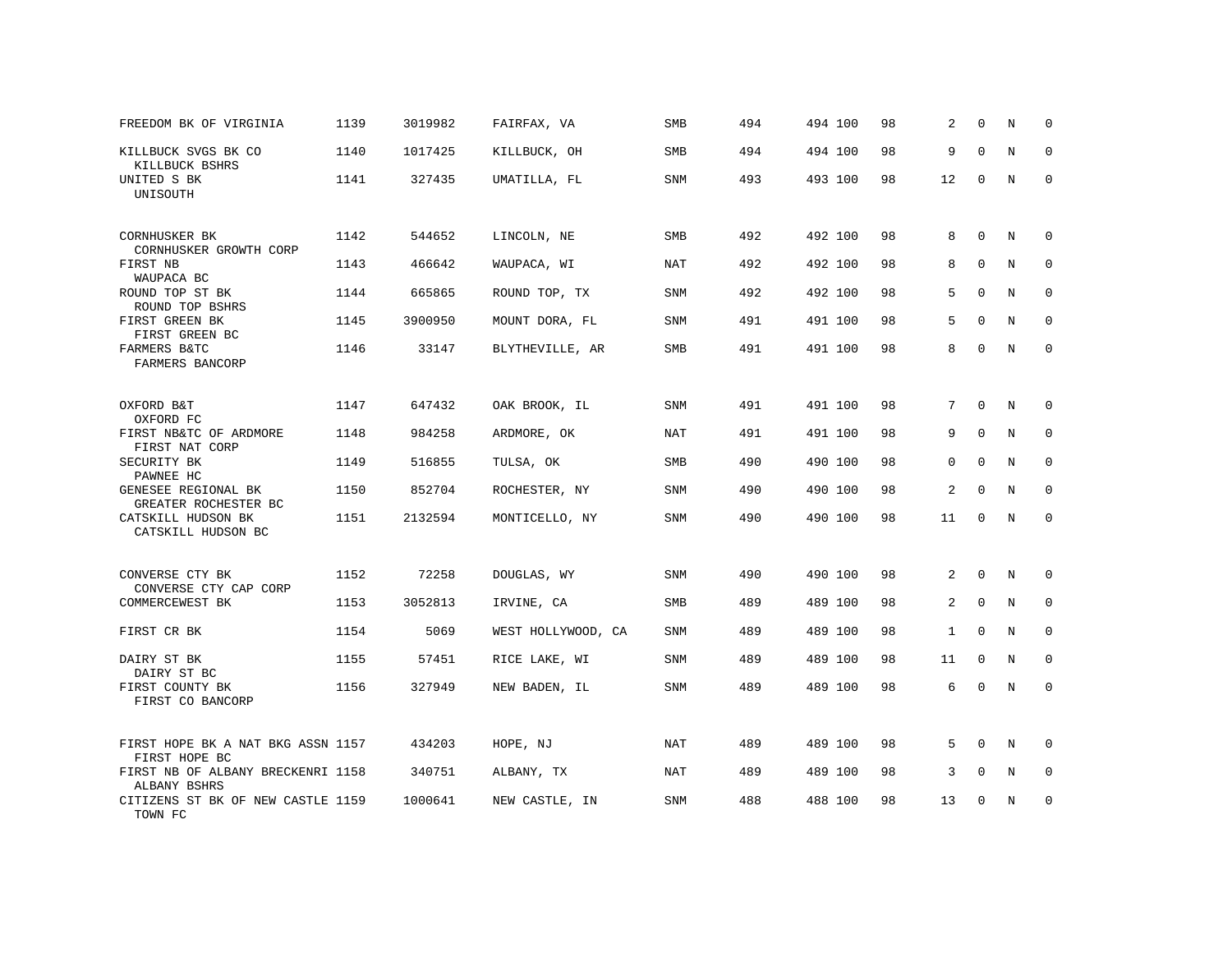| FIRST AMER B&TC<br>FIRST AMER BC                 | 1160 | 921039  | ATHENS, GA          | SNM        | 487 | 487 100 | 98 | 5            | $\Omega$    | N | 0            |
|--------------------------------------------------|------|---------|---------------------|------------|-----|---------|----|--------------|-------------|---|--------------|
| TEXAS NB<br>TEXAS NAT BC                         | 1161 | 739355  | JACKSONVILLE, TX    | <b>NAT</b> | 486 | 486 100 | 98 | 5            | $\Omega$    | N | $\Omega$     |
| GBC INTL BK<br>GBC HOLD                          | 1162 | 972769  | LOS ANGELES, CA     | SNM        | 485 | 485 100 | 98 | 7            | $\Omega$    | N | $\mathbf 0$  |
| CONTINENTAL NB<br>CONTINENTAL BC                 | 1163 | 837037  | MIAMI, FL           | NAT        | 485 | 485 100 | 98 | 5            | $\Omega$    | N | $\mathbf 0$  |
| FIRST NB OF MIDDLE TN<br>FIRST MCMINNVILLE CORP  | 1164 | 87234   | MC MINNVILLE, TN    | NAT        | 485 | 485 100 | 98 | 5            | $\Omega$    | N | $\mathbf 0$  |
| FIRST ST B&TC<br>MURPHY-PAYNE INV                | 1165 | 1012251 | CARTHAGE, TX        | SNM        | 485 | 485 100 | 98 | 0            | $\Omega$    | N | $\mathbf 0$  |
| PREMIER BUS BK<br>PBB BC                         | 1166 | 3459346 | LOS ANGELES, CA     | SNM        | 484 | 484 100 | 98 | 5            | $\Omega$    | N | $\Omega$     |
| ITASCA B&TC<br>ITASCA BC                         | 1167 | 812436  | ITASCA, IL          | SNM        | 484 | 484 100 | 98 | $\mathbf{1}$ | $\mathbf 0$ | N | $\Omega$     |
| 1ST COLONIAL CMNTY BK<br>1ST COLONIAL BC         | 1168 | 2920773 | COLLINGSWOOD, NJ    | SNM        | 482 | 482 100 | 98 | $\mathbf{1}$ | $\Omega$    | N | $\mathbf 0$  |
| BANK OF WI DELLS<br>DELLS BSHRS                  | 1169 | 894348  | WISCONSIN DELLS, WI | SNM        | 482 | 482 100 | 98 | 2            | $\mathbf 0$ | N | $\mathbf 0$  |
| GRANDSOUTH BK<br>GRANDSOUTH BC                   | 1170 | 2728661 | GREENVILLE, SC      | SNM        | 482 | 482 100 | 98 | 5            | $\Omega$    | N | $\Omega$     |
| JEFF BK<br>JEFFERSONVILLE BC                     | 1171 | 306908  | JEFFERSONVILLE, NY  | SNM        | 481 | 481 100 | 98 | 12           | $\mathbf 0$ | N | $\Omega$     |
| ROCKY MNT BK<br>HEARTLAND FNCL USA               | 1172 | 663058  | BILLINGS, MT        | <b>SNM</b> | 481 | 481 100 | 98 | 9            | $\mathbf 0$ | N | $\mathbf 0$  |
| SPRINGFIELD FIRST CMNTY BK<br>SPRINGFIELD BSHRS  | 1173 | 3804535 | SPRINGFIELD, MO     | <b>SNM</b> | 481 | 481 100 | 98 | $\Omega$     | $\Omega$    | N | $\Omega$     |
| FIRST CMNTY BK OF TN<br>FIRST CMNTY BC           | 1174 | 1188772 | SHELBYVILLE, TN     | SNM        | 480 | 480 100 | 98 | 4            | $\mathbf 0$ | N | $\mathbf 0$  |
| FINANCIAL FED BK<br>FINANCIAL FEDCORP            | 1175 | 590976  | MEMPHIS, TN         | <b>SMB</b> | 478 | 478 100 | 98 | $\Omega$     | $\Omega$    | N | $\mathbf{0}$ |
| PEOPLES BK CO<br>PEOPLES HC                      | 1176 | 702911  | COLDWATER, OH       | SNM        | 476 | 476 100 | 98 | 6            | $\mathbf 0$ | N | $\mathbf 0$  |
| FIRST NB OF MIFFLINTOWN<br>FIRST CMNTY FNCL CORP | 1177 | 212018  | MIFFLINTOWN, PA     | NAT        | 476 | 476 100 | 98 | 10           | 0           | N | $\mathbf 0$  |
| WESTERN STS BK<br>FIRST EXPRESS                  | 1178 | 3445460 | LARAMIE, WY         | <b>SNM</b> | 475 | 475 100 | 98 | 13           | $\Omega$    | N | $\mathbf 0$  |
| FIRST NB FOX VALLEY<br>FIRST MENASHA BSHRS       | 1179 | 675949  | NEENAH, WI          | NAT        | 475 | 475 100 | 98 | 4            | $\mathbf 0$ | N | 0            |
| RICHWOOD BKG CO<br>RICHWOOD BSHRS                | 1180 | 150727  | RICHWOOD, OH        | <b>SMB</b> | 475 | 475 100 | 98 | 5            | $\Omega$    | N | $\mathbf 0$  |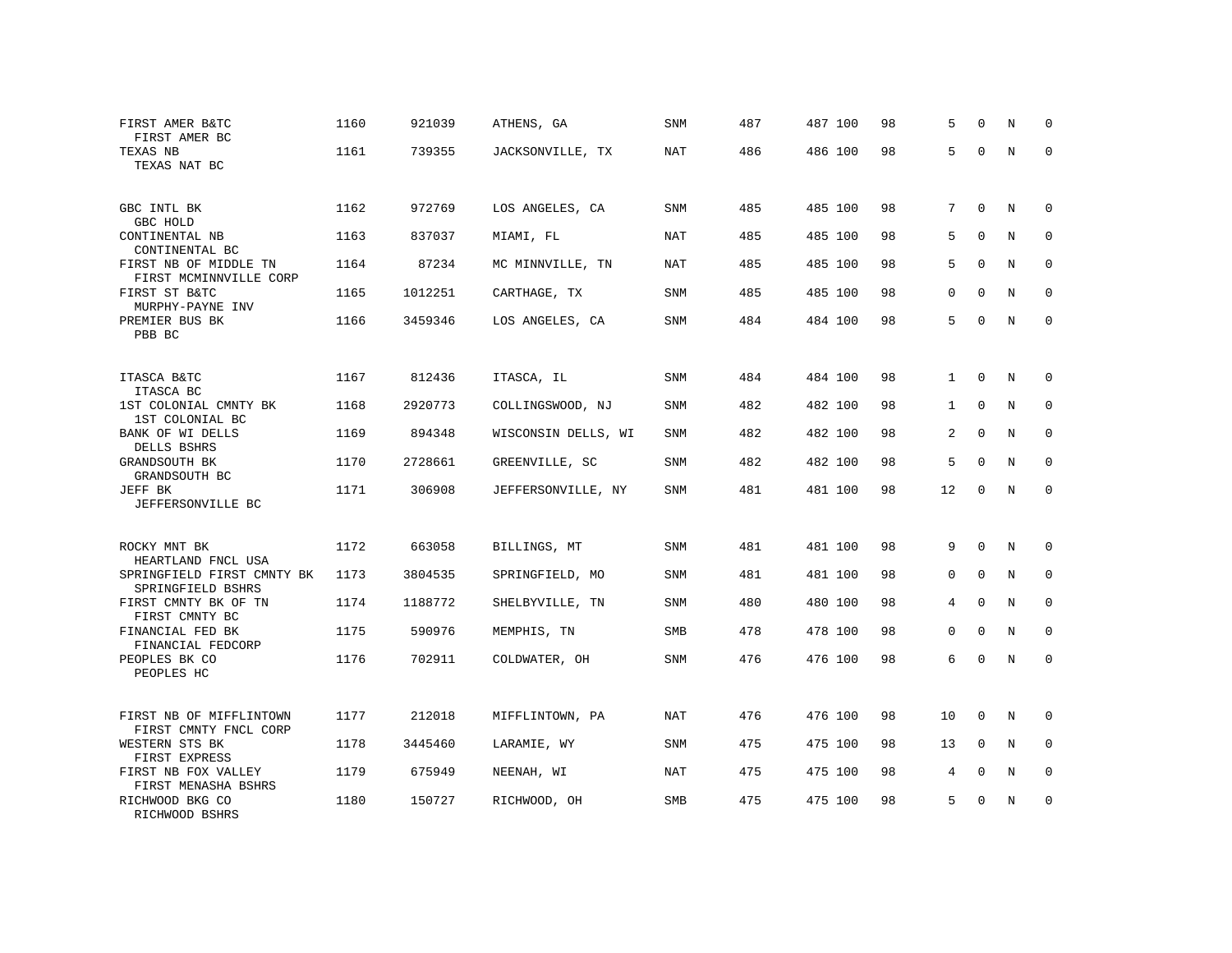| PEGASUS BK                                     | 1181 | 3465392 | DALLAS, TX       | SNM        | 475 | 475 100 | 98 | 1              | 0            | N       | 0           |
|------------------------------------------------|------|---------|------------------|------------|-----|---------|----|----------------|--------------|---------|-------------|
|                                                |      |         |                  |            |     |         |    |                |              |         |             |
| CAPSTONE BK<br>CAPSTONE BSHRS                  | 1182 | 450034  | TUSCALOOSA, AL   | <b>SNM</b> | 475 | 475 100 | 98 | 7              | $\Omega$     | N       | $\mathbf 0$ |
| REGAL BK                                       | 1183 | 3650563 | LIVINGSTON, NJ   | SNM        | 475 | 475 100 | 98 | 8              | $\mathbf 0$  | Ν       | 0           |
| UNION ST BK<br>UNION ST BSHRS                  | 1184 | 452850  | FLORENCE, TX     | SNM        | 474 | 474 100 | 98 | 7              | $\Omega$     | N       | $\mathbf 0$ |
| FARMERS NB OF DANVILLE<br>BOYLE BANCORP        | 1185 | 785147  | DANVILLE, KY     | <b>NAT</b> | 474 | 474 100 | 98 | 10             | $\Omega$     | N       | $\mathbf 0$ |
| FNB CMNTY BK<br>FIRST MIDWEST ACQUISITION CORP | 1186 | 839255  | MIDWEST CITY, OK | SMB        | 473 | 473 100 | 98 | 7              | $\mathbf{0}$ | N       | $\mathbf 0$ |
|                                                |      |         |                  |            |     |         |    |                |              |         |             |
| FIRST BK OF MO<br>VALLEY VIEW BSHRS            | 1187 | 954457  | GLADSTONE, MO    | <b>SNM</b> | 473 | 473 100 | 98 | 8              | $\Omega$     | N       | $\mathbf 0$ |
| CUSB BK<br>HOW-WIN DEV CO                      | 1188 | 900146  | CRESCO, IA       | SMB        | 473 | 473 100 | 98 | 4              | $\mathbf{0}$ | $\rm N$ | $\mathbf 0$ |
| COMMUNITY FIRST B&TC<br>COMMUNITY FIRST        | 1189 | 2810007 | COLUMBIA, TN     | SNM        | 472 | 472 100 | 98 | 7              | $\Omega$     | N       | $\mathbf 0$ |
| FIRST ST BK NE<br>FIRST ST HOLD CO             | 1190 | 499453  | LINCOLN, NE      | <b>SMB</b> | 472 | 472 100 | 98 | 14             | $\Omega$     | N       | $\mathbf 0$ |
| BRANNEN BK<br>BRANNEN BK OF FL                 | 1191 | 760331  | INVERNESS, FL    | <b>SNM</b> | 472 | 472 100 | 98 | 11             | $\Omega$     | N       | $\Omega$    |
|                                                |      |         |                  |            |     |         |    |                |              |         |             |
| COMMERCE ST BK<br>COMMERCE FNCL HOLDS          | 1192 | 3366239 | WEST BEND, WI    | SNM        | 471 | 471 100 | 98 | 3              | $\Omega$     | N       | $\mathbf 0$ |
| LEDYARD NB<br>LEDYARD FNCL GRP                 | 1193 | 1863097 | NORWICH, VT      | NAT        | 471 | 471 100 | 98 | 8              | $\mathbf{0}$ | N       | $\mathbf 0$ |
| FIRST NB OF DURANGO<br>FIRST BC                | 1194 | 68859   | DURANGO, CO      | <b>NAT</b> | 470 | 470 100 | 98 | 4              | $\mathbf 0$  | N       | 0           |
| WEST GATE BK<br>WEST GATE BSHRS                | 1195 | 207050  | LINCOLN, NE      | SNM        | 470 | 470 100 | 98 | 6              | $\mathbf{0}$ | N       | $\mathbf 0$ |
| OUEENSTOWN BK OF MD<br>QUEENSTOWN BC OF MD     | 1196 | 429021  | OUEENSTOWN, MD   | <b>SNM</b> | 470 | 470 100 | 98 | 7              | $\Omega$     | N       | $\mathbf 0$ |
|                                                |      |         |                  |            |     |         |    |                |              |         |             |
| COMMUNITY FIRST BK<br>COMMUNITY FIRST BSHRS    | 1197 | 2619732 | HARRISON, AR     | SNM        | 469 | 469 100 | 98 | 4              | $\mathbf 0$  | N       | $\mathbf 0$ |
| FIRST OKLAHOMA BK<br>FIRST OK HOLD             | 1198 | 75259   | JENKS, OK        | <b>SNM</b> | 469 | 469 100 | 99 | $\overline{a}$ | $\mathbf 0$  | N       | $\mathbf 0$ |
| PACIFIC ENT BK<br>PACIFIC ENT BC               | 1199 | 3490871 | IRVINE, CA       | SMB        | 468 | 468 100 | 99 | 0              | $\mathbf 0$  | N       | 0           |
| GA BKG CO<br>GEORGIA BKG CO                    | 1200 | 3016347 | ATLANTA, GA      | SNM        | 467 | 467 100 | 99 | $\mathbf{1}$   | $\mathbf 0$  | N       | $\mathbf 0$ |
| FIRST NB OF SCOTIA<br><b>GLENVILLE BHC</b>     | 1201 | 472616  | SCOTIA, NY       | <b>NAT</b> | 467 | 467 100 | 99 | 9              | $\Omega$     | N       | $\mathbf 0$ |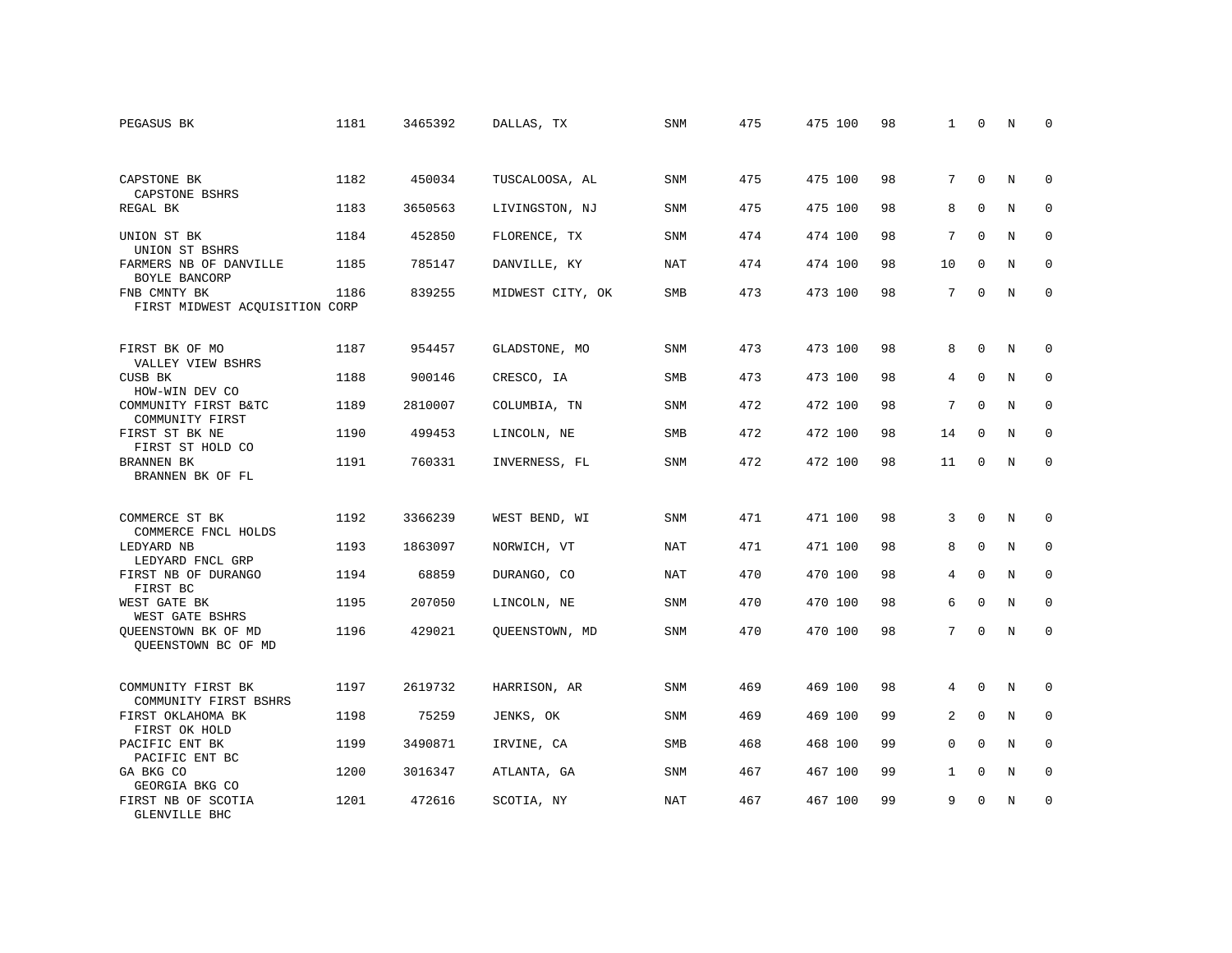| OAKSTAR BK                                                          | 1202 | 3374412 | SPRINGFIELD, MO     | SMB        | 467 | 467 100 | 99 | 2              | $\mathbf 0$  | N | $\mathbf 0$  |
|---------------------------------------------------------------------|------|---------|---------------------|------------|-----|---------|----|----------------|--------------|---|--------------|
| OAKSTAR BSHRS<br>CBT BK                                             | 1203 | 975911  | CLEARFIELD, PA      | SNM        | 467 | 467 100 | 99 | 11             | $\mathbf 0$  | N | $\mathbf 0$  |
| CBT FNCL CORP<br>FIRST ST BK OF BLAKELY                             | 1204 | 5135    | BLAKELY, GA         | SNM        | 467 | 467 100 | 99 | 6              | $\Omega$     | N | $\mathbf 0$  |
| FIRST ST BSHRS OF BLAKELY<br>UNITED B&TC<br>FARMERS CAPITAL BK CORP | 1205 | 479914  | VERSAILLES, KY      | <b>SNM</b> | 467 | 467 100 | 99 | 12             | $\mathbf 0$  | N | $\mathbf 0$  |
| BANCO DO BRASIL AMERS                                               | 1206 | 110936  | MIAMI, FL           | SNM        | 466 | 466 100 | 99 | $\overline{a}$ | $\mathbf 0$  | N | 100          |
|                                                                     |      |         |                     |            |     |         |    |                |              |   |              |
| ARTHUR ST BK<br>JCO VENTURES LLC                                    | 1207 | 591320  | UNION, SC           | SNM        | 466 | 466 100 | 99 | 68             | $\mathbf 0$  | N | $\mathbf 0$  |
| ARTHUR ST BK<br>HAO MGMT CO LLC                                     | 1207 | 591320  | UNION, SC           | <b>SNM</b> |     |         |    |                |              |   |              |
| ARTHUR ST BK<br>FOJ MGMT CO LLC                                     | 1207 | 591320  | UNION, SC           | SNM        |     |         |    |                |              |   |              |
| ARTHUR ST BK                                                        | 1207 | 591320  | UNION, SC           | <b>SNM</b> |     |         |    |                |              |   |              |
| MONONA ST BK<br>MONONA BSHRS                                        | 1208 | 1872996 | MONONA, WI          | <b>SNM</b> | 466 | 466 100 | 99 | $\mathbf{3}$   | $\mathbf 0$  | N | $\Omega$     |
| CCB CMNTY BK                                                        | 1209 | 655839  | ANDALUSIA, AL       | SNM        | 464 | 464 100 | 99 | 3              | $\Omega$     | N | $\mathbf 0$  |
| SOUTHERN NAT CORP<br>BANK OF LANCASTER                              | 1210 | 34425   | KILMARNOCK, VA      | <b>SMB</b> | 464 | 464 100 | 99 | 10             | $\mathbf 0$  | N | $\mathbf 0$  |
| BAY BK OF VA<br>BNA BK                                              | 1211 | 916745  | NEW ALBANY, MS      | SNM        | 464 | 464 100 | 99 | 5              | $\mathbf{0}$ | N | $\mathbf 0$  |
| BNA BSHRS<br>AMERICAN RIVIERA BK                                    | 1212 | 3388482 | SANTA BARBARA, CA   | <b>SNM</b> | 464 | 464 100 | 99 | 2              | $\mathbf{0}$ | N | $\mathbf 0$  |
| HNB NB                                                              | 1213 | 908553  | HANNIBAL, MO        | NAT        | 463 | 463 100 | 99 | 13             | $\mathbf{0}$ | N | $\mathbf{0}$ |
|                                                                     |      |         |                     |            |     |         |    |                |              |   |              |
| CENTRIC BK<br>CENTRIC FNCL CORP                                     | 1214 | 411512  | HARRISBURG, PA      | <b>SNM</b> | 463 | 463 100 | 99 | 3              | $\Omega$     | N | $\mathbf 0$  |
| LANDMARK BK NA<br>GIANT HOLD                                        | 1215 | 2721765 | FORT LAUDERDALE, FL | NAT        | 463 | 463 100 | 99 | 5              | $\mathbf 0$  | Ν | 0            |
| FARMERS & MRCH BK<br>FMB BKG CORP                                   | 1216 | 271631  | MONTICELLO, FL      | SNM        | 463 | 463 100 | 99 | 5              | $\mathbf{0}$ | N | $\mathbf 0$  |
| PEOPLES BK<br>PEOPLES BC                                            | 1217 | 998844  | ROCK VALLEY, IA     | SNM        | 463 | 463 100 | 99 | 6              | $\mathbf 0$  | N | 0            |
| PACIFIC NB                                                          | 1218 | 577137  | MIAMI, FL           | NAT        | 463 | 463 100 | 99 | $\mathbf{1}$   | $\mathbf 0$  | N | $\mathbf 0$  |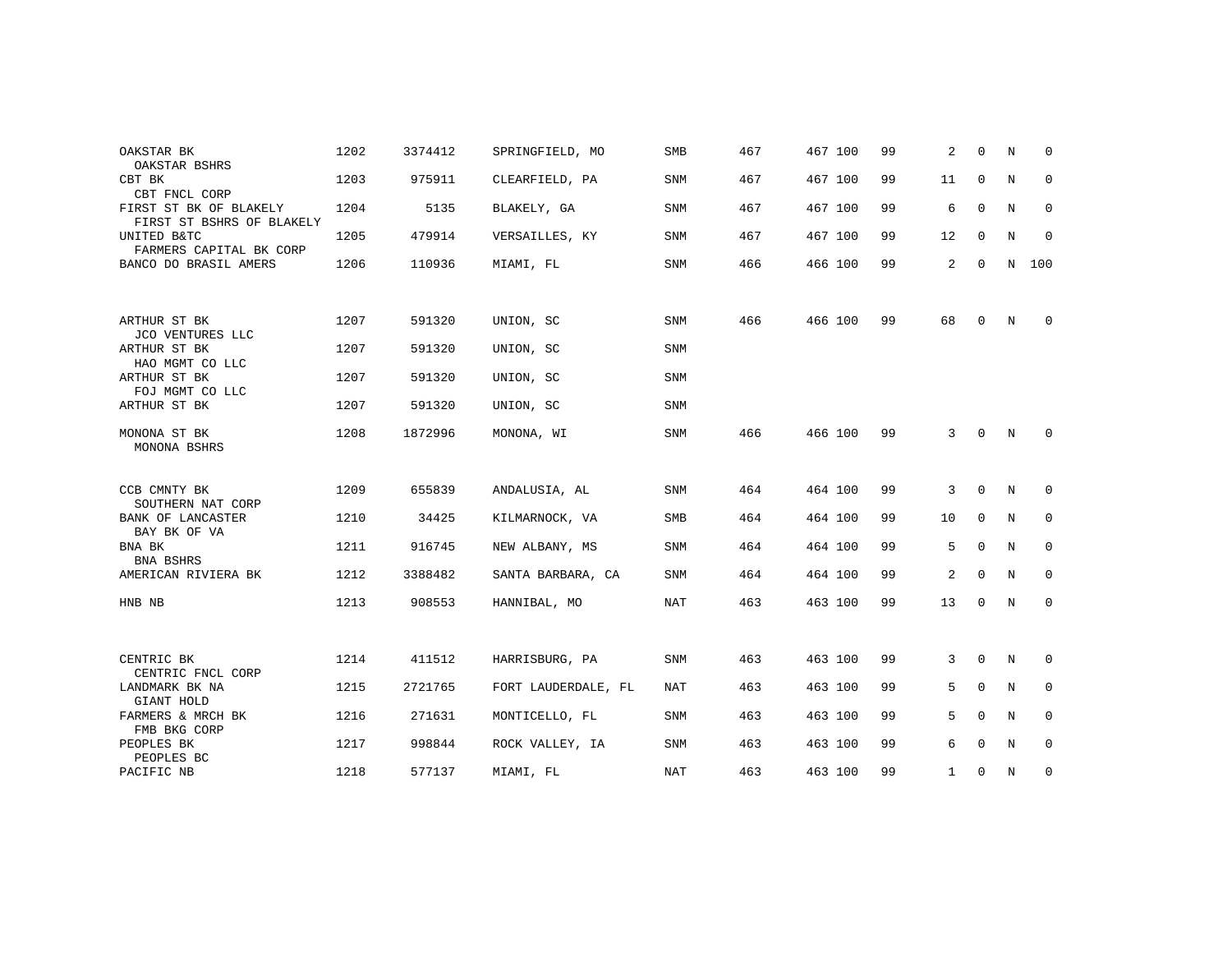| EDMONTON ST BK<br>EDMONTON BSHRS                 | 1219 | 845247  | GLASGOW, KY       | <b>SNM</b> | 462 | 462 100 | 99 | 12             | $\mathbf 0$  | N           | $\mathbf 0$ |
|--------------------------------------------------|------|---------|-------------------|------------|-----|---------|----|----------------|--------------|-------------|-------------|
| FIRST BK<br>FIRST SW CORP                        | 1220 | 875936  | MCCOMB, MS        | <b>SNM</b> | 462 | 462 100 | 99 | 12             | $\mathbf 0$  | N           | $\Omega$    |
| FIRST SOUTH BK<br>HARDEMAN COUNTY INVESTMENT     | 1221 | 327453  | JACKSON, TN       | SNM        | 462 | 462 100 | 99 | 10             | $\mathbf 0$  | N           | $\mathbf 0$ |
| <b>GREATER HUDSON BK</b>                         | 1222 | 3086256 | BARDONIA, NY      | <b>SNM</b> | 460 | 460 100 | 99 | $\overline{4}$ | $\Omega$     | N           | $\Omega$    |
| MIDWEST RGNL BK<br>MIDWEST RGNL BC               | 1223 | 691958  | FESTUS, MO        | SNM        | 458 | 458 100 | 99 | $\overline{a}$ | $\Omega$     | N           | $\mathbf 0$ |
| BANK OF FAYETTE CTY                              | 1224 | 466754  | PIPERTON, TN      | SMB        | 458 | 458 100 | 99 | 9              | $\Omega$     | N           | $\Omega$    |
| MOSCOW BSHRS<br>POINTBANK<br>PILOT POINT BC ESOP | 1225 | 844567  | PILOT POINT, TX   | <b>SMB</b> | 457 | 457 100 | 99 | 8              | $\Omega$     | N           | $\Omega$    |
| AMERICAN PLUS BK NA                              | 1226 | 3623110 | ARCADIA, CA       | NAT        | 456 | 456 100 | 99 | 2              | $\Omega$     | N           | $\Omega$    |
| FIRST ST BK<br>VAN DIEST INV CO                  | 1227 | 561145  | WEBSTER CITY, IA  | <b>SNM</b> | 456 | 456 100 | 99 | 5              | $\Omega$     | N           | $\Omega$    |
| MINSTER BK<br>MINSTER FNCL CORP                  | 1228 | 604024  | MINSTER, OH       | SMB        | 456 | 456 100 | 99 | 6              | $\Omega$     | N           | $\Omega$    |
| RIVER BK<br>RIVER HC                             | 1229 | 279842  | STODDARD, WI      | SNM        | 455 | 455 100 | 99 | 10             | 0            | N           | $\Omega$    |
| TIOGA ST BK<br>TSB SVC                           | 1230 | 910118  | SPENCER, NY       | SMB        | 455 | 455 100 | 99 | 10             | $\mathbf{0}$ | N           | $\mathbf 0$ |
| FIDELITY BK<br>FB BSHRS                          | 1231 | 3202962 | WICHITA FALLS, TX | <b>SNM</b> | 454 | 454 100 | 99 | 5              | $\Omega$     | N           | $\Omega$    |
| CONNECTICUT CMNTY BK NA<br>ASSOCIATED CMNTY BC   | 1232 | 2756909 | WESTPORT, CT      | <b>NAT</b> | 454 | 454 100 | 99 | 8              | $\mathbf{0}$ | N           | $\mathbf 0$ |
| WILSON & MUIR B&TC<br>WILSON & MUIR BANCORP      | 1233 | 899343  | BARDSTOWN, KY     | SNM        | 454 | 454 100 | 99 | 10             | $\Omega$     | N           | $\Omega$    |
| RIDGESTONE BK<br>RIDGESTONE FS                   | 1234 | 2342160 | BROOKFIELD, WI    | <b>SNM</b> | 453 | 453 100 | 99 | $\mathbf{1}$   | $\Omega$     | N           | $\mathbf 0$ |
| SUTTON BK<br><b>SUTTON BSHRS</b>                 | 1235 | 110413  | ATTICA, OH        | SNM        | 452 | 452 100 | 99 | 7              | $\mathbf 0$  | $\mathbf N$ | $\mathbf 0$ |
| BANK OF THE WEST<br><b>GREATER SW BSHRS</b>      | 1236 | 859552  | GRAPEVINE, TX     | <b>SNM</b> | 452 | 452 100 | 99 | 9              | $\Omega$     | N           | $\mathbf 0$ |
| PIONEER TR BK NA<br>PTB CORP                     | 1237 | 852973  | SALEM, OR         | NAT        | 452 | 452 100 | 99 | $\mathbf{1}$   | $\mathbf 0$  | N           | $\mathbf 0$ |
| MIDWEST BK<br>WESTERN IL BSHRS                   | 1238 | 709143  | MONMOUTH, IL      | <b>SMB</b> | 451 | 451 100 | 99 | $7^{\circ}$    | $\Omega$     | N           | $\mathbf 0$ |
| HARDIN CTY BK<br>HARDIN CTY BSHRS                | 1239 | 526854  | SAVANNAH, TN      | <b>SMB</b> | 450 | 450 100 | 99 | 4              | $\Omega$     | N           | $\Omega$    |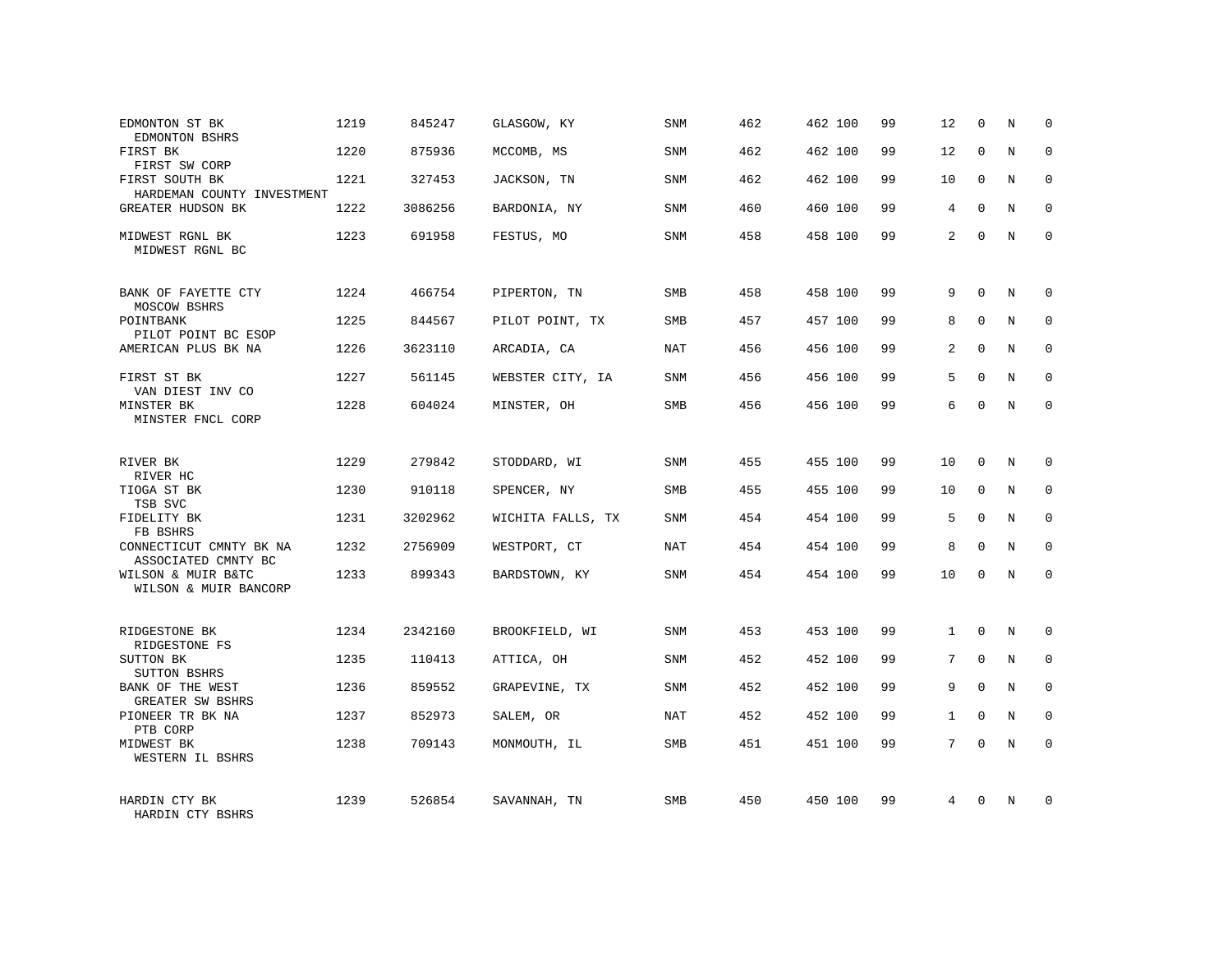| FRANKLIN B&TC<br>FRANKLIN BANCORP                                | 1240 | 493844  | FRANKLIN, KY      | <b>SNM</b> | 450 | 450 100 | 99 | 4               | $\Omega$     | N | $\mathbf 0$  |
|------------------------------------------------------------------|------|---------|-------------------|------------|-----|---------|----|-----------------|--------------|---|--------------|
| FIRST NB&TC<br>FIRST OF MCALESTER CORP                           | 1241 | 830355  | MCALESTER, OK     | <b>NAT</b> | 449 | 449 100 | 99 | 3               | $\mathbf 0$  | N | $\mathbf 0$  |
| NORTHEAST GA BK<br>FIRST SCTY BSHRS                              | 1242 | 888833  | LAVONIA, GA       | SNM        | 449 | 449 100 | 99 | 11              | $\Omega$     | N | $\Omega$     |
| MARIES CTY BK<br>MARIES CTY BC                                   | 1243 | 441359  | VIENNA, MO        | SNM        | 449 | 449 100 | 99 | 10              | $\Omega$     | N | $\Omega$     |
| SOUTH LA BK                                                      | 1244 | 616036  | HOUMA, LA         | SNM        | 449 | 449 100 | 99 | 5               | $\mathbf 0$  | N | $\mathbf 0$  |
| SOUTH LA FC<br>FIRST B&T IL<br>FIRST BANCTRUST CORP              | 1245 | 221476  | PARIS, IL         | <b>SNM</b> | 449 | 449 100 | 99 | $7\overline{ }$ | $\mathbf 0$  | N | $\mathbf 0$  |
| FIRST NB<br>WICHITA FALLS BSHRS                                  | 1246 | 375566  | WICHITA FALLS, TX | NAT        | 449 | 449 100 | 99 | 3               | $\Omega$     | N | $\mathbf 0$  |
| NATIONAL UNION BK<br>KINDERHOOK BK CORP                          | 1247 | 313401  | KINDERHOOK, NY    | <b>NAT</b> | 448 | 448 100 | 99 | $7\overline{ }$ | $\Omega$     | N | $\mathbf{0}$ |
| FIRST NB<br>FIRST NAT BSHRS                                      | 1248 | 583352  | HUNTSVILLE, TX    | <b>NAT</b> | 448 | 448 100 | 99 | 4               | $\Omega$     | N | $\mathbf 0$  |
| CAPITAL BK OF NJ                                                 | 1249 | 3595262 | VINELAND, NJ      | SNM        | 448 | 448 100 | 99 | 3               | $\mathbf 0$  | N | 0            |
| PEOPLES B&TC<br>PBT BSHRS                                        | 1250 | 153353  | MCPHERSON, KS     | <b>SNM</b> | 448 | 448 100 | 99 | 11              | $\Omega$     | N | $\mathbf 0$  |
| FAYETTEVILLE BK<br>INDUSTRY BSHRS                                | 1251 | 450753  | FAYETTEVILLE, TX  | SNM        | 448 | 448 100 | 99 | $\overline{a}$  | $\mathbf 0$  | N | $\mathbf 0$  |
| PEOPLES B&TC CO<br>LINCOLN CTY BC                                | 1252 | 909055  | TROY, MO          | <b>SMB</b> | 448 | 448 100 | 99 | 6               | $\mathbf 0$  | N | $\mathbf{0}$ |
| FIRST ST BK<br>NEBRASKA BSHRS                                    | 1253 | 151957  | GOTHENBURG, NE    | SNM        | 447 | 447 100 | 99 | 6               | 0            | N | $\mathbf 0$  |
| HAMLIN B&TC                                                      | 1254 | 291611  | SMETHPORT, PA     | <b>SNM</b> | 447 | 447 100 | 99 | 6               | $\Omega$     | N | $\mathbf 0$  |
| VISIONBANK OF IA                                                 | 1255 | 269049  | AMES, IA          | SMB        | 447 | 447 100 | 99 | $7\overline{ }$ | $\Omega$     | N | $\mathbf 0$  |
| VISIONBANKSHARES<br>FIRST NB OF WATERLOO<br>FIRST WATERLOO BSHRS | 1256 | 145545  | WATERLOO, IL      | NAT        | 447 | 447 100 | 99 | 8               | $\mathbf 0$  | N | $\mathbf 0$  |
| CAROLINA B&TC<br>FIRST CAROLINA BSHRS CORP                       | 1257 | 355120  | LAMAR, SC         | SNM        | 446 | 446 100 | 99 | 13              | $\mathbf{0}$ | N | $\mathbf 0$  |
| PEOPLES BK<br>PEOPLES BC                                         | 1258 | 819855  | LUBBOCK, TX       | SMB        | 445 | 445 100 | 99 | 6               | $\mathbf{0}$ | N | $\mathbf 0$  |
| MERCANTILE BK                                                    | 1259 | 481542  | QUINCY, IL        | <b>SNM</b> | 445 | 445 100 | 99 | 6               | $\mathbf 0$  | N | $\mathbf 0$  |
| UNITED CMNTY BC<br>CITIZENS ST BK<br>CSB BSHRS                   | 1260 | 261360  | SOMERVILLE, TX    | <b>SNM</b> | 445 | 445 100 | 99 | 5               | $\mathbf 0$  | N | $\mathbf 0$  |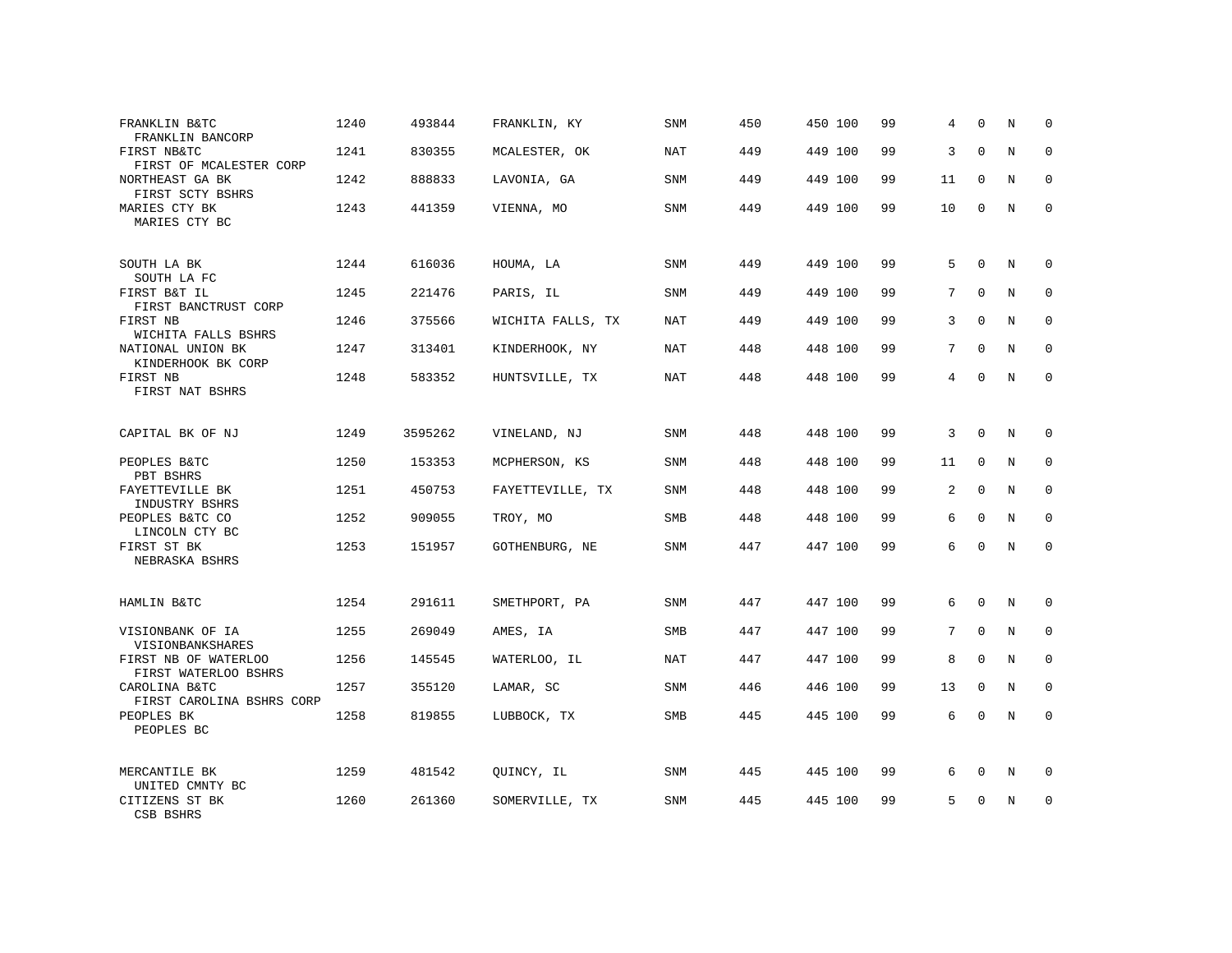| FIRST NB&TC OF WILLISTON<br>JORGENSON WILLISTON HC   | 1261 | 248455  | WILLISTON, ND      | <b>NAT</b> | 444 | 444 100 | 99 | 3        | $\Omega$    | N          | $\mathbf 0$  |
|------------------------------------------------------|------|---------|--------------------|------------|-----|---------|----|----------|-------------|------------|--------------|
| ANSTAFF BK<br>FIRST NATIONAL BANCORP                 | 1262 | 261940  | GREEN FOREST, AR   | <b>SNM</b> | 444 | 444 100 | 99 | 8        | $\Omega$    | N          | $\Omega$     |
| BANCCENTRAL NA<br>MYERS BSHRS                        | 1263 | 251352  | ALVA, OK           | <b>NAT</b> | 444 | 444 100 | 99 | 4        | $\Omega$    | N          | $\Omega$     |
| DRUMMOND CMNTY BK<br>DRUMMOND BKG CO                 | 1264 | 1436071 | CHIEFLAND, FL      | SNM        | 444 | 444 100 | 99 | 12       | $\mathbf 0$ | N          | $\Omega$     |
| FNB BK<br>JACKSON FINANCIAL CORP                     | 1265 | 400141  | MAYFIELD, KY       | SNM        | 443 | 443 100 | 99 | 7        | $\Omega$    | N          | $\mathbf 0$  |
| VILLAGE BK<br>VILLAGE BK & TR FC                     | 1266 | 2760232 | MIDLOTHIAN, VA     | SNM        | 443 | 443 100 | 99 | 10       | $\Omega$    | N          | $\Omega$     |
| ALLEGHENY VALLEY BK<br>ALLEGHENY VALLEY BC           | 1267 | 1829    | PITTSBURGH, PA     | <b>SNM</b> | 443 | 443 100 | 99 | 8        | $\Omega$    | N          | $\Omega$     |
| SOUTHWEST GA BK<br>SOUTHWEST GA FC                   | 1268 | 699534  | MOULTRIE, GA       | SNM        | 442 | 442 100 | 99 | 5        | $\Omega$    | N          | $\Omega$     |
| CITIZENS FIRST BK<br>CITIZENS FIRST CORP             | 1269 | 2751007 | BOWLING GREEN, KY  | SNM        | 442 | 442 100 | 99 | 7        | $\Omega$    | N          | $\Omega$     |
| LIBERTY BK<br>LIBERTY BSHRS                          | 1270 | 708164  | HURST, TX          | <b>SMB</b> | 441 | 441 100 | 99 | 4        | $\mathbf 0$ | N          | $\mathbf 0$  |
| BANK OF RIVER OAKS                                   | 1271 | 3386554 | HOUSTON, TX        | SNM        | 441 | 441 100 | 99 | 2        | $\Omega$    | N          | $\Omega$     |
| TRAILWEST BK<br>BITTERROOT HC                        | 1272 | 615954  | LOLO, MT           | <b>SNM</b> | 441 | 441 100 | 99 | 14       | $\Omega$    | N          | $\Omega$     |
| BTC BK<br>BETHANY BSHRS                              | 1273 | 1009242 | BETHANY, MO        | <b>SNM</b> | 441 | 441 100 | 99 | 7        | $\Omega$    | N          | $\Omega$     |
| CITY NB&TC<br>JRMB II                                | 1274 | 294751  | LAWTON, OK         | NAT        | 441 | 441 100 | 99 | 39       | $\Omega$    | N          | $\Omega$     |
| CUMBERLAND VALLEY NB&TC<br>CUMBERLAND VALLEY FNCL CO | 1275 | 647218  | EAST BERNSTADT, KY | NAT        | 440 | 440 100 | 99 | 13       | $\mathbf 0$ | N          | $\mathbf 0$  |
| PARKSIDE FNCL B&TC<br>PARKSIDE FNCL                  | 1276 | 3688043 | CLAYTON, MO        | <b>SNM</b> | 440 | 440 100 | 99 | $\Omega$ | $\Omega$    | N          | $\mathbf{0}$ |
| BALLSTON SPA NB<br>BALLSTON SPA BC                   | 1277 | 505     | BALLSTON SPA, NY   | NAT        | 440 | 440 100 | 99 | 10       | $\mathbf 0$ | N          | $\mathbf 0$  |
| CITIZENS NB OF GREATER STL<br>CARDINAL BC            | 1278 | 870650  | MAPLEWOOD, MO      | NAT        | 440 | 440 100 | 99 | 5        | $\Omega$    | $_{\rm N}$ | $\Omega$     |
| SOUTHWEST NB<br>REPUBLIC FC                          | 1279 | 499855  | WICHITA, KS        | NAT        | 440 | 440 100 | 99 | 7        | $\Omega$    | N          | $\mathbf 0$  |
| MCFARLAND ST BK<br>NORTHERN BSHRS                    | 1280 | 663647  | MCFARLAND, WI      | SNM        | 439 | 439 100 | 99 | 3        | $\mathbf 0$ | N          | 0            |
| GREEN BELT B&TC<br>GREEN BELT BC                     | 1281 | 803649  | IOWA FALLS, IA     | <b>SNM</b> | 439 | 439 100 | 99 | 7        | $\Omega$    | N          | $\mathbf 0$  |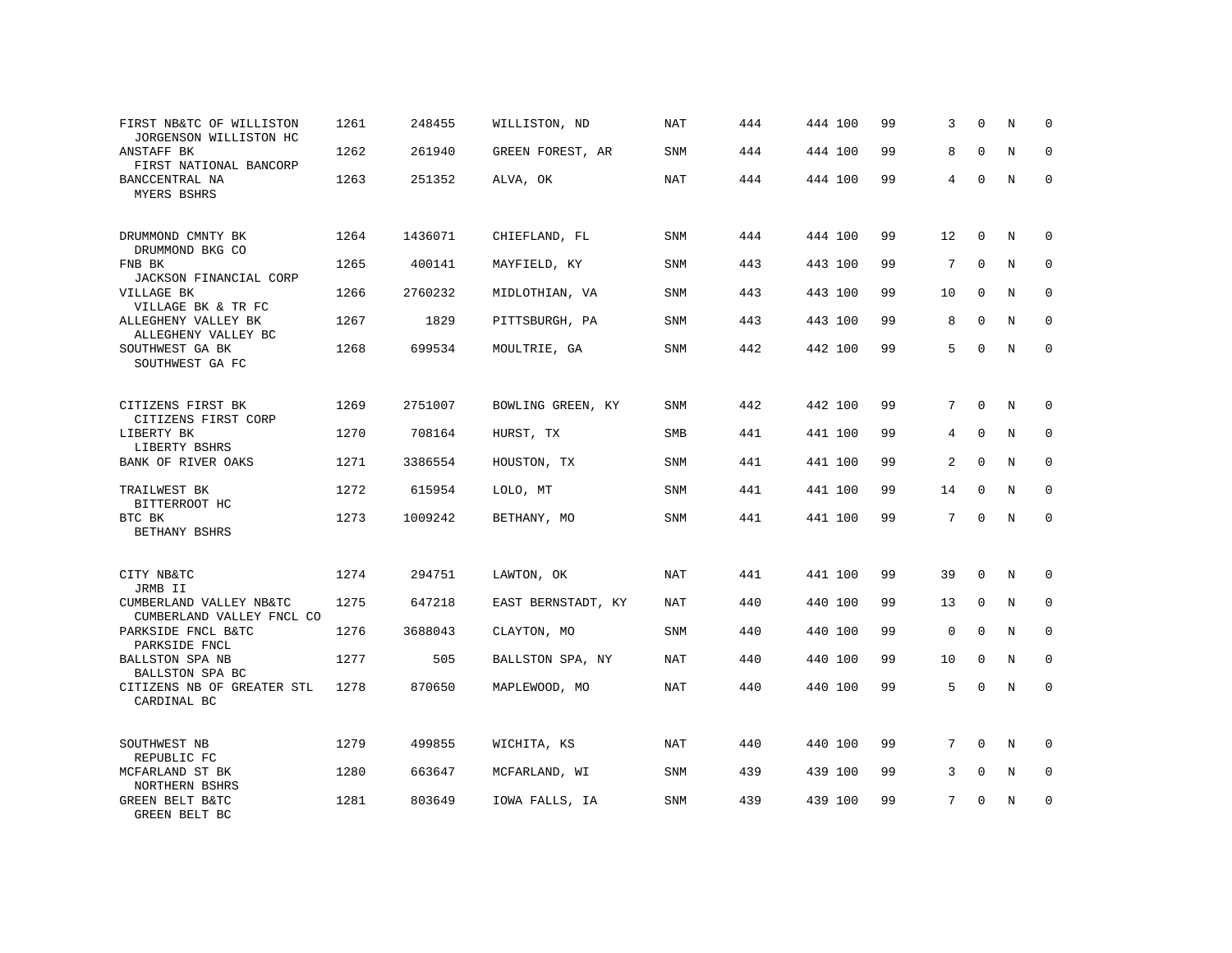| FARMERS BK<br>FARMERS BC                       | 1282 | 307062  | BUHL, ID          | SNM        | 438 | 438 100 | 99 | 5            | $\Omega$     | N | $\mathbf 0$  |
|------------------------------------------------|------|---------|-------------------|------------|-----|---------|----|--------------|--------------|---|--------------|
| CITIZENS BK<br>CITBA FC                        | 1283 | 44741   | MOORESVILLE, IN   | SNM        | 438 | 438 100 | 99 | 8            | $\Omega$     | N | $\Omega$     |
| OAKWORTH CAP BK<br>OAKWORTH CAP                | 1284 | 3720608 | BIRMINGHAM, AL    | SNM        | 438 | 438 100 | 99 | 2            | $\mathbf 0$  | N | 0            |
| CITIZENS ST BK<br>GOERING MGMT CO LLC          | 1285 | 273550  | MOUNDRIDGE, KS    | SNM        | 437 | 437 100 | 99 | 12           | $\mathbf 0$  | N | $\mathbf 0$  |
| SOUTH ATLANTIC BK<br>SOUTH ATLANTIC BSHRS      | 1286 | 3637247 | MYRTLE BEACH, SC  | SNM        | 436 | 436 100 | 99 | 5            | $\mathbf 0$  | N | $\mathbf 0$  |
| BANK OF KIRKSVILLE                             | 1287 | 796451  | KIRKSVILLE, MO    | SNM        | 436 | 436 100 | 99 | 7            | $\mathbf{0}$ | N | $\mathbf 0$  |
| ROCKHOLD BANCORP<br>FIRST ST BK<br>FIRST ST BC | 1288 | 294023  | WINCHESTER, OH    | SNM        | 435 | 435 100 | 99 | 10           | $\mathbf{0}$ | N | $\mathbf 0$  |
| APEX BK<br>CLAYTON HC                          | 1289 | 51253   | CAMDEN, TN        | SNM        | 435 | 435 100 | 99 | 8            | 0            | N | 0            |
| BANKORION<br>ORION BC                          | 1290 | 855741  | ORION, IL         | <b>SNM</b> | 435 | 435 100 | 99 | 7            | $\Omega$     | N | $\mathbf 0$  |
| FIRST FREEDOM BK<br>FIRST FREEDOM BSHRS        | 1291 | 3437148 | LEBANON, TN       | <b>SNM</b> | 435 | 435 100 | 99 | 5            | $\mathbf{0}$ | N | $\mathbf 0$  |
| COMMUNITY BK<br>MANSFIELD BSHRS                | 1292 | 974754  | MANSFIELD, LA     | <b>SNM</b> | 435 | 435 100 | 99 | 9            | $\mathbf{0}$ | N | $\mathbf{0}$ |
| TRUPOINT BK<br>MINERS & MRCH BC                | 1293 | 274829  | GRUNDY, VA        | SMB        | 434 | 434 100 | 99 | 11           | $\mathbf 0$  | N | $\mathbf 0$  |
| SOUTH GA BKG CO<br>SOUTH GA BHC                | 1294 | 767732  | OMEGA, GA         | <b>SNM</b> | 434 | 434 100 | 99 | 8            | $\mathbf{0}$ | N | $\mathbf 0$  |
| FIRST NB MI<br>FIRST NAT BC                    | 1295 | 3404467 | KALAMAZOO, MI     | <b>NAT</b> | 433 | 433 100 | 99 | 3            | $\Omega$     | N | $\mathbf 0$  |
| INTEGRITY FIRST BK NA<br>MOUNTAIN HOME BSHRS   | 1296 | 26242   | MOUNTAIN HOME, AR | <b>NAT</b> | 432 | 432 100 | 99 | 9            | $\mathbf 0$  | N | $\mathbf 0$  |
| LIBERTY NAT BK<br>BOE BSHRS                    | 1297 | 68756   | LAWTON, OK        | <b>NAT</b> | 432 | 432 100 | 99 | 6            | $\Omega$     | N | $\mathbf 0$  |
| DELTA NB&TC<br>DELTA INV CO CAYMAN             | 1298 | 65513   | NEW YORK, NY      | <b>NAT</b> | 432 | 432 100 | 99 | $\mathbf{1}$ | $\mathbf 0$  | Y | 99           |
| DENMARK ST BK<br>DENMARK BSHRS                 | 1299 | 222446  | DENMARK, WI       | SNM        | 432 | 432 100 | 99 | 3            | $\mathbf 0$  | N | 0            |
| CONSUMERS NB<br>CONSUMERS BC                   | 1300 | 477321  | MINERVA, OH       | NAT        | 432 | 432 100 | 99 | 11           | 0            | N | 0            |
| TEXAS BK                                       | 1301 | 232856  | BROWNWOOD, TX     | SNM        | 431 | 431 100 | 99 | 8            | $\mathbf 0$  | N | $\mathbf 0$  |
| BANKLIBERTY<br>LIBERTY BC                      | 1302 | 379171  | KANSAS CITY, MO   | SMB        | 431 | 431 100 | 99 | 11           | $\mathbf 0$  | N | $\mathbf 0$  |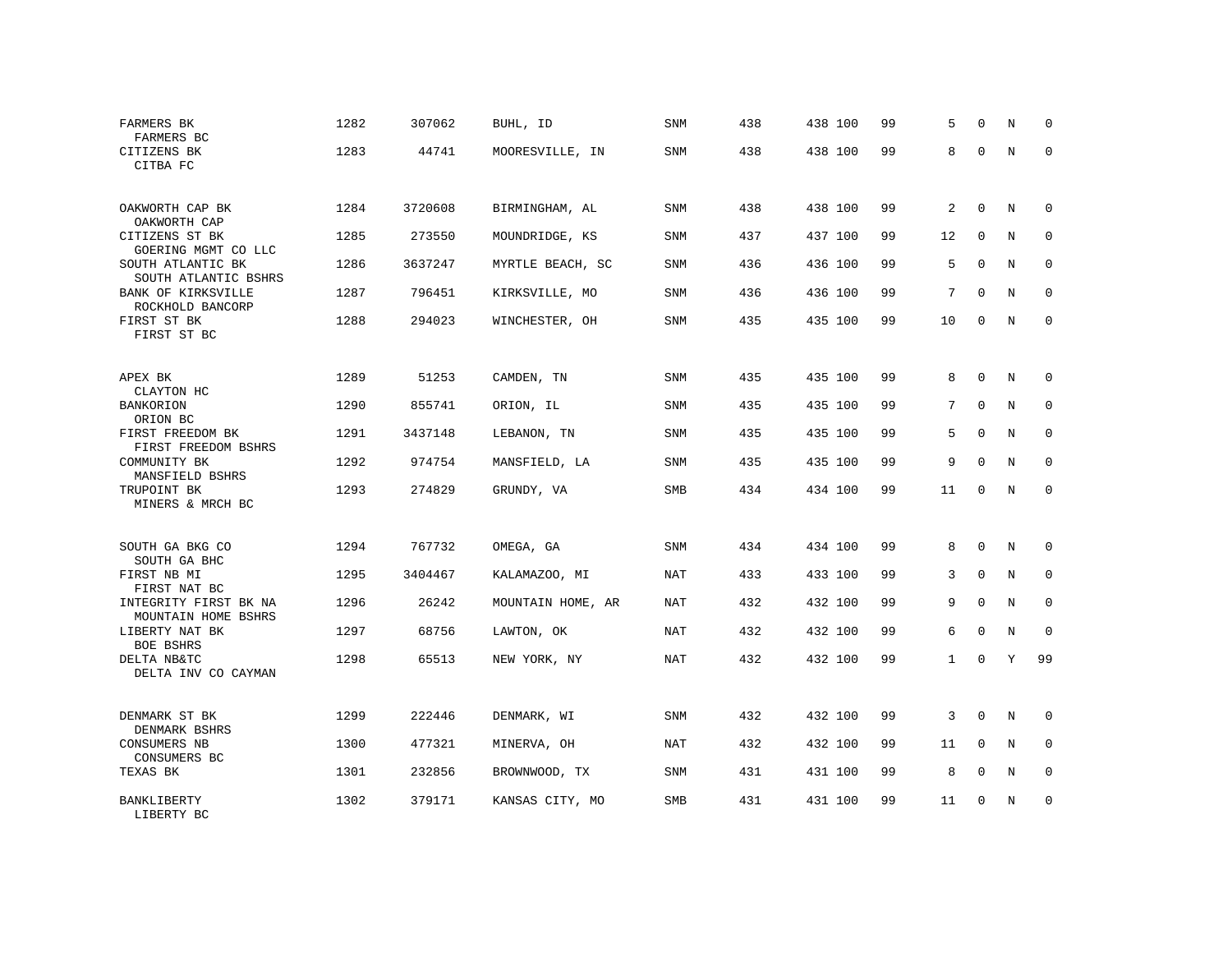| COASTAL CMRC BK<br>LOUISIANA CMNTY BC            | 1303 | 2760102 | HOUMA, LA                  | SNM        | 431 | 431 100 | 99 | 5              | $\mathbf 0$  | N | $\Omega$    |
|--------------------------------------------------|------|---------|----------------------------|------------|-----|---------|----|----------------|--------------|---|-------------|
| FCN BK NA<br>FCN BANC CORP                       | 1304 | 321947  | BROOKVILLE, IN             | NAT        | 431 | 431 100 | 99 | 4              | $\Omega$     | N | $\Omega$    |
| ABBYBANK<br>ABBY BC                              | 1305 | 198149  | ABBOTSFORD, WI             | SNM        | 431 | 431 100 | 99 | 4              | $\mathbf 0$  | N | $\mathbf 0$ |
| CORE BK<br>DS HC                                 | 1306 | 976552  | OMAHA, NE                  | <b>SNM</b> | 431 | 431 100 | 99 | 7              | $\Omega$     | N | $\Omega$    |
| SARATOGA NB&TC<br>ARROW FC                       | 1307 | 1211371 | SARATOGA SPRINGS, NY       | NAT        | 430 | 430 100 | 99 | 8              | $\mathbf{0}$ | N | $\mathbf 0$ |
| BLACKRIDGEBANK<br>BLACKRIDGE FNCL                | 1308 | 3580334 | FARGO, ND                  | <b>SNM</b> | 430 | 430 100 | 99 | 10             | $\mathbf{0}$ | N | $\mathbf 0$ |
| EDGAR CTY B&TC PARIS IL<br>EDGAR CTY BANC SHARES | 1309 | 738143  | PARIS, IL                  | <b>SNM</b> | 430 | 430 100 | 99 | 9              | $\mathbf{0}$ | N | $\mathbf 0$ |
| VALLEY BUS BK<br>VALLEY CMRC BC                  | 1310 | 2446152 | VISALIA, CA                | <b>SNM</b> | 429 | 429 100 | 99 | 3              | $\Omega$     | N | $\mathbf 0$ |
| DMB CMNTY BK<br>DMB CORP                         | 1311 | 56548   | DE FOREST, WI              | SNM        | 429 | 429 100 | 99 | $\mathbf{1}$   | $\Omega$     | N | $\mathbf 0$ |
| COLLEGIATE PEAKS BK<br>COLUMBINE CAP CORP        | 1312 | 622756  | BUENA VISTA, CO            | <b>SMB</b> | 429 | 429 100 | 99 | 4              | $\mathbf 0$  | N | $\mathbf 0$ |
| WEST SHORE BK<br>WEST SHORE BK CORP              | 1313 | 832546  | LUDINGTON, MI              | <b>SNM</b> | 429 | 429 100 | 99 | 6              | $\Omega$     | N | $\Omega$    |
| AMERICAN BK NA<br>AMERICAN NAT BSHRS             | 1314 | 307361  | WACO, TX                   | NAT        | 429 | 429 100 | 99 | $\overline{a}$ | $\Omega$     | N | $\mathbf 0$ |
| BANK OF SULLIVAN<br>MID-MISSOURI HC              | 1315 | 436953  | SULLIVAN, MO               | SNM        | 429 | 429 100 | 99 | 7              | $\mathbf{0}$ | N | 0           |
| RESOURCE BK NA<br>RESOURCE BSHRS                 | 1316 | 235530  | DEKALB, IL                 | NAT        | 428 | 428 100 | 99 | 9              | $\Omega$     | N | $\mathbf 0$ |
| CAPITAL CITY BK<br>CAPITAL CITY BSHRS            | 1317 | 348551  | TOPEKA, KS                 | <b>SNM</b> | 428 | 428 100 | 99 | 10             | $\Omega$     | N | $\mathbf 0$ |
| COASTALSTATES BK<br>COASTALSOUTH BSHRS           | 1318 | 3274709 | HILTON HEAD ISLAND, SC SNM |            | 427 | 427 100 | 99 | 3              | $\mathbf{0}$ | N | $\mathbf 0$ |
| FIRST ST BK<br>NORTON BSHRS                      | 1319 | 394259  | NORTON, KS                 | SNM        | 426 | 426 100 | 99 | 4              | $\mathbf 0$  | N | 0           |
| ATHENS FED CMNTY BK NA<br>ATHENS BSHRS CORP      | 1320 | 807272  | ATHENS, TN                 | NAT        | 426 | 426 100 | 99 | 9              | $\mathbf{0}$ | N | $\mathbf 0$ |
| PEOPLES CMNTY BK<br>GREENVILLE BSHRS             | 1321 | 784159  | GREENVILLE, MO             | SNM        | 425 | 425 100 | 99 | 14             | $\Omega$     | N | $\mathbf 0$ |
| HERITAGE BK<br>CCF HC                            | 1322 | 628178  | JONESBORO, GA              | SNM        | 425 | 425 100 | 99 | 5              | $\mathbf{0}$ | N | 0           |
| COMMUNITY B&T<br>COMMUNITY CO                    | 1323 | 549862  | WACO, TX                   | <b>SNM</b> | 425 | 425 100 | 99 | $\overline{2}$ | $\Omega$     | N | $\mathbf 0$ |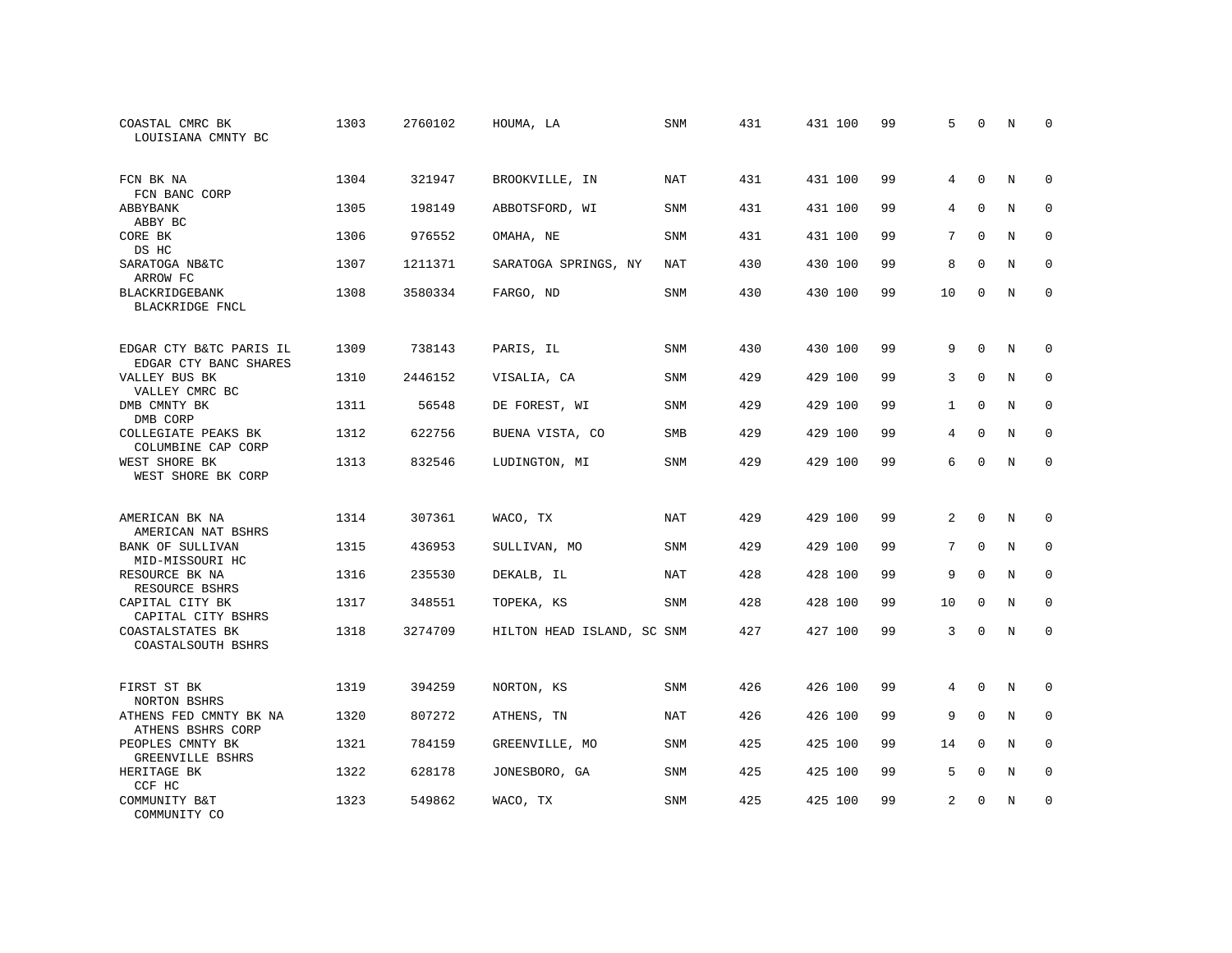| BANK OF CENT FL<br>BANK OF CENT FL HC                 | 1324 | 3588312 | LAKELAND, FL        | <b>SNM</b> | 425 | 425 100 | 99 | 2            | $\Omega$     | N              | $\Omega$     |
|-------------------------------------------------------|------|---------|---------------------|------------|-----|---------|----|--------------|--------------|----------------|--------------|
| HERRING BK<br>HERRING BC                              | 1325 | 610164  | AMARILLO, TX        | <b>SNM</b> | 425 | 425 100 | 99 | 13           | $\mathbf 0$  | N              | $\mathbf 0$  |
| DEPARTMENT STORES NB<br>CITIGROUP                     | 1326 | 3382547 | SIOUX FALLS, SD     | <b>NAT</b> | 425 | 425 100 | 99 | 0            | $\Omega$     | $\overline{N}$ | $\Omega$     |
| WESTERN ST BK<br>WHITCORP FC                          | 1327 | 988153  | GARDEN CITY, KS     | <b>SNM</b> | 424 | 424 100 | 99 | 8            | $\Omega$     | N              | $\mathbf 0$  |
| CITIZENS SVG BK<br>UNITED BC                          | 1328 | 584724  | MARTINS FERRY, OH   | <b>SNM</b> | 424 | 424 100 | 99 | 17           | $\mathbf 0$  | N              | $\mathbf 0$  |
| STILLMAN BANCCORP NA<br>STILLMAN BANCCORP             | 1329 | 407645  | STILLMAN VALLEY, IL | <b>NAT</b> | 424 | 424 100 | 99 | 5            | $\Omega$     | N              | $\mathbf 0$  |
| CITIZENS BK<br>CITIZENS BSHRS CORP                    | 1330 | 898627  | OLANTA, SC          | SNM        | 423 | 423 100 | 99 | 16           | $\mathbf 0$  | N              | $\mathbf 0$  |
| FIRST ST BK<br>JSA FAM LP                             | 1331 | 264455  | ATHENS, TX          | <b>SNM</b> | 422 | 422 100 | 99 | 10           | $\Omega$     | N              | $\mathbf{0}$ |
| FIRST ST BK<br>JANE AUSTIN CHAPMAN LP                 | 1331 | 264455  | ATHENS, TX          | SNM        |     |         |    |              |              |                |              |
| COMMUNITY SVGS BK<br>COMMUNITY FC                     | 1332 | 646743  | EDGEWOOD, IA        | SNM        | 421 | 421 100 | 99 | 10           | $\mathbf 0$  | N              | $\mathbf 0$  |
| FIRST NB                                              | 1333 | 979629  | ALTAVISTA, VA       | <b>NAT</b> | 421 | 421 100 | 99 | 7            | $\Omega$     | N              | $\Omega$     |
| PINNACLE BSHRS CORP<br>TEXAS BK<br>HENDERSON TX BSHRS | 1334 | 414764  | HENDERSON, TX       | SNM        | 421 | 421 100 | 99 | 8            | $\mathbf{0}$ | N              | $\mathbf 0$  |
| TREYNOR ST BK<br>TREYNOR BSHRS                        | 1335 | 552545  | TREYNOR, IA         | <b>SNM</b> | 420 | 420 100 | 99 | 6            | 0            | N              | $\mathbf 0$  |
| BANK OF SOUTHERN CA NA                                | 1336 | 3076453 | SAN DIEGO, CA       | NAT        | 418 | 418 100 | 99 | 6            | $\Omega$     | N              | $\mathbf 0$  |
| LEGACY BK<br>MIDSTATE BC                              | 1337 | 320052  | HINTON, OK          | <b>SNM</b> | 418 | 418 100 | 99 | 10           | $\Omega$     | N              | $\mathbf 0$  |
| NORTHWESTERN BK<br>NW BSHRS                           | 1338 | 153054  | CHIPPEWA FALLS, WI  | <b>SMB</b> | 418 | 418 100 | 99 | 6            | 0            | N              | $\mathbf 0$  |
| COMMUNITY BK<br>COMMUNITYBANC                         | 1339 | 729011  | ZANESVILLE, OH      | <b>SNM</b> | 418 | 418 100 | 99 | 10           | $\Omega$     | N              | $\mathbf 0$  |
| SECURITY ST BK<br>SECURITY ST CORP                    | 1340 | 111979  | CENTRALIA, WA       | <b>SNM</b> | 417 | 417 100 | 99 | 11           | $\Omega$     | N              | $\mathbf 0$  |
| NEW OMNI BK NA<br>CKH CAP                             | 1341 | 300063  | ALHAMBRA, CA        | <b>NAT</b> | 416 | 416 100 | 99 | $\mathbf{1}$ | $\mathbf{0}$ | N              | $\mathbf 0$  |
| FIRST BK KS<br>OTTAWA BSHRS                           | 1342 | 192558  | SALINA, KS          | <b>SNM</b> | 416 | 416 100 | 99 | 7            | $\mathbf 0$  | N              | $\mathbf 0$  |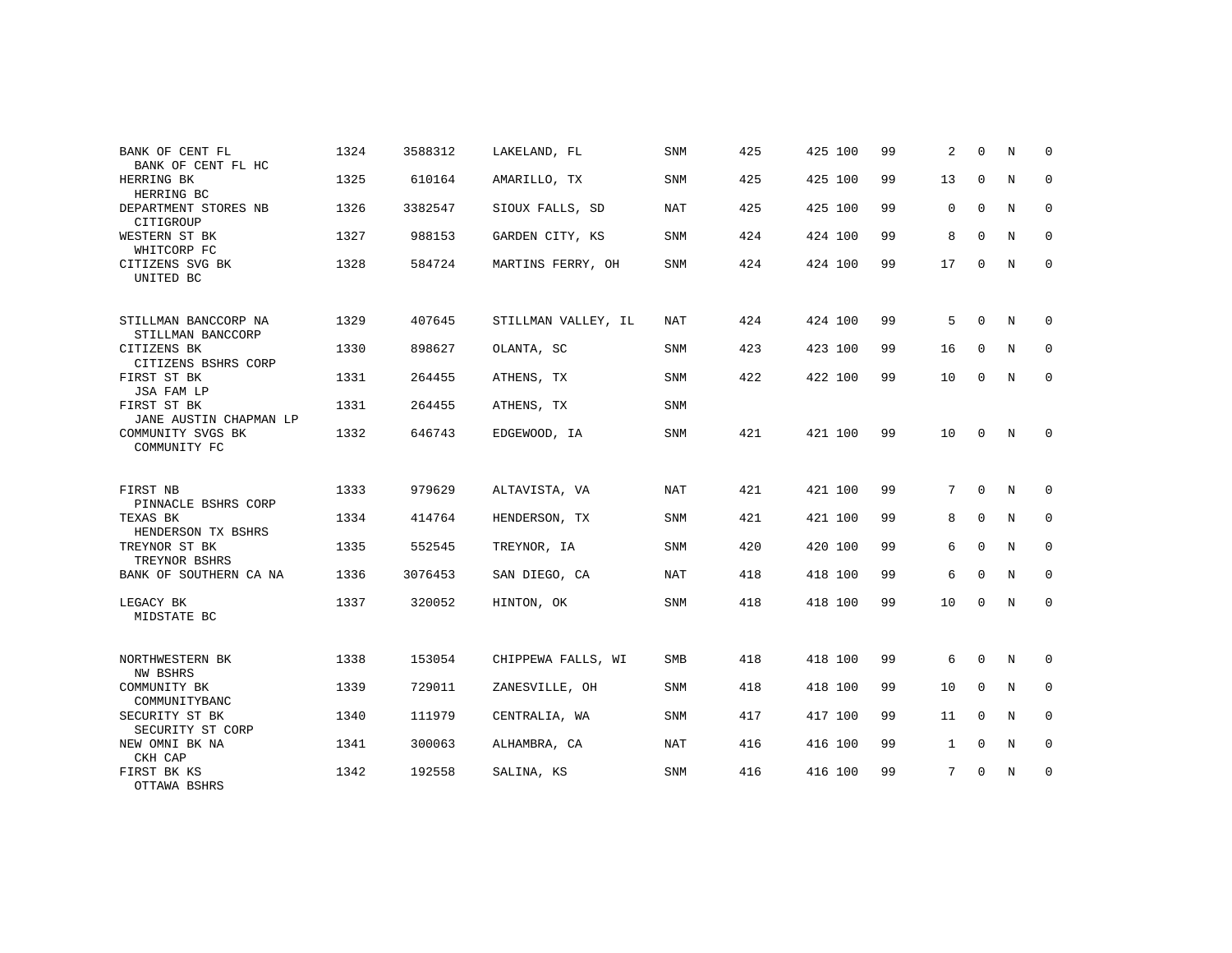| NATIONAL BK OF GA                               | 1343 | 2872340 | ATHENS, GA           | <b>NAT</b> | 415 | 415 100 | 99 | 1            | $\mathbf 0$  | N              | $\mathbf 0$ |
|-------------------------------------------------|------|---------|----------------------|------------|-----|---------|----|--------------|--------------|----------------|-------------|
| NBG BC<br>SECURITY FNCL BK                      | 1344 | 450959  | DURAND, WI           | <b>SMB</b> | 413 | 413 100 | 99 | 3            | $\Omega$     | N              | $\Omega$    |
| SECURITY FS CORP<br>FIRST CENTURY BK            | 1345 | 569422  | BLUEFIELD, WV        | SMB        | 413 | 413 100 | 99 | 11           | $\Omega$     | N              | $\mathbf 0$ |
| FIRST CENTURY BSHRS                             |      |         |                      |            |     |         |    |              |              |                |             |
| BARABOO NB<br>BARABOO BC                        | 1346 | 24949   | BARABOO, WI          | NAT        | 412 | 412 100 | 99 | 8            | $\Omega$     | N              | $\mathbf 0$ |
| EVOLVE B&TC<br>EVOLVE BC                        | 1347 | 592448  | WEST MEMPHIS, AR     | SMB        | 412 | 412 100 | 99 | 4            | $\Omega$     | N              | $\Omega$    |
| MIFFLINBURG B&TC<br>MIFFLINBURG BC              | 1348 | 779016  | MIFFLINBURG, PA      | SNM        | 412 | 412 100 | 99 | 5            | $\Omega$     | N              | $\Omega$    |
| WESTERN CMRC BK<br>WESTERN CMRC BSHRS CARLSBAD  | 1349 | 169756  | CARLSBAD, NM         | SNM        | 412 | 412 100 | 99 | 11           | $\Omega$     | N              | $\Omega$    |
| CENTRAL BK OF SEDALIA<br>CENTRAL BANCOMPANY INC | 1350 | 611451  | SEDALIA, MO          | SMB        | 411 | 411 100 | 99 | 4            | $\Omega$     | N              | $\mathbf 0$ |
| R BK<br>R CORP FNCL                             | 1351 | 3821037 | ROUND ROCK, TX       | SNM        | 411 | 411 100 | 99 | 7            | $\Omega$     | N              | $\Omega$    |
| PEOPLES NB<br>WINTER TR OF 12/3/74              | 1352 | 602356  | COLORADO SPRINGS, CO | <b>NAT</b> | 410 | 410 100 | 99 | 5            | $\Omega$     | N              | $\Omega$    |
| SOY CAP B&TC<br>SCB BC                          | 1353 | 899736  | DECATUR, IL          | SNM        | 410 | 410 100 | 99 | 9            | $\Omega$     | N              | $\Omega$    |
| OPTIMA B&TC                                     | 1354 | 3689385 | PORTSMOUTH, NH       | SNM        | 410 | 410 100 | 99 | 4            | $\Omega$     | N              | $\mathbf 0$ |
| BANK OF SC<br>BANK OF SC CORP                   | 1355 | 246022  | CHARLESTON, SC       | <b>SNM</b> | 410 | 410 100 | 99 | 3            | $\Omega$     | N              | $\Omega$    |
| SAINT LOUIS BK<br>SAINT LOUIS BSHRS             | 1356 | 3354599 | TOWN AND COUNTRY, MO | <b>SNM</b> | 409 | 409 100 | 99 | 0            | $\mathbf{0}$ | N              | $\mathbf 0$ |
| LEGENDS BK<br>LEGENDS FNCL HOLD                 | 1357 | 2745426 | CLARKSVILLE, TN      | <b>SNM</b> | 408 | 408 100 | 99 | 7            | $\Omega$     | $\overline{N}$ | $\Omega$    |
| MARQUIS BK<br>MARQUIS BC                        | 1358 | 3625002 | CORAL GABLES, FL     | <b>SNM</b> | 408 | 408 100 | 99 | $\mathbf{1}$ | $\Omega$     | N              | $\Omega$    |
| HEARTLAND BK<br>GENEVA ST CO                    | 1359 | 88455   | HASTINGS, NE         | SNM        | 407 | 407 100 | 99 | 7            | $\mathbf 0$  | N              | $\mathbf 0$ |
| SOUTHEASTERN BK<br>SOUTHEASTERN BKG CORP        | 1360 | 210238  | DARIEN, GA           | <b>SNM</b> | 407 | 407 100 | 99 | 9            | $\Omega$     | N              | $\Omega$    |
| BORDER ST BK<br><b>BORDER BSHRS</b>             | 1361 | 977951  | GREENBUSH, MN        | <b>SNM</b> | 407 | 407 100 | 99 | 6            | $\mathbf 0$  | N              | $\mathbf 0$ |
| FIRST RELIANCE BK<br>FIRST RELIANCE BSHRS       | 1362 | 2839790 | FLORENCE, SC         | <b>SNM</b> | 407 | 407 100 | 99 | 5            | $\Omega$     | $_{\rm N}$     | $\Omega$    |
| ESOUIRE BK NA<br>ESOUIRE FNCL HOLDS             | 1363 | 3447820 | GARDEN CITY, NY      | <b>NAT</b> | 407 | 407 100 | 99 | $\mathbf{1}$ | $\Omega$     | N              | $\Omega$    |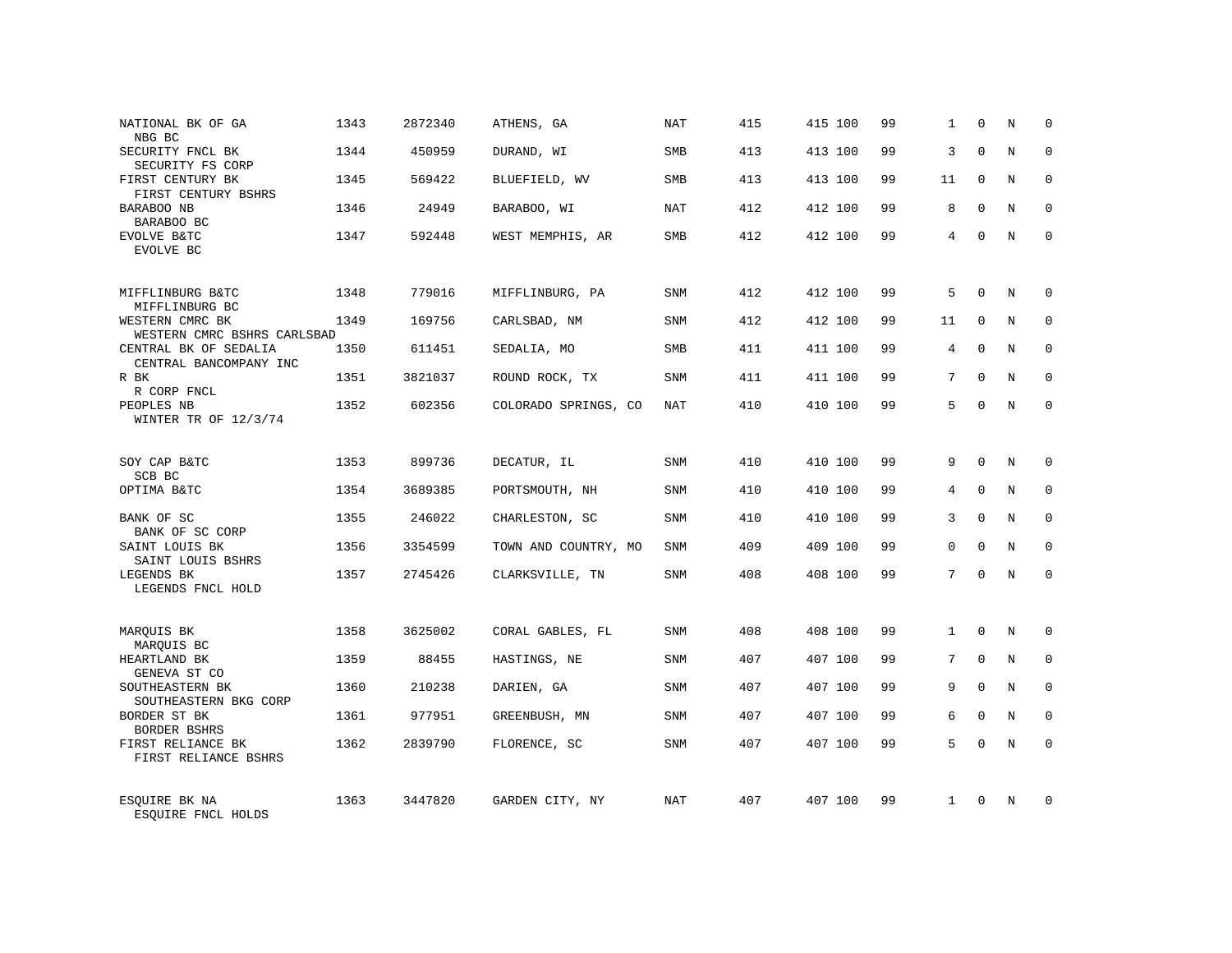| NORTHEAST BK<br>NORTHEAST SECURITIES CORP              | 1364 | 689357  | MINNEAPOLIS, MN       | SNM        | 407 | 407 100     | 99 | 2  | $\mathbf 0$  | N | 0           |
|--------------------------------------------------------|------|---------|-----------------------|------------|-----|-------------|----|----|--------------|---|-------------|
| NATIONAL CAPITAL BK OF WA                              | 1365 | 791821  | WASHINGTON, DC        | <b>NAT</b> | 406 | 406 100     | 99 | 1  | $\Omega$     | N | $\mathbf 0$ |
| PEOPLES B&T<br>PEOPLE FIRST BSHRS                      | 1366 | 922344  | PANA, IL              | SNM        | 406 | 406 100     | 99 | 10 | $\mathbf 0$  | N | $\mathbf 0$ |
| MIDSOUTH BK<br>MIDSOUTH BC                             | 1367 | 929932  | DOTHAN, AL            | SNM        | 406 | 406 100     | 99 | 9  | $\Omega$     | N | $\mathbf 0$ |
| KAW VALLEY BK                                          | 1368 | 485456  | TOPEKA, KS            | SNM        | 406 | 406 100     | 99 | 8  | $\Omega$     | N | $\Omega$    |
| KAW VALLEY BC<br>CITIZENS TR BK<br>CITIZENS BSHRS CORP | 1369 | 680130  | ATLANTA, GA           | SMB        | 406 | 406 100     | 99 | 9  | $\Omega$     | N | $\mathbf 0$ |
| FARMERS BK WINDSOR VA<br>FARMERS BSHRS                 | 1370 | 619327  | WINDSOR, VA           | <b>SMB</b> | 406 | 406 100     | 99 | 5  | $\Omega$     | N | $\mathbf 0$ |
| FIRST MN BK<br>MCLEOD BSHRS                            | 1371 | 75053   | MINNETONKA, MN        | SNM        | 406 | 406 100     | 99 | 10 | $\mathbf 0$  | N | $\mathbf 0$ |
| CITIZENS NB<br>CENTRAL TX FNCL CORP                    | 1372 | 59352   | CAMERON, TX           | NAT        | 405 | 405 100     | 99 | 10 | $\mathbf 0$  | N | $\Omega$    |
| EASTERN NB                                             | 1373 | 171133  | MIAMI, FL             | NAT        | 405 | 400<br>- 99 | 99 | 4  | $\mathbf 0$  | Υ | $\mathbf 0$ |
| FIELD & MAIN BK<br>FIELD & MAIN BC                     | 1374 | 618740  | HENDERSON, KY         | SMB        | 403 | 403 100     | 99 | 5  | $\Omega$     | N | $\Omega$    |
| FNBC BK<br>FNBC BC                                     | 1375 | 100843  | ASH FLAT, AR          | <b>SMB</b> | 403 | 403 100     | 99 | 12 | $\mathbf{0}$ | N | $\mathbf 0$ |
| PIONEER BK<br>CITIZENS BK GROUP                        | 1376 | 920854  | MAPLETON, MN          | <b>SMB</b> | 403 | 403 100     | 99 | 5  | $\Omega$     | N | $\Omega$    |
| DECORAH B&TC<br>SECURITY AGY                           | 1377 | 872047  | DECORAH, IA           | SNM        | 403 | 403 100     | 99 | 2  | $\mathbf 0$  | N | $\mathbf 0$ |
| CITIZENS DEPOSIT B&TC<br>PREMIER FNCL BC               | 1378 | 344816  | VANCEBURG, KY         | SNM        | 403 | 403 100     | 99 | 12 | $\mathbf 0$  | N | $\mathbf 0$ |
| FNBT BK<br>SOUTHERN NB                                 | 1379 | 697231  | FORT WALTON BEACH, FL | <b>SNM</b> | 403 | 403 100     | 99 | 9  | $\Omega$     | N | $\mathbf 0$ |
| FIRST CMNTY BK<br>COASTAL BEND BSHRS                   | 1380 | 339456  | CORPUS CHRISTI, TX    | SNM        | 403 | 403 100     | 99 | 11 | $\mathbf{0}$ | N | $\mathbf 0$ |
| FORTIS PRIV BK<br>FRB BSHRS                            | 1381 | 2515320 | DENVER, CO            | <b>SNM</b> | 403 | 403 100     | 99 | 2  | $\Omega$     | N | $\mathbf 0$ |
| TEXAS CITIZENS BK NA<br>TEXAS CITIZENS BC              | 1382 | 3440830 | PASADENA, TX          | NAT        | 403 | 403 100     | 99 | 5  | $\mathbf 0$  | N | $\mathbf 0$ |
| AMERICAN ST B&TC<br>AMERICAN ST BSHRS                  | 1383 | 2957014 | GREAT BEND, KS        | SMB        | 402 | 402 100     | 99 | 9  | 0            | N | 0           |
| ANDOVER BK<br>ANDOVER BC                               | 1384 | 27614   | ANDOVER, OH           | <b>SMB</b> | 401 | 401 100     | 99 | 13 | $\Omega$     | N | $\mathbf 0$ |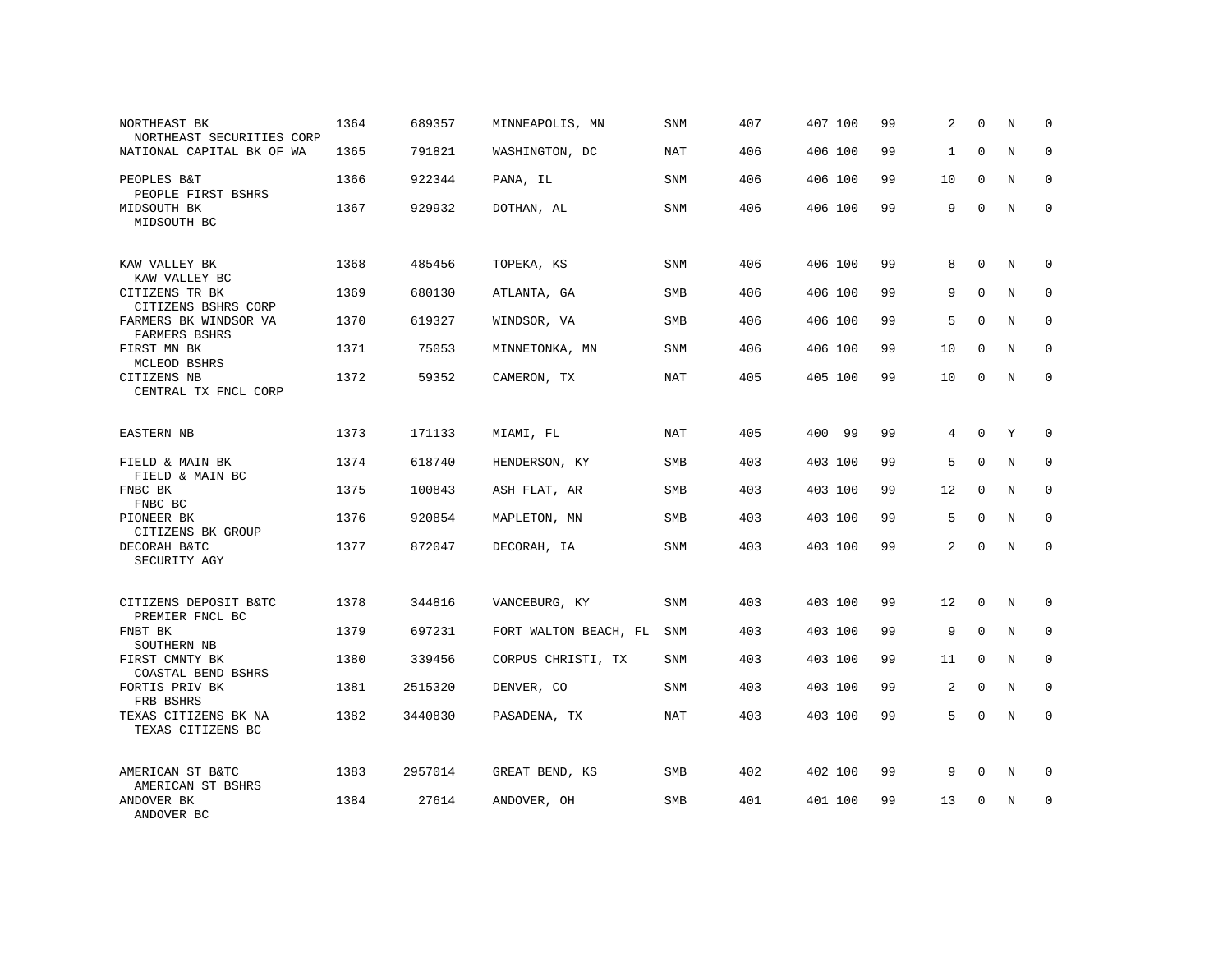| GREENVILLE NB<br>GREENVILLE NAT BC             | 1385 | 295011  | GREENVILLE, OH   | <b>NAT</b> | 401 | 401 100 | 99 | 8            | $\Omega$     | N | $\mathbf 0$  |
|------------------------------------------------|------|---------|------------------|------------|-----|---------|----|--------------|--------------|---|--------------|
| NEW TRIPOLI BK<br>NEW TRIPOLI BC               | 1386 | 331713  | NEW TRIPOLI, PA  | SMB        | 401 | 401 100 | 99 | $\mathbf{1}$ | $\mathbf 0$  | N | $\mathbf 0$  |
| SOUTH OTTUMWA SVG BK<br>CORNERSTONE FS GRP     | 1387 | 75446   | OTTUMWA, IA      | SNM        | 401 | 401 100 | 99 | 3            | $\Omega$     | N | $\Omega$     |
| LEGACY NB                                      | 1388 | 3306280 | SPRINGDALE, AR   | NAT        | 400 | 400 100 | 99 | 3            | $\Omega$     | N | $\Omega$     |
| GOLD COAST BK                                  | 1389 | 3614369 | ISLANDIA, NY     | SNM        | 400 | 400 100 | 99 | 0            | $\mathbf{0}$ | N | 0            |
| MAIN ST BK CORP<br>MAIN ST FS CORP             | 1390 | 3034695 | WHEELING, WV     | SNM        | 400 | 400 100 | 99 | 3            | $\mathbf{0}$ | N | $\mathbf 0$  |
| CITIZENS BK<br>CITIZENS CORP                   | 1391 | 514132  | COLUMBIA, MS     | <b>SNM</b> | 400 | 400 100 | 99 | 8            | $\Omega$     | N | $\mathbf 0$  |
| FIRST FSB<br>FIRST BC OF INDIANA               | 1392 | 613679  | EVANSVILLE, IN   | <b>SNM</b> | 400 | 400 100 | 99 | 8            | $\Omega$     | N | $\mathbf 0$  |
| CLINTON NB<br>WJ YOUNG & CO                    | 1393 | 773443  | CLINTON, IA      | NAT        | 400 | 400 100 | 99 | 8            | $\mathbf 0$  | N | 0            |
| CITY NB OF METROPOLIS<br>CITY NAT BANKCORP     | 1394 | 298245  | METROPOLIS, IL   | <b>NAT</b> | 400 | 400 100 | 99 | 1            | $\mathbf 0$  | N | 0            |
| FIRST KENTUCKY BK INC<br>EXCHANGE BSHRS        | 1395 | 263243  | MAYFIELD, KY     | <b>SNM</b> | 399 | 399 100 | 99 | 10           | $\Omega$     | N | $\mathbf 0$  |
| LABETTE BK<br>LABETTE CTY BSHRS                | 1396 | 483751  | ALTAMONT, KS     | SNM        | 399 | 399 100 | 99 | 9            | $\Omega$     | N | $\mathbf 0$  |
| VISTA BK<br>VISTA BSHRS                        | 1397 | 645465  | RALLS, TX        | <b>SMB</b> | 399 | 399 100 | 99 | 10           | $\mathbf 0$  | N | $\mathbf{0}$ |
| COMMERCIAL BK<br>COMMERCIAL NAT FC             | 1398 | 513340  | ALMA, MI         | <b>SNM</b> | 399 | 399 100 | 99 | 8            | $\mathbf 0$  | N | 0            |
| BANK OF BRIDGER NA<br>BRIDGER CO               | 1399 | 17950   | BRIDGER, MT      | <b>NAT</b> | 399 | 399 100 | 99 | 8            | $\mathbf 0$  | N | $\mathbf 0$  |
| COMMUNITY NB<br>COMMUNITY BSHRS                | 1400 | 354552  | SENECA, KS       | <b>NAT</b> | 398 | 398 100 | 99 | 3            | $\Omega$     | N | $\mathbf 0$  |
| YORK TRADITIONS BK                             | 1401 | 3145797 | YORK, PA         | <b>SNM</b> | 398 | 398 100 | 99 | 4            | $\mathbf 0$  | N | $\mathbf 0$  |
| TRUXTON TC<br>TRUXTON CORP                     | 1402 | 3290240 | NASHVILLE, TN    | SMB        | 397 | 397 100 | 99 | 0            | $\mathbf 0$  | N | $\mathbf 0$  |
| STATE BK OF LIZTON<br>LIZTON FC                | 1403 | 345747  | LIZTON, IN       | <b>SNM</b> | 396 | 396 100 | 99 | 11           | $\mathbf 0$  | N | $\Omega$     |
| EXCHANGE NB&TC CO<br>EXCHANGE BSHRS CORP OF KS | 1404 | 144052  | ATCHISON, KS     | <b>NAT</b> | 396 | 396 100 | 99 | 9            | $\mathbf 0$  | N | $\mathbf 0$  |
| FIDELITY NB<br>CARLSON BSHRS                   | 1405 | 848248  | WEST MEMPHIS, AR | <b>NAT</b> | 396 | 396 100 | 99 | 4            | 0            | N | $\mathbf 0$  |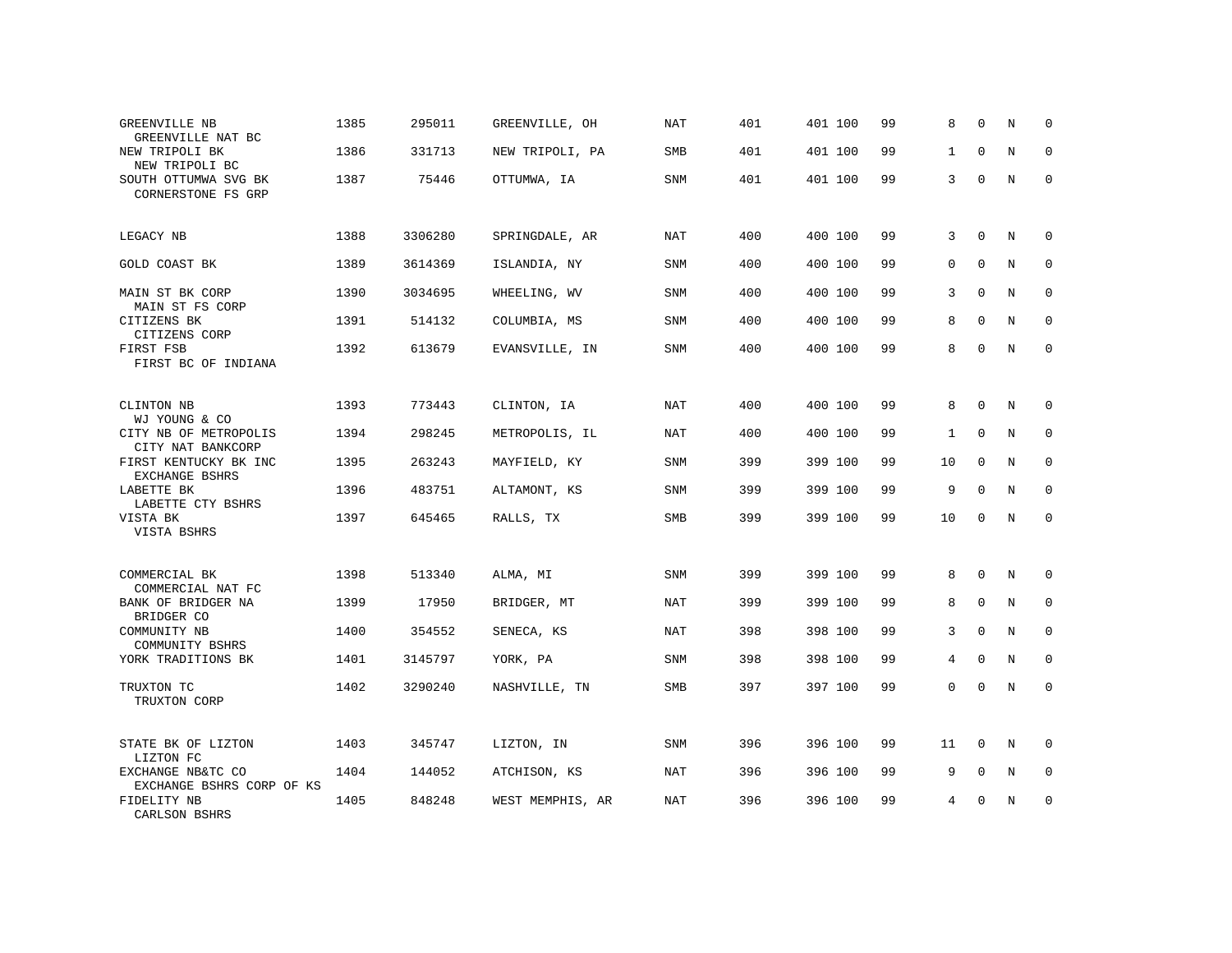| BANK OF ELK RIVER<br>METRO NORTH BSHRS          | 1406 | 10250   | ELK RIVER, MN      | SNM        | 396 | 396 100 | 99 | 4            | $\Omega$     | N           | $\Omega$    |
|-------------------------------------------------|------|---------|--------------------|------------|-----|---------|----|--------------|--------------|-------------|-------------|
| PEOPLES B&TC OF MADISON CTY 1407<br>WHITAKER BC |      | 746513  | BEREA, KY          | SMB        | 395 | 395 100 | 99 | 9            | $\Omega$     | N           | $\Omega$    |
| CITIZENS B&TC<br>CITIZENS B&T HOLD              | 1408 | 3174920 | GUNTERSVILLE, AL   | SNM        | 395 | 395 100 | 99 | 6            | $\mathbf 0$  | N           | $\mathbf 0$ |
| F&M BK<br>F&M BSHRS                             | 1409 | 163857  | EDMOND, OK         | <b>SNM</b> | 395 | 395 100 | 99 | 7            | $\Omega$     | N           | $\Omega$    |
| MAUCH CHUNK TC<br>MAUCH CHUNK TR FC             | 1410 | 857811  | JIM THORPE, PA     | SNM        | 395 | 395 100 | 99 | 6            | $\mathbf 0$  | N           | $\mathbf 0$ |
| MUNCY B&TC<br>MUNCY BK FNCL                     | 1411 | 141211  | MUNCY, PA          | <b>SNM</b> | 394 | 394 100 | 99 | 4            | $\Omega$     | N           | $\mathbf 0$ |
| MERCER CTY ST BK<br>MERCER CTY ST BC            | 1412 | 866121  | SANDY LAKE, PA     | SNM        | 394 | 394 100 | 99 | 10           | $\Omega$     | N           | $\Omega$    |
| WEST MILTON ST BK<br>SUSQUEHANNA CMNTY FNCL     | 1413 | 556011  | WEST MILTON, PA    | <b>SNM</b> | 394 | 394 100 | 99 | 5            | $\Omega$     | N           | $\mathbf 0$ |
| FIRST NB OF CARMI<br>SOUTHERN IL BANCORP        | 1414 | 209148  | CARMI, IL          | NAT        | 394 | 394 100 | 99 | 9            | $\Omega$     | N           | $\mathbf 0$ |
| ROCKFORD B&TC<br>QCR HOLDS                      | 1415 | 3303917 | ROCKFORD, IL       | <b>SMB</b> | 393 | 393 100 | 99 | $\mathbf{1}$ | $\mathbf 0$  | N           | $\mathbf 0$ |
| <b>BANKFIRST</b><br>NORTH CENTRAL BC            | 1416 | 117458  | NORFOLK, NE        | <b>SNM</b> | 393 | 393 100 | 99 | 8            | $\Omega$     | N           | $\Omega$    |
| WEST TX ST BK                                   | 1417 | 167864  | ODESSA, TX         | <b>SNM</b> | 393 | 393 100 | 99 | $7^{\circ}$  | $\mathbf 0$  | N           | $\mathbf 0$ |
| TEXAS FIRST ST BK<br>TEXAS FIRST BSHRS          | 1418 | 655660  | RIESEL, TX         | SNM        | 393 | 393 100 | 99 | 5            | $\mathbf 0$  | N           | 0           |
| EAGLE B&TC<br>STATE HOLDING CO                  | 1419 | 453446  | LITTLE ROCK, AR    | <b>SMB</b> | 392 | 392 100 | 99 | 12           | $\Omega$     | N           | $\mathbf 0$ |
| <b>EVABANK</b>                                  | 1420 | 498531  | EVA, AL            | <b>SNM</b> | 392 | 392 100 | 99 | 5            | $\mathbf{0}$ | $\mathbf N$ | $\mathbf 0$ |
| GENERATIONS BK<br>HARRELL BSHRS                 | 1421 | 329345  | HAMPTON, AR        | SNM        | 391 | 391 100 | 99 | 8            | $\mathbf{0}$ | N           | $\mathbf 0$ |
| QUANTUM NB<br>OUANTUM CAP CORP                  | 1422 | 2354387 | SUWANEE, GA        | NAT        | 391 | 391 100 | 99 | 2            | $\Omega$     | $\rm N$     | $\mathbf 0$ |
| EXECUTIVE NB<br>EXECUTIVE BKG CORP              | 1423 | 1002430 | MIAMI, FL          | NAT        | 391 | 391 100 | 99 | 3            | $\mathbf{0}$ | N           | $\mathbf 0$ |
| BANK OF GLEN BURNIE<br>GLEN BURNIE BC           | 1424 | 628123  | GLEN BURNIE, MD    | <b>SNM</b> | 390 | 390 100 | 99 | 7            | $\Omega$     | N           | $\mathbf 0$ |
| FSNB NA<br>JRMB II                              | 1425 | 125154  | LAWTON, OK         | <b>NAT</b> | 390 | 390 100 | 99 | 85           | $\mathbf 0$  | N           | 0           |
| MIDSTATES BK NA<br>MIDSTATES BSHRS              | 1426 | 728948  | COUNCIL BLUFFS, IA | NAT        | 389 | 389 100 | 99 | 5            | $\Omega$     | N           | $\mathbf 0$ |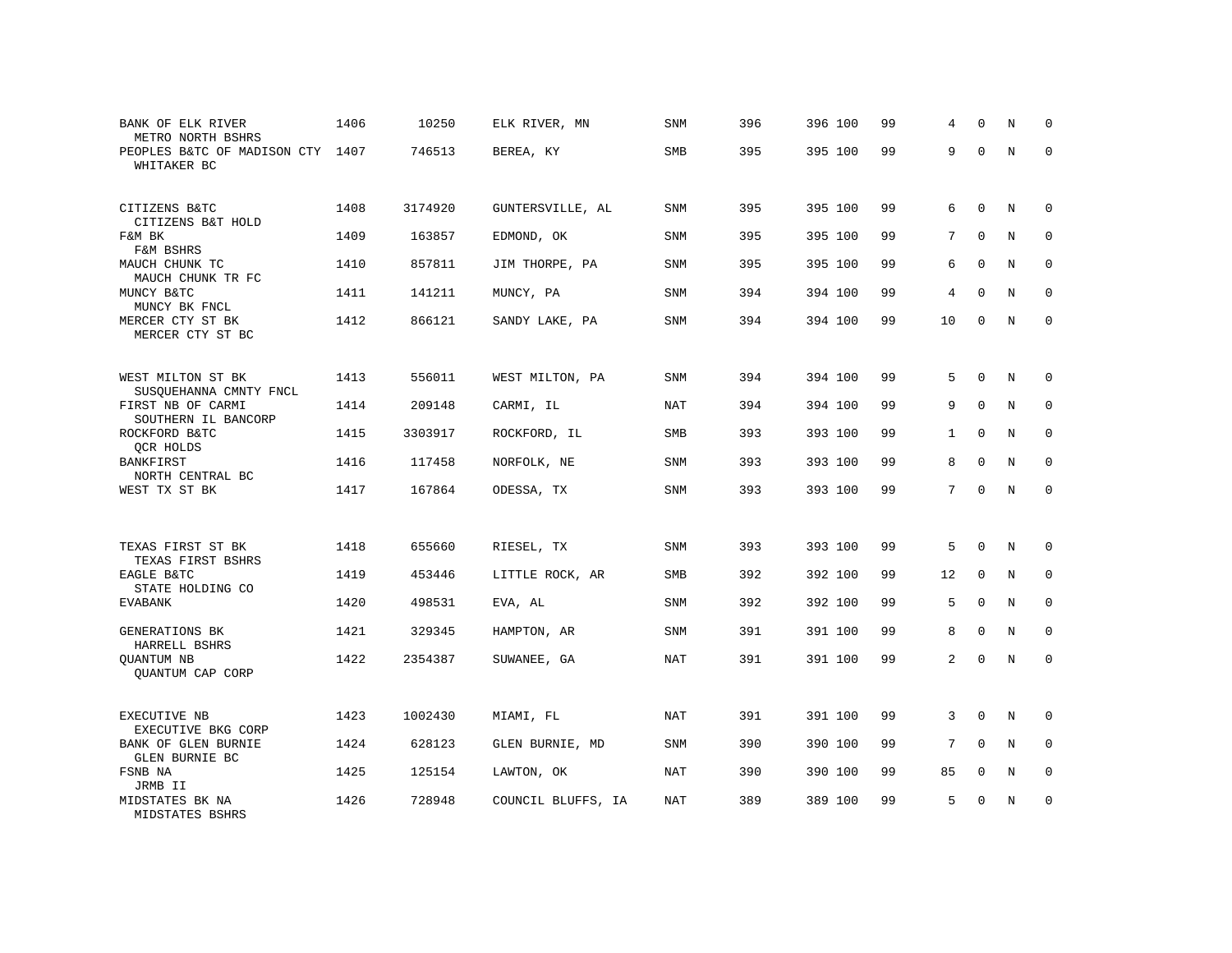| INDUSTRIAL BK<br>IBW FC                               | 1427 | 536527  | WASHINGTON, DC    | SNM        | 389 | 389 100 | 99 | 7              | $\mathbf 0$  | N          | $\Omega$    |
|-------------------------------------------------------|------|---------|-------------------|------------|-----|---------|----|----------------|--------------|------------|-------------|
| PEOPLES BK<br>PEOPLES CORP                            | 1428 | 593249  | RIPLEY, MS        | <b>SNM</b> | 389 | 389 100 | 99 | 5              | $\Omega$     | N          | $\Omega$    |
| DEMOTTE ST BK<br>DEMOTTE BC                           | 1429 | 539340  | DEMOTTE, IN       | <b>SMB</b> | 388 | 388 100 | 99 | 10             | $\Omega$     | N          | $\Omega$    |
| MID AMER BK<br>FRIENDSHIP BSHRS                       | 1430 | 873259  | LINN, MO          | <b>SNM</b> | 388 | 388 100 | 99 | 4              | $\Omega$     | N          | $\Omega$    |
| WOODLANDS BK<br>WOODLANDS FS CO                       | 1431 | 1479470 | WILLIAMSPORT, PA  | <b>SMB</b> | 388 | 388 100 | 99 | 7              | $\Omega$     | N          | $\Omega$    |
| <b>BLOOMBANK</b><br>UNIVERSAL BANCORP                 | 1432 | 64543   | BLOOMFIELD, IN    | <b>SNM</b> | 387 | 387 100 | 99 | 12             | $\Omega$     | N          | $\Omega$    |
| PRIMEBANK<br>PRIMEBANK                                | 1433 | 671147  | LE MARS, IA       | <b>SMB</b> | 387 | 387 100 | 99 | 2              | $\Omega$     | N          | $\Omega$    |
| HIGHLANDS ST BK<br>HIGHLANDS BC                       | 1434 | 3386590 | VERNON, NJ        | SNM        | 385 | 385 100 | 99 | 3              | $\mathbf{0}$ | N          | $\mathbf 0$ |
| FLORIDIAN CMNTY BK<br>FLORIDIAN CMNTY HOLD            | 1435 | 3176812 | DAVIE, FL         | <b>SNM</b> | 385 | 385 100 | 99 | 4              | $\Omega$     | N          | $\Omega$    |
| FIRST NB OK<br>FIRST BC OF OK                         | 1436 | 525053  | OKLAHOMA CITY, OK | <b>NAT</b> | 384 | 384 100 | 99 | 3              | $\mathbf 0$  | N          | $\mathbf 0$ |
| FIRST MW BK OF POPLAR BLUFF<br>POPLAR BLUFF BANC CO   | 1437 | 228158  | POPLAR BLUFF, MO  | <b>SNM</b> | 384 | 384 100 | 99 | 6              | $\Omega$     | N          | $\Omega$    |
| HERITAGE BK NA<br>HERITAGE BSHRS GRP                  | 1438 | 901358  | SPICER, MN        | NAT        | 384 | 384 100 | 99 | 11             | $\mathbf 0$  | N          | $\mathbf 0$ |
| CITIZENS B&TC<br>FIRST BK CORP                        | 1439 | 192147  | VAN BUREN, AR     | <b>SMB</b> | 384 | 384 100 | 99 | 6              | $\mathbf{0}$ | $\rm N$    | $\mathbf 0$ |
| CITIZENS NB OF SOMERSET<br>CITIZENS BSHRS             | 1440 | 410917  | SOMERSET, KY      | NAT        | 384 | 384 100 | 99 | 9              | $\Omega$     | N          | $\mathbf 0$ |
| CITIZENS BK<br>EAST TX FC                             | 1441 | 744854  | KILGORE, TX       | SNM        | 384 | 384 100 | 99 | 10             | $\mathbf{0}$ | N          | $\mathbf 0$ |
| FIRST NB OF BERLIN<br>FIRST BERLIN BC                 | 1442 | 111942  | BERLIN, WI        | <b>NAT</b> | 384 | 384 100 | 99 | 8              | $\mathbf{0}$ | $\rm N$    | $\mathbf 0$ |
| FIRST BK OF AL<br>FIRSTBANC OF AL                     | 1443 | 257233  | TALLADEGA, AL     | <b>SNM</b> | 384 | 384 100 | 99 | $\overline{2}$ | $\Omega$     | $_{\rm N}$ | $\Omega$    |
| NORTH AMER BKG CO<br>N A CORP                         | 1444 | 2631846 | ROSEVILLE, MN     | <b>SMB</b> | 384 | 384 100 | 99 | 3              | $\mathbf{0}$ | N          | $\mathbf 0$ |
| FIRST NB OF EAST ARKANSAS<br>BANCSHARES OF EASTERN AR | 1445 | 251745  | FORREST CITY, AR  | NAT        | 383 | 383 100 | 99 | 13             | $\Omega$     | N          | $\mathbf 0$ |
| FIRST NB IN HOWELL<br>FNBH BC                         | 1446 | 755047  | HOWELL, MI        | <b>NAT</b> | 383 | 383 100 | 99 | 8              | $\mathbf{0}$ | N          | 0           |
| MACON B&TC<br>MACON BANCTRUST                         | 1447 | 709639  | LAFAYETTE, TN     | <b>SNM</b> | 382 | 382 100 | 99 | 6              | $\Omega$     | N          | $\mathbf 0$ |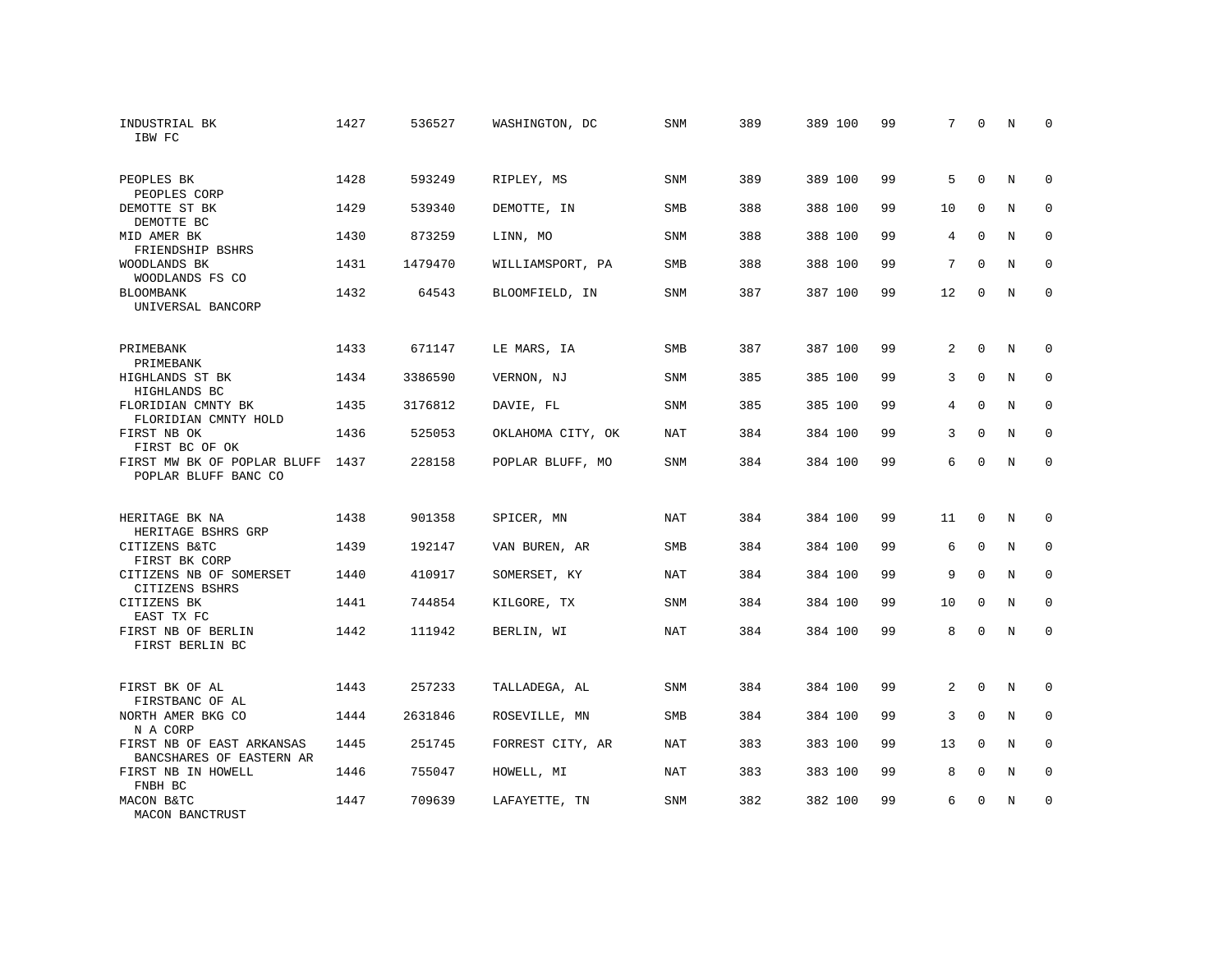| LUZERNE BK<br>PENNS WOODS BC                                           | 1448 | 501815  | LUZERNE, PA        | <b>SNM</b> | 382 | 382 100 | 99 | $7^{\circ}$  | $\Omega$     | N | $\mathbf 0$  |
|------------------------------------------------------------------------|------|---------|--------------------|------------|-----|---------|----|--------------|--------------|---|--------------|
| PUEBLO B&TC<br>PUEBLO BC                                               | 1449 | 106452  | PUEBLO, CO         | <b>SNM</b> | 382 | 382 100 | 99 | 8            | $\Omega$     | N | $\mathbf 0$  |
| ENCORE BK NA<br>OVATION HOLD                                           | 1450 | 3603457 | NAPLES, FL         | NAT        | 382 | 382 100 | 99 | 5            | $\Omega$     | N | 0            |
| FREDERICK CTY BK<br>FREDERICK CTY BC                                   | 1451 | 3058329 | FREDERICK, MD      | <b>SMB</b> | 382 | 382 100 | 99 | 4            | $\Omega$     | N | $\mathbf 0$  |
| BANK OF PRAIRIE DU SAC<br>PLOETZ INV LP                                | 1452 | 997847  | PRAIRIE DU SAC, WI | <b>SNM</b> | 381 | 381 100 | 99 | $\mathbf{1}$ | $\mathbf 0$  | N | $\mathbf{0}$ |
| HORRY CTY ST BK<br>HCSB FC                                             | 1453 | 1162530 | LORIS, SC          | SNM        | 381 | 381 100 | 99 | 7            | $\mathbf 0$  | N | 0            |
| FIRST FL BK<br>FIRST FL BC                                             | 1454 | 3525577 | DESTIN, FL         | SMB        | 381 | 381 100 | 99 | 3            | $\mathbf{0}$ | N | $\mathbf 0$  |
| WEST MI CMNTY BK                                                       | 1455 | 715340  | HUDSONVILLE, MI    | <b>SNM</b> | 381 | 381 100 | 99 | 6            | $\mathbf{0}$ | N | $\mathbf 0$  |
| ALTAPACIFIC BK<br>ALTAPACIFIC BC                                       | 1456 | 3453737 | SANTA ROSA, CA     | SMB        | 381 | 381 100 | 99 | 4            | $\Omega$     | N | $\mathbf 0$  |
| GREER ST BK<br><b>GREER BSHRS</b>                                      | 1457 | 1356526 | GREER, SC          | <b>SNM</b> | 380 | 380 100 | 99 | 3            | $\mathbf 0$  | N | $\mathbf 0$  |
| STATE BK                                                               | 1458 | 231149  | NEW HAMPTON, IA    | <b>SMB</b> | 379 | 379 100 | 99 | 7            | $\Omega$     | N | 0            |
| RIGLER INV CO<br>MERCHANTS & FARMERS B&TC<br>MERCHANTS & FARMERS BSHRS | 1459 | 136338  | LEESVILLE, LA      | <b>SNM</b> | 379 | 379 100 | 99 | 6            | $\mathbf{0}$ | N | $\mathbf 0$  |
| COUNTYBANK<br>TCB CORP                                                 | 1460 | 271529  | GREENWOOD, SC      | <b>SNM</b> | 379 | 379 100 | 99 | 4            | $\mathbf 0$  | N | $\mathbf 0$  |
| GULF COAST BK<br>GULF COAST BSHRS                                      | 1461 | 459130  | ABBEVILLE, LA      | SNM        | 379 | 379 100 | 99 | 13           | $\Omega$     | N | $\mathbf 0$  |
| BANK OF OAK RIDGE<br>OAK RIDGE FS                                      | 1462 | 2903123 | OAK RIDGE, NC      | SNM        | 378 | 378 100 | 99 | 3            | $\Omega$     | N | $\mathbf 0$  |
| TRADERS & FARMERS BK<br>TRADERS & FARMERS BSHRS                        | 1463 | 390336  | HALEYVILLE, AL     | <b>SNM</b> | 378 | 378 100 | 99 | 9            | $\Omega$     | N | $\mathbf 0$  |
| FIRST BK<br>FIRST BURKBURNETT BSHRS                                    | 1464 | 239659  | BURKBURNETT, TX    | SNM        | 378 | 378 100 | 99 | 5            | $\mathbf 0$  | N | 0            |
| AMERICAN NATION BK<br>AMCORP FNCL                                      | 1465 | 256058  | ARDMORE, OK        | SMB        | 378 | 378 100 | 99 | $7^{\circ}$  | $\mathbf{0}$ | N | 0            |
| FIRST S ST BK<br>FIRST BSHRS OF STEVENSON                              | 1466 | 246134  | STEVENSON, AL      | <b>SNM</b> | 377 | 377 100 | 99 | $7^{\circ}$  | $\Omega$     | N | $\mathbf 0$  |
| PEOPLES ST BK                                                          | 1467 | 326344  | NEWTON, IL         | <b>SNM</b> | 377 | 377 100 | 99 | 5            | $\Omega$     | N | $\mathbf 0$  |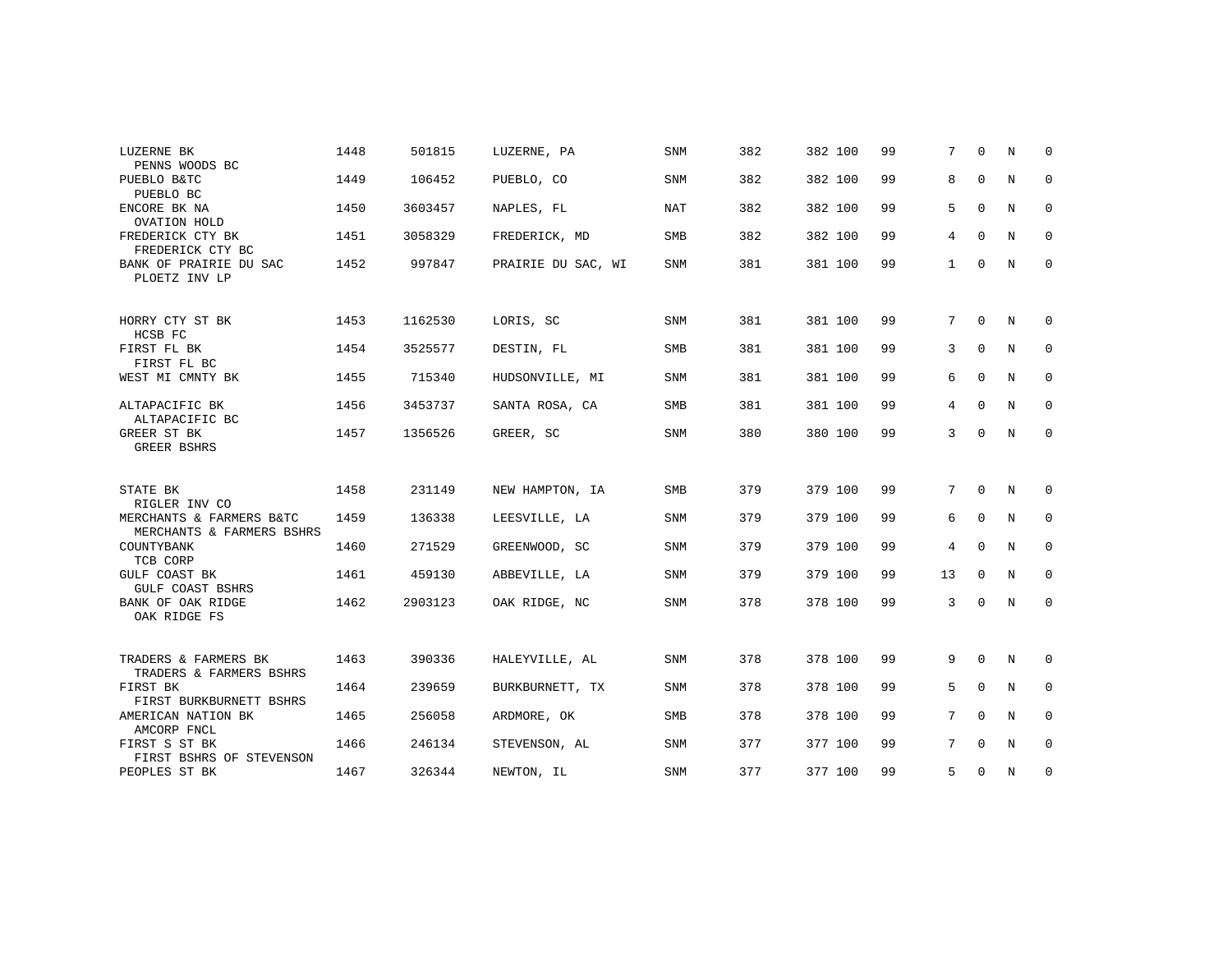| ALL AMER BK                                          | 1468 | 25357   | OKLAHOMA CITY, OK    | <b>SNM</b> | 377 | 377 100 | 99 | 6              | $\mathbf 0$  | N       | $\mathbf 0$ |
|------------------------------------------------------|------|---------|----------------------|------------|-----|---------|----|----------------|--------------|---------|-------------|
| BANK OF EASTERN OR<br>BEO BC                         | 1469 | 14865   | HEPPNER, OR          | <b>SNM</b> | 376 | 376 100 | 99 | 12             | $\mathbf{0}$ | N       | $\mathbf 0$ |
| MIDWEST BK<br>MIDWEST BK GROUP                       | 1470 | 806958  | DETROIT LAKES, MN    | <b>SNM</b> | 376 | 376 100 | 99 | 6              | $\Omega$     | N       | $\mathbf 0$ |
| COMMUNITY BK<br>COMMUNITY BSHRS                      | 1471 | 779360  | JOSEPH, OR           | <b>SNM</b> | 376 | 376 100 | 99 | 13             | $\Omega$     | N       | $\mathbf 0$ |
| METAIRIE B&TC                                        | 1472 | 55336   | METAIRIE, LA         | SNM        | 375 | 375 100 | 99 | 8              | $\Omega$     | N       | $\mathbf 0$ |
|                                                      |      |         |                      |            |     |         |    |                |              |         |             |
| GIBSLAND B&TC<br>GIBSLAND BSHRS                      | 1473 | 734350  | GIBSLAND, LA         | SNM        | 375 | 375 100 | 99 | 7              | $\Omega$     | N       | $\Omega$    |
| WOODTRUST BK<br>WOODTRUST FC                         | 1474 | 833749  | WISCONSIN RAPIDS, WI | <b>SMB</b> | 375 | 375 100 | 99 | 5              | $\Omega$     | N       | $\Omega$    |
| 21ST CENTURY BK<br>DOLPHIN FAMILY MGMT CO            | 1475 | 340256  | LORETTO, MN          | SNM        | 375 | 375 100 | 99 | 6              | $\Omega$     | N       | $\Omega$    |
| FNB BK<br>FNS BSHRS                                  | 1476 | 441434  | SCOTTSBORO, AL       | <b>SNM</b> | 375 | 375 100 | 99 | 8              | $\Omega$     | N       | $\Omega$    |
| PLAINS ST BK<br>PLAINS ACQ CORP                      | 1477 | 972862  | HUMBLE, TX           | SNM        | 374 | 374 100 | 99 | 3              | $\Omega$     | N       | $\Omega$    |
|                                                      |      |         |                      |            |     |         |    |                |              |         |             |
| PREMIER CMNTY BK<br>PREMIER CMRL BC                  | 1478 | 2802664 | HILLSBORO, OR        | SNM        | 374 | 374 100 | 99 | 4              | $\Omega$     | N       | $\Omega$    |
| BANK OF CHARLES TOWN<br>POTOMAC BSHRS                | 1479 | 1014125 | CHARLES TOWN, WV     | <b>SNM</b> | 374 | 374 100 | 99 | 6              | $\mathbf{0}$ | N       | $\mathbf 0$ |
| AMG NAT TR BK<br>AMG NAT CORP                        | 1480 | 3015939 | BOULDER, CO          | NAT        | 374 | 374 100 | 99 | $\mathbf{1}$   | $\Omega$     | N       | $\Omega$    |
| IOWA ST BK<br>IOWA ST BHC                            | 1481 | 662949  | DES MOINES, IA       | <b>SNM</b> | 374 | 374 100 | 99 | 4              | $\mathbf{0}$ | N       | $\mathbf 0$ |
| RSNB BK<br>RSNB BC                                   | 1482 | 550952  | ROCK SPRINGS, WY     | <b>SMB</b> | 374 | 374 100 | 99 | $\mathbf{1}$   | $\Omega$     | N       | $\Omega$    |
|                                                      |      |         |                      |            |     |         |    |                |              |         |             |
| FREEDOM BK<br>FREEDOM BC                             | 1483 | 2858492 | HUNTINGBURG, IN      | <b>SNM</b> | 374 | 374 100 | 99 | 3              | $\Omega$     | N       | $\mathbf 0$ |
| VALLIANCE BK<br>VALLIANCE FC                         | 1484 | 3267738 | OKLAHOMA CITY, OK    | <b>SNM</b> | 373 | 373 100 | 99 | 3              | $\mathbf 0$  | $\rm N$ | $\mathbf 0$ |
| COMMERCIAL BK & TR OF PA<br>COMMERCIAL NAT FNCL CORP | 1485 | 945026  | LATROBE, PA          | <b>SNM</b> | 372 | 372 100 | 99 | 9              | $\Omega$     | N       | $\mathbf 0$ |
| CAROLINA TR BK<br>CAROLINA TR BSHRS                  | 1486 | 2966614 | LINCOLNTON, NC       | SNM        | 372 | 372 100 | 99 | 8              | $\mathbf{0}$ | N       | $\mathbf 0$ |
| PROFESSIONAL BK<br>PROFESSIONAL HOLD CORP            | 1487 | 3816510 | CORAL GABLES, FL     | <b>SMB</b> | 372 | 372 100 | 99 | $\overline{2}$ | $\Omega$     | N       | $\mathbf 0$ |
| MERCHANTS BK OF BANGOR<br>MNB CORP                   | 1488 | 935111  | BANGOR, PA           | <b>SMB</b> | 371 | 371 100 | 99 | 8              | $\Omega$     | N       | $\mathbf 0$ |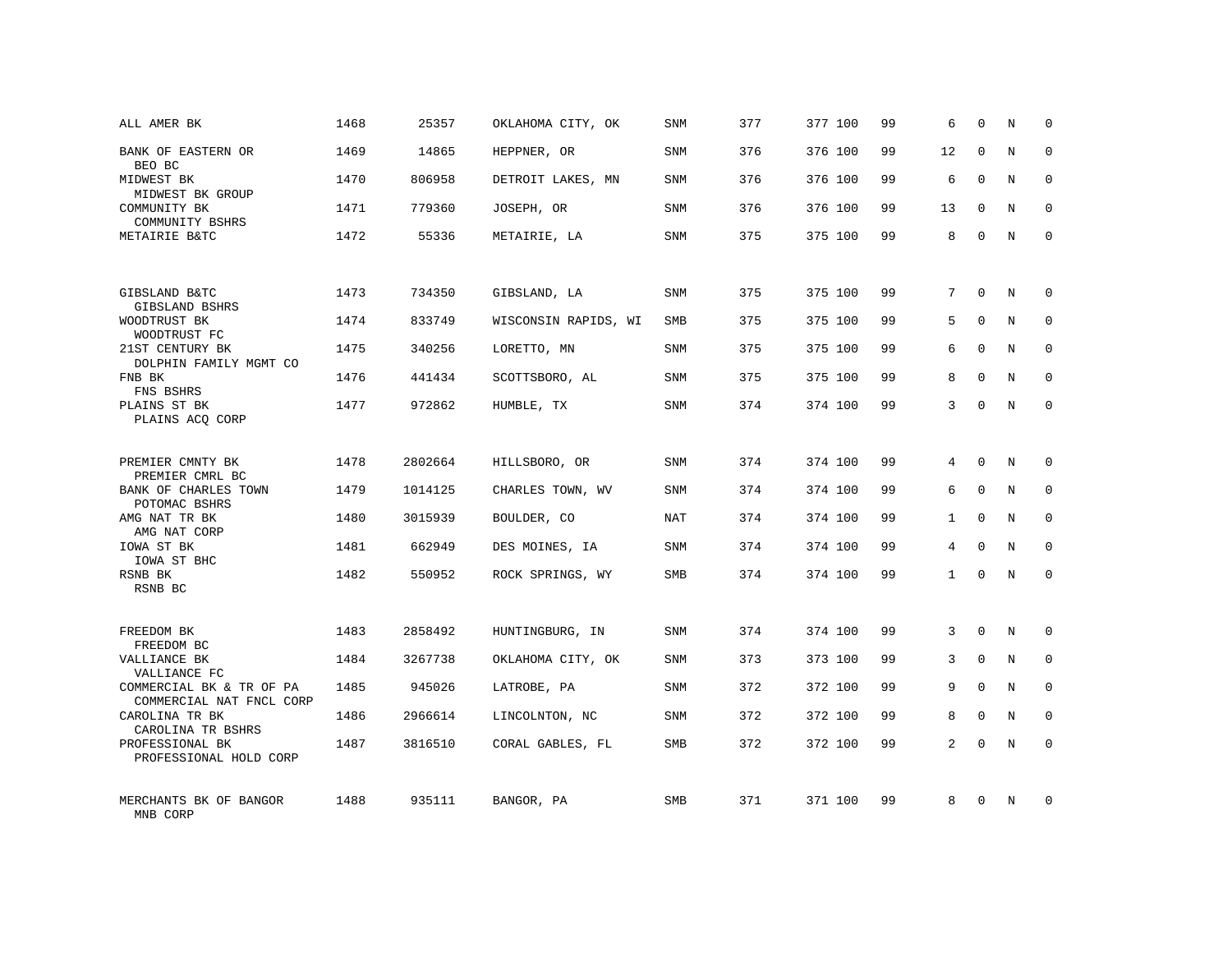| EASTERN COLORADO BK<br>WEED INV GROUP   | 1489 | 775054  | CHEYENNE WELLS, CO | SNM        | 371 | 371 100 | 99 | 6  | 0            | N | $\mathbf 0$ |
|-----------------------------------------|------|---------|--------------------|------------|-----|---------|----|----|--------------|---|-------------|
| MARS NB<br>MARS NAT BC                  | 1490 | 978622  | MARS, PA           | <b>NAT</b> | 371 | 371 100 | 99 | 4  | $\Omega$     | N | $\mathbf 0$ |
| <b>GOLD COAST BK</b><br>GC BC           | 1491 | 3593307 | CHICAGO, IL        | SNM        | 370 | 370 100 | 99 | 0  | $\mathbf 0$  | N | $\mathbf 0$ |
| CENTENNIAL BK<br>F&M BSHRS              | 1492 | 531250  | TREZEVANT, TN      | <b>SNM</b> | 370 | 370 100 | 99 | 8  | $\Omega$     | N | $\Omega$    |
| FARMERS & MRCH BK                       | 1493 | 891226  | UPPERCO, MD        | <b>SNM</b> | 370 | 370 100 | 99 | 6  | $\mathbf 0$  | N | 0           |
| SIGNATURE BK<br>SIGNATURE BSHRS         | 1494 | 3207921 | MINNETONKA, MN     | SNM        | 370 | 370 100 | 99 | 0  | $\Omega$     | N | $\mathbf 0$ |
| FIRST CHATHAM BK<br>FCB FNCL CORP       | 1495 | 3075474 | SAVANNAH, GA       | SNM        | 370 | 370 100 | 99 | 6  | $\mathbf 0$  | N | 0           |
| CLEAR LAKE B&TC<br>ARNESON BSHRS        | 1496 | 865544  | CLEAR LAKE, IA     | SMB        | 370 | 370 100 | 99 | 4  | $\Omega$     | N | $\mathbf 0$ |
| RANGE BK NA<br>RANGE FC                 | 1497 | 355559  | MARQUETTE, MI      | <b>NAT</b> | 369 | 369 100 | 99 | 11 | $\mathbf 0$  | N | $\mathbf 0$ |
| FIRST CMNTY BK<br>SOUTHWEST BANC SHARES | 1498 | 186838  | CHATOM, AL         | SNM        | 369 | 369 100 | 99 | 9  | $\mathbf 0$  | N | $\mathbf 0$ |
| WHEATLAND BK<br>COMMUNITY FNCL GRP      | 1499 | 129479  | SPOKANE, WA        | SNM        | 369 | 369 100 | 99 | 13 | $\mathbf 0$  | N | $\mathbf 0$ |
| FARMERS T&SB<br>EASTER ENT              | 1500 | 543945  | SPENCER, IA        | SNM        | 369 | 369 100 | 99 | 0  | $\mathbf 0$  | N | $\mathbf 0$ |
| FARMERS ST BK<br>FARMERS ST FC          | 1501 | 475354  | VICTOR, MT         | SMB        | 369 | 369 100 | 99 | 6  | $\mathbf{0}$ | N | $\mathbf 0$ |
| REPUBLIC BK<br>REPUBLIC BSHRS           | 1502 | 316354  | DULUTH, MN         | SNM        | 369 | 369 100 | 99 | 6  | $\Omega$     | N | $\mathbf 0$ |
| FIRST ST BK<br>LOUISE BSHRS             | 1503 | 888552  | LOUISE, TX         | SNM        | 369 | 369 100 | 99 | 8  | $\mathbf{0}$ | N | $\mathbf 0$ |
| CITIZENS ST BK<br>HERKY HAWK FNCL CORP  | 1504 | 795548  | MONTICELLO, IA     | SNM        | 368 | 368 100 | 99 | 6  | $\mathbf 0$  | N | $\mathbf 0$ |
| SOUTHWESTERN NB<br>SWNB BC              | 1505 | 2625724 | HOUSTON, TX        | <b>NAT</b> | 368 | 368 100 | 99 | 4  | $\Omega$     | N | $\mathbf 0$ |
| CAPITAL BK<br>JSA FAM LP                | 1506 | 596156  | HOUSTON, TX        | <b>SNM</b> | 368 | 368 100 | 99 | 10 | $\mathbf 0$  | N | $\mathbf 0$ |
| CAPITAL BK<br>JANE AUSTIN CHAPMAN LP    | 1506 | 596156  | HOUSTON, TX        | SNM        |     |         |    |    |              |   |             |
| FIRST NB&TC<br>CRACO                    | 1507 | 288358  | VINITA, OK         | <b>NAT</b> | 368 | 368 100 | 99 | 3  | $\mathbf 0$  | N | 0           |
| PHELPS CTY BK<br>PHELPS CTY BK ESOP     | 1508 | 342054  | ROLLA, MO          | <b>SNM</b> | 367 | 367 100 | 99 | 3  | $\mathbf 0$  | N | $\mathbf 0$ |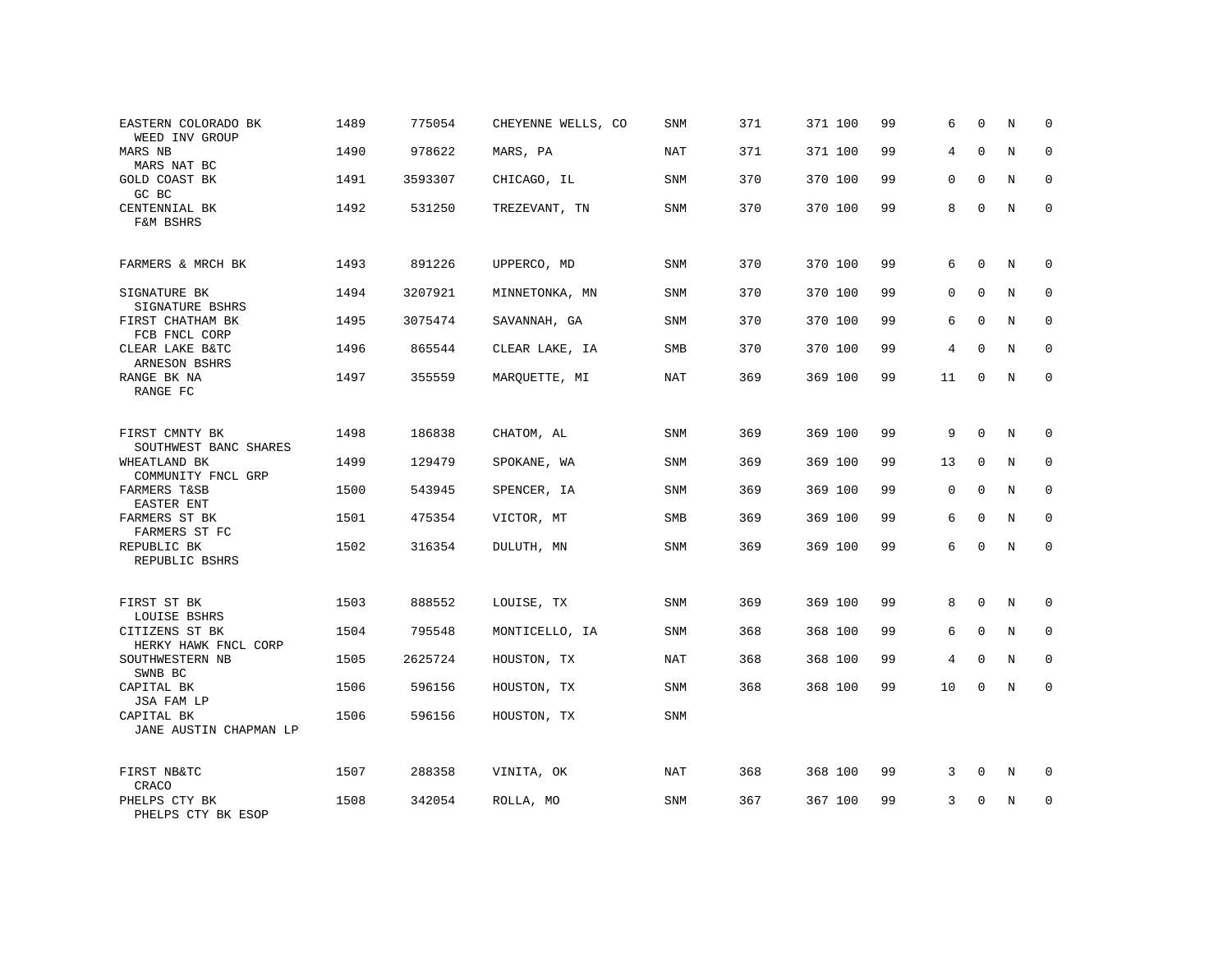| FIRST IPSWICH BK<br>BROOKLINE BC                    | 1509 | 442806  | IPSWICH, MA          | SMB        | 367 | 367 100 | 99 | 4              | 0           | N           | $\Omega$     |
|-----------------------------------------------------|------|---------|----------------------|------------|-----|---------|----|----------------|-------------|-------------|--------------|
| FIRST NB OF CLARKSDALE<br>FIRST VALLEY NAT CORP     | 1510 | 11640   | CLARKSDALE, MS       | NAT        | 367 | 367 100 | 99 | 4              | $\Omega$    | N           | 0            |
| GRAND SVG BK<br>GRAND BC                            | 1511 | 732178  | GROVE, OK            | SNM        | 366 | 366 100 | 99 | 7              | $\Omega$    | N           | $\Omega$     |
| PREMIER BK<br>PREMIER HOLDS                         | 1512 | 2539960 | ROCK VALLEY, IA      | SNM        | 366 | 366 100 | 99 | 3              | $\mathbf 0$ | N           | $\mathbf 0$  |
| BELMONT B&TC<br>BELMONT FNCL GRP                    | 1513 | 3391718 | CHICAGO, IL          | SNM        | 365 | 365 100 | 99 | $\mathbf{1}$   | $\mathbf 0$ | $\mathbf N$ | $\mathbf 0$  |
| FIRST ST BK OF ST CHARLES MO 1514<br>FIRST ST BSHRS |      | 345756  | SAINT CHARLES, MO    | SNM        | 365 | 365 100 | 99 | $\overline{4}$ | $\mathbf 0$ | N           | $\mathbf 0$  |
| FIRST WESTERN BK<br>FIRST WESTERN BSHRS ESOT        | 1515 | 34742   | BOONEVILLE, AR       | SMB        | 365 | 365 100 | 99 | 9              | $\mathbf 0$ | N           | $\mathbf 0$  |
| CITIZENS BK<br>CBC                                  | 1516 | 710859  | CLOVIS, NM           | SNM        | 365 | 365 100 | 99 | $\overline{4}$ | $\mathbf 0$ | N           | $\mathbf 0$  |
| BANK OF TESCOTT<br>TESCOTT BSHRS                    | 1517 | 54058   | TESCOTT, KS          | SNM        | 365 | 365 100 | 99 | 4              | $\Omega$    | N           | $\Omega$     |
| CITIZENS BK MN<br>CITIZENS BC OF NEW ULM            | 1518 | 874050  | NEW ULM, MN          | SNM        | 363 | 363 100 | 99 | 3              | $\mathbf 0$ | $\mathbf N$ | $\mathbf{0}$ |
| BANK OF COMMERCE<br>COMMERCE BC                     | 1519 | 99442   | GREENWOOD, MS        | SNM        | 363 | 363 100 | 99 | 3              | $\Omega$    | N           | $\mathbf{0}$ |
| WASHINGTON CTY BK<br><b>BLAIR HOLDS</b>             | 1520 | 1000052 | BLAIR, NE            | SNM        | 362 | 362 100 | 99 | $\mathbf{1}$   | $\Omega$    | N           | $\mathbf 0$  |
| AMERICAN BK<br>GUARANTY DEVELOPMENT CO              | 1521 | 630555  | BOZEMAN, MT          | SNM        | 362 | 362 100 | 99 | 5              | $\Omega$    | N           | $\Omega$     |
| PROVIDENT ST BK<br>PSB HOLDING CORP                 | 1522 | 169327  | PRESTON, MD          | SNM        | 362 | 362 100 | 99 | 6              | $\Omega$    | N           | $\Omega$     |
| BANK OF MARION<br>SOUTHWEST VA BSHRS                | 1523 | 858528  | MARION, VA           | SMB        | 362 | 362 100 | 99 | 14             | $\mathbf 0$ | $\mathbf N$ | $\mathbf 0$  |
| HANOVER COMM BK<br>HANOVER BC                       | 1524 | 3793714 | GARDEN CITY PARK, NY | SNM        | 362 | 362 100 | 99 | $\mathbf 0$    | $\mathbf 0$ | N           | 0            |
| SUMMIT BK NA<br>SUMMIT FNCL ENT                     | 1525 | 3696936 | PANAMA CITY, FL      | <b>NAT</b> | 362 | 362 100 | 99 | 3              | 0           | N           | 0            |
| RAYNE ST B&TC<br>FINANCIAL CORP OF LA               | 1526 | 900034  | RAYNE, LA            | SNM        | 362 | 362 100 | 99 | 6              | 0           | N           | $\mathbf 0$  |
| INSBANK<br>INSCORP                                  | 1527 | 2877345 | NASHVILLE, TN        | <b>SMB</b> | 362 | 362 100 | 99 | $\mathbf 0$    | $\Omega$    | N           | $\Omega$     |
| SEAWAY B&TC<br>SEAWAY BSHRS                         | 1528 | 673431  | CHICAGO, IL          | <b>SNM</b> | 361 | 361 100 | 99 | 10             | 0           | N           | $\mathbf 0$  |
| GRAND VALLEY BK<br>PORTER MNT III LLLP              | 1529 | 178851  | HEBER CITY, UT       | SNM        | 361 | 361 100 | 99 | 14             | $\Omega$    | $\mathbf N$ | $\mathbf 0$  |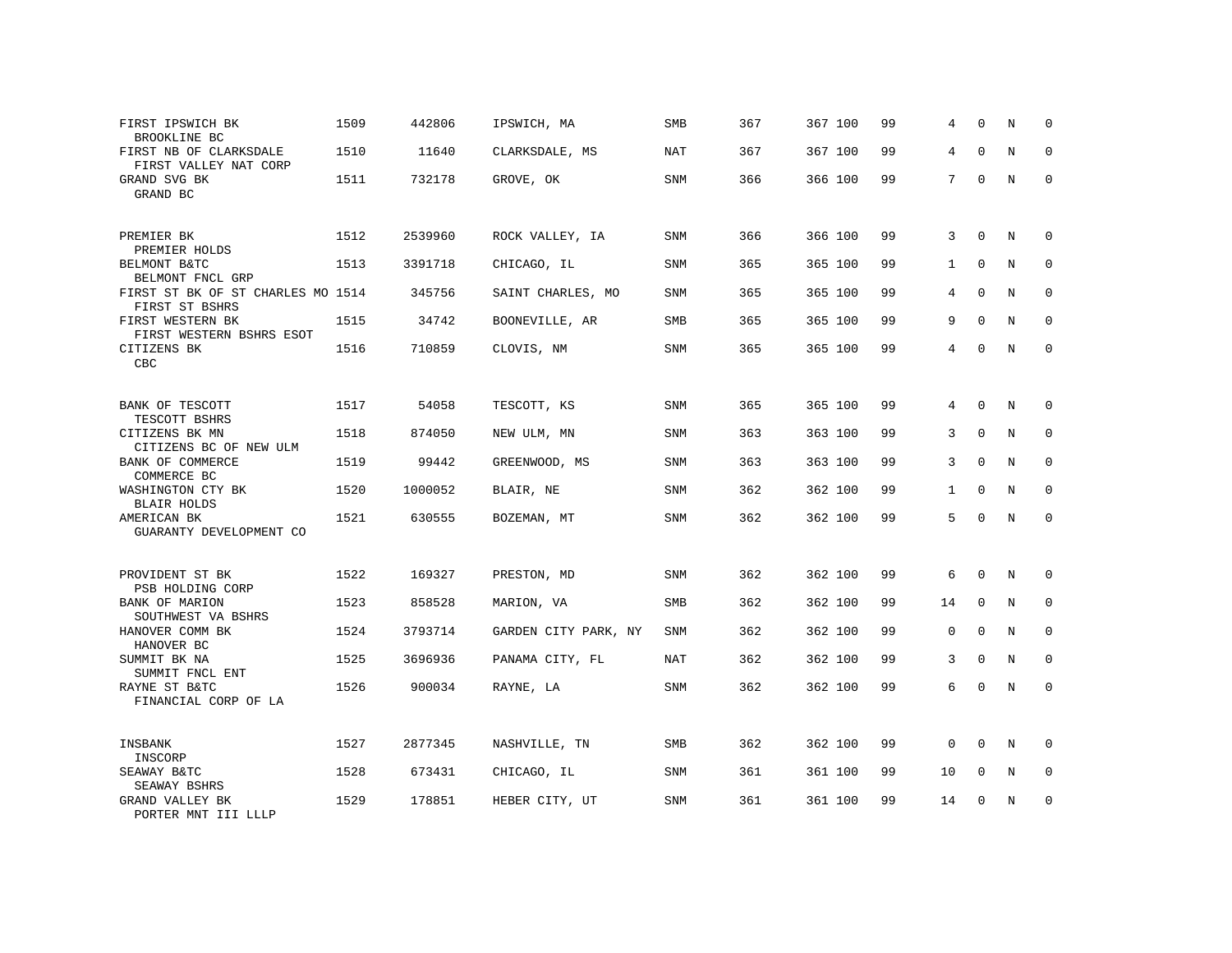| GRAND VALLEY BK<br>SAGEBRUSH PTNR LLLP         | 1529 | 178851  | HEBER CITY, UT  | <b>SNM</b> |     |         |    |              |              |   |             |
|------------------------------------------------|------|---------|-----------------|------------|-----|---------|----|--------------|--------------|---|-------------|
| PEOPLES BK<br>PEOPLES BSHRS                    | 1530 | 530655  | PRATT, KS       | <b>SMB</b> | 360 | 360 100 | 99 | 8            | 0            | N | $\mathbf 0$ |
| PRIMESOUTH BK<br><b>JONES BSHRS</b>            | 1531 | 1011638 | BLACKSHEAR, GA  | <b>SNM</b> | 360 | 360 100 | 99 | 3            | $\Omega$     | N | $\Omega$    |
| FIRST NB<br>FNB CO                             | 1532 | 630658  | LIVINGSTON, TX  | NAT        | 360 | 360 100 | 99 | 2            | $\mathbf 0$  | N | $\mathbf 0$ |
| WEST PLAINS B&TC<br>WEST PLAINS BSHRS          | 1533 | 317258  | WEST PLAINS, MO | SNM        | 360 | 360 100 | 99 | 4            | $\mathbf 0$  | N | $\mathbf 0$ |
| FARMERS BK OF NORTHERN MO<br>NORTHERN MO BSHRS | 1534 | 303952  | UNIONVILLE, MO  | <b>SMB</b> | 360 | 360 100 | 99 | 8            | $\Omega$     | N | $\mathbf 0$ |
| FIRST CMRL BK<br>FIRST CMRL BSHRS              | 1535 | 2948058 | JACKSON, MS     | <b>SNM</b> | 359 | 359 100 | 99 | 3            | $\Omega$     | N | $\Omega$    |
| OXFORD BK<br>OXFORD BK CORP                    | 1536 | 448040  | OXFORD, MI      | SNM        | 359 | 359 100 | 99 | 9            | $\mathbf 0$  | N | 0           |
| BANK OF BARTLETT<br>WEST TENNESSEE BSHRS       | 1537 | 225559  | BARTLETT, TN    | <b>SMB</b> | 359 | 359 100 | 99 | 7            | $\Omega$     | N | $\Omega$    |
| PROFINIUM<br>PROFINIUM FNCL HOLD               | 1538 | 865450  | TRUMAN, MN      | <b>SMB</b> | 358 | 358 100 | 99 | 3            | $\Omega$     | N | $\mathbf 0$ |
| KARNES CTY NB                                  | 1539 | 979759  | KARNES CITY, TX | NAT        | 357 | 357 100 | 99 | $\mathbf{1}$ | $\Omega$     | N | $\Omega$    |
| POINTS WEST CMNTY BK<br>FIRST NE BANCS         | 1540 | 654252  | SIDNEY, NE      | SNM        | 357 | 357 100 | 99 | 9            | $\Omega$     | N | $\mathbf 0$ |
| UNITED MS BK<br>SOUTHWEST SCTY                 | 1541 | 544335  | NATCHEZ, MS     | <b>SNM</b> | 357 | 357 100 | 99 | 11           | $\mathbf 0$  | N | $\mathbf 0$ |
| FIRST NB OF LA<br>FINANCIAL CORP OF LA         | 1542 | 575834  | CROWLEY, LA     | <b>NAT</b> | 356 | 356 100 | 99 | 4            | $\Omega$     | N | $\Omega$    |
| GERMANTOWN T&SB<br>GERMANTOWN BANC CORP        | 1543 | 830748  | BREESE, IL      | SNM        | 356 | 356 100 | 99 | 3            | $\mathbf{0}$ | N | $\mathbf 0$ |
| SAVINGS BK<br>SAVINGS BC                       | 1544 | 578116  | CIRCLEVILLE, OH | SNM        | 356 | 356 100 | 99 | 4            | $\Omega$     | N | $\Omega$    |
| FARMERS AND MECHANICS BK<br>CENTRAL BSHRS      | 1545 | 744238  | GALESBURG, IL   | SMB        | 356 | 356 100 | 99 | 4            | $\Omega$     | N | $\Omega$    |
| SAUK VALLEY B&TC<br>S V FNCL                   | 1546 | 2797162 | STERLING, IL    | SNM        | 356 | 356 100 | 99 | 3            | $\mathbf 0$  | N | 0           |
| PEOPLES EXCH BK<br>GENBEACH CO                 | 1547 | 129910  | WINCHESTER, KY  | SNM        | 356 | 356 100 | 99 | 10           | $\Omega$     | N | $\mathbf 0$ |
| CITIZENS B&TC<br>CITIZENS BC OF VA             | 1548 | 991621  | BLACKSTONE, VA  | SMB        | 355 | 355 100 | 99 | 10           | $\Omega$     | N | $\mathbf 0$ |
| ROYAL BK<br>ROYAL BSHRS                        | 1549 | 532042  | ELROY, WI       | <b>SNM</b> | 355 | 355 100 | 99 | 15           | $\Omega$     | N | $\Omega$    |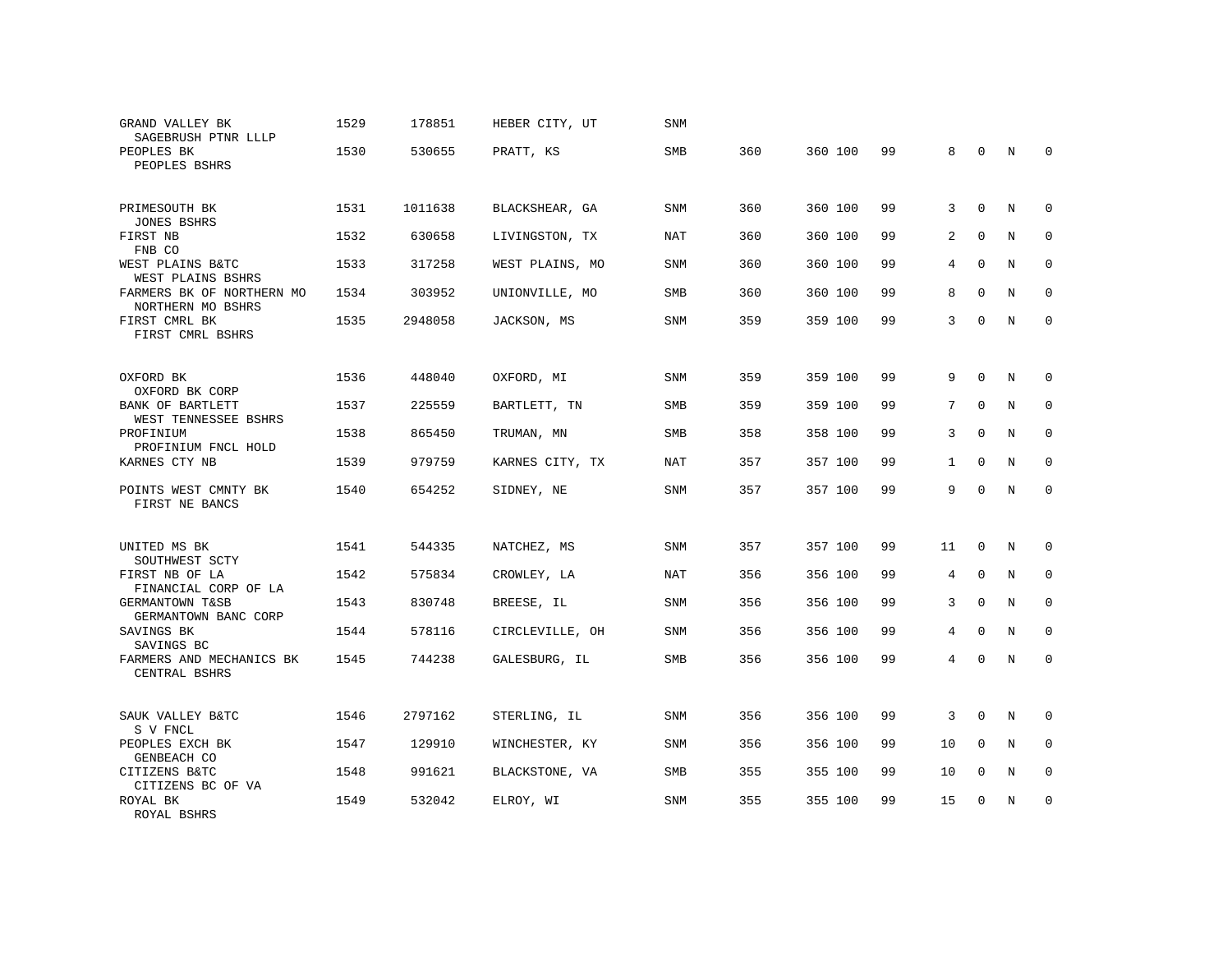| INTERNATIONAL FNC BK                               | 1550 | 867632  | MIAMI, FL         | SNM        | 354 | 354 100 | 99  | 2            | $\Omega$     | Υ | $\Omega$    |
|----------------------------------------------------|------|---------|-------------------|------------|-----|---------|-----|--------------|--------------|---|-------------|
|                                                    |      |         |                   |            |     |         |     |              |              |   |             |
| SUNCREST BK                                        | 1551 | 3750650 | VISALIA, CA       | <b>SNM</b> | 353 | 353 100 | 99  | 3            | $\Omega$     | N | $\Omega$    |
| BANK OF BOTETOURT                                  | 1552 | 759625  | BUCHANAN, VA      | SNM        | 353 | 353 100 | 99  | 10           | $\mathbf 0$  | N | $\mathbf 0$ |
| TEXAS STAR BK<br>VAN ALSTYNE FC                    | 1553 | 274164  | VAN ALSTYNE, TX   | <b>SMB</b> | 352 | 352 100 | 99  | 6            | $\Omega$     | N | $\Omega$    |
| SOUTHTRUST BK NA<br>LIVE OAK BSHRS CORP            | 1554 | 521158  | GEORGE WEST, TX   | NAT        | 352 | 352 100 | 99  | 5            | $\mathbf 0$  | N | $\mathbf 0$ |
| FIRST CMNTY BANK NA<br>FIRST SAN BENITO BSHRS CORP | 1555 | 334264  | SAN BENITO, TX    | NAT        | 352 | 352 100 | 99  | 8            | $\mathbf 0$  | N | $\mathbf 0$ |
| CHIPPEWA VALLEY BK<br>CHIPPEWA VALLEY AGY LTD      | 1556 | 779650  | WINTER, WI        | <b>SNM</b> | 352 | 352 100 | 99  | 15           | 0            | N | 0           |
| DART BK<br>DART FC                                 | 1557 | 47247   | MASON, MI         | <b>SNM</b> | 351 | 351 100 | 99  | 3            | $\Omega$     | N | $\mathbf 0$ |
| FARMERS & MRCH UNION BK<br>JEWEL BOX FS            | 1558 | 51842   | COLUMBUS, WI      | SNM        | 351 | 351 100 | 99  | 5            | $\Omega$     | N | $\mathbf 0$ |
| BANK NA<br>NBM CORP                                | 1559 | 829050  | MCALESTER, OK     | NAT        | 351 | 351 100 | 99  | 4            | $\Omega$     | N | $\mathbf 0$ |
| TRISUMMIT BK<br>TRISUMMIT BC                       | 1560 | 3546899 | KINGSPORT, TN     | <b>SMB</b> | 351 | 351 100 | 99  | 5            | $\Omega$     | N | $\Omega$    |
| COMMUNITY 1ST BK<br>COMMUNITY 1ST BC               | 1561 | 3409462 | AUBURN, CA        | <b>SNM</b> | 351 | 351 100 | 99  | 3            | $\Omega$     | N | $\mathbf 0$ |
| FIRST CENT ST BK<br>OHNWARD BSHRS                  | 1562 | 639549  | DE WITT, IA       | SNM        | 350 | 350 100 | 99  | 3            | $\mathbf{0}$ | N | 0           |
| FIRST FIDELITY BK<br>FIDELITY CORP                 | 1563 | 80150   | BURKE, SD         | <b>SNM</b> | 350 | 350 100 | 99  | 6            | $\Omega$     | N | $\mathbf 0$ |
| FNB BK NA<br>FULTON FNCL CORP                      | 1564 | 131418  | DANVILLE, PA      | NAT        | 350 | 350 100 | 99  | 6            | $\Omega$     | N | $\mathbf 0$ |
| CITIZENS CMNTY BK<br>CITIZENS BANCORP              | 1565 | 2007991 | MASCOUTAH, IL     | SNM        | 350 | 350 100 | 99  | 3            | $\Omega$     | N | $\mathbf 0$ |
| FIRST NB<br>FIRST WAVERLY CORP                     | 1566 | 376442  | WAVERLY, IA       | NAT        | 349 | 349 100 | 99  | 5            | $\mathbf 0$  | N | 0           |
| INTERCREDIT BK NA                                  | 1567 | 44433   | MIAMI, FL         | NAT        | 349 | 349 100 | 99  | 4            | $\mathbf{0}$ | N | $\mathbf 0$ |
| <b>BANK OF ENGLAND</b><br>MHBC INV I LLLP          | 1568 | 244149  | ENGLAND, AR       | SNM        | 348 | 348 100 | 100 | 5            | $\Omega$     | N | $\mathbf 0$ |
| FIRST COMMONS BK NA                                | 1569 | 3955053 | NEWTON CENTER, MA | <b>NAT</b> | 347 | 347 100 | 100 | $\mathbf{1}$ | $\mathbf 0$  | N | 0           |
| FRIENDSHIP ST BK<br>FRIENDSHIP BC                  | 1570 | 427241  | FRIENDSHIP, IN    | <b>SMB</b> | 347 | 347 100 | 100 | 7            | $\Omega$     | N | $\mathbf 0$ |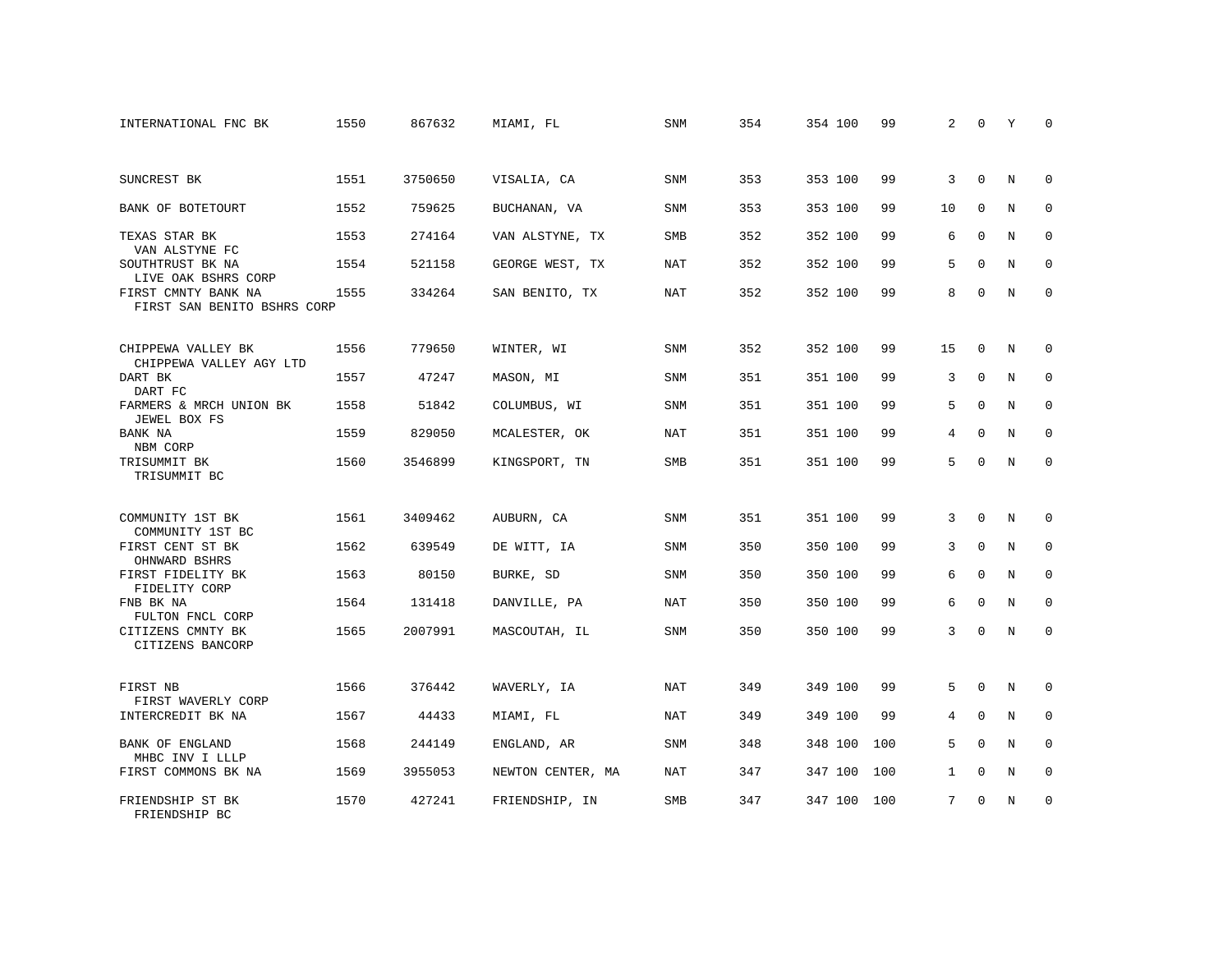| BRUNING ST BK<br>BRUNING BSHRS                | 1571 | 71457   | BRUNING, NE        | <b>SNM</b> | 347 | 347 100 | 100 | 4            | $\Omega$     | N | $\Omega$     |
|-----------------------------------------------|------|---------|--------------------|------------|-----|---------|-----|--------------|--------------|---|--------------|
| HOMESTAR BK & FS<br>HOMESTAR FNCL GRP         | 1572 | 300036  | MANTENO, IL        | <b>SNM</b> | 347 | 347 100 | 100 | 4            | $\mathbf{0}$ | N | $\mathbf 0$  |
| FIRST CMNTY BK OF CENT AL<br>CENTRAL AL BSHRS | 1573 | 3034257 | WETUMPKA, AL       | <b>SNM</b> | 347 | 347 100 | 100 | 6            | $\mathbf 0$  | N | $\mathbf 0$  |
| COMMERCIAL SVG BK<br>COMMERCIAL BSHRS         | 1574 | 533928  | UPPER SANDUSKY, OH | SNM        | 347 | 347 100 | 100 | 6            | $\Omega$     | N | $\mathbf 0$  |
| NORTHMARK BK                                  | 1575 | 1161216 | NORTH ANDOVER, MA  | <b>SNM</b> | 346 | 346 100 | 100 | 2            | $\mathbf 0$  | N | $\mathbf 0$  |
|                                               |      |         |                    |            |     |         |     |              |              |   |              |
| TEXAS CHAMPION BK<br>MESQUITE FNCL SVC        | 1576 | 579364  | CORPUS CHRISTI, TX | <b>SNM</b> | 346 | 346 100 | 100 | 10           | 0            | N | 0            |
| CITIZENS ST BK<br>CITIZENS BSHRS              | 1577 | 919755  | OKEMAH, OK         | <b>SNM</b> | 346 | 346 100 | 100 | $\mathbf{1}$ | $\Omega$     | N | $\mathbf 0$  |
| PLATTE VALLEY BK<br>PLATTE VALLEY FS CO       | 1578 | 580155  | TORRINGTON, WY     | SMB        | 346 | 346 100 | 100 | 5            | $\Omega$     | N | $\mathbf 0$  |
| CALLAWAY BK<br>CALLAWAY SCTY BKS              | 1579 | 719656  | FULTON, MO         | <b>SMB</b> | 346 | 346 100 | 100 | 8            | $\mathbf{0}$ | N | $\mathbf{0}$ |
| CROSSROADS BK<br>FFW CORP                     | 1580 | 228279  | WABASH, IN         | SNM        | 345 | 345 100 | 100 | 5            | $\Omega$     | N | $\mathbf 0$  |
|                                               |      |         |                    |            |     |         |     |              |              |   |              |
| COUNTY BK<br>CB FNCL CORP                     | 1581 | 1459735 | REHOBOTH BEACH, DE | SNM        | 345 | 345 100 | 100 | 6            | $\Omega$     | N | $\mathbf 0$  |
| PREMIER B&TC<br>EXCEL BC LLC                  | 1582 | 2873075 | NORTH CANTON, OH   | SNM        | 345 | 345 100 | 100 | 3            | $\mathbf{0}$ | N | 0            |
| SPRINGS VALLEY B&TC<br>SVB&T CORP             | 1583 | 93543   | FRENCH LICK, IN    | SNM        | 345 | 345 100 | 100 | 3            | $\Omega$     | N | $\mathbf 0$  |
| LIBERTY NB<br>LIBERTY FS                      | 1584 | 3140822 | SIOUX CITY, IA     | NAT        | 345 | 345 100 | 100 | 9            | $\Omega$     | N | $\mathbf 0$  |
| FARMERS ST BK<br>FARMERS BSHRS                | 1585 | 875057  | CENTER, TX         | SNM        | 344 | 344 100 | 100 | 5            | $\Omega$     | N | $\mathbf{0}$ |
|                                               |      |         |                    |            |     |         |     |              |              |   |              |
| ANDREW JOHNSON BK<br>ANDREW JOHNSON BSHRS     | 1586 | 361439  | GREENEVILLE, TN    | SNM        | 344 | 344 100 | 100 | 6            | $\mathbf 0$  | N | $\mathbf 0$  |
| MIDAMERICA NB<br>MIDAMERICA NAT BSHRS         | 1587 | 510938  | CANTON, IL         | NAT        | 344 | 344 100 | 100 | 4            | $\Omega$     | N | $\mathbf 0$  |
| CITY ST BK<br>ALBRECHT FS                     | 1588 | 252041  | NORWALK, IA        | SNM        | 344 | 344 100 | 100 | 6            | $\Omega$     | N | $\mathbf 0$  |
| COMMERCIAL ST BK<br>COMMERCIAL BSHRS          | 1589 | 662659  | EL CAMPO, TX       | SMB        | 344 | 344 100 | 100 | 3            | $\mathbf 0$  | N | $\mathbf 0$  |
| FIRST ST BK IL<br>FIRST STATE BC              | 1590 | 953535  | PEORIA, IL         | <b>SNM</b> | 344 | 344 100 | 100 | 8            | $\mathbf 0$  | N | $\mathbf 0$  |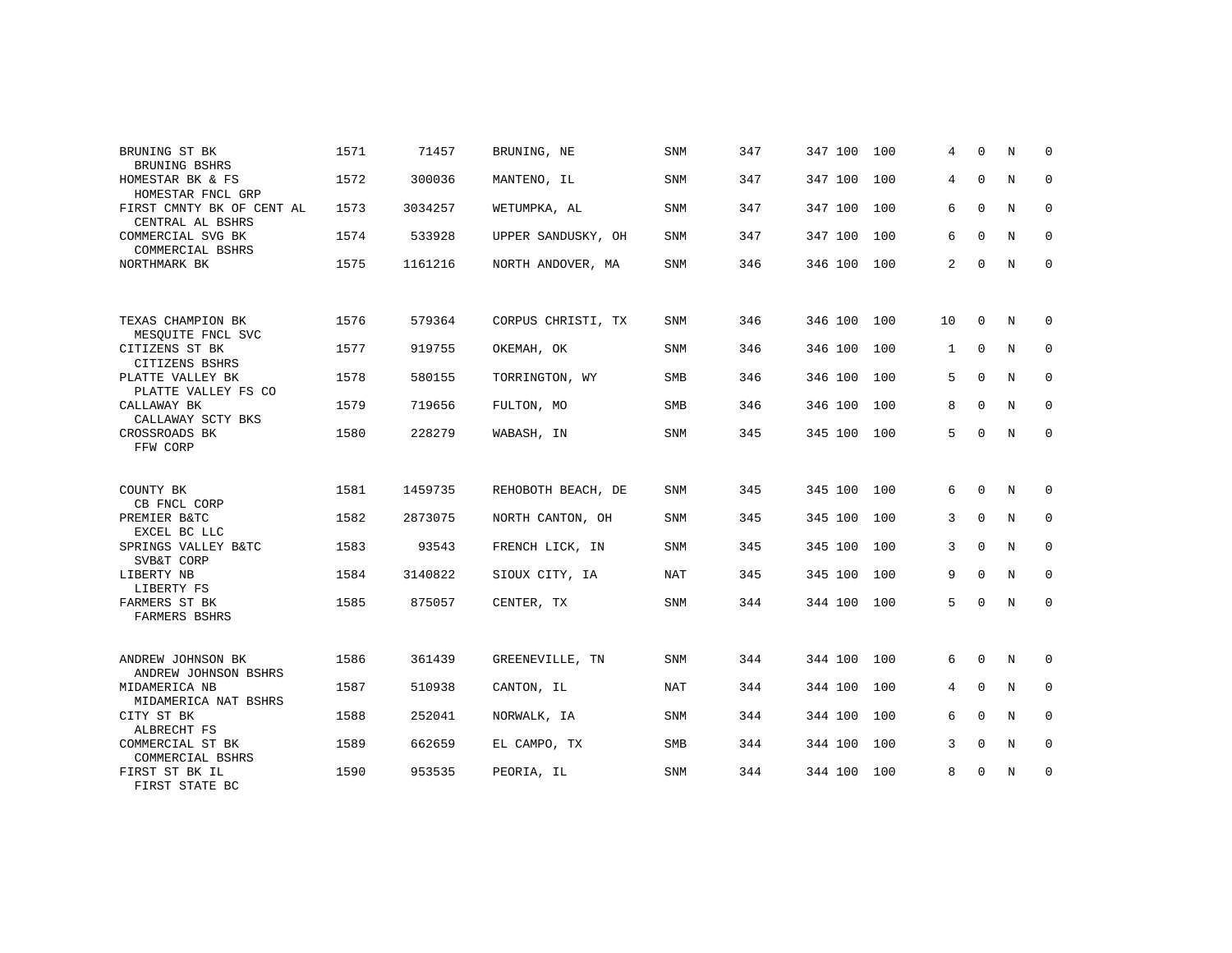| HOME FED BK CORP<br>HFB FNCL CORP               | 1591 | 902672  | MIDDLESBORO, KY  | SNM        | 343 | 343 100 | 100 | 5              | $\Omega$    | N              | $\mathbf 0$ |
|-------------------------------------------------|------|---------|------------------|------------|-----|---------|-----|----------------|-------------|----------------|-------------|
| SAGE CAP BK NA<br>ANB BSHRS                     | 1592 | 448554  | GONZALES, TX     | NAT        | 343 | 343 100 | 100 | 5              | $\Omega$    | N              | $\Omega$    |
| SOUTHWEST CAP BK<br>LAS VEGAS BC                | 1593 | 206156  | ALBUQUERQUE, NM  | SNM        | 343 | 343 100 | 100 | 4              | $\Omega$    | N              | 0           |
| AOUESTA BK<br>AQUESTA FNCL HOLDS                | 1594 | 3446636 | CORNELIUS, NC    | SNM        | 343 | 343 100 | 100 | 7              | $\Omega$    | $\overline{N}$ | $\Omega$    |
| CROSS KEYS BK<br><b>BSJ BSHRS</b>               | 1595 | 755252  | SAINT JOSEPH, LA | SNM        | 342 | 342 100 | 100 | 8              | $\Omega$    | N              | $\mathbf 0$ |
| CBBC BK<br>TWIN CITIES FNCL SVC                 | 1596 | 218131  | MARYVILLE, TN    | SNM        | 342 | 342 100 | 100 | 7              | $\Omega$    | N              | $\Omega$    |
| FLORIDA CAP BK NA<br>FLORIDA CAP GRP            | 1597 | 188430  | JACKSONVILLE, FL | NAT        | 342 | 342 100 | 100 | 3              | $\Omega$    | N              | $\Omega$    |
| PROGRESSIVE BK NA<br>FIRST WV BC                | 1598 | 600129  | WHEELING, WV     | NAT        | 341 | 341 100 | 100 | 9              | $\Omega$    | N              | $\Omega$    |
| FIRST NB S<br>FIRST BSHRS OF THE SE             | 1599 | 12030   | ALMA, GA         | NAT        | 341 | 341 100 | 100 | 3              | $\Omega$    | N              | $\Omega$    |
| STERLING ST BK AUSTIN MN<br>STERLING FNCL GROUP | 1600 | 144155  | AUSTIN, MN       | SNM        | 340 | 340 100 | 100 | 8              | $\Omega$    | N              | $\Omega$    |
| BANK<br>DECATUR INV                             | 1601 | 333650  | OBERLIN, KS      | SNM        | 340 | 340 100 | 100 | 10             | $\mathbf 0$ | N              | $\Omega$    |
| IOWA ST BK<br>CLARKEL                           | 1602 | 865142  | CLARKSVILLE, IA  | SNM        | 340 | 340 100 | 100 | 2              | $\mathbf 0$ | N              | $\mathbf 0$ |
| FALLS CITY NB                                   | 1603 | 441050  | FALLS CITY, TX   | NAT        | 340 | 340 100 | 100 | 2              | $\Omega$    | N              | $\Omega$    |
| AUSTIN BK CHICAGO<br>GREATER CHICAGO FC         | 1604 | 4839    | CHICAGO, IL      | SNM        | 340 | 340 100 | 100 | 4              | $\mathbf 0$ | $\rm N$        | $\mathbf 0$ |
| TERRABANK NA                                    | 1605 | 238737  | MIAMI, FL        | NAT        | 340 | 340 100 | 100 | $\overline{2}$ | $\Omega$    | N              | $\Omega$    |
| LIBERTYVILLE SVG BK<br>VILLAGE INV CO           | 1606 | 857745  | FAIRFIELD, IA    | <b>SNM</b> | 339 | 339 100 | 100 | 4              | $\Omega$    | N              | $\mathbf 0$ |
| LAPEER CTY B&TC<br>COUNTY BK CORP               | 1607 | 184142  | LAPEER, MI       | SMB        | 339 | 339 100 | 100 | 6              | $\mathbf 0$ | $\rm N$        | $\mathbf 0$ |
| UNITED CMNTY BK OF ND<br>AMERICAN BC            | 1608 | 680055  | LEEDS, ND        | <b>SNM</b> | 339 | 339 100 | 100 | 3              | $\Omega$    | N              | $\mathbf 0$ |
| LAKE ELMO BK<br>LAKE ELMO BSHRS                 | 1609 | 1015850 | LAKE ELMO, MN    | SNM        | 339 | 339 100 | 100 | 6              | $\mathbf 0$ | N              | $\mathbf 0$ |
| BANK OF SUN PRAIRIE<br>BOSP BSHRS               | 1610 | 124344  | SUN PRAIRIE, WI  | <b>SNM</b> | 339 | 339 100 | 100 | 3              | $\Omega$    | N              | $\mathbf 0$ |
| STATE BK OF LINCOLN<br>LINCOLN SB CORP          | 1611 | 490535  | LINCOLN, IL      | <b>SNM</b> | 338 | 338 100 | 100 | 5              | $\Omega$    | N              | $\mathbf 0$ |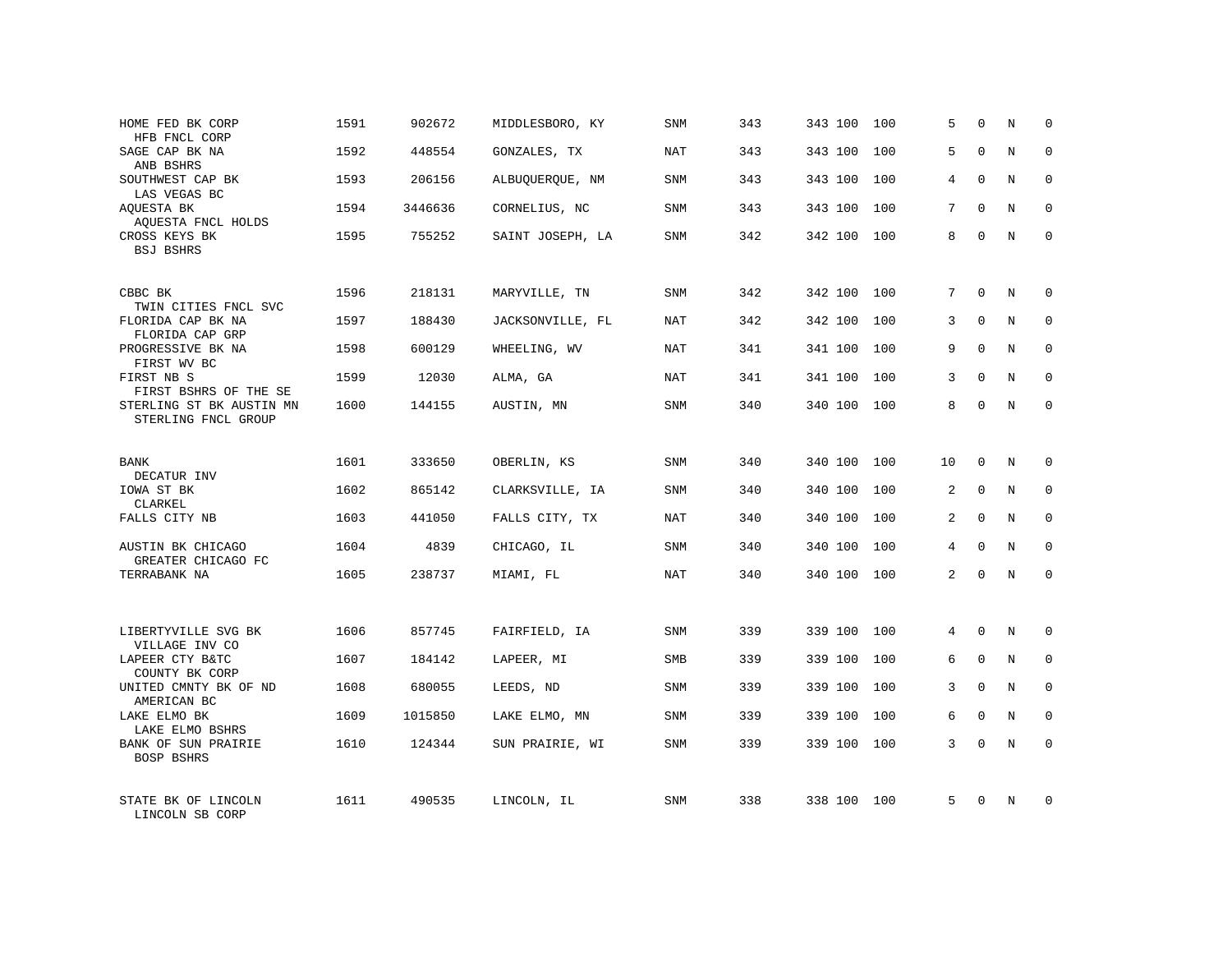| FREEDOM BK<br>FREEDOM BC                                         | 1612 | 3729124 | MAYWOOD, NJ          | SNM        | 338 | 338 100 | 100 | 1              | 0            | N | $\mathbf 0$ |
|------------------------------------------------------------------|------|---------|----------------------|------------|-----|---------|-----|----------------|--------------|---|-------------|
| COMMUNITY BK OF BERGEN CTY                                       | 1613 | 275509  | MAYWOOD, NJ          | SMB        | 337 | 337 100 | 100 | 3              | $\Omega$     | N | $\mathbf 0$ |
| COULEE BK<br><b>COULEE BSHRS</b>                                 | 1614 | 457752  | LA CROSSE, WI        | SNM        | 337 | 337 100 | 100 | 5              | $\Omega$     | N | $\mathbf 0$ |
| POCA VALLEY BK<br>POCA VALLEY BSHRS                              | 1615 | 851239  | WALTON, WV           | SNM        | 337 | 337 100 | 100 | 6              | $\Omega$     | N | $\Omega$    |
| FIRST NB IN OLNEY                                                | 1616 | 412845  | OLNEY, IL            | NAT        | 337 | 337 100 | 100 | 5              | $\Omega$     | N | $\Omega$    |
| SUMMIT BSHRS<br>NATIONAL BK OF MIDDLEBURY<br>MIDDLEBURY NAT CORP | 1617 | 173306  | MIDDLEBURY, VT       | <b>NAT</b> | 337 | 337 100 | 100 | 6              | $\Omega$     | N | $\mathbf 0$ |
| FARMERS EXCH BK<br>FARMERS EXCH BC                               | 1618 | 1002850 | CHEROKEE, OK         | SNM        | 336 | 336 100 | 100 | 5              | $\Omega$     | N | $\mathbf 0$ |
| CNB BK INC<br>CNB FS                                             | 1619 | 944627  | BERKELEY SPRINGS, WV | SNM        | 335 | 335 100 | 100 | 7              | $\Omega$     | N | $\mathbf 0$ |
| HOMEBANK<br>BYRON B WEBB                                         | 1620 | 697156  | PALMYRA, MO          | SNM        | 335 | 335 100 | 100 | 5              | $\Omega$     | N | $\Omega$    |
| CAMPBELL FETTER BK<br>C&F BANC SHARES CORP                       | 1621 | 398248  | KENDALLVILLE, IN     | SNM        | 335 | 335 100 | 100 | 8              | $\mathbf 0$  | N | $\mathbf 0$ |
| LUMBEE GUARANTY BK                                               | 1622 | 651121  | PEMBROKE, NC         | SNM        | 335 | 335 100 | 100 | 14             | $\Omega$     | N | $\Omega$    |
| REDWOOD CAP BK<br>REDWOOD CAP BC                                 | 1623 | 3247589 | EUREKA, CA           | SNM        | 335 | 335 100 | 100 | 2              | $\mathbf 0$  | N | $\mathbf 0$ |
| NEW ERA BK<br>NEW ERA BC                                         | 1624 | 1014657 | FREDERICKTOWN, MO    | <b>SNM</b> | 335 | 335 100 | 100 | 7              | $\Omega$     | N | $\Omega$    |
| FIRST NB<br>FIRST SONORA BSHRS                                   | 1625 | 591366  | SONORA, TX           | <b>NAT</b> | 335 | 335 100 | 100 | 4              | $\mathbf 0$  | N | $\mathbf 0$ |
| LEADERS BK                                                       | 1626 | 2855978 | OAK BROOK, IL        | SNM        | 335 | 335 100 | 100 | 1              | $\mathbf 0$  | N | $\mathbf 0$ |
| LEADERS GRP<br>NATIONAL BK                                       | 1627 | 659341  | HILLSBORO, IL        | NAT        | 334 | 334 100 | 100 | 11             | $\Omega$     | N | $\mathbf 0$ |
| COUNTRY BANCORP<br>HEARTLAND NB<br>HEARTLAND BSHRS               | 1628 | 2800491 | SEBRING, FL          | NAT        | 334 | 334 100 | 100 | 3              | $\mathbf{0}$ | N | 0           |
| LEGENDS BK<br>LINN HC                                            | 1629 | 865151  | LINN, MO             | <b>SNM</b> | 334 | 334 100 | 100 | 10             | $\Omega$     | N | $\mathbf 0$ |
| UNITED TX BK<br>UTB FHC                                          | 1630 | 726953  | DALLAS, TX           | <b>SMB</b> | 334 | 334 100 | 100 | $\mathbf{1}$   | $\mathbf 0$  | N | $\mathbf 0$ |
| BANK OF CMRC & TC                                                | 1631 | 476539  | CROWLEY, LA          | SNM        | 334 | 334 100 | 100 | 4              | $\mathbf 0$  | N | 0           |
| HOMETOWN BK OF AL<br>HOMETOWN BC OF AL                           | 1632 | 3217331 | ONEONTA, AL          | <b>SNM</b> | 334 | 334 100 | 100 | $\overline{2}$ | $\Omega$     | N | $\mathbf 0$ |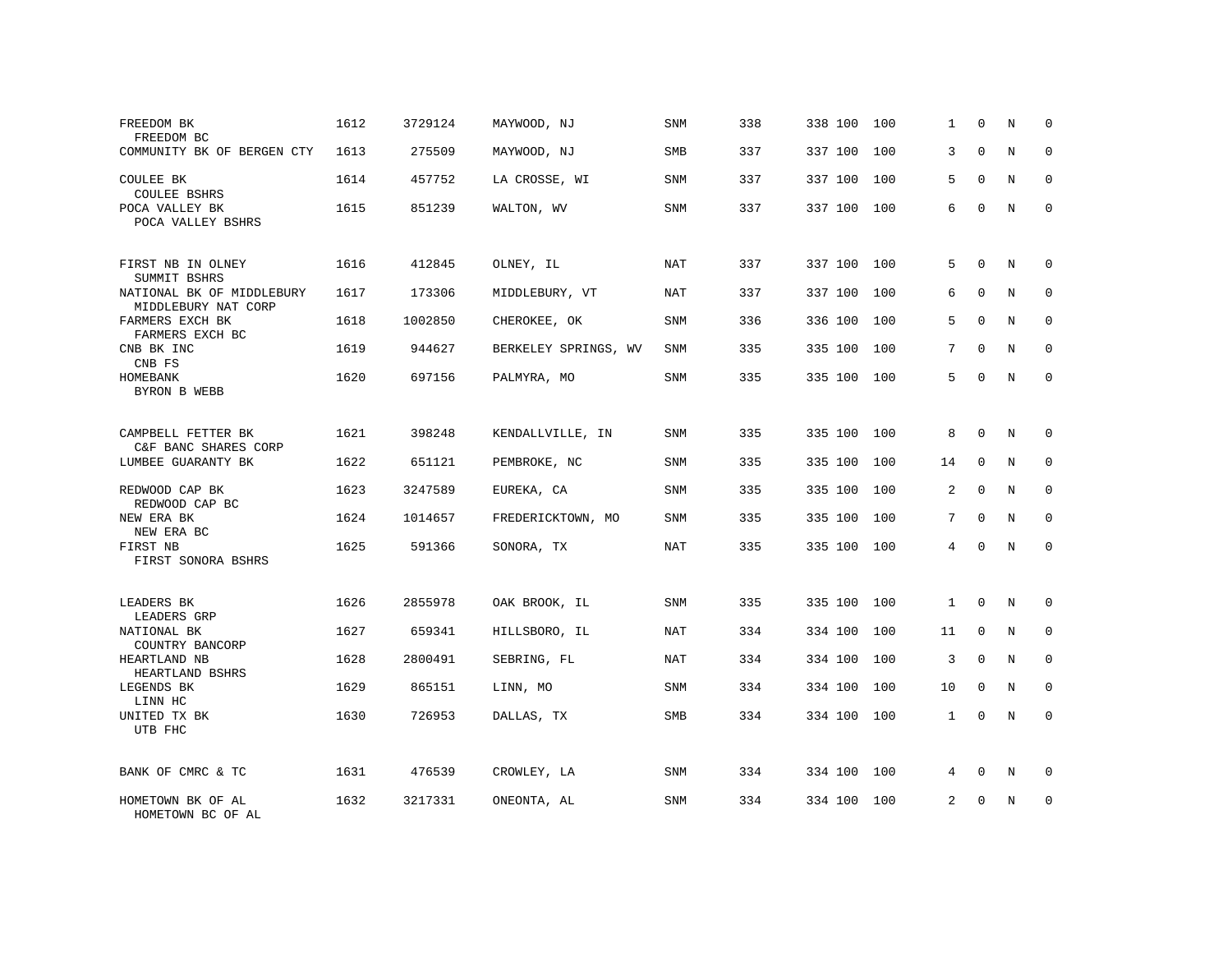| FRESNO FIRST BK<br>COMMUNITIES FIRST FC   | 1633 | 3398623 | FRESNO, CA          | SNM        | 333 | 333 100 | 100 | 0            | $\Omega$     | N       | 0            |
|-------------------------------------------|------|---------|---------------------|------------|-----|---------|-----|--------------|--------------|---------|--------------|
| WELLINGTON ST BK<br>WSB BSHRS             | 1634 | 371362  | WELLINGTON, TX      | SMB        | 333 | 333 100 | 100 | 9            | $\Omega$     | N       | $\mathbf 0$  |
| CAPITOL BK<br>CAPITOL BSHRS               | 1635 | 2339599 | MADISON, WI         | <b>SNM</b> | 333 | 333 100 | 100 | 14           | $\Omega$     | N       | $\Omega$     |
| AMERICAN B&TC NA<br>AMBANK HOLD           | 1636 | 2733263 | DAVENPORT, IA       | NAT        | 333 | 333 100 | 100 | 7            | $\mathbf 0$  | N       | 0            |
| PALM BEACH CMNTY BK                       | 1637 | 3690662 | WEST PALM BEACH, FL | SMB        | 333 | 333 100 | 100 | 4            | $\mathbf{0}$ | $\rm N$ | $\mathbf 0$  |
| CHARLOTTE ST B&TC<br>CREWS BKG CORP       | 1638 | 1158878 | PORT CHARLOTTE, FL  | <b>SNM</b> | 333 | 333 100 | 100 | 4            | $\Omega$     | N       | $\mathbf{0}$ |
| VICTORY ST BK<br>VSB BC                   | 1639 | 2631323 | STATEN ISLAND, NY   | SNM        | 333 | 333 100 | 100 | 4            | $\Omega$     | N       | $\mathbf 0$  |
| M C B&TC<br>M C BSHRS                     | 1640 | 1003839 | MORGAN CITY, LA     | SNM        | 332 | 332 100 | 100 | 5            | $\mathbf 0$  | N       | $\mathbf 0$  |
| MCCOOK NB<br>GRAFF FAM                    | 1641 | 575759  | MCCOOK, NE          | NAT        | 332 | 332 100 | 100 | 4            | $\Omega$     | N       | $\mathbf 0$  |
| COMMERCIAL BK                             | 1642 | 296559  | PARSONS, KS         | <b>SNM</b> | 332 | 332 100 | 100 | 8            | $\mathbf 0$  | N       | 0            |
| FIRST ST B&TC<br>FIRST ST BC INC CBR PLAN | 1643 | 489548  | CARUTHERSVILLE, MO  | <b>SMB</b> | 332 | 332 100 | 100 | 4            | $\mathbf 0$  | N       | $\mathbf 0$  |
| <b>GULFSHORE BK</b><br>VALIDUS HOLD LLLP  | 1644 | 3628777 | TAMPA, FL           | <b>SNM</b> | 331 | 331 100 | 100 | 2            | $\mathbf 0$  | N       | 0            |
| FIRST NB<br>FIRST ALAMOGORDO BC NV        | 1645 | 823450  | ALAMOGORDO, NM      | <b>NAT</b> | 331 | 331 100 | 100 | 6            | $\mathbf 0$  | N       | $\mathbf{0}$ |
| OLD MO BK<br>JAMESMARK BSHRS              | 1646 | 2785646 | SPRINGFIELD, MO     | SMB        | 331 | 331 100 | 100 | 4            | $\mathbf 0$  | N       | 0            |
| BANK OF TIOGA<br>TREYNOR BSHRS            | 1647 | 768953  | TIOGA, ND           | SNM        | 331 | 331 100 | 100 | $\mathbf{1}$ | $\mathbf 0$  | N       | $\mathbf 0$  |
| FIRST INTERCONTINENTAL BK                 | 1648 | 2877840 | ATLANTA, GA         | SNM        | 331 | 331 100 | 100 | 3            | $\Omega$     | N       | $\Omega$     |
| FIRST ST FNCL<br>FIRST ST BSHRS           | 1649 | 961811  | PINEVILLE, KY       | SNM        | 331 | 331 100 | 100 | 10           | $\mathbf 0$  | N       | $\mathbf 0$  |
| NEFFS NB<br>NEFFS BC                      | 1650 | 144913  | NEFFS, PA           | NAT        | 331 | 331 100 | 100 | 0            | $\mathbf 0$  | N       | $\Omega$     |
| CITIZENS ST BK<br>CITIZENS NAT CORP       | 1651 | 482053  | WISNER, NE          | <b>SMB</b> | 330 | 330 100 | 100 | 9            | $\Omega$     | N       | $\Omega$     |
| MOUND CITY BK<br>MOUND CITY FS            | 1652 | 259442  | PLATTEVILLE, WI     | SNM        | 330 | 330 100 | 100 | 5            | $\mathbf 0$  | N       | $\mathbf 0$  |
| PARAGON BK<br>PARAGON FNCL SOLUTIONS      | 1653 | 3288452 | MEMPHIS, TN         | <b>SNM</b> | 330 | 330 100 | 100 | 4            | $\Omega$     | N       | $\mathbf 0$  |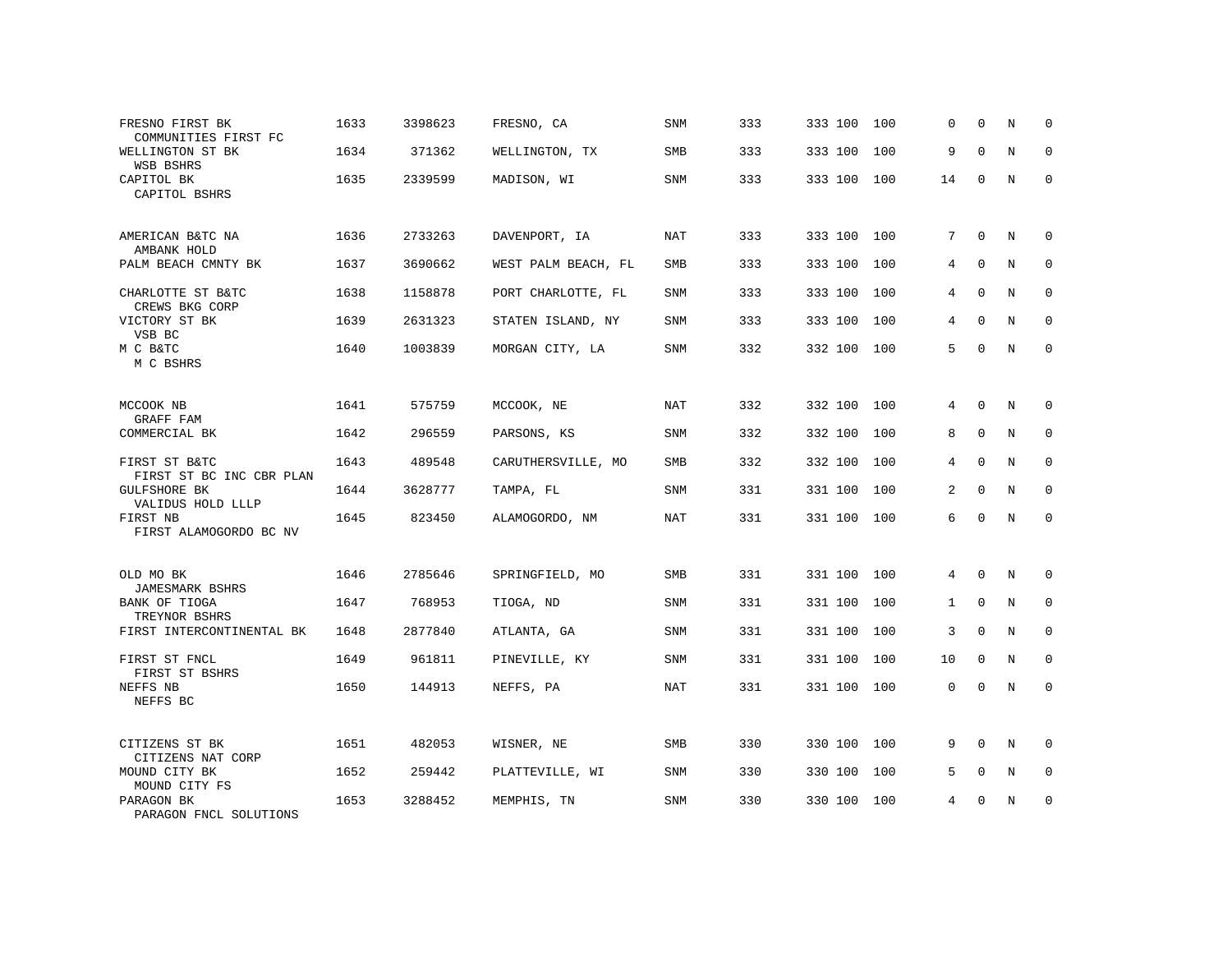| COTTONPORT BK<br>MANSURA BSHRS                                      | 1654 | 473930  | COTTONPORT, LA     | SNM        | 330 | 330 100 | 100 | 11           | $\mathbf 0$ | N | $\Omega$    |
|---------------------------------------------------------------------|------|---------|--------------------|------------|-----|---------|-----|--------------|-------------|---|-------------|
| PRIVATE BK OF BUCKHEAD<br>PRIVATE BSHRS                             | 1655 | 3433186 | ATLANTA, GA        | SNM        | 329 | 329 100 | 100 | 1            | $\Omega$    | N | $\Omega$    |
| PERSONS BKG CO<br>PERSONS BKG CO                                    | 1656 | 212335  | FORSYTH, GA        | <b>SNM</b> | 329 | 329 100 | 100 | 5            | $\Omega$    | N | $\Omega$    |
| COMMUNITY BK PICKENS CTY<br>COMMUNITY BK OF GA                      | 1657 | 2943615 | JASPER, GA         | SNM        | 329 | 329 100 | 100 | $\mathbf{1}$ | $\Omega$    | N | $\mathbf 0$ |
| MAQUOKETA ST BK<br>OHNWARD BSHRS                                    | 1658 | 683449  | MAQUOKETA, IA      | SMB        | 329 | 329 100 | 100 | 3            | $\Omega$    | N | $\mathbf 0$ |
| HARFORD BK                                                          | 1659 | 660927  | ABERDEEN, MD       | <b>SNM</b> | 329 | 329 100 | 100 | 7            | $\Omega$    | N | $\Omega$    |
| FIRST CMRC BK<br>FIRST CMRC BC                                      | 1660 | 3153297 | LEWISBURG, TN      | SNM        | 329 | 329 100 | 100 | 3            | $\mathbf 0$ | N | $\mathbf 0$ |
| DEUTSCHE BK TC DE                                                   | 1661 | 304913  | WILMINGTON, DE     | SNM        | 329 | 329 100 | 100 | 0            | $\Omega$    | N | 100         |
| DB USA CORP<br>BANK OF OCEAN CITY                                   | 1662 | 147923  | OCEAN CITY, MD     | SNM        | 329 | 329 100 | 100 | 5            | $\Omega$    | N | $\Omega$    |
| FARMERS BK OF WILLARDS                                              | 1663 | 105026  | WILLARDS, MD       | SNM        | 329 | 329 100 | 100 | 7            | $\mathbf 0$ | N | $\mathbf 0$ |
| NEWDOMINION BK                                                      | 1664 | 3299814 | CHARLOTTE, NC      | SNM        | 328 | 328 100 | 100 | $\mathbf{1}$ | $\Omega$    | N | $\Omega$    |
| SANIBEL CAPTIVA CMNTY BK                                            | 1665 | 3122994 | SANIBEL, FL        | SNM        | 328 | 328 100 | 100 | 4            | $\Omega$    | N | $\Omega$    |
|                                                                     |      |         |                    |            |     |         |     |              |             |   |             |
| PS BK<br>PEOPLES LTD                                                | 1666 | 597313  | WYALUSING, PA      | SNM        | 328 | 328 100 | 100 | 8            | $\mathbf 0$ | N | $\mathbf 0$ |
| LEGACY BK<br>COLWICH FC                                             | 1667 | 785950  | COLWICH, KS        | SNM        | 328 | 328 100 | 100 | 5            | $\Omega$    | N | $\Omega$    |
| CARLSBAD NB<br>CARLSBAD BC                                          | 1668 | 219651  | CARLSBAD, NM       | NAT        | 328 | 328 100 | 100 | 2            | $\Omega$    | N | $\Omega$    |
| COMMUNITY ST BK<br>COMMUNITY ST BK ESOP & TR                        | 1669 | 130345  | UNION GROVE, WI    | SNM        | 328 | 328 100 | 100 | 5            | $\Omega$    | N | $\mathbf 0$ |
| CENTRAL BK OF BRANSON<br>CENTRAL BANCOMPANY INC                     | 1670 | 576541  | BRANSON, MO        | SMB        | 327 | 327 100 | 100 | 4            | $\Omega$    | N | $\Omega$    |
| FIRST UT BK<br>FIRST UT BC                                          | 1671 | 207872  | SALT LAKE CITY, UT | SMB        | 327 | 327 100 | 100 | 6            | $\mathbf 0$ | N | $\mathbf 0$ |
| FIRST CMRL BK NA                                                    | 1672 | 400365  | SEGUIN, TX         | NAT        | 326 | 326 100 | 100 | 6            | $\Omega$    | N | $\mathbf 0$ |
| FIRST CMRL FNCL CORP<br>FIRST NEIGH BK NA<br>FIRST NEIGH BSHRS ESOP | 1673 | 413646  | TOLEDO, IL         | <b>NAT</b> | 326 | 326 100 | 100 | 6            | $\Omega$    | N | $\mathbf 0$ |
| MANUFACTURERS B&TC<br>MRT CORP                                      | 1674 | 215345  | FOREST CITY, IA    | <b>SNM</b> | 326 | 326 100 | 100 | 5            | $\Omega$    | N | $\Omega$    |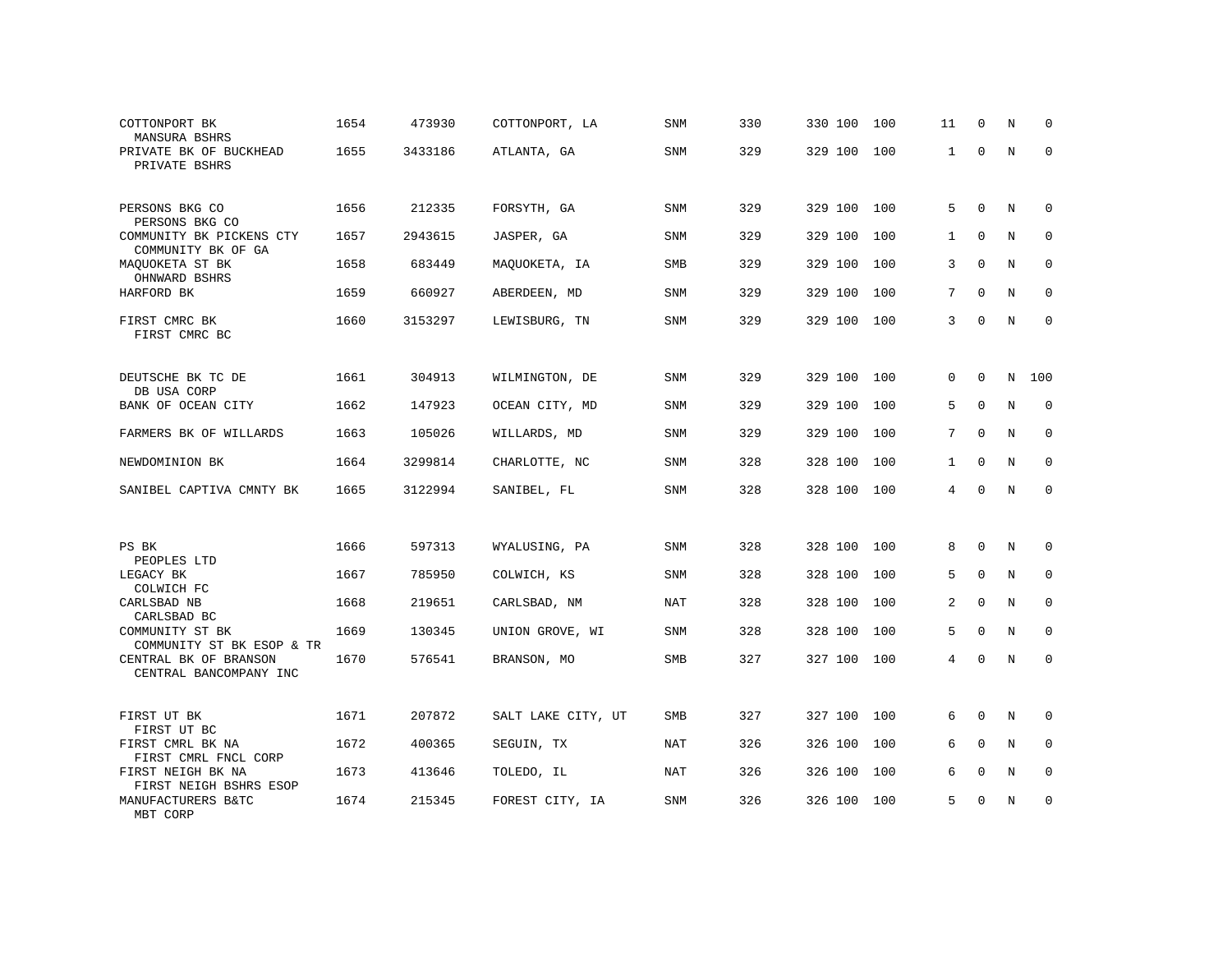| MEGA BK                                                 | 1675 | 3690635 | SAN GABRIEL, CA    | <b>SNM</b> | 326 | 326 100 | 100 | 3               | $\mathbf 0$ | N           | $\Omega$     |
|---------------------------------------------------------|------|---------|--------------------|------------|-----|---------|-----|-----------------|-------------|-------------|--------------|
|                                                         |      |         |                    |            |     |         |     |                 |             |             |              |
| CITIZENS ST BK<br>KIDD PARTNERS                         | 1676 | 877154  | TYLER, TX          | <b>SMB</b> | 325 | 325 100 | 100 | 7               | $\Omega$    | N           | $\Omega$     |
| COMMUNITY ST BK OF ORBISONIA 1677<br>ORBISONIA CMNTY BC |      | 121914  | ORBISONIA, PA      | SNM        | 325 | 325 100 | 100 | 6               | $\mathbf 0$ | N           | $\mathbf 0$  |
| COMMUNITY FIRST BK<br>COMMUNITY FIRST BSHRS             | 1678 | 2775179 | NEW IBERIA, LA     | SNM        | 325 | 325 100 | 100 | 7               | $\Omega$    | N           | $\mathbf 0$  |
| FIRST NB&TC IRON MOUNTAIN<br>FNB BSHRS                  | 1679 | 251558  | IRON MOUNTAIN, MI  | NAT        | 325 | 325 100 | 100 | 6               | $\Omega$    | N           | $\mathbf 0$  |
| FIRST NB OF LAS ANIMAS<br>FIRST BSHRS                   | 1680 | 513256  | LAS ANIMAS, CO     | NAT        | 325 | 325 100 | 100 | 5               | $\Omega$    | N           | $\mathbf{0}$ |
| TEXAS SCTY BK<br>TEXAS SCTY BSHRS                       | 1681 | 3619216 | DALLAS, TX         | SNM        | 325 | 325 100 | 100 | 3               | $\Omega$    | N           | $\mathbf 0$  |
| SOUTHWEST BK<br>ODESSA SOUTHWEST BSHRS                  | 1682 | 561864  | ODESSA, TX         | <b>SNM</b> | 324 | 324 100 | 100 | 5               | $\mathbf 0$ | N           | $\mathbf 0$  |
| COMMUNITY FIRST BK<br>COMMUNITY FIRST BC                | 1683 | 1440117 | WALHALLA, SC       | <b>SNM</b> | 324 | 324 100 | 100 | $7^{\circ}$     | $\Omega$    | N           | $\mathbf 0$  |
| CITY SVG B&TC<br>LOUISIANA CMNTY BC                     | 1684 | 541035  | DERIDDER, LA       | <b>SNM</b> | 324 | 324 100 | 100 | 8               | $\Omega$    | N           | $\Omega$     |
| RELIABANK DAKOTA<br>BIG SIOUX FNCL                      | 1685 | 108951  | ESTELLINE, SD      | SNM        | 324 | 324 100 | 100 | $7\overline{ }$ | $\mathbf 0$ | N           | $\mathbf 0$  |
| VA COMMONWEALTH BK<br>VIRGINIA BC                       | 1686 | 534774  | PETERSBURG, VA     | SMB        | 324 | 324 100 | 100 | 7               | $\mathbf 0$ | N           | $\mathbf 0$  |
| EASTERN MI BK<br>EASTERN MI FC                          | 1687 | 643340  | CROSWELL, MI       | <b>SMB</b> | 324 | 324 100 | 100 | 9               | $\mathbf 0$ | $\mathbf N$ | $\mathbf{0}$ |
| FIRST NAT BK & TR ELK CITY O 1688<br>WESTERN OK FS      |      | 114457  | ELK CITY, OK       | NAT        | 323 | 323 100 | 100 | 2               | $\mathbf 0$ | N           | 0            |
| GENOA BKG CO<br>GENBANC                                 | 1689 | 504311  | GENOA, OH          | <b>SMB</b> | 323 | 323 100 | 100 | 6               | $\Omega$    | N           | $\mathbf{0}$ |
| CITIZENS ST BK<br>COMMUNITY BSHRS                       | 1690 | 572459  | MARYSVILLE, KS     | SNM        | 323 | 323 100 | 100 | 3               | $\Omega$    | N           | $\mathbf 0$  |
| GWINNETT CMNTY BK<br>COMMUNITY FHC                      | 1691 | 2853358 | DULUTH, GA         | SNM        | 323 | 323 100 | 100 | 2               | $\mathbf 0$ | N           | $\mathbf 0$  |
| RIVERHILLS BK<br>RIVERHILLS CAP CORP                    | 1692 | 573335  | PORT GIBSON, MS    | SNM        | 323 | 323 100 | 100 | 3               | $\Omega$    | N           | $\mathbf 0$  |
| NORTHVIEW BK<br>FINLAYSON BSHRS                         | 1693 | 16551   | SANDSTONE, MN      | SNM        | 323 | 323 100 | 100 | 12              | $\mathbf 0$ | N           | $\mathbf 0$  |
| OCONEE ST BK<br>OCONEE FC                               | 1694 | 573036  | WATKINSVILLE, GA   | SNM        | 323 | 323 100 | 100 | 2               | $\Omega$    | N           | $\mathbf 0$  |
| VIRGINIA PTNR BK                                        | 1695 | 3688623 | FREDERICKSBURG, VA | SMB        | 323 | 323 100 | 100 | 3               | 0           | N           | $\mathbf 0$  |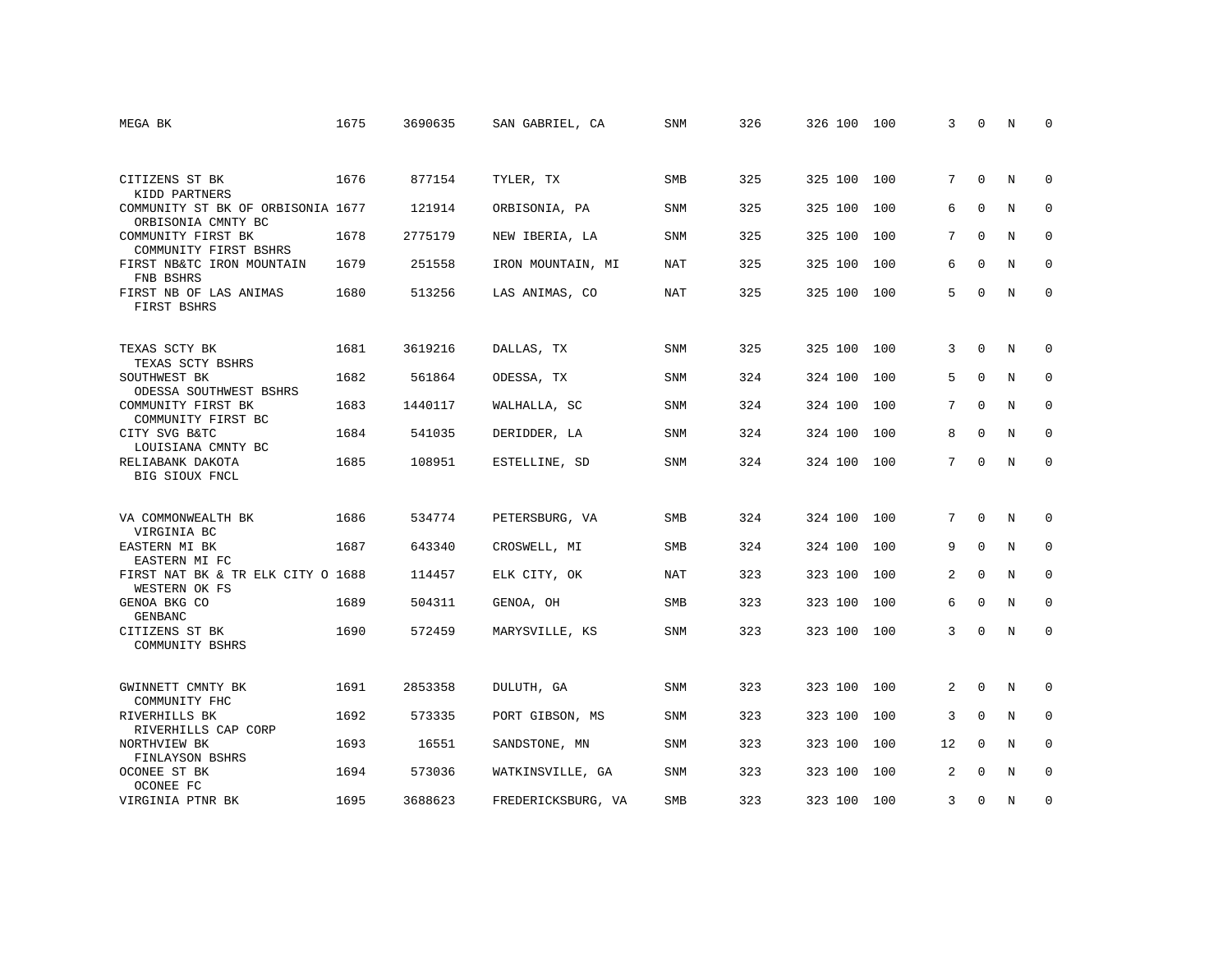| FOUR CORNERS CMNTY BK                               | 1696 | 2855866 | FARMINGTON, NM    | <b>SNM</b> | 323 | 323 100 | 100 | 6            | $\Omega$     | N | $\Omega$    |
|-----------------------------------------------------|------|---------|-------------------|------------|-----|---------|-----|--------------|--------------|---|-------------|
| LEGACY BK OF FL                                     | 1697 | 3444539 | BOCA RATON, FL    | SNM        | 322 | 322 100 | 100 | 5            | $\mathbf 0$  | N | $\mathbf 0$ |
| REGENT BK<br>REGENT CAP CORP                        | 1698 | 309655  | TULSA, OK         | <b>SNM</b> | 322 | 322 100 | 100 | 3            | $\Omega$     | N | $\mathbf 0$ |
| PEOPLES BK MW<br>HAYWARD BSHRS                      | 1699 | 456157  | HAYWARD, WI       | <b>SMB</b> | 322 | 322 100 | 100 | 2            | $\Omega$     | N | $\mathbf 0$ |
| SEVIER CTY BK<br>SEVIER CTY BSHRS                   | 1700 | 982937  | SEVIERVILLE, TN   | <b>SNM</b> | 322 | 322 100 | 100 | 5            | $\mathbf 0$  | N | $\mathbf 0$ |
| CITIZENS NB OF ALBION<br>CITIZENS BSHRS             | 1701 | 853747  | ALBION, IL        | NAT        | 321 | 321 100 | 100 | 5            | $\Omega$     | N | $\mathbf 0$ |
| FIRST NATIONS BK<br>ILLINOIS ST BC                  | 1702 | 277240  | CHICAGO, IL       | SNM        | 321 | 321 100 | 100 | 2            | $\Omega$     | N | $\mathbf 0$ |
| SECURITY ST BK<br>FINANCIAL SCTY CORP               | 1703 | 955959  | BASIN, WY         | <b>SMB</b> | 321 | 321 100 | 100 | 4            | $\Omega$     | N | $\mathbf 0$ |
| FIRST ST BK OF LIVINGSTON<br>EAST TX BSHRS          | 1704 | 884358  | LIVINGSTON, TX    | SMB        | 321 | 321 100 | 100 | 4            | $\mathbf 0$  | N | $\mathbf 0$ |
| LIBERTY BK<br>LIBERTY BSHRS                         | 1705 | 2146023 | ALTON, IL         | SNM        | 320 | 320 100 | 100 | 3            | $\mathbf 0$  | N | $\mathbf 0$ |
| NEW RESRC BK                                        | 1706 | 3471209 | SAN FRANCISCO, CA | <b>SNM</b> | 320 | 320 100 | 100 | $\Omega$     | $\Omega$     | N | $\mathbf 0$ |
| BANKERS BK OF THE WEST<br>BANKERS BK OF THE WEST BC | 1707 | 732758  | DENVER, CO        | SMB        | 320 | 320 100 | 100 | 0            | $\mathbf{0}$ | N | $\mathbf 0$ |
| COMANCHE NB<br>COMANCHE NAT CORP                    | 1708 | 949556  | COMANCHE, TX      | NAT        | 320 | 320 100 | 100 | 7            | 0            | N | $\mathbf 0$ |
| DENISON ST BK<br>DENISON BSHRS                      | 1709 | 869551  | HOLTON, KS        | SNM        | 320 | 320 100 | 100 | 5            | $\Omega$     | N | $\mathbf 0$ |
| NOAH BK                                             | 1710 | 3388165 | ELKINS PARK, PA   | <b>SNM</b> | 320 | 320 100 | 100 | 6            | $\mathbf 0$  | N | $\mathbf 0$ |
|                                                     |      |         |                   |            |     |         |     |              |              |   |             |
| MBL BK<br>MINDEN BC                                 | 1711 | 143073  | MINDEN, LA        | <b>SNM</b> | 319 | 319 100 | 100 | $\mathbf{1}$ | $\mathbf 0$  | N | $\mathbf 0$ |
| CHOICE BK<br>CHOICE BC                              | 1712 | 3455236 | OSHKOSH, WI       | <b>SNM</b> | 319 | 319 100 | 100 | 1            | $\Omega$     | N | $\mathbf 0$ |
| FIRST NB<br>FNB BC                                  | 1713 | 745570  | LAYTON, UT        | NAT        | 319 | 319 100 | 100 | 6            | $\Omega$     | N | $\mathbf 0$ |
| FLORIDA BK OF CMRC<br>FBC BC                        | 1714 | 3396375 | ORLANDO, FL       | <b>SNM</b> | 319 | 319 100 | 100 | 6            | $\mathbf 0$  | N | $\mathbf 0$ |
| FIRST NB<br>FIRST VANDALIA CORP                     | 1715 | 137447  | VANDALIA, IL      | <b>NAT</b> | 318 | 318 100 | 100 | 6            | $\mathbf 0$  | N | $\mathbf 0$ |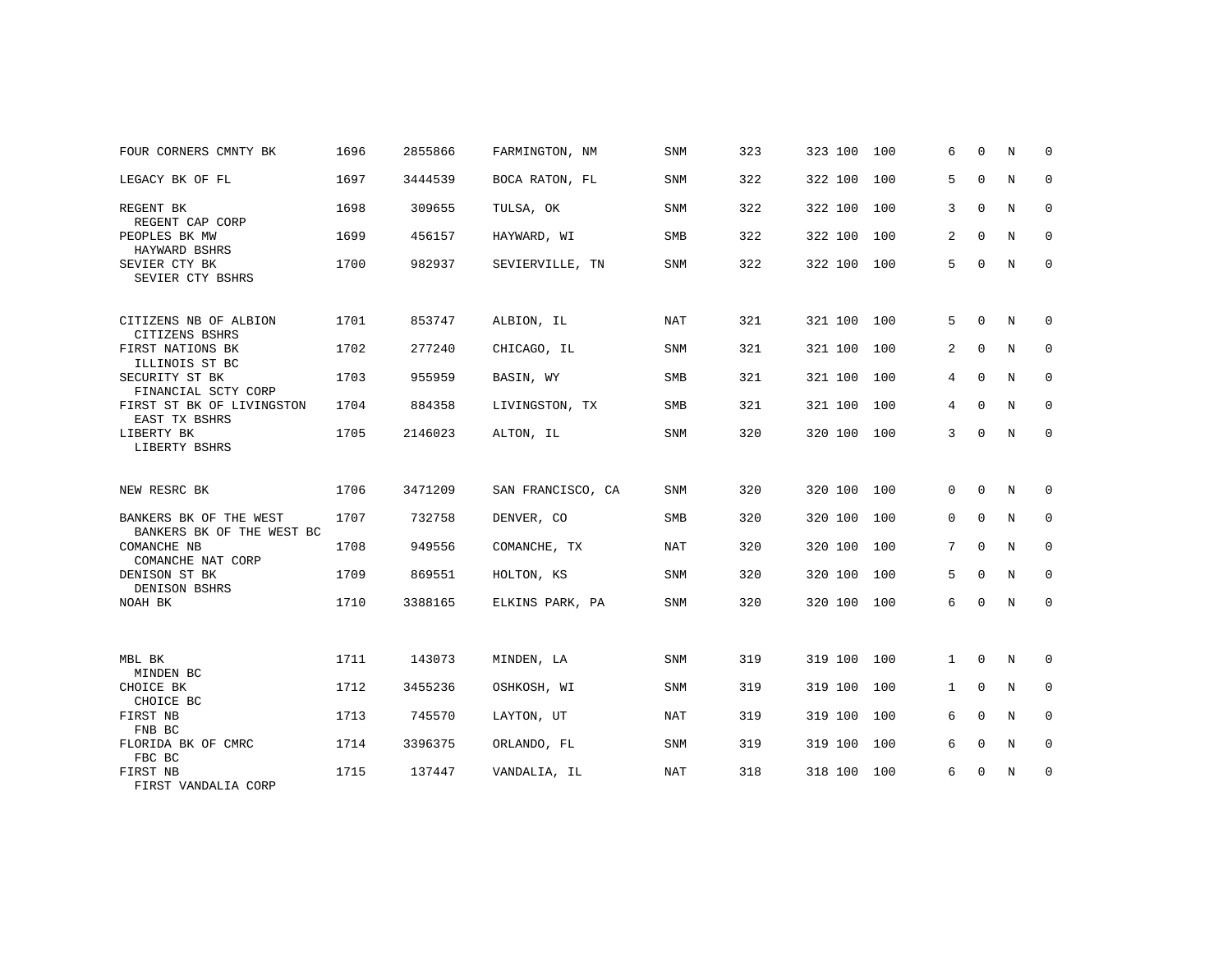| SECURITY NB<br>SECURITY FS CORP                         | 1716 | 119153  | ENID, OK          | NAT        | 318 | 318 100 | 100 | 2              | $\Omega$    | N              | $\Omega$    |
|---------------------------------------------------------|------|---------|-------------------|------------|-----|---------|-----|----------------|-------------|----------------|-------------|
| FIRST MW BK OF DEXTER<br>MIDWEST BC INC & AFFIL ESOP TR | 1717 | 770853  | DEXTER, MO        | <b>SNM</b> | 318 | 318 100 | 100 | 5              | $\Omega$    | N              | $\Omega$    |
| FIRST NB                                                | 1718 | 500256  | MERTZON, TX       | <b>NAT</b> | 318 | 318 100 | 100 | 2              | $\Omega$    | N              | $\mathbf 0$ |
| SWINEFORD NB<br>FULTON FNCL CORP                        | 1719 | 203418  | MIDDLEBURG, PA    | NAT        | 318 | 318 100 | 100 | 6              | $\Omega$    | N              | $\Omega$    |
| ST HENRY BK<br>ST HENRY BC INC                          | 1720 | 568126  | SAINT HENRY, OH   | <b>SMB</b> | 318 | 318 100 | 100 | $\overline{2}$ | $\Omega$    | N              | $\Omega$    |
| STATE BK FNCL<br>FIRST BC                               | 1721 | 2631172 | LA CROSSE, WI     | <b>SMB</b> | 318 | 318 100 | 100 | 6              | $\Omega$    | N              | $\Omega$    |
| GRUNDY NB<br>GNB BSHRS CORP                             | 1722 | 268828  | GRUNDY, VA        | NAT        | 318 | 318 100 | 100 | 6              | $\mathbf 0$ | N              | $\mathbf 0$ |
| MILFORD NB&TC<br>MNB BC                                 | 1723 | 879000  | MILFORD, MA       | NAT        | 317 | 317 100 | 100 | 4              | $\Omega$    | N              | $\Omega$    |
| MAINSTREET CMNTY BK OF FLORI 1724                       |      | 3217957 | DELAND, FL        | SNM        | 317 | 317 100 | 100 | 5              | $\Omega$    | N              | $\mathbf 0$ |
| COVENANT BK<br>COVENANT FNCL                            | 1725 | 3540310 | DOYLESTOWN, PA    | <b>SNM</b> | 317 | 317 100 | 100 | $\mathbf{1}$   | $\Omega$    | N              | $\Omega$    |
| BANK OF OLD MONROE<br><b>CUIVRE RIVER BSHRS</b>         | 1726 | 880855  | OLD MONROE, MO    | <b>SNM</b> | 317 | 317 100 | 100 | 3              | $\Omega$    | N              | $\Omega$    |
| BANK OF SANTA CLARITA                                   | 1727 | 3302312 | SANTA CLARITA, CA | <b>SNM</b> | 317 | 317 100 | 100 | $\mathbf{1}$   | $\Omega$    | N              | $\Omega$    |
| JONAH BK<br><b>JONAH BSHRS</b>                          | 1728 | 3412417 | CASPER, WY        | <b>SMB</b> | 317 | 317 100 | 100 | 3              | $\Omega$    | N              | $\mathbf 0$ |
| FIRST ST BK OF ND<br>FIRST FC                           | 1729 | 721350  | ARTHUR, ND        | <b>SNM</b> | 317 | 317 100 | 100 | 7              | $\Omega$    | $\overline{N}$ | $\mathbf 0$ |
| ACCESS BK<br>3MV BC                                     | 1730 | 3614837 | OMAHA, NE         | SNM        | 317 | 317 100 | 100 | 4              | $\Omega$    | N              | $\mathbf 0$ |
| TRADITIONS BK<br>TRADITIONS BSHRS                       | 1731 | 3194692 | CULLMAN, AL       | SNM        | 316 | 316 100 | 100 | 5              | $\mathbf 0$ | $\mathbf N$    | $\mathbf 0$ |
| PEOPLES T&SB<br>GREEN CIRCLE INV                        | 1732 | 968249  | CLIVE, IA         | <b>SNM</b> | 316 | 316 100 | 100 | 8              | $\mathbf 0$ | N              | $\mathbf 0$ |
| FOOTHILLS BK<br>TFB BC                                  | 1733 | 2626794 | YUMA, AZ          | SNM        | 316 | 316 100 | 100 | $\overline{2}$ | $\Omega$    | N              | $\Omega$    |
| PORTAGE CMNTY BK<br>PORTAGE BSHRS                       | 1734 | 2668598 | RAVENNA, OH       | <b>SMB</b> | 315 | 315 100 | 100 | $\mathbf{1}$   | $\mathbf 0$ | N              | $\mathbf 0$ |
| 1880 BK<br>DELMARVA BSHRS                               | 1735 | 746223  | CAMBRIDGE, MD     | <b>SMB</b> | 315 | 315 100 | 100 | 5              | $\Omega$    | N              | $\Omega$    |
| BANK OF LEES SUMMIT<br>VALLEY VIEW BSHRS                | 1736 | 951456  | LEES SUMMIT, MO   | <b>SNM</b> | 315 | 315 100 | 100 | 3              | $\Omega$    | N              | $\Omega$    |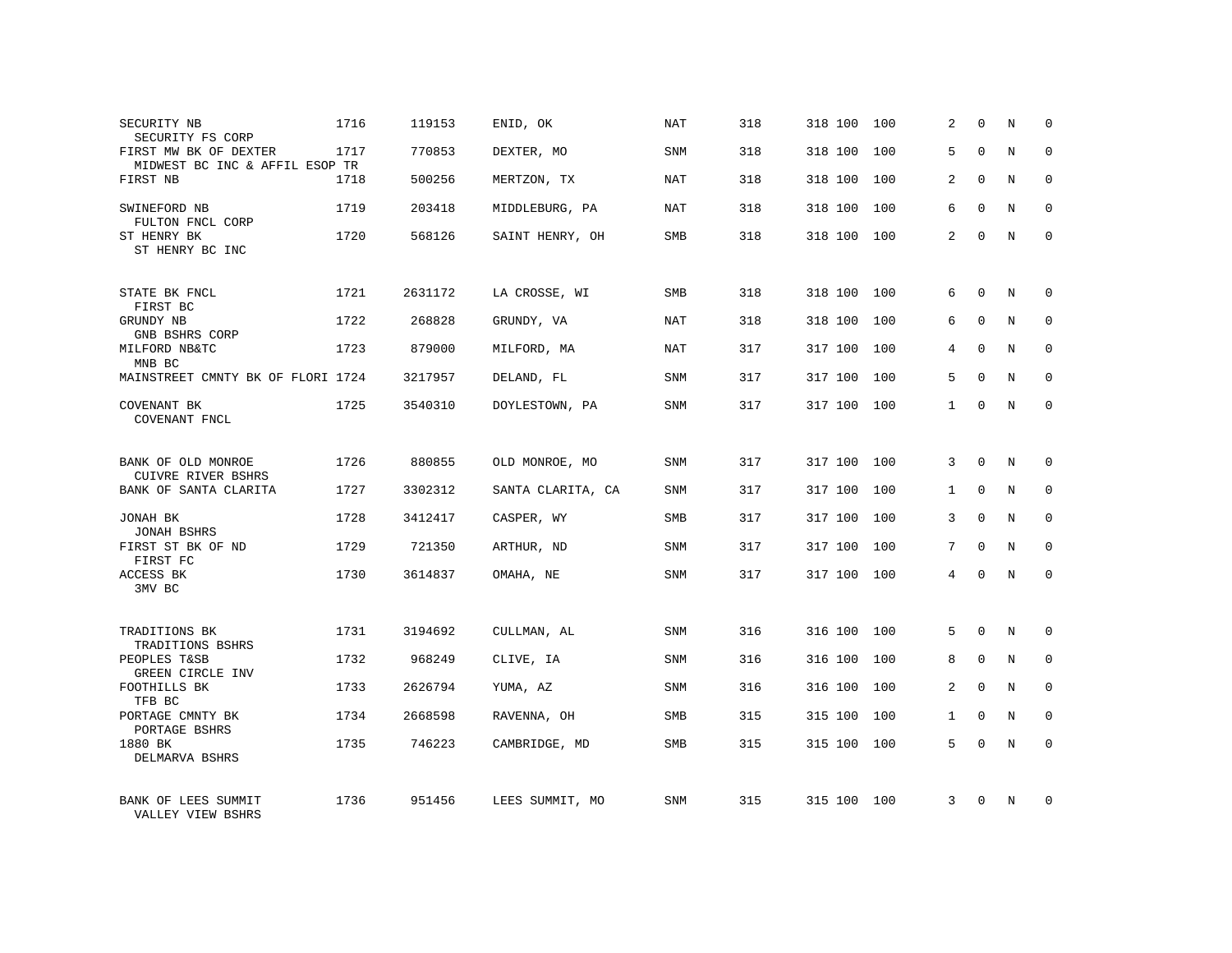| ROSE HILL BK<br>AMERICAN ST BSHRS                  | 1737 | 190451  | ROSE HILL, KS     | SMB        | 315 | 315 100 | 100 | 5              | $\Omega$     | N | 0           |
|----------------------------------------------------|------|---------|-------------------|------------|-----|---------|-----|----------------|--------------|---|-------------|
| FRAZER BK<br>FIRST ALTUS BC                        | 1738 | 245351  | ALTUS, OK         | <b>SMB</b> | 315 | 315 100 | 100 | 6              | $\Omega$     | N | $\mathbf 0$ |
| DAMASCUS CMNTY BK<br>DCB BSHRS                     | 1739 | 1198614 | DAMASCUS, MD      | SNM        | 314 | 314 100 | 100 | 4              | $\Omega$     | N | $\mathbf 0$ |
| VALLEY B&TC<br>VALLEY BC                           | 1740 | 806154  | BRIGHTON, CO      | SNM        | 314 | 314 100 | 100 | 6              | $\Omega$     | N | $\Omega$    |
| APPLE RIVER ST BK<br>FIRST APPLE RIVER CORP        | 1741 | 594938  | APPLE RIVER, IL   | SNM        | 313 | 313 100 | 100 | 5              | $\Omega$     | N | $\Omega$    |
| ALVA ST B&TC<br>GRACE INV CO ESOP                  | 1742 | 246956  | ALVA, OK          | SNM        | 313 | 313 100 | 100 | 3              | $\Omega$     | N | $\mathbf 0$ |
| BRENHAM NB<br>BRENHAM BSHRS                        | 1743 | 227357  | BRENHAM, TX       | NAT        | 313 | 313 100 | 100 | 2              | $\Omega$     | N | $\mathbf 0$ |
| ENTERPRISE BK OF SC                                | 1744 | 457426  | EHRHARDT, SC      | SNM        | 313 | 313 100 | 100 | 11             | $\mathbf 0$  | N | $\mathbf 0$ |
| NATIONAL GRAND BK OF MARBLEH 1745<br>GRAND BK CORP |      | 863607  | MARBLEHEAD, MA    | NAT        | 313 | 313 100 | 100 | $\mathbf{1}$   | $\Omega$     | N | $\Omega$    |
| UNION ST BK<br>EVEREST BSHRS                       | 1746 | 736550  | EVEREST, KS       | <b>SMB</b> | 312 | 312 100 | 100 | 6              | $\mathbf 0$  | N | $\mathbf 0$ |
| NEW WINDSOR ST BK<br>NEW WINDSOR BC                | 1747 | 57228   | NEW WINDSOR, MD   | SNM        | 312 | 312 100 | 100 | 6              | $\Omega$     | N | $\Omega$    |
| HASTINGS CITY BK<br>HCB FC                         | 1748 | 750341  | HASTINGS, MI      | SNM        | 312 | 312 100 | 100 | 6              | $\Omega$     | N | $\mathbf 0$ |
| UNITED AMER BK<br>ATBANCORP                        | 1749 | 3161144 | SAN MATEO, CA     | <b>SNM</b> | 312 | 312 100 | 100 | $\overline{2}$ | $\Omega$     | N | $\Omega$    |
| MAGNOLIA ST BK<br>MAGNOLIA ST CORP                 | 1750 | 34434   | BAY SPRINGS, MS   | SNM        | 311 | 311 100 | 100 | 7              | $\mathbf{0}$ | N | $\mathbf 0$ |
| MARINERS BK<br>MARINERS BC                         | 1751 | 3010000 | EDGEWATER, NJ     | SNM        | 311 | 311 100 | 100 | 6              | $\mathbf{0}$ | N | $\mathbf 0$ |
| ONE B&T NA<br>ONEFINANCIAL CORP                    | 1752 | 568144  | LITTLE ROCK, AR   | <b>NAT</b> | 311 | 311 100 | 100 | 9              | $\Omega$     | N | $\mathbf 0$ |
| FIRSTBANK<br>FIRST ANTLERS BC                      | 1753 | 296456  | ANTLERS, OK       | <b>SMB</b> | 311 | 311 100 | 100 | 5              | $\mathbf{0}$ | N | $\mathbf 0$ |
| TRAVERSE CITY ST BK<br>TCSB BC                     | 1754 | 2846444 | TRAVERSE CITY, MI | <b>SNM</b> | 310 | 310 100 | 100 | 4              | $\Omega$     | N | $\mathbf 0$ |
| COLUMBUS FIRST BK<br>COLUMBUS FIRST BC INC         | 1755 | 3625048 | WORTHINGTON, OH   | SNM        | 310 | 310 100 | 100 | 0              | $\mathbf 0$  | N | $\mathbf 0$ |
| FIRST NB<br>FIRST GILMER BSHRS                     | 1756 | 445955  | GILMER, TX        | NAT        | 310 | 310 100 | 100 | 9              | $\mathbf 0$  | N | 0           |
| BANK OF MONTGOMERY<br><b>GRANT BSHRS</b>           | 1757 | 684455  | MONTGOMERY, LA    | <b>SNM</b> | 310 | 310 100 | 100 | 10             | $\Omega$     | N | $\mathbf 0$ |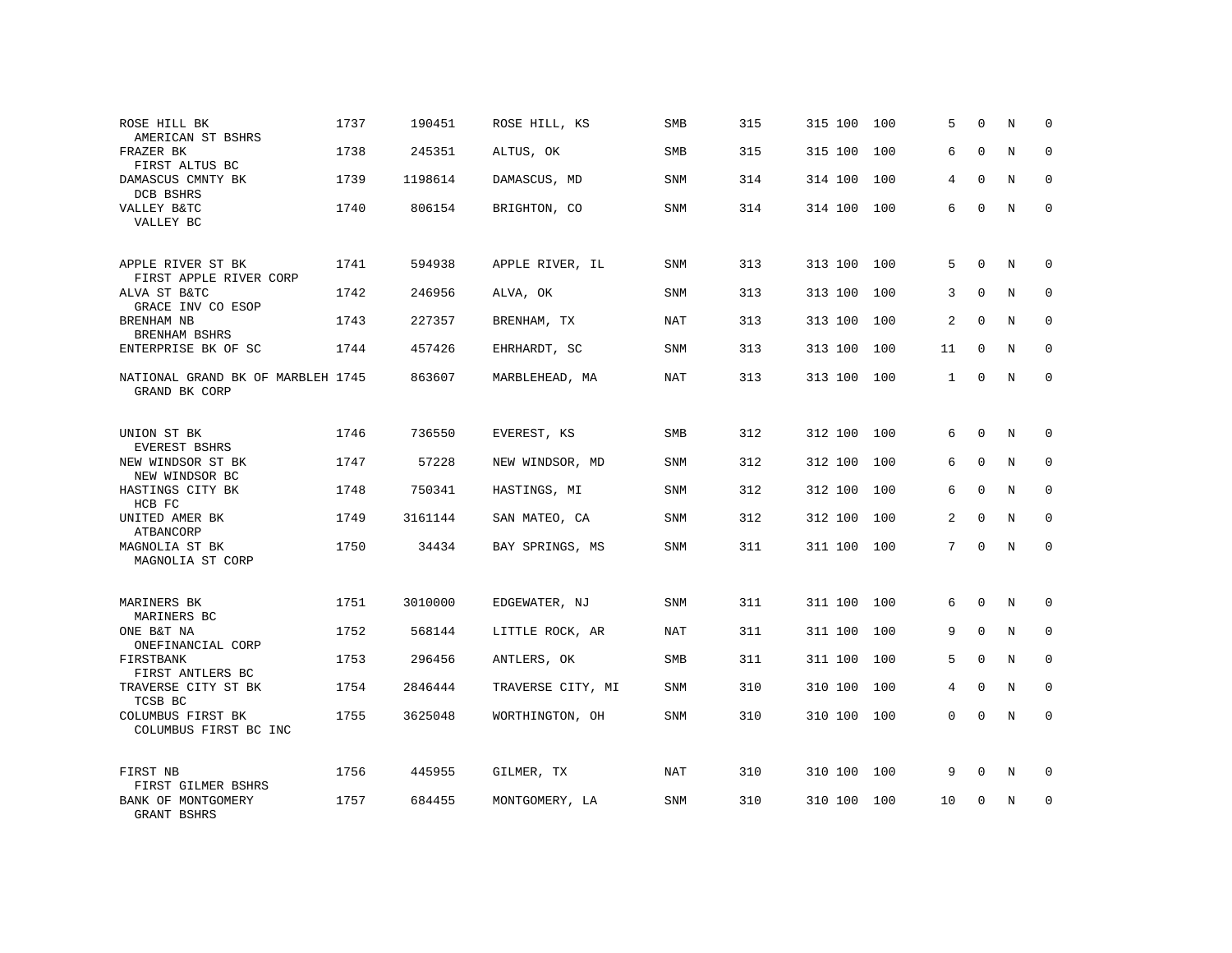| MECHANICS & FARMERS BK<br>M&F BC                 | 1758 | 332224  | DURHAM, NC        | SNM        | 310 | 310 100 | 100 | 6              | $\Omega$    | N           | $\Omega$    |
|--------------------------------------------------|------|---------|-------------------|------------|-----|---------|-----|----------------|-------------|-------------|-------------|
| STATE NB<br>SNB FNCL                             | 1759 | 169354  | BIG SPRING, TX    | <b>NAT</b> | 310 | 310 100 | 100 | 2              | $\Omega$    | N           | $\Omega$    |
| PATRIOT BK<br>SECURITY BC TN                     | 1760 | 3120646 | MILLINGTON, TN    | SMB        | 310 | 310 100 | 100 | 5              | $\mathbf 0$ | N           | $\Omega$    |
| MISSION VALLEY BK<br>MISSION VALLEY BC           | 1761 | 3039636 | SUN VALLEY, CA    | SNM        | 310 | 310 100 | 100 | $\mathbf{1}$   | $\Omega$    | N           | $\Omega$    |
| FIRST BK<br>PIONEER BC                           | 1762 | 131436  | CLEWISTON, FL     | SNM        | 310 | 310 100 | 100 | 5              | 0           | N           | $\mathbf 0$ |
| FIRST NB OF MUSCATINE<br>IOWA FIRST BSHRS        | 1763 | 893248  | MUSCATINE, IA     | <b>NAT</b> | 309 | 309 100 | 100 | $\overline{2}$ | $\Omega$    | N           | $\Omega$    |
| DELAWARE NB OF DELHI<br>DELHI BC                 | 1764 | 236603  | DELHI, NY         | NAT        | 309 | 309 100 | 100 | 3              | $\Omega$    | N           | $\mathbf 0$ |
| AVB BK<br>ARKANSAS VALLEY BSHRS                  | 1765 | 262059  | BROKEN ARROW, OK  | <b>SNM</b> | 309 | 309 100 | 100 | 3              | $\Omega$    | N           | $\Omega$    |
| GRATZ BK                                         | 1766 | 557317  | GRATZ, PA         | <b>SNM</b> | 309 | 309 100 | 100 | 4              | $\Omega$    | N           | $\Omega$    |
| GNB FNCL SVC<br>LAKE AREA BK                     | 1767 | 987053  | LINDSTROM, MN     | SNM        | 308 | 308 100 | 100 | 5              | $\mathbf 0$ | N           | $\mathbf 0$ |
| FREEDOM BC<br>SCHERTZ B&TC<br>SCHERTZ BSHRS CORP | 1768 | 583268  | SCHERTZ, TX       | <b>SNM</b> | 308 | 308 100 | 100 | 4              | $\Omega$    | N           | $\Omega$    |
| FIRST NB OF MONTEREY                             | 1769 | 44040   | MONTEREY, IN      | <b>NAT</b> | 308 | 308 100 | 100 | 3              | $\Omega$    | N           | $\Omega$    |
| WAYNE CTY BK<br>WAYNE CTY BSHRS                  | 1770 | 511832  | WAYNESBORO, TN    | SNM        | 307 | 307 100 | 100 | 5              | $\Omega$    | N           | $\mathbf 0$ |
| CHAMPLAIN NB<br>CHAMPLAIN BK CORP                | 1771 | 126012  | ELIZABETHTOWN, NY | NAT        | 307 | 307 100 | 100 | 8              | 0           | N           | 0           |
| LANDMARK CMNTY BK<br>LANDMARK BC                 | 1772 | 2963547 | PITTSTON, PA      | <b>SMB</b> | 307 | 307 100 | 100 | 3              | $\mathbf 0$ | N           | $\mathbf 0$ |
| FIRST NB<br>FIRST BEEVILLE FC                    | 1773 | 28255   | BEEVILLE, TX      | <b>NAT</b> | 306 | 306 100 | 100 | 2              | $\mathbf 0$ | $\mathbf N$ | $\mathbf 0$ |
| COMMUNITY B&TC<br>COMMUNITY BSHRS ESOP           | 1774 | 957757  | NEOSHO, MO        | <b>SMB</b> | 306 | 306 100 | 100 | 13             | $\mathbf 0$ | N           | $\mathbf 0$ |
| PARADISE BK<br>PARADISE BC                       | 1775 | 3368635 | BOCA RATON, FL    | <b>SMB</b> | 306 | 306 100 | 100 | $\overline{2}$ | $\Omega$    | N           | $\Omega$    |
| TCM BK NA                                        | 1776 | 2687487 | TAMPA, FL         | <b>NAT</b> | 306 | 306 100 | 100 | $\Omega$       | $\Omega$    | N           | $\mathbf 0$ |
| FIRST CITRUS BK<br>FIRST CITRUS BC               | 1777 | 2765602 | TAMPA, FL         | SNM        | 306 | 306 100 | 100 | 4              | 0           | N           | 0           |
| LEGENCE BK<br>FIRST ELDORADO BSHRS               | 1778 | 635840  | ELDORADO, IL      | SNM        | 306 | 306 100 | 100 | 6              | $\Omega$    | N           | $\mathbf 0$ |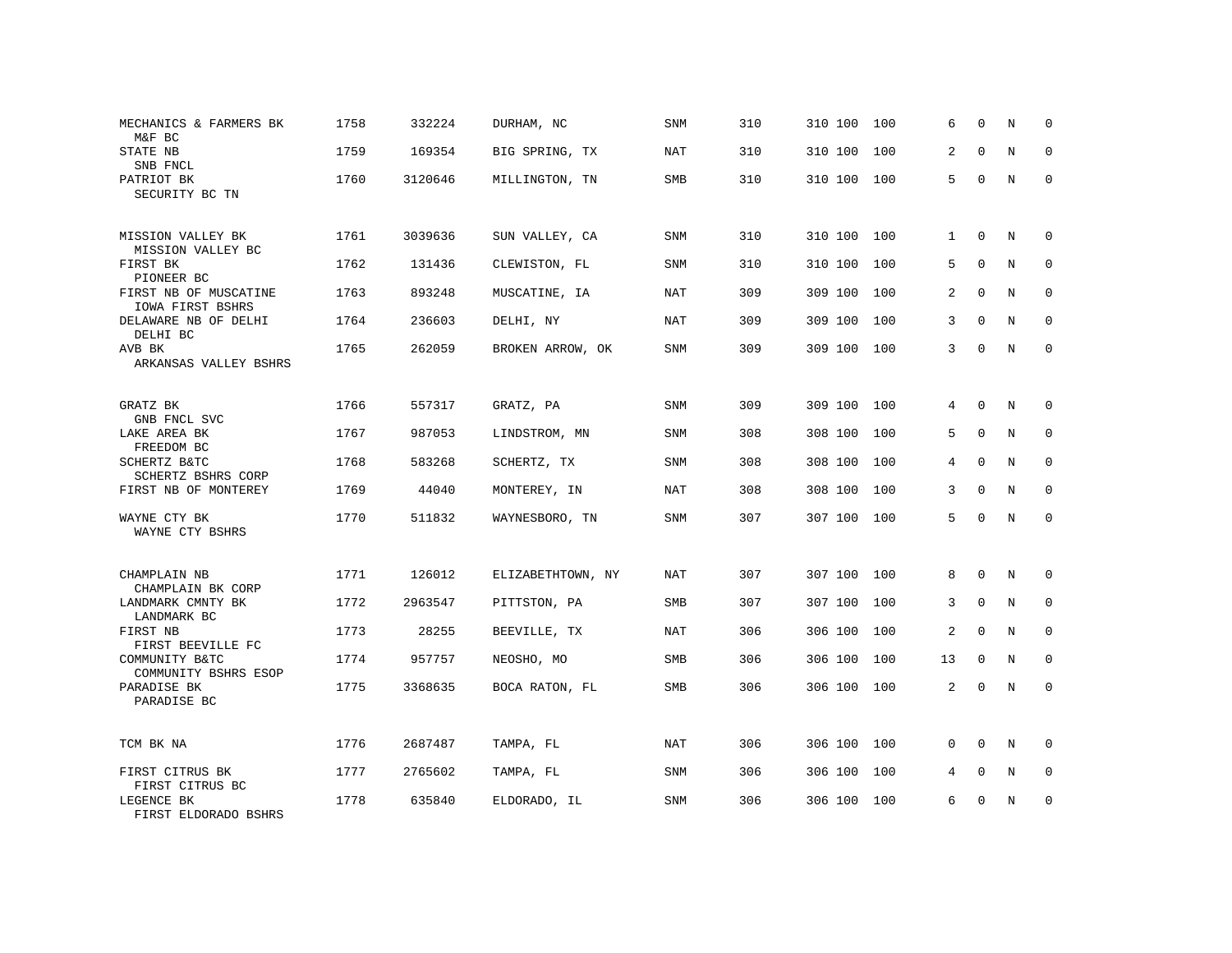| LEGACY BK                                                      | 1779 | 478252  | WILEY, CO         | SNM        | 305 | 305 100     | 100 | 6            | $\Omega$    | N | $\Omega$    |
|----------------------------------------------------------------|------|---------|-------------------|------------|-----|-------------|-----|--------------|-------------|---|-------------|
| MUNICIPAL T&SB                                                 | 1780 | 460332  | BOURBONNAIS, IL   | SNM        | 305 | 305 100 100 |     | 2            | $\Omega$    | N | $\Omega$    |
|                                                                |      |         |                   |            |     |             |     |              |             |   |             |
| GRINNELL ST BK<br>GRINNELL BSHRS                               | 1781 | 783246  | GRINNELL, IA      | SNM        | 305 | 305 100 100 |     | 3            | $\mathbf 0$ | N | 0           |
| STATE BK<br>WONDER BC                                          | 1782 | 285348  | WONDER LAKE, IL   | SNM        | 305 | 305 100     | 100 | 8            | $\Omega$    | N | $\Omega$    |
| BANK OF ADVANCE<br>MILES BSHRS                                 | 1783 | 879644  | ADVANCE, MO       | SMB        | 305 | 305 100     | 100 | 5            | $\Omega$    | N | 0           |
| CLASSIC BK NA<br>CAMERON FC                                    | 1784 | 182951  | CAMERON, TX       | <b>NAT</b> | 305 | 305 100     | 100 | 5            | $\Omega$    | N | 0           |
| <b>GUARDIAN BK</b><br><b>WB&amp;T BSHRS</b>                    | 1785 | 2989006 | VALDOSTA, GA      | SNM        | 305 | 305 100 100 |     | 3            | $\Omega$    | N | $\mathbf 0$ |
| FARMERS & MERCHANTS BK                                         | 1786 | 205243  | BALDWYN, MS       | SNM        | 304 | 304 100 100 |     | 9            | 0           | N | 0           |
| IXONIA BK<br>IXONIA BSHRS                                      | 1787 | 529341  | IXONIA, WI        | SNM        | 303 | 303 100     | 100 | 5            | $\mathbf 0$ | N | 0           |
| PREMIERBANK<br>FIRST AMER BSHRS                                | 1788 | 907547  | FORT ATKINSON, WI | SNM        | 303 | 303 100     | 100 | 7            | $\mathbf 0$ | N | $\mathbf 0$ |
| BANK OF O'FALLON<br>SECURITY FIRST BSHRS                       | 1789 | 410748  | O'FALLON, IL      | SNM        | 303 | 303 100     | 100 | $\mathbf{1}$ | $\Omega$    | N | $\mathbf 0$ |
| PARK RIDGE CMNTY BK<br>COMMUNITY BK CORP                       | 1790 | 2316714 | PARK RIDGE, IL    | SNM        | 303 | 303 100 100 |     | $\mathbf 0$  | $\Omega$    | N | $\mathbf 0$ |
| INTERNATIONAL BK<br>RATON CAP CORP                             | 1791 | 209858  | RATON, NM         | SNM        | 302 | 302 100 100 |     | 6            | 0           | N | 0           |
| BANK OF LUXEMBURG<br>LUXEMBURG BSHRS                           | 1792 | 580548  | LUXEMBURG, WI     | SNM        | 301 | 301 100 100 |     | 8            | $\Omega$    | N | 0           |
| BANK BIRMINGHAM<br>BIRMINGHAM BLOOMFIELD BSHRS                 | 1793 | 3430297 | BIRMINGHAM, MI    | SNM        | 301 | 301 100 100 |     | $\mathbf 0$  | $\mathbf 0$ | N | $\mathbf 0$ |
| ROUNDBANK<br>WASECA BSHRS                                      | 1794 | 836852  | WASECA, MN        | <b>SNM</b> | 301 | 301 100     | 100 | 3            | $\mathbf 0$ | N | $\mathbf 0$ |
| GATEWAY BK OF FL<br>GATEWAY FNCL HOLD OF FL                    | 1795 | 3367085 | DAYTONA BEACH, FL | <b>SNM</b> | 301 | 301 100 100 |     | 2            | $\Omega$    | N | $\Omega$    |
| UNITED BK OF UNION<br>CARDINAL BC II                           | 1796 | 562058  | UNION, MO         | SNM        | 301 | 301 100 100 |     | 2            | $\Omega$    | N | 0           |
| CMNTY BK OAK PARK RIVER FORE 1797<br>OAK PK RIVER FOREST BSHRS |      | 2445052 | OAK PARK, IL      | SNM        | 301 | 301 100     | 100 | $\mathbf{1}$ | $\Omega$    | N | 0           |
| FIRST NB OF LIBERAL<br>KANSAS BC                               | 1798 | 114158  | LIBERAL, KS       | NAT        | 300 | 300 100     | 100 | 4            | $\Omega$    | N | 0           |
| FIRST MT BK<br>FIRST NBC                                       | 1799 | 613156  | LIBBY, MT         | <b>SMB</b> | 300 | 300 100     | 100 | 8            | 0           | N | $\mathbf 0$ |